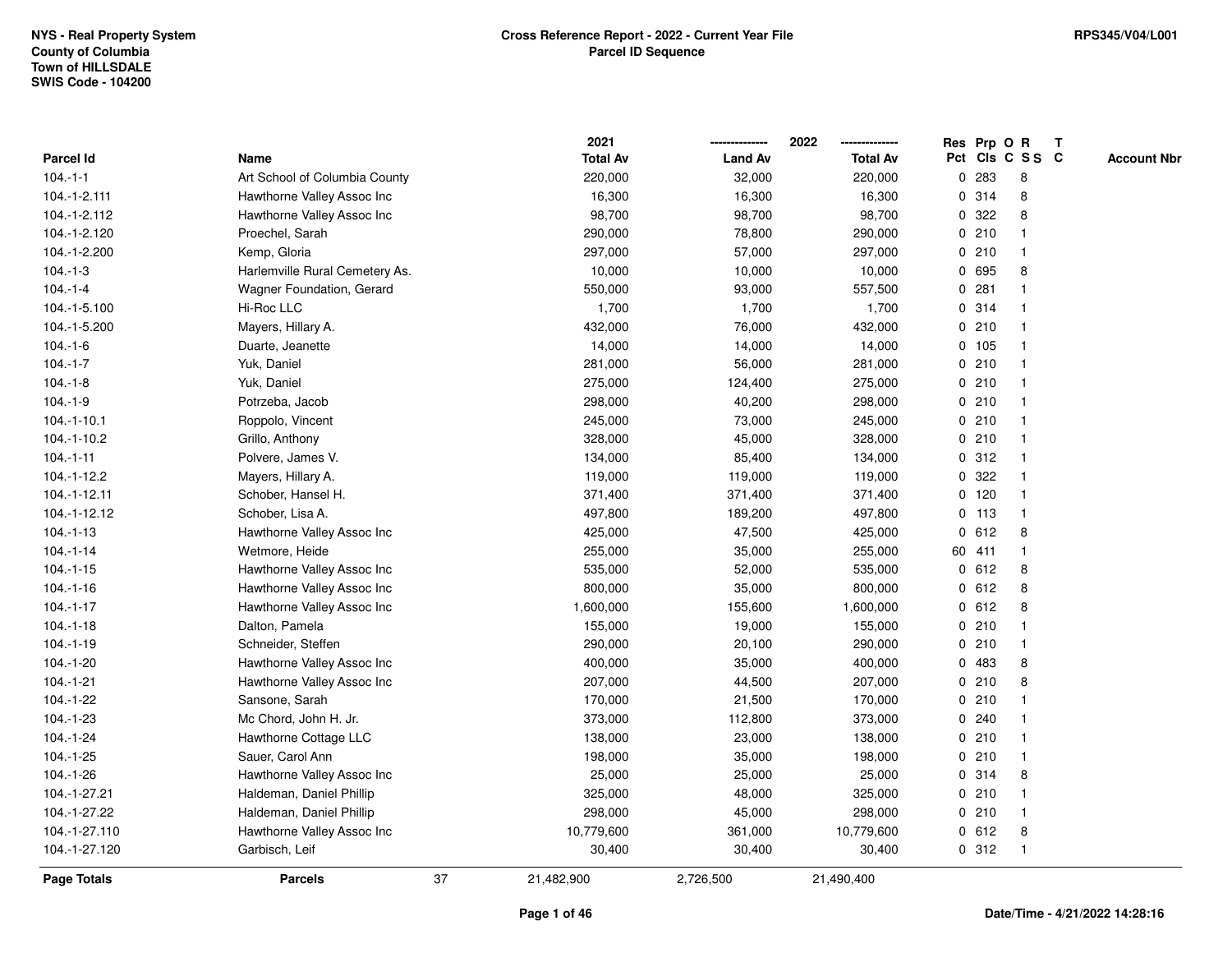|                  |                           |    | 2021            |                | 2022            |             |         | Res Prp O R     | $\mathbf{T}$ |                    |
|------------------|---------------------------|----|-----------------|----------------|-----------------|-------------|---------|-----------------|--------------|--------------------|
| <b>Parcel Id</b> | Name                      |    | <b>Total Av</b> | <b>Land Av</b> | <b>Total Av</b> |             |         | Pct Cls C S S C |              | <b>Account Nbr</b> |
| 104.-1-28        | Schamus, James            |    | 975,000         | 373,000        | 975,000         | 0           | 240     |                 |              |                    |
| 104.-1-30.100    | Lehrman, Leland R.        |    | 474,800         | 116,400        | 474,800         |             | 0210    |                 |              |                    |
| 104.-1-30.200    | Summer, Laura Van Arsdale |    | 373,000         | 65,000         | 373,000         | 0           | 210     |                 |              |                    |
| $104 - 1 - 31$   | Proper, Patricia M.       |    | 445,000         | 206,200        | 445,000         |             | 0.240   |                 |              |                    |
| 104.-1-32        | Greenwood Homeowners Assc |    | 2,100           | 2,100          | 2,100           |             | 0 692   |                 |              |                    |
| 104.-1-33        | Nicholson, Roland         |    | 167,000         | 34,000         | 167,000         |             | 0210    |                 |              |                    |
| 104.-1-34        | Imhoff, Maren E.          |    | 334,000         | 88,000         | 334,000         |             | 0210    |                 |              |                    |
| $104.-1-35$      | Rivers, Elizabeth         |    | 411,000         | 99,200         | 411,000         |             | 0.240   |                 |              |                    |
| 104.-1-36        | Lehtinen, Sylvia          |    | 228,000         | 54,000         | 228,000         |             | 0210    |                 |              |                    |
| $104.-1-37$      | Emmanuel Luthern Church   |    | 5,500           | 5,500          | 5,500           | 0           | 695     | 8               |              |                    |
| 104.-1-39.111    | Dyer, Gita                |    | 227,000         | 57,000         | 227,000         | 0           | 210     |                 |              |                    |
| 104.-1-39.112    | Proper, Raymond C.        |    | 31,000          | 31,000         | 31,000          |             | 0 314   |                 |              |                    |
| 104.-1-39.120    | Proper, Raymond C.        |    | 91,800          | 91,800         | 91,800          |             | 0 322   |                 |              |                    |
| $104.-1-40$      | Sullivan, Kimberly B.     |    | 805,000         | 511,000        | 805,000         |             | 0.240   |                 |              |                    |
| 104.-1-41.100    | Ryzowy, Javier D.         |    | 651,500         | 71,900         | 651,500         |             | 0210    |                 |              |                    |
| 104.-1-41.200    | Potrzeba, Robert          |    | 870,000         | 310,200        | 870,000         | 0           | 281     |                 |              |                    |
| $104.-1-42$      | Regan, Michael            |    | 361,000         | 57,000         | 361,000         |             | 0210    | -1              |              |                    |
| $104.-1-43$      | Gallardo, David A.        |    | 280,000         | 56,000         | 280,000         |             | 0210    |                 |              |                    |
| $104 - 1 - 44$   | Kraske, Anna              |    | 398,000         | 56,400         | 398,000         |             | 0210    |                 |              |                    |
| $104.-1-45$      | Kraske, Anna              |    | 43,200          | 43,200         | 43,200          |             | 0 314   |                 |              |                    |
| 104.-1-46        | Matuszek, Carl S.         |    | 29,800          | 29,800         | 29,800          |             | 0.314   |                 |              |                    |
| $104.-1-47$      | Maltin, Judd W.           |    | 391,000         | 69,600         | 391,000         |             | $0$ 215 |                 |              |                    |
| $104.-1-49$      | Whitby, Andrew J.         |    | 225,000         | 46,000         | 225,000         | 0           | 210     | -1              |              |                    |
| $104.-1-50$      | Thalasinos, Mark          |    | 488,000         | 81,000         | 488,000         | $\mathbf 0$ | 220     |                 |              |                    |
| $104.-1-51$      | Furst, Branko             |    | 35,300          | 35,300         | 35,300          |             | 0 314   | -1              |              |                    |
| $104.-1-52$      | Stolfo, Patrick           |    | 214,000         | 57,700         | 214,000         |             | 0210    |                 |              |                    |
| $104.-1-53$      | Gallardo, David A.        |    | 500             | 500            | 500             |             | 0 692   |                 |              |                    |
| 105.-1-1.100     | Gregory, Christopher      |    | 297,200         | 297,200        | 297,200         | 0           | 322     |                 |              |                    |
| 105.-1-1.200     | Felice, Ian               |    | 265,000         | 80,400         | 265,000         |             | 0210    |                 |              |                    |
| $105.-1-2$       | Cipollino, Frank A.       |    | 193,000         | 51,000         | 193,000         | 0           | 210     | -1              |              |                    |
| $105.-1-3$       | Fushihara, Hanna          |    | 161,000         | 42,000         | 161,000         |             | 0210    |                 |              |                    |
| $105.-1-4.3$     | Buena Vista Mt. LLC       |    | 1,965,500       | 290,800        | 2,235,500       |             | 0210    |                 |              |                    |
| $105 - 1 - 4.4$  | Buena Vista Mt. LLC       |    | 118,800         | 118,800        | 118,800         |             | 0 322   |                 |              |                    |
| $105.-1-4.5$     | Buena Vista Mt. LLC       |    | 93,500          | 93,500         | 93,500          |             | 0 322   |                 |              |                    |
| $105.-1-4.12$    | Rudd RT, Robert M.        |    | 716,000         | 264,000        | 716,000         |             | 0.240   |                 |              |                    |
| 105.-1-4.112     | Chen, Tammy Shih-Ying     |    | 121,900         | 121,900        | 121,900         | 0           | 322     |                 |              |                    |
| 105.-1-4.200     | Every, Thomas C.          |    | 325,000         | 71,900         | 325,000         |             | 0210    | $\mathbf 1$     |              |                    |
| Page Totals      | <b>Parcels</b>            | 37 | 12,814,400      | 4,080,300      | 13,084,400      |             |         |                 |              |                    |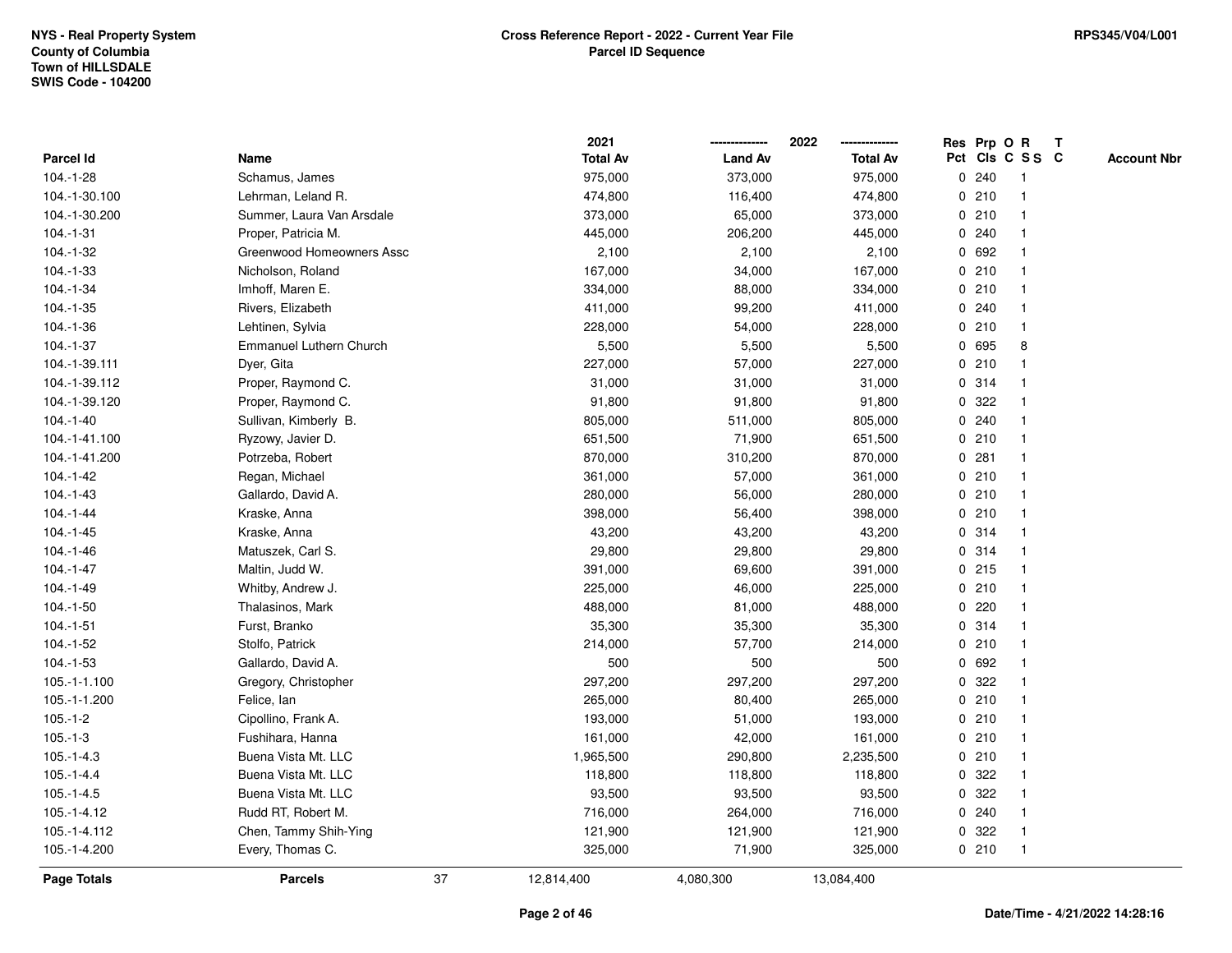|               |                             |    | 2021            |                | 2022            |   | Res Prp O R |                 | T |                    |
|---------------|-----------------------------|----|-----------------|----------------|-----------------|---|-------------|-----------------|---|--------------------|
| Parcel Id     | Name                        |    | <b>Total Av</b> | <b>Land Av</b> | <b>Total Av</b> |   |             | Pct Cls C S S C |   | <b>Account Nbr</b> |
| $105.-1-5$    | Davis, Roberta B.           |    | 241,600         | 241,600        | 241,600         | 0 | 322         | $\mathbf{1}$    |   |                    |
| $105.-1-5.3$  | Davis LT, Roberta B.        |    |                 | 99,600         | 99,600          | 0 | 322         | 1               |   |                    |
| $105.-1-5.4$  | Davis LT, Roberta B.        |    |                 | 196,500        | 196,500         |   | 0.322       | $\mathbf{1}$    |   |                    |
| $105.-1-6.1$  | Schober, Chris              |    | 59,500          | 59,500         | 59,500          |   | 0.314       |                 |   |                    |
| $105.-1-6.2$  | Unwin, Heidi                |    | 9,000           | 9,000          | 9,000           |   | 0.314       |                 |   |                    |
| $105.-1-7$    | Bartolomeo, John S.         |    | 96,000          | 96,000         | 96,000          |   | 0.322       |                 |   |                    |
| $105.-1-8$    | Blackerby, Jeffries         |    | 24,000          | 24,000         | 24,000          |   | 0.314       | $\mathbf{1}$    |   |                    |
| 105.-1-9.111  | Ben-Yoau Nobel, Orly        |    | 498,100         | 498,100        | 498,100         | 0 | 322         | $\mathbf{1}$    |   |                    |
| 105.-1-9.112  | Doty, Peter                 |    | 204,000         | 68,100         | 204,000         |   | 0210        | -1              |   |                    |
| 105.-1-9.120  | Gilman, Sheldon             |    | 426,000         | 68,000         | 426,000         |   | 0210        | $\mathbf{1}$    |   |                    |
| 105.-1-9.200  | Muller, Alexander           |    | 127,000         | 68,000         | 127,000         |   | 0270        |                 |   |                    |
| $105.-1-10$   | Gingras, Edward Andrew      |    | 207,000         | 109,000        | 207,000         |   | 0.240       |                 |   |                    |
| $105.-1-11$   | Kingswood Estates           |    | 600             | 600            | 600             |   | 0 692       |                 |   |                    |
| $105.-1-12$   | Haloulakos, John            |    | 404,900         | 201,100        | 404,900         |   | 20 240      |                 |   |                    |
| $105.-1-14.1$ | Shutts, Richard M.          |    | 278,000         | 61,000         | 278,000         |   | 0210        | $\mathbf{1}$    |   |                    |
| 105.-1-14.2   | Shutts, Richard M.          |    | 82,500          | 82,500         | 82,500          | 0 | 322         | $\mathbf{1}$    |   |                    |
| $105.-1-15$   | Steuerwald, Mark            |    | 265,000         | 69,000         | 265,000         |   | 0210        | $\mathbf{1}$    |   |                    |
| 105.-1-16.100 | Chen, Tammy Shih-Ying       |    | 90,600          | 90,600         | 90,600          |   | 0 322       |                 |   |                    |
| 105.-1-16.210 | Simard, Joan M.             |    | 326,000         | 140,100        | 326,000         |   | 0.240       |                 |   |                    |
| 105.-1-16.220 | Thomas, David               |    | 529,000         | 167,500        | 529,000         |   | 0.240       |                 |   |                    |
| $105.-1-17$   | Egnatios-Beene, John        |    | 188,000         | 40,000         | 188,000         |   | 0210        |                 |   |                    |
| $105.-1-18$   | Hogan, Catherine            |    | 203,000         | 37,800         | 203,000         |   | 0210        | -1              |   |                    |
| $105.-1-19$   | Piwowarski, John            |    | 386,000         | 69,000         | 386,000         |   | 0210        | $\overline{1}$  |   |                    |
| $105.-1-20$   | Altman, Bruce               |    | 700,000         | 59,000         | 700,000         |   | 0210        | $\mathbf{1}$    |   |                    |
| 105.-1-22     | Schober, Walter W.          |    | 171,000         | 62,000         | 171,000         |   | 0210        |                 |   |                    |
| 105.-1-23.100 | Lesser Family 2012 IR Trust |    | 766,000         | 64,000         | 766,000         |   | 0210        |                 |   |                    |
| 105.-1-23.210 | AK-ZB LLC                   |    | 577,000         | 577,000        | 577,000         |   | 0 322       |                 |   |                    |
| 105.-1-23.220 | Potrzeba, Robert            |    | 147,000         | 147,000        | 147,000         |   | 0.322       |                 |   |                    |
| 105.-1-24.1   | Krieger, Dennis C.          |    | 656,000         | 218,900        | 656,000         |   | 0.240       |                 |   |                    |
| 105.-1-24.2   | Nunes, Thomas L.            |    | 471,000         | 68,000         | 471,000         |   | 0210        | 1               |   |                    |
| 105.-1-25     | McComb, Robert              |    | 214,000         | 57,000         | 214,000         |   | 0210        | $\mathbf{1}$    |   |                    |
| $105.-1-26$   | Charpentier, Christina      |    | 279,000         | 98,000         | 279,000         |   | 0.240       |                 |   |                    |
| 105.-1-27.111 | Durant, Jason J.            |    | 301,000         | 116,400        | 301,000         |   | 0.240       |                 |   |                    |
| 105.-1-27.112 | Melle, Douglas L.           |    | 59,200          | 56,600         | 59,200          |   | 0.312       |                 |   |                    |
| 105.-1-27.120 | Madey, Julius               |    | 310,000         | 68,000         | 310,000         |   | 0210        |                 |   |                    |
| 105.-1-27.200 | Immarigeon, Russell         |    | 263,000         | 86,000         | 263,000         |   | 0210        | $\overline{1}$  |   |                    |
| $105.-1-28$   | Thompson, Barry             |    | 206,000         | 88,900         | 206,000         |   | 0.240       | $\overline{1}$  |   |                    |
| Page Totals   | <b>Parcels</b>              | 36 | 9,524,400       | 4,021,800      | 9,820,500       |   |             |                 |   |                    |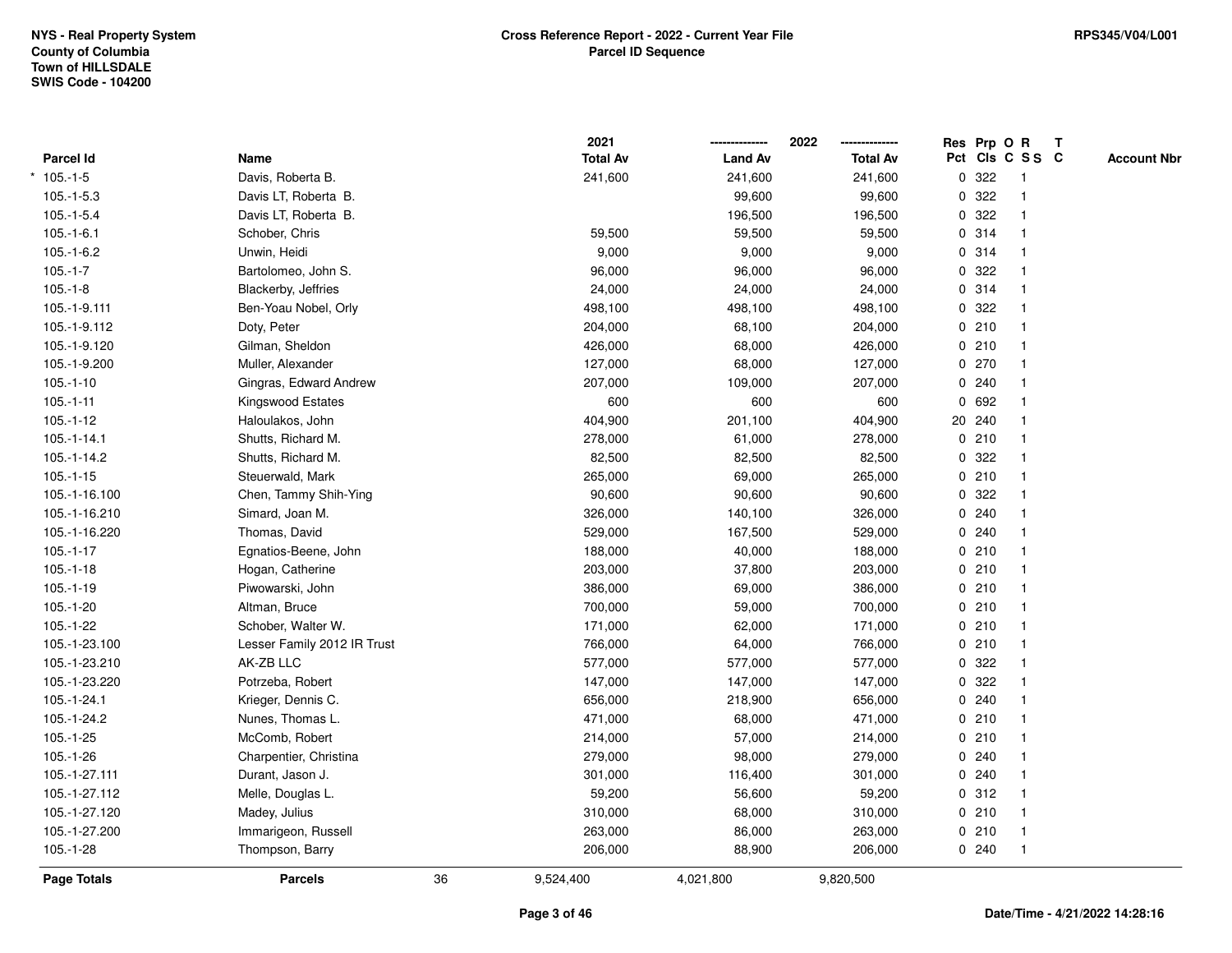|                    |                                  |    | 2021            |                | 2022            |             |       | Res Prp O R     | $\mathbf{T}$ |                    |
|--------------------|----------------------------------|----|-----------------|----------------|-----------------|-------------|-------|-----------------|--------------|--------------------|
| Parcel Id          | Name                             |    | <b>Total Av</b> | <b>Land Av</b> | <b>Total Av</b> |             |       | Pct Cls C S S C |              | <b>Account Nbr</b> |
| $105.-1-29$        | Rovere LLC                       |    | 611,000         | 56,000         | 616,000         |             | 0210  | 1               |              |                    |
| $105.-1-30$        | Rovere LLC                       |    | 13,700          | 13,700         | 13,700          |             | 0.314 |                 |              |                    |
| $105.-1-31$        | Felice, lan                      |    | 54,000          | 7,800          | 54,000          |             | 0.312 |                 |              |                    |
| 105.-1-32          | Basinait, Laurie J.              |    | 195,000         | 56,000         | 195,000         | $\mathbf 0$ | 210   | $\mathbf 1$     |              |                    |
| $105.-1-33$        | Okun, Alexander L.               |    | 47,500          | 47,500         | 47,500          |             | 0 314 | $\mathbf{1}$    |              |                    |
| $105.-1-34$        | Okun, Alexander L.               |    | 464,000         | 56,000         | 464,000         |             | 0210  | $\mathbf 1$     |              |                    |
| $105.-1-35$        | Gingras, Edward Andrew           |    | 146,300         | 146,300        | 146,300         |             | 0.322 |                 |              |                    |
| $105.-1-36$        | Basinait, Laurie J.              |    | 31,000          | 31,000         | 31,000          |             | 0 314 |                 |              |                    |
| $105.-1-37$        | Basinait, Laurie J.              |    | 31,000          | 31,000         | 31,000          |             | 0.314 |                 |              |                    |
| $105.-1-38$        | Kancar, Keith                    |    | 541,000         | 67,500         | 582,000         |             | 0210  |                 |              |                    |
| $105.-1-39$        | Nielsen, Edward A.               |    | 137,000         | 137,000        | 137,000         | 0           | 322   |                 |              |                    |
| $105.-1-40$        | Dash, Andrew                     |    | 753,000         | 182,400        | 788,400         |             | 0210  | $\overline{1}$  |              |                    |
| $105.-1-41$        | Gingras, Sandra A.               |    | 37,500          | 37,500         | 37,500          |             | 0.314 |                 |              |                    |
| $105.-1-42$        | Selby, Russell M.                |    | 735,000         | 92,000         | 735,000         |             | 0210  |                 |              |                    |
| $105.-1-43$        | Okun, Alexander L.               |    | 39,000          | 39,000         | 39,000          |             | 0.314 |                 |              |                    |
| $105.-1-45$        | Lapenn, James A.                 |    | 752,800         | 172,100        | 752,800         |             | 0210  |                 |              |                    |
| $105.-1-46$        | Lapenn, James A.                 |    | 41,000          | 41,000         | 41,000          | 0           | 314   | 1               |              |                    |
| $105.-1-47$        | Lutsep, Marja I.                 |    | 593,000         | 83,000         | 593,000         | 0           | 210   | -1              |              |                    |
| $105.-1-48$        | Mierzejewski Trust, Marek & Anna |    | 111,900         | 111,900        | 111,900         |             | 0.322 |                 |              |                    |
| $105.-1-49$        | Diamond, Jonathan                |    | 800,000         | 83,400         | 800,000         |             | 0210  |                 |              |                    |
| $105.-1-51$        | Kahan Trust, Natalie A.          |    | 657,000         | 87,000         | 657,000         |             | 0210  |                 |              |                    |
| $105.-1-52$        | Lindbergh, Doris                 |    | 529,000         | 200,400        | 529,000         |             | 0.240 |                 |              |                    |
| $105.-1-53$        | Berger, Mark S.                  |    | 599,000         | 105,600        | 599,000         |             | 0210  |                 |              |                    |
| $105.-1-55$        | Jenkins, Casey                   |    | 69,700          | 69,700         | 69,700          | 0           | 314   |                 |              |                    |
| $105.-1-56$        | Ehrlich, Paul                    |    | 549,000         | 167,500        | 549,000         | 0           | 240   | -1              |              |                    |
| $105.-1-57$        | Jenkins, Casey                   |    | 105,200         | 105,200        | 105,200         |             | 0.314 | 1               |              |                    |
| $105.-1-58$        | Ehrlich, Paul                    |    | 127,800         | 127,800        | 127,800         |             | 0.322 |                 |              |                    |
| $105.-1-59$        | Nielsen, Edward A.               |    | 133,000         | 133,000        | 133,000         | 0           | 322   |                 |              |                    |
| $105.-1-60$        | Meyers, Leon                     |    | 960,000         | 186,900        | 960,000         |             | 0.240 |                 |              |                    |
| $105.-1-61$        | Lange, Katrin                    |    | 265,000         | 171,400        | 265,000         | 0           | 240   |                 |              |                    |
| 105.-1-63.100      | Jones, Matthew                   |    | 598,500         | 91,100         | 598,500         | 0           | 210   | $\overline{1}$  |              |                    |
| 105.-1-63.200      | Silverman, Diane                 |    | 298,000         | 56,200         | 298,000         |             | 0210  | $\mathbf 1$     |              |                    |
| $106.-1-1$         | Paster, William                  |    | 462,000         | 104,000        | 462,000         |             | 0210  |                 |              |                    |
| $106.-1-2$         | Shemroske, Jmae                  |    | 249,900         | 44,000         | 249,900         |             | 0210  |                 |              |                    |
| $106.-1-3.2$       | Gale, Julie                      |    | 12,100          | 12,100         | 12,100          |             | 0.314 |                 |              |                    |
| 106.-1-3.12        | 55 South Farm Rd LLC             |    | 1,348,000       | 314,800        | 1,348,000       |             | 0.240 | -1              |              |                    |
| 106.-1-3.111       | Ben-Yoau Nobel, Orly             |    | 2,240,000       | 352,500        | 2,240,000       |             | 0.240 | $\overline{1}$  |              |                    |
| <b>Page Totals</b> | <b>Parcels</b>                   | 37 | 15,337,900      | 3,821,300      | 15,419,300      |             |       |                 |              |                    |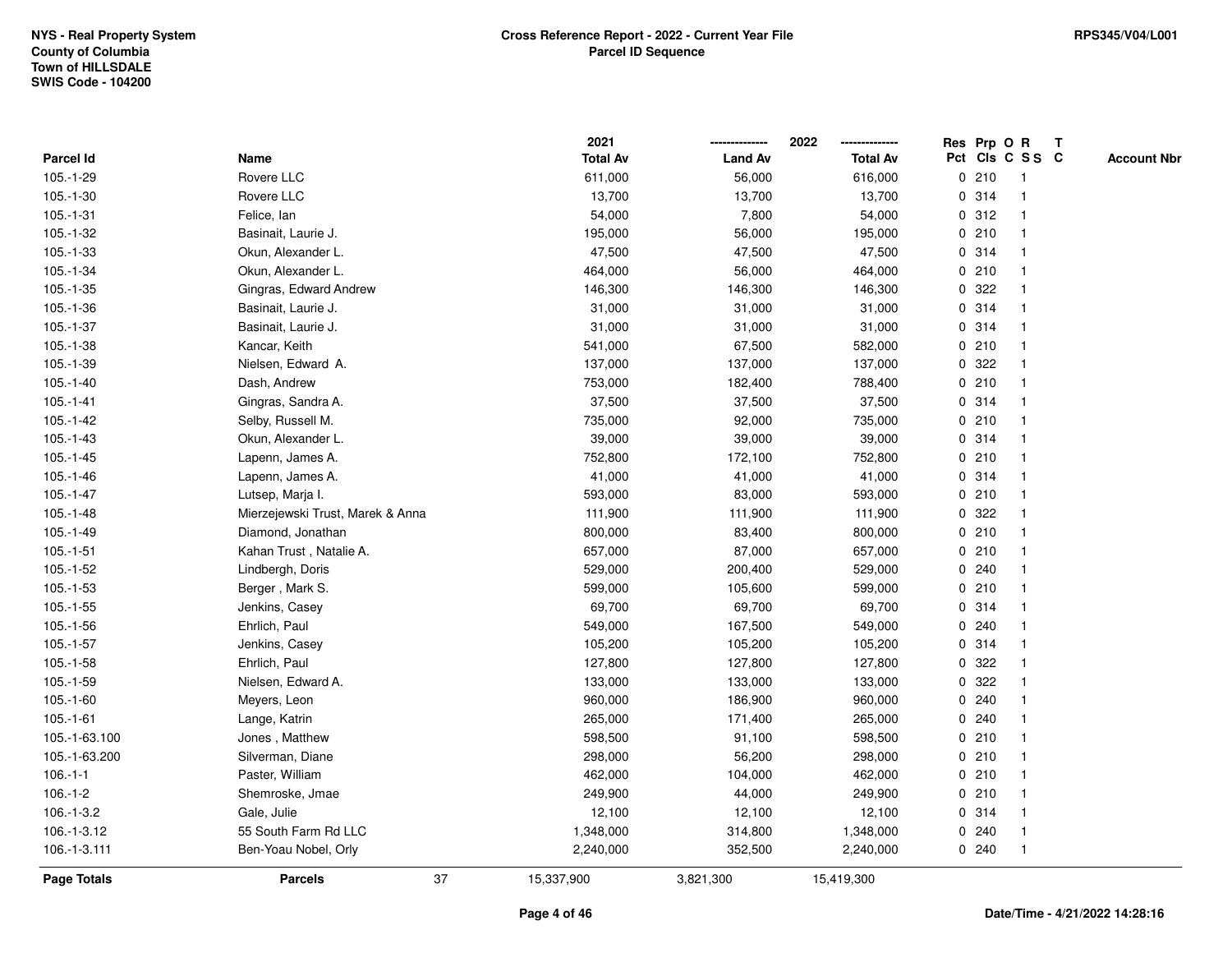|               |                               |    | 2021            |                | 2022            |             |        | Res Prp O R     | Т |                    |
|---------------|-------------------------------|----|-----------------|----------------|-----------------|-------------|--------|-----------------|---|--------------------|
| Parcel Id     | Name                          |    | <b>Total Av</b> | <b>Land Av</b> | <b>Total Av</b> |             |        | Pct Cls C S S C |   | <b>Account Nbr</b> |
| 106.-1-3.112  | Yeckes, Mitchell L.           |    | 1,378,000       | 701,400        | 1,378,000       | $\mathbf 0$ | 240    | $\mathbf{1}$    |   |                    |
| $106.-1-4$    | Gale, Julie                   |    | 630,000         | 100,000        | 630,000         | 0           | 210    | -1              |   |                    |
| $106.-1-5$    | Dawson, Samuel W. Sr.         |    | 686,000         | 405,000        | 686,000         |             | 30 112 | $\mathbf 1$     |   |                    |
| $106.-1-6$    | Adams, James S.               |    | 576,000         | 77,300         | 576,000         |             | 0210   |                 |   |                    |
| $106.-1-7$    | Pheiffer, Sherman             |    | 64,000          | 64,000         | 64,000          |             | 0 314  |                 |   |                    |
| $106.-1-8.2$  | La Branche Road LLC           |    | 109,800         | 109,800        | 109,800         |             | 0 322  |                 |   |                    |
| 106.-1-8.12   | Parks, Lee S.                 |    | 1,590,000       | 236,000        | 1,590,000       |             | 0210   |                 |   |                    |
| 106.-1-8.111  | Mallette, Rick A.             |    | 1,142,400       | 202,600        | 1,170,700       |             | 0.240  |                 |   |                    |
| 106.-1-8.112  | Ozdemirci, Sarkis             |    | 182,000         | 182,000        | 182,000         | 0           | 322    | -1              |   |                    |
| $106.-1-9.2$  | Berkshire Hills Sculpture LLC |    | 180,800         | 180,800        | 180,800         |             | 0 322  |                 |   |                    |
| 106.-1-9.11   | Sierck, Alexander             |    | 1,166,000       | 605,000        | 1,166,000       |             | 0.240  |                 |   |                    |
| 106.-1-9.12   | Kornberg, Stuart              |    | 308,500         | 182,000        | 504,640         |             | 0210   |                 |   |                    |
| 106.-1-10.2   | Rheingold, David              |    | 380,500         | 135,600        | 398,100         |             | 0210   |                 |   |                    |
| 106.-1-10.12  | Duarte, David                 |    | 84,400          | 84,400         | 84,400          | 0           | 322    |                 |   |                    |
| 106.-1-10.111 | Stagliano, Joseph             |    | 125,000         | 125,000        | 125,000         | 0           | 322    |                 |   |                    |
| 106.-1-10.112 | Conza, Lisamarie              |    | 134,000         | 134,000        | 134,000         | 0           | 322    |                 |   |                    |
| $106.-1-11.1$ | Conza, Anthony                |    | 145,000         | 145,000        | 145,000         | $\mathbf 0$ | 322    |                 |   |                    |
| 106.-1-11.2   | Shepard Hill Landings         |    | 124,900         | 124,900        | 124,900         |             | 0.322  |                 |   |                    |
| 106.-1-12.2   | Lampropoulos, Antonio         |    | 35,100          | 35,100         | 35,100          |             | 0.314  |                 |   |                    |
| 106.-1-12.12  | Lampropoulos, Antonio         |    | 31,200          | 31,200         | 31,200          |             | 0.314  |                 |   |                    |
| 106.-1-12.111 | Holthusen, Mark               |    | 497,300         | 133,600        | 497,300         |             | 0.281  |                 |   |                    |
| 106.-1-12.112 | Lampropoulos, Antonio         |    | 39,000          | 39,000         | 39,000          | 0           | 314    |                 |   |                    |
| $106.-1-13$   | Garafalo, Gary                |    | 178,700         | 99,700         | 178,700         | 0           | 312    |                 |   |                    |
| $106.-1-14$   | Duarte, David                 |    | 421,000         | 113,200        | 421,000         |             | 0.240  | -1              |   |                    |
| $106.-1-15$   | Van Alphen, Rocco             |    | 325,000         | 82,000         | 325,000         |             | 0.240  |                 |   |                    |
| $106.-1-16$   | Simpson, Michael              |    | 439,000         | 112,800        | 439,000         |             | 0.240  |                 |   |                    |
| $106.-1-17$   | Rheingold, David              |    | 86,000          | 86,000         | 86,000          |             | 0.322  |                 |   |                    |
| $106.-1-18$   | Dawson, Samuel W.             |    | 187,000         | 17,000         | 187,000         |             | 0210   |                 |   |                    |
| $106.-1-19$   | Levy, Oded                    |    | 775,000         | 149,600        | 775,000         | 0           | 240    |                 |   |                    |
| $106.-1-20$   | Conza, Anthony                |    | 137,500         | 137,500        | 137,500         | 0           | 322    | -1              |   |                    |
| $106.-1-21$   | Conza, Anthony                |    | 93,400          | 93,400         | 93,400          | 0           | 322    |                 |   |                    |
| 106.-1-22     | Joergens, Thomas              |    | 1,105,000       | 180,000        | 1,105,000       |             | 0.240  |                 |   |                    |
| 106.-1-23.2   | Joergens, Thomas              |    | 187,100         | 187,100        | 187,100         |             | 0 322  |                 |   |                    |
| 106.-1-23.11  | Michaelcheck, William         |    | 57,000          | 57,000         | 57,000          |             | 0 322  |                 |   |                    |
| 106.-1-23.12  | <b>SYRE Realty Trust</b>      |    | 250,000         | 250,000        | 250,000         |             | 0 322  |                 |   |                    |
| $107.-1-2$    | Thimot, Merifant              |    | 407,000         | 53,100         | 407,000         |             | 0210   | -1              |   |                    |
| $107 - 1 - 3$ | Morales, Mario                |    | 224,000         | 80,000         | 224,000         |             | 0210   | $\mathbf{1}$    |   |                    |
| Page Totals   | <b>Parcels</b>                | 37 | 14,482,600      | 5,732,100      | 14,724,640      |             |        |                 |   |                    |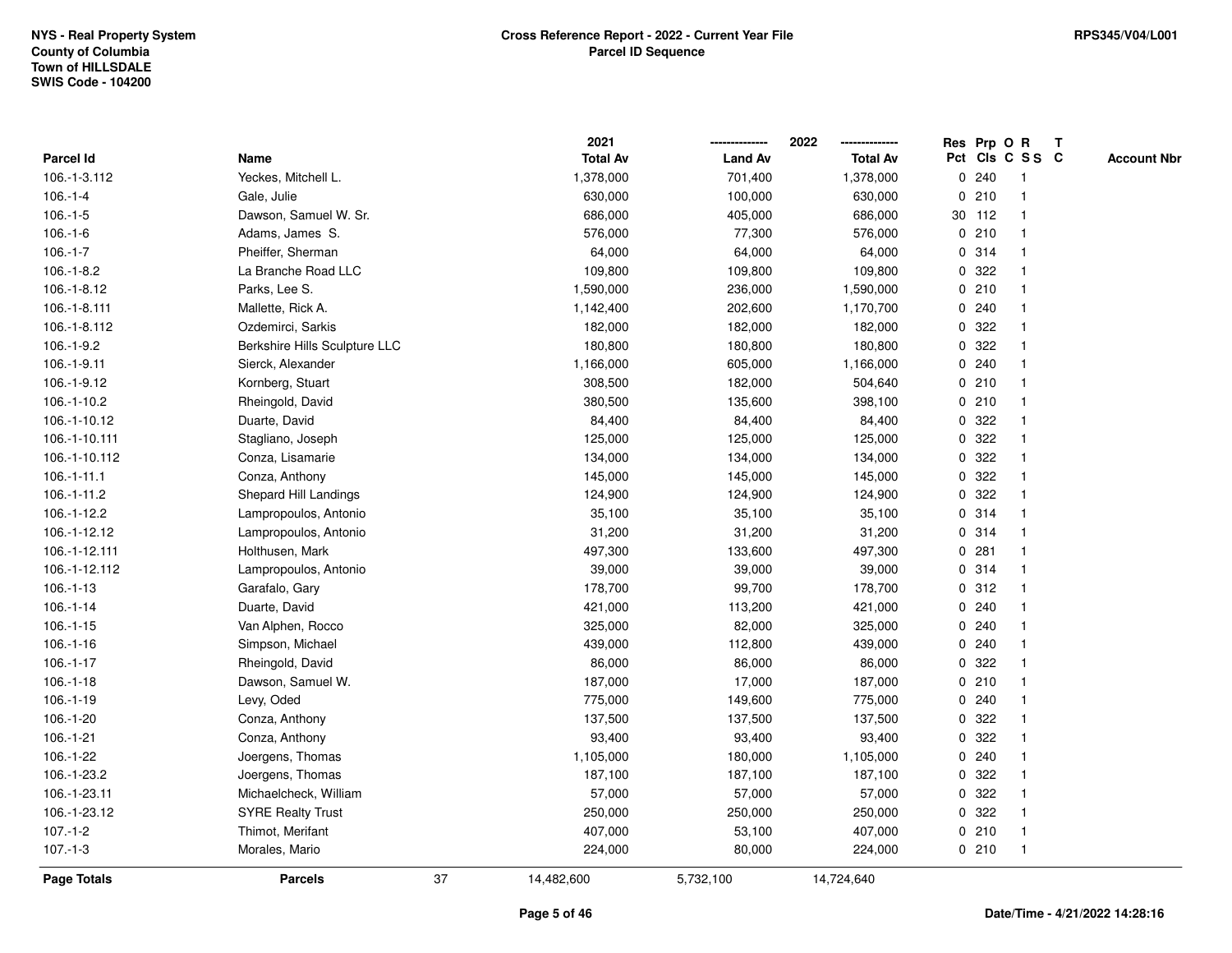|                  |                                   | 2021            |                | 2022            |             | Res Prp O R |                 | Т |                    |
|------------------|-----------------------------------|-----------------|----------------|-----------------|-------------|-------------|-----------------|---|--------------------|
| <b>Parcel Id</b> | Name                              | <b>Total Av</b> | <b>Land Av</b> | <b>Total Av</b> |             |             | Pct Cls C S S C |   | <b>Account Nbr</b> |
| $107.-1-5$       | Choon, Jay J.                     | 168,600         | 76,700         | 168,600         |             | 0210        | $\mathbf{1}$    |   |                    |
| $107.-1-9$       | Motes Revocable Trust, Julie      | 186,000         | 10,000         | 186,000         | 0           | 210         | -1              |   |                    |
| $107.-1-10.3$    | Blackburn, Robert                 | 245,000         | 33,900         | 245,000         |             | 0210        | $\mathbf 1$     |   |                    |
| $107 - 1 - 11$   | Martin, James                     | 150,000         | 14,000         | 150,000         |             | 0210        |                 |   |                    |
| $107 - 1 - 12$   | <b>Green River Cemetery</b>       | 3,600           | 3,600          | 3,600           |             | 0 695       | 8               |   |                    |
| $107.-1-14$      | Carden, James                     | 420,000         | 36,000         | 420,000         |             | 20 418      |                 |   |                    |
| $107 - 1 - 15.1$ | Hensler, John                     | 218,000         | 41,400         | 218,000         |             | 0210        | -1              |   |                    |
| 107.-1-15.2      | Hope for Heros                    | 252,000         | 252,000        | 252,000         | 0           | 322         | 8               |   |                    |
| $107 - 1 - 16$   | Fagan, Sean W.                    | 146,000         | 30,000         | 146,000         |             | 0210        | -1              |   |                    |
| $107 - 1 - 17$   | Rothenberg, Michael               | 249,000         | 23,700         | 249,000         |             | 0210        | -1              |   |                    |
| $107 - 1 - 18$   | Kirkwood-Rufino, Debra            | 129,000         | 30,000         | 129,000         |             | 0210        |                 |   |                    |
| $107.-1-19$      | Jeanne Alter                      | 189,500         | 49,000         | 189,500         |             | 0210        |                 |   |                    |
| $107.-1-21$      | Five Birches of Hillsdale LLC     | 538,000         | 334,100        | 538,000         |             | 0.240       |                 |   |                    |
| 107.-1-22        | Avrigg, Carolyn                   | 64,000          | 45,900         | 64,000          |             | 0270        |                 |   |                    |
| $107.-1-23$      | Rowsell, Richard                  | 218,000         | 53,000         | 218,000         |             | 0210        |                 |   |                    |
| 107.-1-24        | Meininger, Henry J.               | 12,000          | 12,000         | 12,000          | $\mathbf 0$ | 314         | -1              |   |                    |
| $107.-1-25$      | Levy, Roger                       | 7,900           | 7,900          | 7,900           |             | 0 314       | -1              |   |                    |
| 107.-1-26        | Green River Rd Associates         | 425,000         | 250,000        | 425,000         |             | 0.281       |                 |   |                    |
| 107.-1-27        | Y.R & G. Holding Corp Inc         | 860,000         | 752,800        | 860,000         |             | 0 920       |                 |   |                    |
| $114.-1-2$       | Dufault, Ruth                     | 625,500         | 419,000        | 625,500         |             | 75 240      |                 |   |                    |
| $114.-1-3$       | Hallenbeck Family Trust, Patricia | 81,700          | 57,200         | 81,700          |             | 0.312       |                 |   |                    |
| $114.-1-4$       | Hallenbeck Family Trust, Patricia | 374,000         | 188,300        | 379,000         |             | 0240        |                 |   |                    |
| $114.-1-5$       | Maurer, Charles Jr.               | 250,000         | 50,000         | 250,000         |             | 0210        | -1              |   |                    |
| $114.-1-6$       | Sanderson, Raeph W.               | 205,000         | 50,000         | 205,000         |             | 0210        | $\mathbf 1$     |   |                    |
| $114.-1-7$       | Derreumaux, Jean-David            | 270,700         | 68,000         | 273,900         |             | 0210        | -1              |   |                    |
| $114.-1-8$       | Anderson, Robert                  | 1,099,000       | 383,000        | 1,099,000       |             | 0210        |                 |   |                    |
| $114.-1-10$      | Berliner, David                   | 920,000         | 333,000        | 920,000         |             | 0.240       |                 |   |                    |
| $114.-1-11$      | Proshansky, Eric                  | 842,000         | 201,000        | 842,000         |             | 0.240       |                 |   |                    |
| $114.-1-12$      | Krasner, Jeffrey M.               | 771,000         | 239,000        | 776,000         |             | 15 240      |                 |   |                    |
| $114.-1-13$      | Kaufman, Joy                      | 43,000          | 43,000         | 43,000          | $\mathbf 0$ | 314         | -1              |   |                    |
| $114.-1-14$      | Kaufman, Joy                      | 697,000         | 277,000        | 697,000         | 0           | 240         |                 |   |                    |
| $114 - 1 - 15.1$ | Coe, Elizabeth                    | 1,170,000       | 291,100        | 1,170,000       |             | 0.283       |                 |   |                    |
| 114.-1-15.2      | Coe, Elizabeth H.                 | 918,000         | 691,700        | 918,000         |             | 0.240       |                 |   |                    |
| $114.-1-16.1$    | Kind Revocable Trust, Mariola S.  | 439,000         | 104,000        | 439,000         |             | 0.240       |                 |   |                    |
| 114.-1-16.200    | Joseph, Michael P.                | 478,000         | 167,300        | 478,000         |             | 0.240       |                 |   |                    |
| 114.-1-17.2      | Schaible, John G. Jr.             | 26,100          | 26,100         | 26,100          |             | 0.314       | -1              |   |                    |
| 114.-1-17.11     | Wang, Brandon                     | 165,900         | 165,900        | 165,900         | 0           | 322         | $\mathbf{1}$    |   |                    |
| Page Totals      | 37<br><b>Parcels</b>              | 13,857,500      | 5,810,600      | 13,870,700      |             |             |                 |   |                    |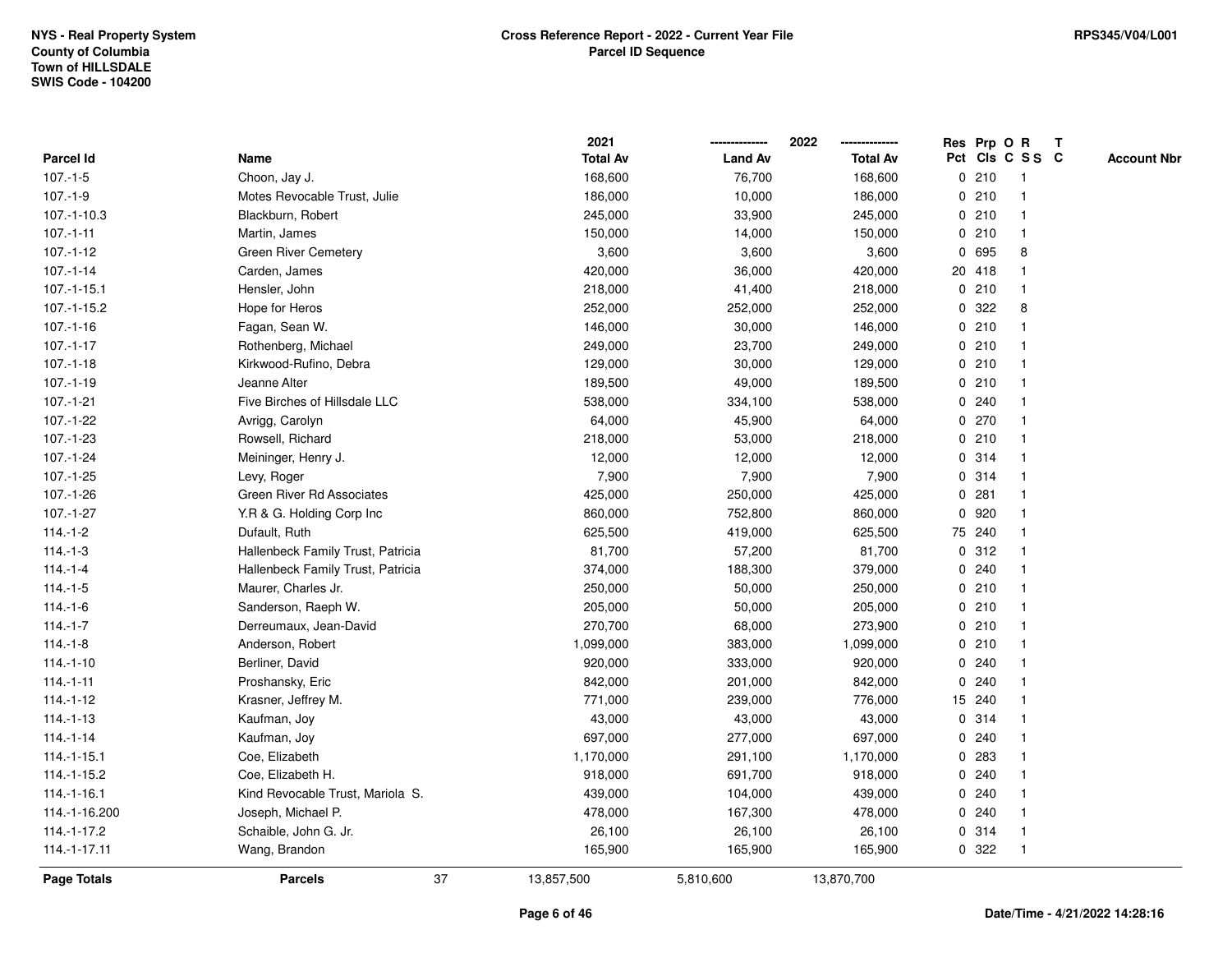|                |                                   |    | 2021            |                | 2022            |             |         | Res Prp O R     | T |                    |
|----------------|-----------------------------------|----|-----------------|----------------|-----------------|-------------|---------|-----------------|---|--------------------|
| Parcel Id      | Name                              |    | <b>Total Av</b> | <b>Land Av</b> | <b>Total Av</b> |             |         | Pct Cls C S S C |   | <b>Account Nbr</b> |
| 114.-1-17.12   | Dubrow, David L.                  |    | 152,000         | 152,000        | 152,000         | 0           | 322     | $\mathbf{1}$    |   |                    |
| $114.-1-18$    | Paynter, Steven                   |    | 58,600          | 58,600         | 58,600          | 0           | 314     | $\mathbf{1}$    |   |                    |
| $114.-1-19$    | Krum Meeting House                |    | 2,700           | 2,700          | 2,700           |             | 0 695   | 8               |   |                    |
| 114.-1-20.100  | Glick, Marilyn H.                 |    | 158,100         | 158,100        | 158,100         |             | 0 322   |                 |   |                    |
| 114.-1-20.200  | Glick, Marilyn H.                 |    | 540,000         | 207,300        | 540,000         |             | 0.240   |                 |   |                    |
| $114.-1-21$    | Mountain Brook Angus LLC          |    | 1,155,000       | 759,800        | 1,155,000       |             | $0$ 113 |                 |   |                    |
| 114.-1-22.2    | Mountain Brook Angus LLC          |    | 350,000         | 121,700        | 350,000         |             | 0, 113  | $\mathbf{1}$    |   |                    |
| 114.-1-22.111  | Mountain Brook Angus LLC          |    | 160,000         | 138,100        | 160,000         |             | $0$ 113 | $\mathbf{1}$    |   |                    |
| 114.-1-22.120  | Mountain Brook Angus LLC          |    | 224,900         | 224,900        | 224,900         |             | 0 105   | $\mathbf{1}$    |   |                    |
| 114.-1-23      | Hogg, Andrew                      |    | 139,600         | 124,500        | 139,600         |             | 0.312   | $\mathbf{1}$    |   |                    |
| $114.-1-25$    | Oliner, Barbara A.                |    | 518,000         | 80,000         | 518,000         |             | 0210    |                 |   |                    |
| 114.-1-26      | Fumento, Renato                   |    | 14,200          | 14,200         | 14,200          |             | 0 322   |                 |   |                    |
| $114.-1-27$    | Bergeron, Jeanne                  |    | 558,000         | 100,400        | 558,000         |             | 0.240   |                 |   |                    |
| $114.-1-28$    | Bindle & Precipice Ent LLC        |    | 198,300         | 198,300        | 198,300         |             | 0.322   |                 |   |                    |
| 114.-1-29      | Wagner, Ryan                      |    | 199,000         | 64,200         | 199,000         | $\mathbf 0$ | 210     |                 |   |                    |
| $114.-1-30$    | Wang, Brandon                     |    | 308,800         | 308,800        | 308,800         | $\mathbf 0$ | 322     | -1              |   |                    |
| 114.-1-32.110  | Thomas, David                     |    | 412,000         | 83,200         | 412,000         |             | 0210    | $\mathbf{1}$    |   |                    |
| 114.-1-32.120  | Williamson Living Trust, Sally A. |    | 288,000         | 76,800         | 288,000         |             | 0210    |                 |   |                    |
| 114.-1-32.200  | Boyles, Sean                      |    | 199,000         | 63,900         | 199,000         |             | 0210    |                 |   |                    |
| $114.-1-33$    | Seagroatt, John H.                |    | 77,200          | 77,200         | 77,200          |             | 0.322   |                 |   |                    |
| $114.-1-34$    | Fumento, Renato                   |    | 61,100          | 61,100         | 61,100          |             | 0 322   |                 |   |                    |
| 114.-1-35.110  | Gustavsson, Ingemar               |    | 265,000         | 265,000        | 265,000         | 0           | 322     |                 |   |                    |
| 114.-1-35.120  | Gustavsson, Ingemar               |    | 375,000         | 144,000        | 375,000         | 0           | 240     | -1              |   |                    |
| 114.-1-35.211  | Fumento, Renato                   |    | 242,000         | 98,000         | 242,000         | $\mathbf 0$ | 240     | $\mathbf{1}$    |   |                    |
| 114.-1-35.212  | Fumento, Renato                   |    | 53,600          | 53,600         | 53,600          |             | 0 322   |                 |   |                    |
| 114.-1-35.221  | Feld, Irwin                       |    | 550,200         | 144,000        | 550,200         |             | 0.240   |                 |   |                    |
| 114.-1-35.222  | Kiefer, Jeanne                    |    | 390,000         | 98,100         | 390,000         |             | 0.240   |                 |   |                    |
| 114.-1-36      | Kamm, Kuniko Narai                |    | 34,600          | 34,600         | 34,600          |             | 0 314   |                 |   |                    |
| 114.-1-37      | Kamm, Kuniko Narai                |    | 204,000         | 83,300         | 204,000         | 0           | 260     |                 |   |                    |
| $114.-1-38$    | Douglas, Jan Eric                 |    | 268,000         | 114,000        | 268,000         | 0           | 240     |                 |   |                    |
| 114.-1-39      | Ahern, Stephen                    |    | 454,000         | 138,000        | 454,000         | 0           | 240     |                 |   |                    |
| $114.-1-40$    | Mollenhauer, Kathleen A.          |    | 533,000         | 128,400        | 533,000         |             | 0.240   |                 |   |                    |
| $114 - 1 - 41$ | Neimark, Garry                    |    | 232,000         | 67,900         | 232,000         |             | 0210    |                 |   |                    |
| $114.-1-42$    | Borghese, Luca                    |    | 442,000         | 88,000         | 442,000         |             | 0210    |                 |   |                    |
| $114.-1-44$    | Schaible, John G. Jr.             |    | 275,000         | 63,700         | 275,000         |             | 0210    | $\mathbf{1}$    |   |                    |
| $114.-1-45$    | Mahoney Revocable Trust, John     |    | 261,000         | 24,900         | 261,000         |             | 0210    | $\mathbf{1}$    |   |                    |
| $114.-1-46$    | Bergeron, Jeanne                  |    | 61,000          | 61,000         | 61,000          |             | 0 314   | $\mathbf{1}$    |   |                    |
| Page Totals    | <b>Parcels</b>                    | 37 | 10,414,900      | 4,682,300      | 10,414,900      |             |         |                 |   |                    |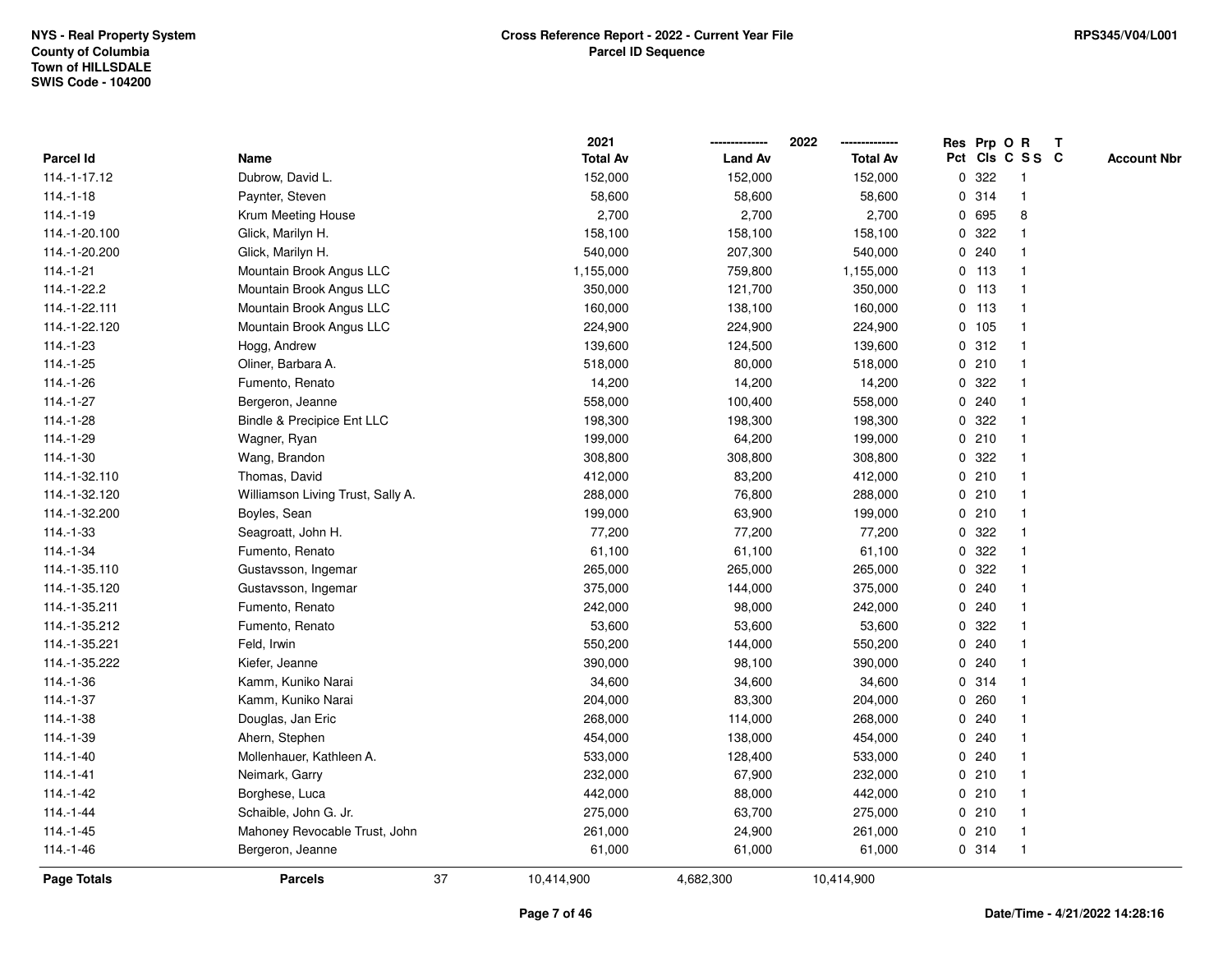|               |                                  |    | 2021            |                | 2022            |   | Res Prp O R |                 | Т |                    |
|---------------|----------------------------------|----|-----------------|----------------|-----------------|---|-------------|-----------------|---|--------------------|
| Parcel Id     | Name                             |    | <b>Total Av</b> | <b>Land Av</b> | <b>Total Av</b> |   |             | Pct Cls C S S C |   | <b>Account Nbr</b> |
| $115.-1-1$    | Cunningham, Craig                |    | 778,000         | 510,000        | 778,000         |   | 0.240       | $\mathbf{1}$    |   |                    |
| $115.-1-2$    | Philmont Rod & Gun Club          |    | 334,900         | 334,900        | 334,900         |   | 0 920       | $\mathbf 1$     |   |                    |
| $115.-1-3$    | Gitlin, Todd                     |    | 668,000         | 236,200        | 668,000         |   | 0.240       | $\mathbf{1}$    |   |                    |
| $115.-1-4$    | Roady, David B.                  |    | 484,000         | 172,600        | 484,000         |   | 0.240       |                 |   |                    |
| $115.-1-5$    | Koukoulas, Andrew                |    | 450,000         | 182,400        | 450,000         |   | 0.240       |                 |   |                    |
| $115.-1-6$    | Gillett, David P.                |    | 348,000         | 69,900         | 348,000         |   | 0210        |                 |   |                    |
| $115.-1-7$    | Gellert, Joseph                  |    | 607,000         | 323,800        | 607,000         |   | 0.240       | $\mathbf 1$     |   |                    |
| $115.-1-9$    | Sweet Pea LLC                    |    | 169,000         | 59,000         | 169,000         |   | 0210        | $\mathbf{1}$    |   |                    |
| $115.-1-10$   | Berger, Jeffrey S.               |    | 292,000         | 36,000         | 292,000         |   | 0210        | 1               |   |                    |
| $115.-1-11$   | Van Lenten, Howard               |    | 234,000         | 56,000         | 234,000         |   | 0210        | $\mathbf{1}$    |   |                    |
| $115.-1-13$   | Dawson, Samuel W.                |    | 340,000         | 162,000        | 340,000         |   | $0$ 113     | 1               |   |                    |
| 115.-1-14.100 | Meier, Kasper                    |    | 187,000         | 40,000         | 219,000         |   | 0210        |                 |   |                    |
| 115.-1-14.200 | Meier, Kasper                    |    | 34,000          | 34,000         | 34,000          |   | 0.314       |                 |   |                    |
| $115.-1-15$   | Dawson, Edna                     |    | 798,000         | 691,000        | 798,000         |   | 0, 120      | $\mathbf 1$     |   |                    |
| $115.-1-16$   | Palumbo, Rocco S.                |    | 57,800          | 57,800         | 57,800          | 0 | 322         | $\mathbf{1}$    |   |                    |
| $115.-1-17.1$ | Orgas-Osborne RT, Trudy          |    | 485,000         | 173,000        | 485,000         | 0 | 240         | 1               |   |                    |
| 115.-1-17.2   | Palumbo, Rocco                   |    | 767,900         | 308,900        | 767,900         |   | 0.240       | $\mathbf 1$     |   |                    |
| $115.-1-18$   | Philmont Rod & Gun Club          |    | 15,000          | 15,000         | 15,000          |   | 0.920       | $\mathbf 1$     |   |                    |
| $115.-1-19$   | <b>CJMC Realty Corporation</b>   |    | 6,000           | 6,000          | 6,000           |   | 0.314       |                 |   |                    |
| 115.-1-20.100 | <b>Butenhoff Revocable Trust</b> |    | 109,500         | 109,500        | 109,500         |   | 0.322       |                 |   |                    |
| 115.-1-20.200 | <b>Butenhoff Revocable Trust</b> |    | 3,178,700       | 813,000        | 3,178,700       |   | 0.281       |                 |   |                    |
| $115.-1-21$   | Philmont Rod & Gun Club          |    | 477,000         | 477,000        | 477,000         |   | 0.920       | $\mathbf{1}$    |   |                    |
| $115.-1-22$   | Palumbo, Rocco S.                |    | 65,000          | 65,000         | 65,000          | 0 | 322         | $\mathbf{1}$    |   |                    |
| 115.-1-23.112 | <b>Reichbach Family IRT</b>      |    | 665,000         | 351,800        | 665,000         |   | 25 240      | 1               |   |                    |
| 115.-1-23.200 | Dellea, Paul L.                  |    | 270,000         | 81,800         | 270,000         |   | 0210        | $\mathbf 1$     |   |                    |
| $115.-1-24$   | Santoro, Ernest                  |    | 281,000         | 65,000         | 281,000         |   | 0210        | 1               |   |                    |
| $115.-1-25$   | Ference, Nicholas G. Jr.         |    | 321,000         | 68,600         | 321,000         |   | 0210        |                 |   |                    |
| 115.-1-26     | Kidalowski IRT, Raymond          |    | 336,000         | 65,000         | 336,000         |   | 0210        | $\mathbf 1$     |   |                    |
| 115.-1-27     | Radomski, Robert A.              |    | 19,700          | 19,700         | 19,700          | 0 | 322         |                 |   |                    |
| 115.-1-28.21  | Fink, Jed                        |    | 139,000         | 64,500         | 139,000         |   | 0210        | $\mathbf{1}$    |   |                    |
| 115.-1-28.22  | Fink, Jed                        |    | 50,200          | 50,200         | 50,200          |   | 0.314       | $\mathbf{1}$    |   |                    |
| 115.-1-28.111 | Fink, Jed                        |    | 149,000         | 76,800         | 149,000         |   | 0210        | 1               |   |                    |
| 115.-1-28.112 | O'Rourke, Alicia                 |    | 312,700         | 64,200         | 312,700         |   | 0.312       |                 |   |                    |
| 115.-1-28.120 | Fink, Jed M.                     |    | 480,300         | 80,000         | 480,300         |   | 0210        | $\mathbf 1$     |   |                    |
| $115.-1-29$   | Ruede, David                     |    | 632,000         | 84,300         | 632,000         |   | 0210        | $\mathbf{1}$    |   |                    |
| $115.-1-30$   | Lipsey, Michaela M.              |    | 37,000          | 37,000         | 37,000          |   | 0.314       | $\mathbf{1}$    |   |                    |
| $115.-1-31$   | Cleveland, Daniel                |    | 182,000         | 43,000         | 182,000         |   | 0210        | $\mathbf{1}$    |   |                    |
| Page Totals   | <b>Parcels</b>                   | 37 | 14,760,700      | 6,084,900      | 14,792,700      |   |             |                 |   |                    |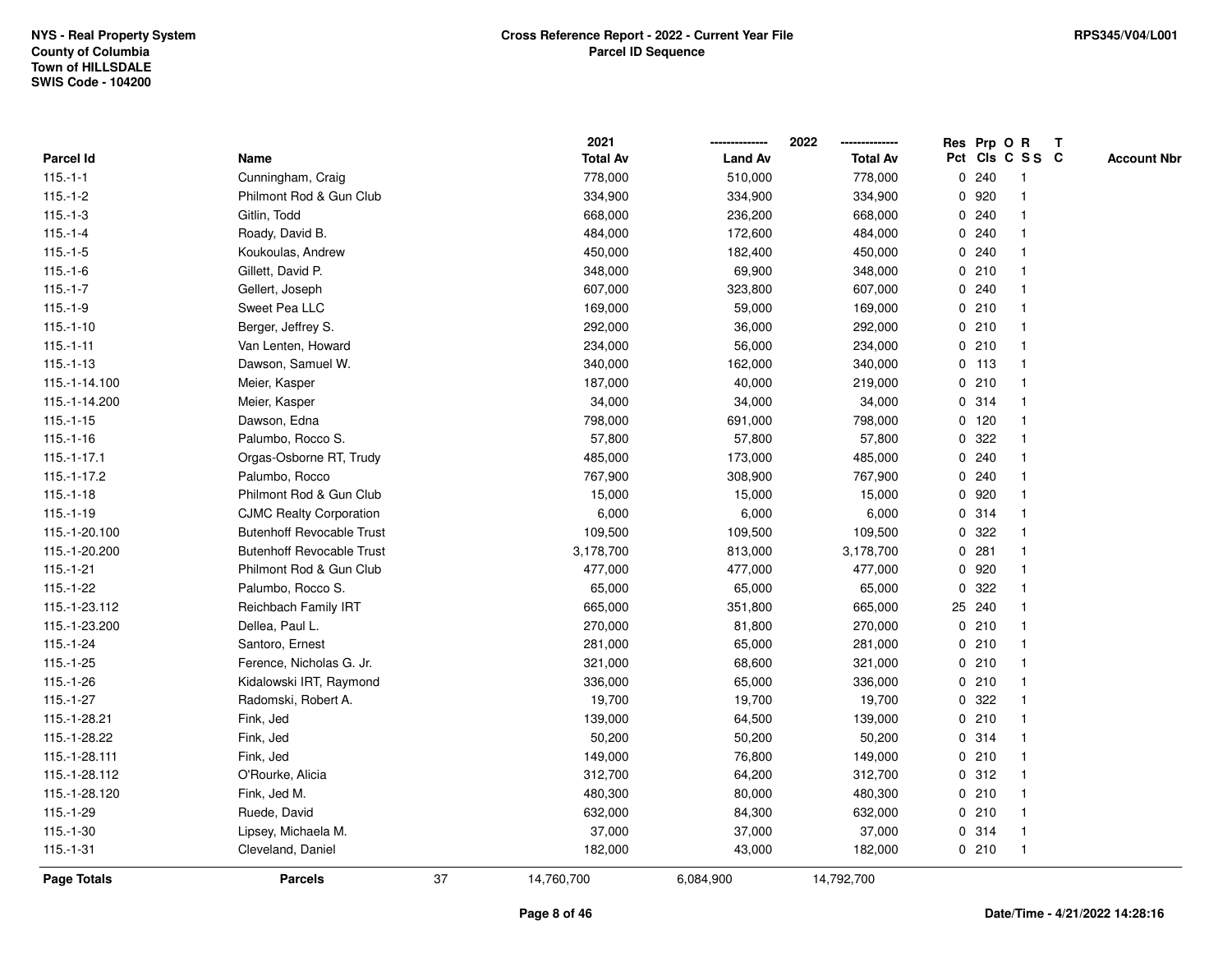|                    |                           |    | 2021            |                | 2022            |   |         | Res Prp O R     | $\mathsf{T}$ |                    |
|--------------------|---------------------------|----|-----------------|----------------|-----------------|---|---------|-----------------|--------------|--------------------|
| Parcel Id          | Name                      |    | <b>Total Av</b> | <b>Land Av</b> | <b>Total Av</b> |   |         | Pct Cls C S S C |              | <b>Account Nbr</b> |
| $115.-1-33$        | Matteo, Garret            |    | 258,000         | 68,000         | 258,000         |   | 0210    | -1              |              |                    |
| $115.-1-36$        | Peabody, Jeffrey          |    | 535,000         | 68,000         | 535,000         |   | 0210    |                 |              |                    |
| $115.-1-38$        | Atwood, George            |    | 244,000         | 103,600        | 244,000         |   | 0.240   | -1              |              |                    |
| $115.-1-39$        | Atwood, Cyntha M.         |    | 233,000         | 59,400         | 233,000         | 0 | 210     | -1              |              |                    |
| 115.-1-40.100      | Matteo Irrevocable Trust  |    | 358,200         | 358,200        | 358,200         |   | 0, 105  | $\mathbf 1$     |              |                    |
| 115.-1-40.200      | Gelt, Deanna              |    | 623,600         | 115,700        | 623,600         |   | 0.240   | -1              |              |                    |
| $115.-1-42$        | Liebla, Mark              |    | 123,000         | 56,000         | 123,000         |   | 0270    |                 |              |                    |
| $115.-1-43$        | Wolf Hill Family LP       |    | 811,500         | 524,000        | 811,500         |   | 0.240   |                 |              |                    |
| 115.-1-44.111      | Florio, Salvatore         |    | 500,000         | 240,000        | 500,000         |   | 0.240   |                 |              |                    |
| 115.-1-44.120      | Collens, Richard          |    | 664,000         | 227,600        | 664,000         |   | 0.240   |                 |              |                    |
| 115.-1-44.200      | Kahn, Stephen H.          |    | 484,000         | 144,000        | 484,000         |   | 0.240   | $\mathbf{1}$    |              |                    |
| $115.-1-45$        | Barbato, Carmen           |    | 65,200          | 65,200         | 65,200          | 0 | 322     | -1              |              |                    |
| $116.-1-1$         | Young, Charles J.         |    | 675,000         | 356,000        | 675,000         |   | 0.240   | $\mathbf 1$     |              |                    |
| $116.-1-2$         | Dodds Jr, IRT, John       |    | 1,053,000       | 666,200        | 1,053,000       |   | $0$ 120 |                 |              |                    |
| $116.-1-3$         | Gregory, Russell H.       |    | 178,000         | 27,900         | 183,000         |   | 0210    |                 |              |                    |
| $116.-1-4$         | Oxenhorn, Mitchel         |    | 510,000         | 314,800        | 510,000         |   | 0.240   | -1              |              |                    |
| $116.-1-5$         | Dodds, John C. III.       |    | 6,000           | 6,000          | 6,000           |   | 0 105   |                 |              |                    |
| $116.-1-7$         | Does Bucks LLC            |    | 287,800         | 287,800        | 287,800         | 0 | 322     | -1              |              |                    |
| $116.-1-8$         | DeRosa, Donna M.          |    | 170,000         | 56,000         | 170,000         |   | 0210    | -1              |              |                    |
| $116.-1-9.3$       | Dawson, Carolyn           |    | 399,400         | 234,000        | 399,400         |   | 30 281  | -1              |              |                    |
| 116.-1-9.4         | Dawson, Carolyn           |    | 192,000         | 79,000         | 192,000         |   | 0210    |                 |              |                    |
| $116.-1-10$        | Garms, Jeffrey            |    | 208,000         | 44,000         | 208,000         |   | 0210    |                 |              |                    |
| $116.-1-11$        | Amendola, Victor          |    | 143,000         | 42,500         | 143,000         |   | 0210    |                 |              |                    |
| $116.-1-12$        | Nisselson, Trudy Whitman  |    | 240,000         | 52,400         | 240,000         |   | 0210    | $\mathbf{1}$    |              |                    |
| $116.-1-13$        | Colclough Family IT       |    | 331,000         | 56,000         | 331,000         |   | 0210    | -1              |              |                    |
| $116.-1-14$        | White Wolf Enterprise LLC |    | 529,000         | 340,200        | 529,000         |   | 0.240   | $\mathbf 1$     |              |                    |
| $116.-1-16$        | Wormley, Margaret M.      |    | 40,000          | 26,800         | 40,000          |   | 0.260   |                 |              |                    |
| $116.-1-17$        | Cross Road LLC            |    | 47,500          | 20,000         | 47,500          |   | 0210    |                 |              |                    |
| $116.-1-19$        | Francis, Rose Marie       |    | 570,000         | 74,000         | 570,000         |   | 0 283   |                 |              |                    |
| 116.-1-20.100      | White Wolf Enterprise LLC |    | 85,000          | 85,000         | 85,000          |   | 0.314   | $\overline{1}$  |              |                    |
| 116.-1-20.200      | Corrigan Family Trust     |    | 163,200         | 163,200        | 163,200         | 0 | 105     | -1              |              |                    |
| $116.-1-21$        | Beeler, Harold            |    | 336,000         | 142,000        | 336,000         | 0 | 240     | -1              |              |                    |
| 116.-1-22          | Cipollino, Frank A.       |    | 89,000          | 4,800          | 89,000          |   | 0210    | -1              |              |                    |
| 116.-1-23          | Smith, Aaron              |    | 109,300         | 109,000        | 109,300         |   | 0.312   |                 |              |                    |
| $116.-1-24$        | Portland, Jennifer        |    | 435,000         | 133,900        | 435,000         |   | 0.240   |                 |              |                    |
| 116.-1-25.100      | Matteo, Garret P.         |    | 37,000          | 37,000         | 37,000          |   | 0.314   | -1              |              |                    |
| 116.-1-25.200      | Matteo, Garret P.         |    | 360,500         | 360,500        | 360,500         |   | 0.322   | -1              |              |                    |
| <b>Page Totals</b> | <b>Parcels</b>            | 37 | 12,094,200      | 5,748,700      | 12,099,200      |   |         |                 |              |                    |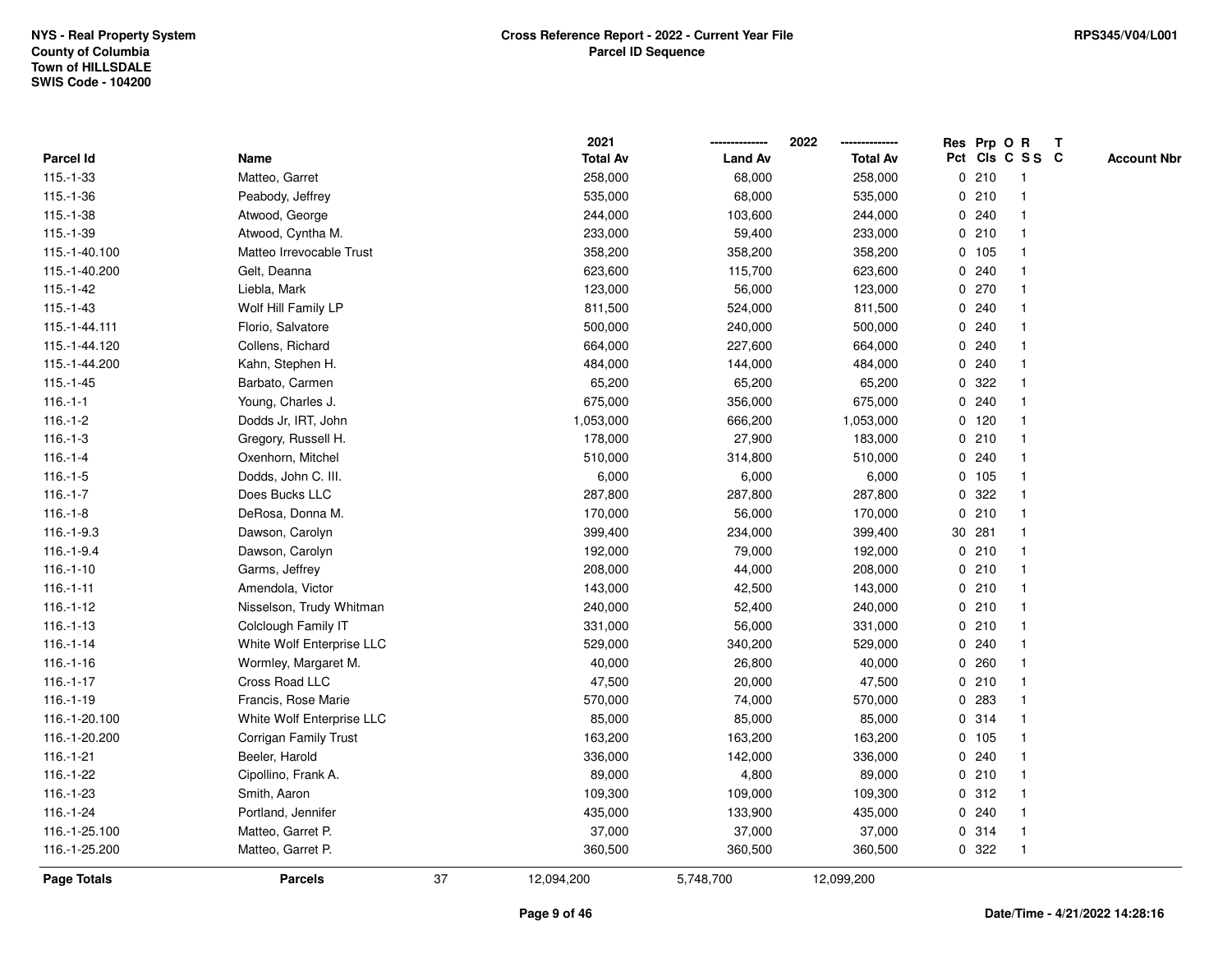|                    |                              |    | 2021            |                | 2022            |   |         | Res Prp O R     | $\mathbf{T}$ |                    |
|--------------------|------------------------------|----|-----------------|----------------|-----------------|---|---------|-----------------|--------------|--------------------|
| <b>Parcel Id</b>   | Name                         |    | <b>Total Av</b> | <b>Land Av</b> | <b>Total Av</b> |   |         | Pct Cls C S S C |              | <b>Account Nbr</b> |
| $116.-1-26$        | Williams-Clark, Susan M.     |    | 193,000         | 53,000         | 193,000         | 0 | 283     |                 |              |                    |
| $116.-1-27$        | Matteo Irrevocable Trust     |    | 599,000         | 367,300        | 599,000         | 0 | 240     |                 |              |                    |
| $116.-1-28$        | North Hillsdale Methodist Ch |    | 250,100         | 8,100          | 250,100         | 0 | 620     | 8               |              |                    |
| 116.-1-29          | North Hillsdale Cemetery     |    | 36,000          | 36,000         | 36,000          | 0 | 695     | 8               |              |                    |
| $116.-1-31$        | Kennedy, Constance M.        |    | 132,000         | 26,000         | 132,000         | 0 | 210     |                 |              |                    |
| 116.-1-32          | Sills, Jeff                  |    | 144,000         | 25,600         | 144,000         |   | 0210    |                 |              |                    |
| 116.-1-33          | Ostrander, Donald S.         |    | 130,000         | 37,200         | 130,000         |   | 0210    |                 |              |                    |
| 116.-1-34          | Van Gennep, Daniella F.      |    | 175,000         | 43,000         | 175,000         |   | 0210    |                 |              |                    |
| $116.-1-35$        | Doctor, Christine            |    | 125,000         | 40,000         | 125,000         | 0 | 283     |                 |              |                    |
| 116.-1-36          | Hobson, Sheila               |    | 132,000         | 11,000         | 132,000         | 0 | 283     |                 |              |                    |
| 116.-1-37          | North Hillsdale Fire         |    | 200             | 200            | 200             | 0 | 736     | 8               |              |                    |
| 116.-1-38          | Underwood, William L. Jr.    |    | 769,000         | 473,000        | 769,000         |   | $0$ 112 |                 |              |                    |
| 116.-1-39          | Dodds, John C. III.          |    | 398,100         | 344,500        | 398,100         |   | $0$ 120 |                 |              |                    |
| $116.-1-40$        | Dodds, John C. III.          |    | 425,000         | 216,000        | 425,000         |   | 0.240   |                 |              |                    |
| $116.-1-41$        | Wormley, Margaret M.         |    | 31,000          | 31,000         | 31,000          |   | 0.314   |                 |              |                    |
| $116.-1-42$        | Wormley, Margaret M.         |    | 740,000         | 331,200        | 740,000         | 0 | 240     |                 |              |                    |
| $116.-1-43$        | Wormley, Margaret M.         |    | 365,800         | 365,800        | 365,800         | 0 | 322     |                 |              |                    |
| $116.-2-1$         | Rubino, Frank                |    | 675,000         | 404,000        | 675,000         |   | 10 240  |                 |              |                    |
| $116.-2-2$         | Adelson, Jan                 |    | 1,825,000       | 829,000        | 1,825,000       | 0 | 281     |                 |              |                    |
| $116.-2-3.3$       | Farr, Lincoln                |    | 165,000         | 165,000        | 165,000         |   | 0 322   |                 |              |                    |
| 116.-2-3.4         | Farr, Roberta J.             |    | 75,900          | 75,900         | 75,900          |   | 0 322   |                 |              |                    |
| 116.-2-3.110       | Cooper, Scott                |    | 933,800         | 217,500        | 933,800         |   | 0.240   |                 |              |                    |
| 116.-2-3.200       | Mendenhall, Thomas           |    | 143,500         | 143,500        | 143,500         | 0 | 322     |                 |              |                    |
| $116.-2-4$         | Dawson, James                |    | 279,000         | 90,000         | 279,000         |   | 0210    |                 |              |                    |
| $116.-2-5$         | Carrozzo, John A.            |    | 216,000         | 57,200         | 216,000         |   | 0210    |                 |              |                    |
| $116.-2-6$         | Kiely, Madeline J.           |    | 146,000         | 78,800         | 146,000         | 0 | 260     |                 |              |                    |
| $116.-2-7.1$       | Rubin, Michael               |    | 362,000         | 83,600         | 362,000         |   | 0210    |                 |              |                    |
| 116.-2-7.200       | Decker, Scott                |    | 350,000         | 104,000        | 350,000         |   | 0210    |                 |              |                    |
| $116.-2-8$         | American Towers Inc          |    | 200,000         | 58,400         | 250,000         |   | 0 831   | 6               |              |                    |
| 116.-2-9           | Alexander, Leslye            |    | 364,000         | 60,500         | 364,000         |   | 0210    |                 |              |                    |
| 116.-2-10          | Alexander, Lorie             |    | 577,000         | 83,300         | 577,000         | 0 | 210     |                 |              |                    |
| 116.-2-11          | Rimland, Lauren              |    | 495,000         | 68,300         | 529,100         |   | 0210    |                 |              |                    |
| 116.-2-12          | Saad, Theodore W.            |    | 455,000         | 97,000         | 455,000         |   | 0210    |                 |              |                    |
| 116.-2-13          | Selnick, Alfred              |    | 530,000         | 105,800        | 530,000         |   | 0210    |                 |              |                    |
| 116.-2-14          | Russell, Cameron             |    | 555,000         | 144,000        | 555,000         |   | 0210    |                 |              |                    |
| 116.-2-15          | Otteson, Ronald              |    | 135,000         | 99,400         | 135,000         |   | 0.312   |                 |              |                    |
| 116.-2-16          | Overlook Property Owners     |    | 700             | 700            | 700             |   | 0 314   |                 |              |                    |
| <b>Page Totals</b> | <b>Parcels</b>               | 37 | 13,128,100      | 5,374,800      | 13,212,200      |   |         |                 |              |                    |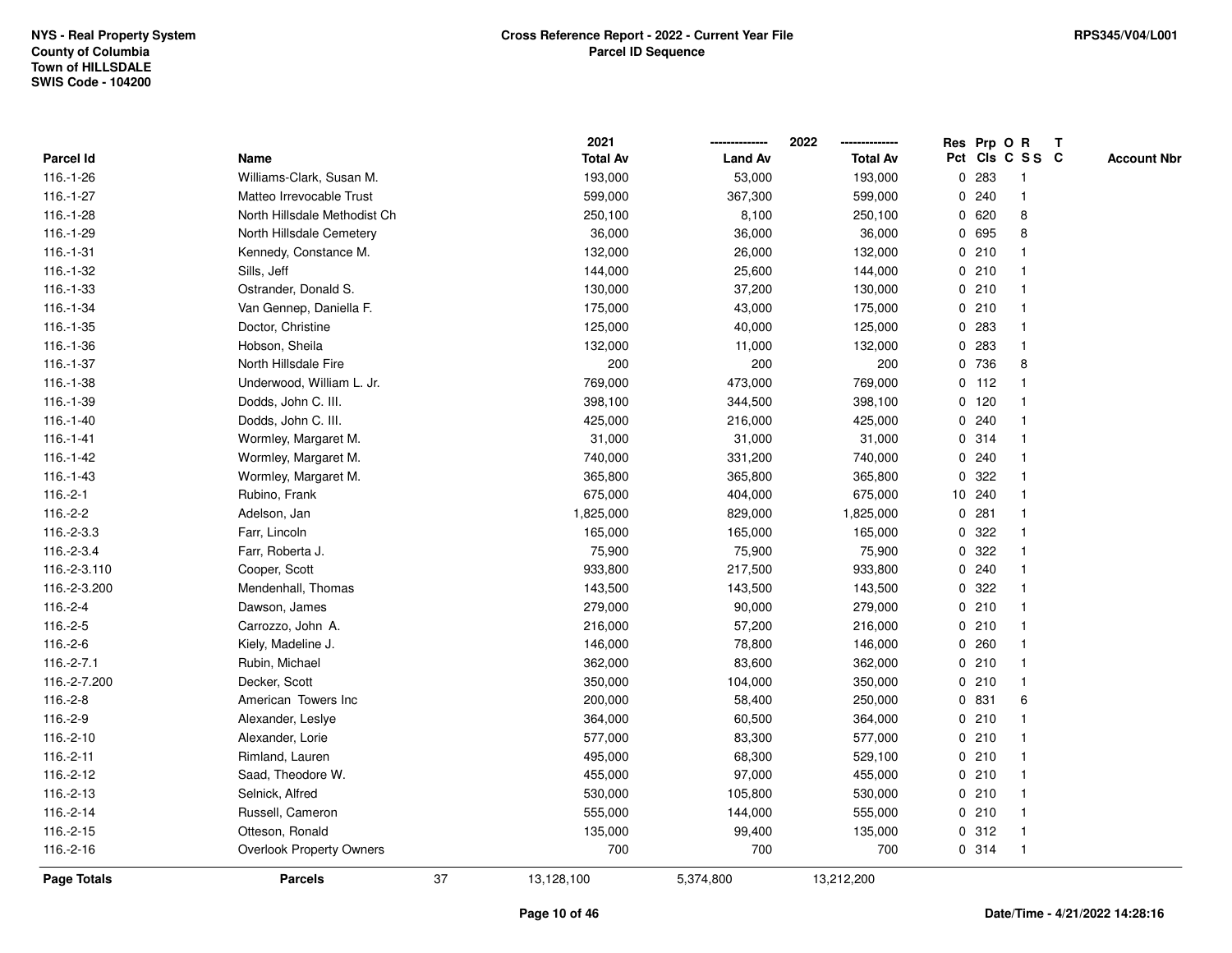|               |                           |    | 2021            |                | 2022            |             |       | Res Prp O R     | $\mathbf{T}$ |                    |
|---------------|---------------------------|----|-----------------|----------------|-----------------|-------------|-------|-----------------|--------------|--------------------|
| Parcel Id     | Name                      |    | <b>Total Av</b> | <b>Land Av</b> | <b>Total Av</b> |             |       | Pct Cls C S S C |              | <b>Account Nbr</b> |
| 116.-2-17     | Appel, David              |    | 514,000         | 72,800         | 514,000         |             | 0210  |                 |              |                    |
| 116.-2-18     | Clarkin, Audrey J.        |    | 368,000         | 82,000         | 368,000         |             | 0210  |                 |              |                    |
| 116.-2-19     | Alexander, Lorie          |    | 46,800          | 46,800         | 46,800          |             | 0.314 | -1              |              |                    |
| 116.-2-20     | Furman, Anthony N.        |    | 372,000         | 66,000         | 372,000         | $\mathbf 0$ | 210   | -1              |              |                    |
| 116.-2-21     | Butland, David            |    | 526,000         | 104,000        | 526,000         |             | 0210  | -1              |              |                    |
| 116.-2-22     | Donohue, Charles D.       |    | 306,000         | 89,000         | 306,000         |             | 0210  | -1              |              |                    |
| 116.-2-23     | Overlook, Property Owners |    | 31,000          | 31,000         | 31,000          |             | 0.314 |                 |              |                    |
| 116.-2-24     | Mayers, Jonathan          |    | 993,000         | 128,700        | 993,000         |             | 0210  |                 |              |                    |
| 116.-2-25     | Wein, Steven              |    | 689,000         | 152,000        | 689,000         |             | 0210  |                 |              |                    |
| 116.-2-26     | Kahan, Michael            |    | 471,000         | 147,800        | 471,000         |             | 0210  |                 |              |                    |
| 116.-2-27     | Phillips, Karen           |    | 387,000         | 100,500        | 387,000         |             | 0210  | $\mathbf 1$     |              |                    |
| 116.-2-28     | Gero, Richard             |    | 427,000         | 125,300        | 427,000         |             | 0210  | $\mathbf 1$     |              |                    |
| 116.-2-29     | Bennewitz, Carol L.       |    | 483,000         | 134,300        | 559,000         |             | 0.240 | -1              |              |                    |
| 116.-2-31     | Parrasch, Franklin        |    | 712,000         | 89,900         | 712,000         |             | 0210  |                 |              |                    |
| 116.-2-32     | Irwin, Deborah J.         |    | 761,000         | 105,000        | 761,000         |             | 0210  |                 |              |                    |
| 116.-2-33     | 29 Wood Thrush LLC        |    | 1,042,300       | 109,500        | 1,230,100       |             | 0210  |                 |              |                    |
| 116.-2-34     | Nirac LLC                 |    | 1,174,500       | 66,000         | 1,174,500       | $\mathbf 0$ | 210   |                 |              |                    |
| 116.-2-35     | Friedman, David           |    | 54,300          | 54,300         | 54,300          |             | 0.314 | -1              |              |                    |
| 116.-2-36.111 | Bluestone, Steven         |    | 1,178,100       | 348,400        | 1,178,100       |             | 0.240 |                 |              |                    |
| 116.-2-36.112 | Tavlarios, John P.        |    | 1,705,000       | 356,600        | 1,705,000       |             | 0.250 |                 |              |                    |
| 116.-2-36.120 | Muldoon Family Irr Trust  |    | 389,000         | 120,000        | 389,000         |             | 0.240 |                 |              |                    |
| 116.-2-36.200 | Grimaldi, Elizabeth       |    | 274,600         | 75,800         | 274,600         |             | 0.240 |                 |              |                    |
| 116.-2-37     | Tavlarios, John           |    | 315,000         | 207,600        | 207,600         | 0           | 322   |                 |              |                    |
| 116.-2-38     | Saunders, Andrew          |    | 408,000         | 75,000         | 408,000         | $\mathbf 0$ | 210   | $\mathbf{1}$    |              |                    |
| 116.-2-39     | Garnett, Jeffrey          |    | 534,000         | 147,000        | 534,000         | 0           | 210   | -1              |              |                    |
| 116.-2-40     | Neofytides, Kyriakitsa    |    | 708,000         | 86,000         | 708,000         |             | 0210  | $\mathbf 1$     |              |                    |
| 116.-2-41     | Neofytides, Kyriakitsa    |    | 62,500          | 62,500         | 62,500          |             | 0.314 |                 |              |                    |
| 116.-2-42     | Friedman, Jessica         |    | 600,000         | 91,000         | 600,000         |             | 0210  |                 |              |                    |
| 116.-2-43     | Nouri, Guy                |    | 425,000         | 145,000        | 425,000         | $\mathbf 0$ | 283   |                 |              |                    |
| 116.-2-44     | Overlook, Property Owners |    | 900             | 900            | 900             | 0           | 314   |                 |              |                    |
| 116.-2-45     | Turner, Daniel            |    | 242,600         | 242,600        | 242,600         | 0           | 322   |                 |              |                    |
| 116.-2-46     | Hillsdale MSL Associates  |    | 1,053,000       | 202,700        | 1,053,000       |             | 0.240 | $\mathbf 1$     |              |                    |
| 116.-2-47     | Tavlarios, John P.        |    | 212,400         | 212,400        | 212,400         |             | 0.322 |                 |              |                    |
| $117.-1-1$    | Miller, Michael W.        |    | 201,000         | 73,300         | 201,000         |             | 0.240 |                 |              |                    |
| $117.-1-2$    | Kraft, Scott              |    | 152,000         | 45,000         | 152,000         |             | 0210  |                 |              |                    |
| $117.-1-3$    | Lamberg, Jordan           |    | 190,000         | 58,000         | 190,000         |             | 0210  | $\mathbf 1$     |              |                    |
| $117.-1-4$    | Whiteman RT, Sandra       |    | 184,000         | 35,000         | 184,000         |             | 0210  | $\mathbf 1$     |              |                    |
| Page Totals   | <b>Parcels</b>            | 37 | 18,193,000      | 4,289,700      | 18,349,400      |             |       |                 |              |                    |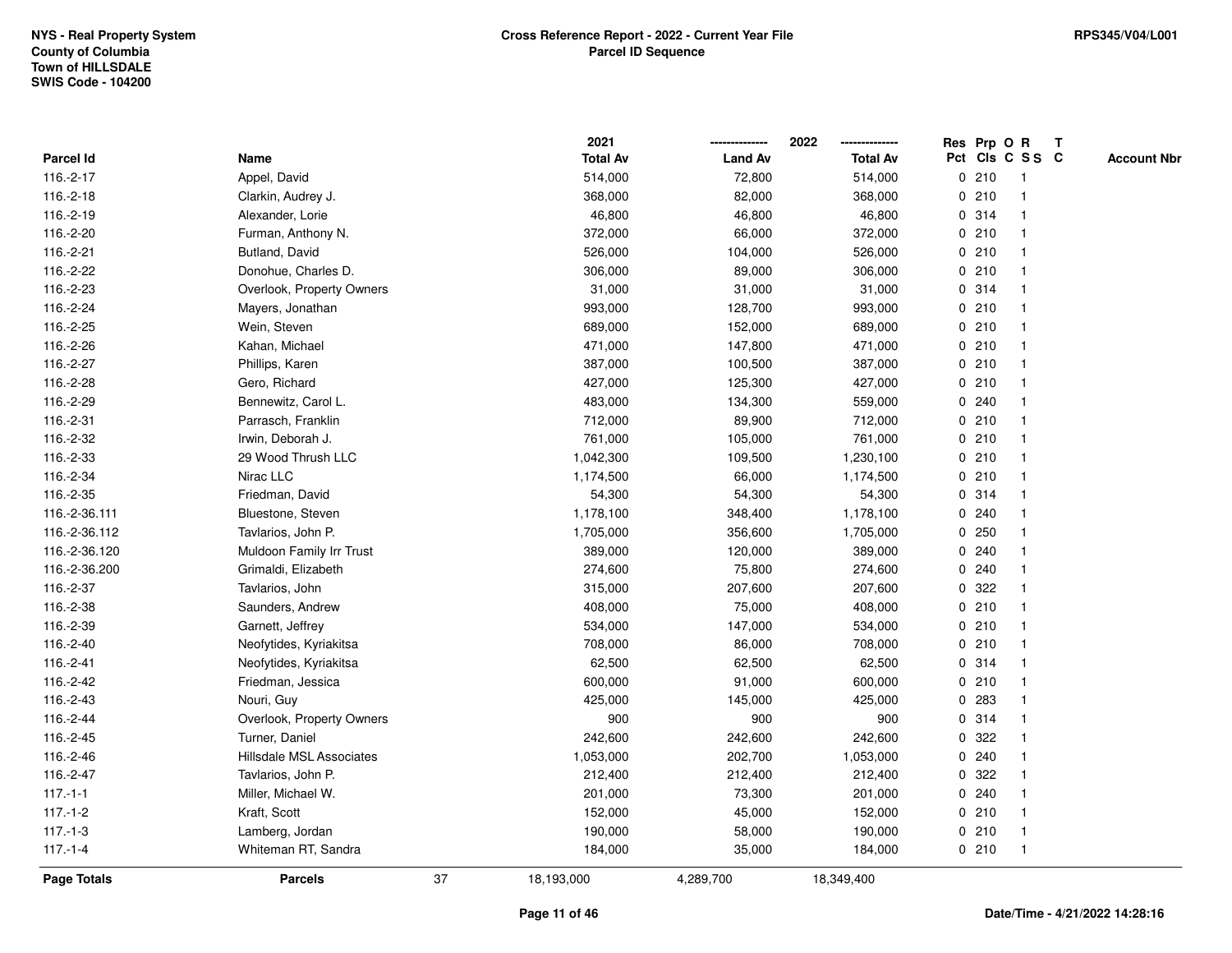|                  |                                       | 2021            |                | 2022            |              |        | Res Prp O R     | T |                    |
|------------------|---------------------------------------|-----------------|----------------|-----------------|--------------|--------|-----------------|---|--------------------|
| <b>Parcel Id</b> | Name                                  | <b>Total Av</b> | <b>Land Av</b> | <b>Total Av</b> |              |        | Pct Cls C S S C |   | <b>Account Nbr</b> |
| $117.-1-5$       | Lieberman, Eugene                     | 251,000         | 68,200         | 251,000         | 0            | 210    | $\mathbf{1}$    |   |                    |
| $117 - 1 - 6$    | Renwick, Elizabeth                    | 181,000         | 50,000         | 181,000         |              | 0210   |                 |   |                    |
| $117.-1-7$       | Cabanis, Francois                     | 174,000         | 90,000         | 174,000         |              | 0.260  | -1              |   |                    |
| $117.-1-9$       | Woodside Living Trust, John & Rosalie | 177,000         | 63,800         | 177,000         |              | 0210   |                 |   |                    |
| $117.-1-10$      | Nau, Evelia                           | 3,500           | 3,500          | 3,500           |              | 0 314  |                 |   |                    |
| 117.-1-11.100    | Wolters, Jan T.                       | 37,600          | 37,600         | 37,600          |              | 0 314  |                 |   |                    |
| 117.-1-11.200    | Derby, Aleandra                       | 182,000         | 50,200         | 182,000         |              | 0210   |                 |   |                    |
| $117.-1-12$      | Darone, Joseph                        | 9,000           | 9,000          | 9,000           | 0            | 314    |                 |   |                    |
| $117 - 1 - 13$   | Jacobsen, John J.                     | 36,600          | 35,000         | 36,600          |              | 90 210 |                 |   |                    |
| $117.-1-14$      | Darone, Joseph A.                     | 155,000         | 51,800         | 155,000         |              | 0210   |                 |   |                    |
| $117.-1-15$      | Mattson, Thomas                       | 161,000         | 51,800         | 161,000         |              | 0210   |                 |   |                    |
| $117.-1-16.1$    | Route 71 LLC                          | 648,000         | 321,000        | 648,000         |              | 10 240 |                 |   |                    |
| 117.-1-16.2      | Tenenzapf, Theodore                   | 134,700         | 134,700        | 134,700         |              | 0 322  |                 |   |                    |
| $117.-1-18$      | Dunn Family RE Partnership            | 451,000         | 153,000        | 451,000         |              | 0.240  |                 |   |                    |
| $117.-1-19$      | House in the Country LLC              | 151,000         | 62,800         | 151,000         | $\mathbf 0$  | 210    |                 |   |                    |
| $117.-1-20$      | Bedford, Carol Ann                    | 43,000          | 43,000         | 43,000          | 0            | 314    | $\overline{1}$  |   |                    |
| $117.-1-21$      | Johnson, Laura                        | 175,000         | 57,800         | 175,000         | $\mathbf 0$  | 210    |                 |   |                    |
| 117.-1-22.1      | Sterling, Robert                      | 42,400          | 42,400         | 42,400          |              | 98 314 |                 |   |                    |
| 117.-1-22.2      | Squires, Ronald A.                    | 147,000         | 40,000         | 147,000         |              | 98 210 |                 |   |                    |
| $117.-1-23$      | Dufault, Kiran A.                     | 243,000         | 74,000         | 243,000         |              | 0210   |                 |   |                    |
| $117.-1-24$      | Steinmann, Robert                     | 111,000         | 71,700         | 111,000         |              | 0270   |                 |   |                    |
| 117.-1-25        | Slaydon III, James I.                 | 230,000         | 50,000         | 230,000         |              | 0210   |                 |   |                    |
| $117.-1-26$      | Werner, Robert W.                     | 480,000         | 221,000        | 480,000         | $\mathbf 0$  | 281    | -1              |   |                    |
| $117.-1-27.1$    | Werner, Robert                        | 358,000         | 79,800         | 358,000         | $\mathbf{0}$ | 210    |                 |   |                    |
| 117.-1-27.2      | Highsmith, Angela                     | 43,000          | 43,000         | 43,000          |              | 0 314  |                 |   |                    |
| $117.-1-28$      | Werner, Robert                        | 25,600          | 25,600         | 25,600          |              | 0.314  |                 |   |                    |
| 117.-1-29        | Werner, Robert                        | 32,200          | 32,200         | 32,200          |              | 0.314  |                 |   |                    |
| $117.-1-31$      | Firefly Green River LLC               | 15,600          | 15,600         | 15,600          |              | 0.314  |                 |   |                    |
| $117.-1-32$      | Firefly Green River LLC               | 1,405,400       | 120,000        | 1,405,400       |              | 0.280  |                 |   |                    |
| $117.-1-33$      | Van der Linden, Dave                  | 281,000         | 51,000         | 281,000         | 0            | 210    |                 |   |                    |
| 117.-1-34        | Nau, Evelia                           | 281,000         | 56,000         | 281,000         |              | 0210   |                 |   |                    |
| $117.-1-35$      | Gilbert's Hill House LLC              | 307,000         | 51,000         | 307,000         |              | 0210   |                 |   |                    |
| $117.-1-36$      | Cabanis, Francois                     | 37,000          | 37,000         | 37,000          |              | 0.314  |                 |   |                    |
| $117.-1-37$      | Landesman, Lloyd                      | 30,400          | 30,400         | 30,400          |              | 0 314  |                 |   |                    |
| 117.-1-38        | Landesman, Lloyd                      | 294,000         | 72,000         | 294,000         |              | 0210   |                 |   |                    |
| 117.-1-39        | O'Rourke, Kevin P.                    | 426,000         | 68,600         | 426,000         |              | 0210   | $\mathbf{1}$    |   |                    |
| $117.-1-40$      | Rafferty, John                        | 27,800          | 27,800         | 27,800          |              | 0 314  | $\overline{1}$  |   |                    |
| Page Totals      | 37<br><b>Parcels</b>                  | 7,787,800       | 2,492,300      | 7,787,800       |              |        |                 |   |                    |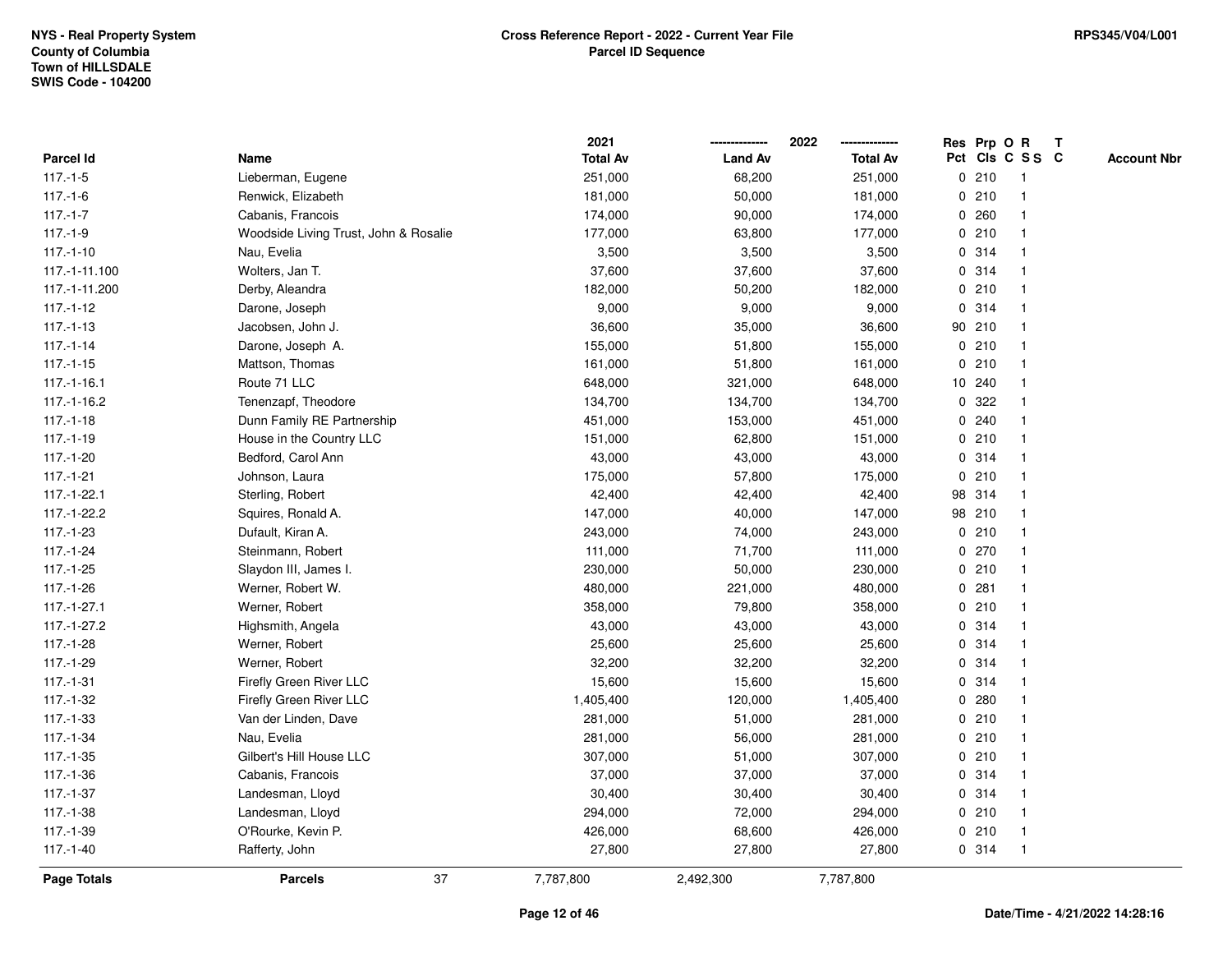|                    |                                    | 2021            |                | 2022            | Res Prp O R |        |                 | T |                    |
|--------------------|------------------------------------|-----------------|----------------|-----------------|-------------|--------|-----------------|---|--------------------|
| <b>Parcel Id</b>   | Name                               | <b>Total Av</b> | <b>Land Av</b> | <b>Total Av</b> |             |        | Pct Cls C S S C |   | <b>Account Nbr</b> |
| $117.-1-41$        | Rafferty, John J.                  | 31,000          | 31,000         | 31,000          | $\mathbf 0$ | 322    | -1              |   |                    |
| $117.-1-42$        | Bank of America N.A.               | 349,000         | 71,000         | 349,000         | 0           | 210    | $\overline{1}$  |   |                    |
| $117.-1-43$        | Davis, Gregg                       | 295,000         | 75,000         | 295,000         |             | 0210   | -1              |   |                    |
| $117.-1-44$        | Barstow, Thomas                    | 399,000         | 46,000         | 399,000         |             | 0210   |                 |   |                    |
| $117 - 1 - 45$     | Riddell, Mary V.                   | 510,600         | 63,800         | 510,600         |             | 0210   |                 |   |                    |
| $117.-1-46$        | Toth, Michael                      | 52,000          | 52,000         | 52,000          |             | 0.314  |                 |   |                    |
| $117.-1-47$        | Toth, Michael                      | 628,000         | 75,200         | 628,000         |             | 0210   |                 |   |                    |
| $117.-1-48$        | Kolb, Ulrike                       | 141,000         | 54,200         | 141,000         | 0           | 210    |                 |   |                    |
| 117.-1-49          | Kisselbrack, Theresa M.            | 385,000         | 60,800         | 385,000         |             | 0210   |                 |   |                    |
| 117.-1-50.1        | Altshuler, Jean                    | 357,000         | 120,000        | 357,000         |             | 0.240  | -1              |   |                    |
| 117.-1-50.2        | Altshuler, Miriam                  | 465,600         | 465,600        | 465,600         |             | 0.322  |                 |   |                    |
| $117.-1-51$        | Breyer, Peter R.                   | 277,000         | 62,000         | 277,000         |             | 0210   |                 |   |                    |
| 117.-1-52.3        | Breyer, Peter R.                   | 112,800         | 112,800        | 112,800         |             | 0 322  |                 |   |                    |
| 117.-1-52.4        | Breyer, Peter R.                   | 94,700          | 94,700         | 94,700          |             | 0.322  |                 |   |                    |
| $117.-1-53$        | Green River Estates Inc            | 1,000           | 1,000          | 1,000           | $\mathbf 0$ | 692    | 8               |   |                    |
| 117.-2-1.100       | Marneris RT, Panagiotis            | 848,000         | 298,200        | 848,000         | 0           | 240    | -1              |   |                    |
| 117.-2-1.200       | Federico, Lisa                     | 438,000         | 131,000        | 438,000         |             | 0.240  |                 |   |                    |
| $117.-2-2$         | Johnson, Mark A.                   | 428,000         | 95,000         | 428,000         |             | 0210   |                 |   |                    |
| $117.-2-3$         | Ricky Bobby LLC                    | 62,600          | 62,600         | 62,600          |             | 0.322  |                 |   |                    |
| $117.-2-4$         | Lieberfreund, Stanley              | 79,400          | 79,400         | 79,400          | 0           | 322    |                 |   |                    |
| $117.-2-5$         | Shenker, Eric                      | 1,012,600       | 89,400         | 1,012,600       |             | 0210   |                 |   |                    |
| $117.-2-6$         | Flaum, Adam                        | 276,000         | 69,000         | 276,000         |             | 0210   |                 |   |                    |
| $117.-2-7$         | Biberman, Dana                     | 450,000         | 61,400         | 450,000         |             | 0210   | -1              |   |                    |
| $117.-2-8$         | Lester, Joel                       | 323,000         | 66,000         | 323,000         | $\mathbf 0$ | 210    | $\overline{1}$  |   |                    |
| 117.-2-9           | Hudson River Valley Holdings       | 39,400          | 39,400         | 39,400          |             | 0.314  |                 |   |                    |
| $117.-2-10$        | Hudson River Valley Holdings       | 37,600          | 37,600         | 37,600          |             | 0.314  |                 |   |                    |
| $117.-2-11$        | Warren, Brian M.                   | 305,000         | 75,800         | 305,000         |             | 0210   |                 |   |                    |
| $117.-2-12$        | McKinney, John                     | 29,900          | 29,900         | 29,900          |             | 0.314  |                 |   |                    |
| $117.-2-13$        | Fire Hill Holdings LLC             | 92,600          | 92,600         | 92,600          | 0           | 322    |                 |   |                    |
| $117.-2-14$        | Blitzer, Noah C.                   | 496,000         | 79,000         | 496,000         | $\mathbf 0$ | 210    |                 |   |                    |
| $117.-2-15$        | Bloomstein, Alexander W.           | 290,100         | 68,000         | 290,100         |             | 0210   | -1              |   |                    |
| $117.-2-16$        | Hanks, Rose                        | 172,000         | 63,600         | 172,000         |             | 0210   | -1              |   |                    |
| $117.-2-17$        | Blu, Rebekah                       | 38,200          | 38,200         | 38,200          |             | 0.314  |                 |   |                    |
| $117.-2-18$        | Dettelbach Joint RT, Mark & Andrea | 271,000         | 63,000         | 271,000         |             | 0210   |                 |   |                    |
| $117.-2-19$        | Sorkin, Ira E.                     | 192,000         | 82,000         | 192,000         | 0           | 210    |                 |   |                    |
| 117.-2-20          | Raychaudhuri, Sumana               | 89,600          | 89,600         | 89,600          |             | 87 312 | -1              |   |                    |
| 117.-2-21.100      | Jacobs, Howard                     | 261,000         | 70,400         | 261,000         |             | 0210   | $\overline{1}$  |   |                    |
| <b>Page Totals</b> | 37<br><b>Parcels</b>               | 10,330,700      | 3,166,200      | 10,330,700      |             |        |                 |   |                    |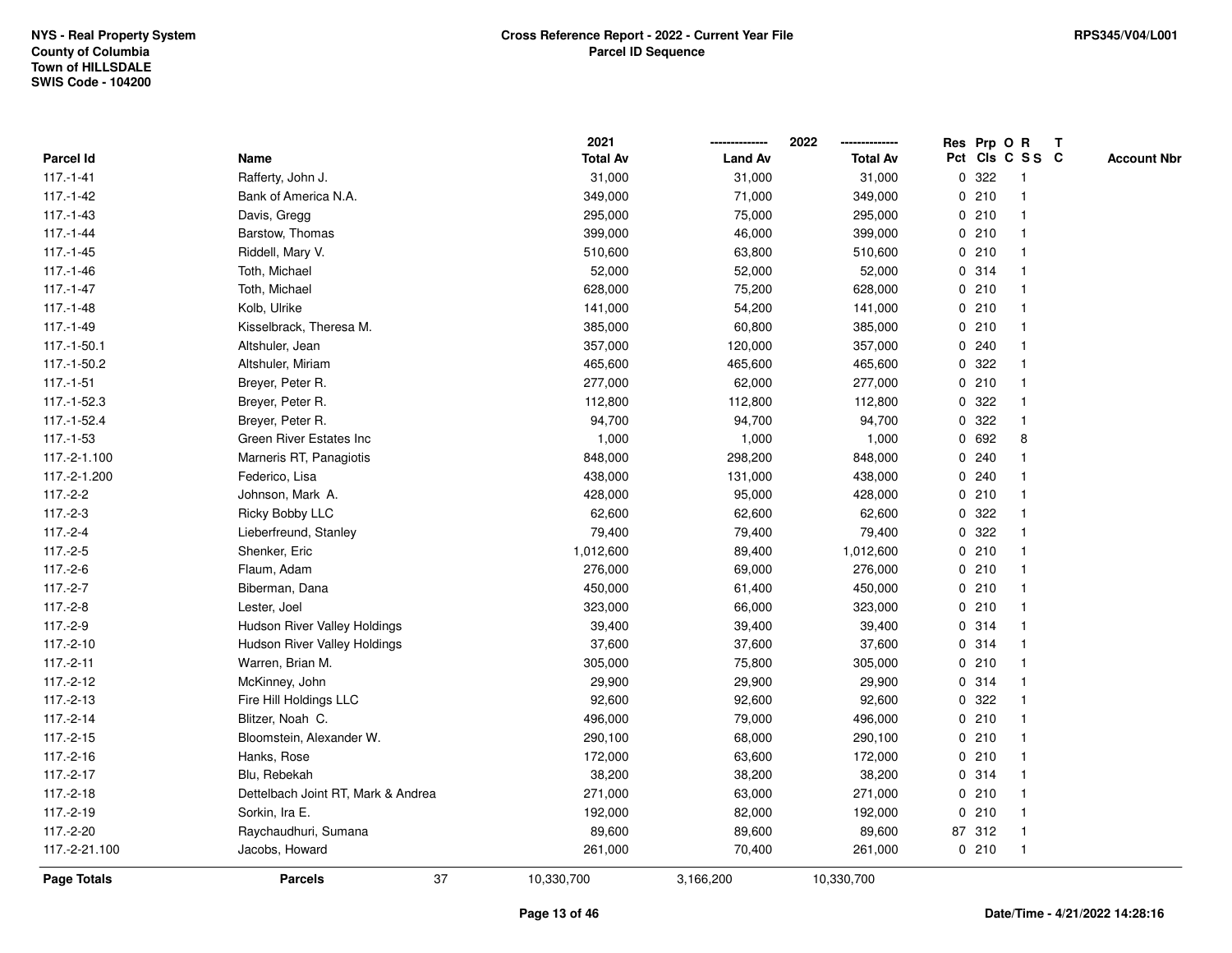|                    |                                     |    | 2021            |                | 2022            |   | Res Prp O R |                         | T |                    |
|--------------------|-------------------------------------|----|-----------------|----------------|-----------------|---|-------------|-------------------------|---|--------------------|
| <b>Parcel Id</b>   | Name                                |    | <b>Total Av</b> | <b>Land Av</b> | <b>Total Av</b> |   |             | Pct Cls C S S C         |   | <b>Account Nbr</b> |
| 117.-2-21.200      | Jacobs, Howard                      |    | 3,000           | 3,000          | 3,000           |   | 0.314       | $\overline{1}$          |   |                    |
| 117.-2-22          | Werner, Robert                      |    | 71,000          | 67,000         | 71,000          |   | 0.312       | $\overline{\mathbf{1}}$ |   |                    |
| 117.-2-23          | Werner, Robert                      |    | 123,400         | 48,000         | 123,400         |   | 0.312       | -1                      |   |                    |
| 117.-2-24          | Werner, Robert                      |    | 1,083,000       | 219,400        | 1,083,000       |   | 0.240       |                         |   |                    |
| 117.-2-28          | Todd, Elizabeth                     |    | 189,000         | 63,000         | 189,000         |   | 0210        |                         |   |                    |
| 117.-2-29          | Daly, Paul                          |    | 431,000         | 72,800         | 431,000         |   | 0210        |                         |   |                    |
| 117.-2-30          | Olsen, Clarke                       |    | 180,000         | 38,320         | 180,000         |   | 0210        | $\overline{1}$          |   |                    |
| 117.-2-31          | <b>Christian Community Movement</b> |    | 27,400          | 27,400         | 27,400          |   | 0.314       | 8                       |   |                    |
| 117.-2-32          | <b>Christian Community Movement</b> |    | 15,000          | 15,000         | 15,000          |   | 0 314       | 8                       |   |                    |
| 117.-2-33          | Laukys, Eduard A.                   |    | 13,400          | 13,400         | 13,400          |   | 0.314       | -1                      |   |                    |
| 117.-2-34.1        | <b>Christian Community Movement</b> |    | 175,000         | 56,000         | 175,000         |   | 0210        | 8                       |   |                    |
| 117.-2-34.2        | <b>Christian Community Movement</b> |    | 309,000         | 55,400         | 309,000         |   | 0210        | 8                       |   |                    |
| 117.-2-35          | Geilen, Mario                       |    | 43,000          | 43,000         | 43,000          |   | 0.314       |                         |   |                    |
| 117.-2-36          | Geilen, Mario                       |    | 279,000         | 39,800         | 279,000         |   | 0210        |                         |   |                    |
| 117.-2-37          | <b>Christian Community Movement</b> |    | 1,092,000       | 81,000         | 1,092,000       |   | 0620        | 8                       |   |                    |
| 117.-2-38          | Brown, Benjamin                     |    | 760,000         | 120,400        | 760,000         |   | 0210        | -1                      |   |                    |
| 117.-2-39          | Johnston, Thomas                    |    | 234,000         | 67,000         | 234,000         |   | 0210        |                         |   |                    |
| 117.-2-40          | Ward, Michael                       |    | 218,000         | 62,000         | 218,000         |   | 0210        |                         |   |                    |
| 117.-2-41          | Bedford, James Robert               |    | 219,800         | 62,000         | 219,800         |   | 0210        |                         |   |                    |
| 117.-2-42.12       | Fateyev, Grigori                    |    | 323,000         | 56,000         | 323,000         |   | 0210        |                         |   |                    |
| 117.-2-42.111      | Williams, Kathleen                  |    | 198,000         | 78,000         | 198,000         |   | 0210        |                         |   |                    |
| 117.-2-42.112      | Haldeman, Daniel P.                 |    | 49,000          | 49,000         | 49,000          |   | 0.314       |                         |   |                    |
| 117.-2-42.200      | Dunn, Family Realty                 |    | 73,100          | 73,100         | 73,100          |   | 0 322       | -1                      |   |                    |
| 117.-2-43.11       | Sterling, Robert                    |    | 480,000         | 144,000        | 480,000         | 0 | 240         |                         |   |                    |
| 117.-2-43.21       | Strandquest, Dominique              |    | 302,000         | 150,400        | 302,000         |   | 0.240       |                         |   |                    |
| 117.-2-43.22       | Strandquest, Dominique              |    | 147,000         | 35,000         | 147,000         |   | 0210        |                         |   |                    |
| 117.-2-44          | Kelman, Edward M.                   |    | 315,000         | 58,000         | 315,000         |   | 0210        |                         |   |                    |
| 117.-2-45          | Green River Estates Inc             |    | 1,000           | 1,000          | 1,000           |   | 0 692       | 8                       |   |                    |
| 117.-2-46          | Green River Estates Inc             |    | 1,000           | 1,000          | 1,000           |   | 0 692       | 8                       |   |                    |
| $124 - 1 - 1$      | Kreig, Tyson                        |    | 6,000           | 6,000          | 6,000           |   | 0.314       | -1                      |   |                    |
| $124 - 1 - 2$      | Arend, Chelsea                      |    | 240,000         | 70,000         | 240,000         |   | 0210        | -1                      |   |                    |
| $124.-1-3$         | Seagroatt, John H.                  |    | 270,000         | 65,000         | 270,000         |   | 0210        |                         |   |                    |
| 124.-1-5.100       | Elinson, Robert                     |    | 781,000         | 511,000        | 781,000         |   | 0.240       |                         |   |                    |
| 124.-1-5.200       | Barton, Kristin C.                  |    | 372,000         | 126,400        | 372,000         |   | 0.240       |                         |   |                    |
| $124.-1-6$         | Dykeman, Robert W.                  |    | 10,700          | 10,700         | 10,700          |   | 0.314       |                         |   |                    |
| $124.-1-7.1$       | Carano Carano LLC                   |    | 643,000         | 245,600        | 779,200         |   | 0210        | -1                      |   |                    |
| 124.-1-7.21        | Carano Carano LLC                   |    | 223,000         | 223,000        | 223,000         |   | 0 322       | $\overline{1}$          |   |                    |
| <b>Page Totals</b> | <b>Parcels</b>                      | 37 | 9,900,800       | 3,057,120      | 10,037,000      |   |             |                         |   |                    |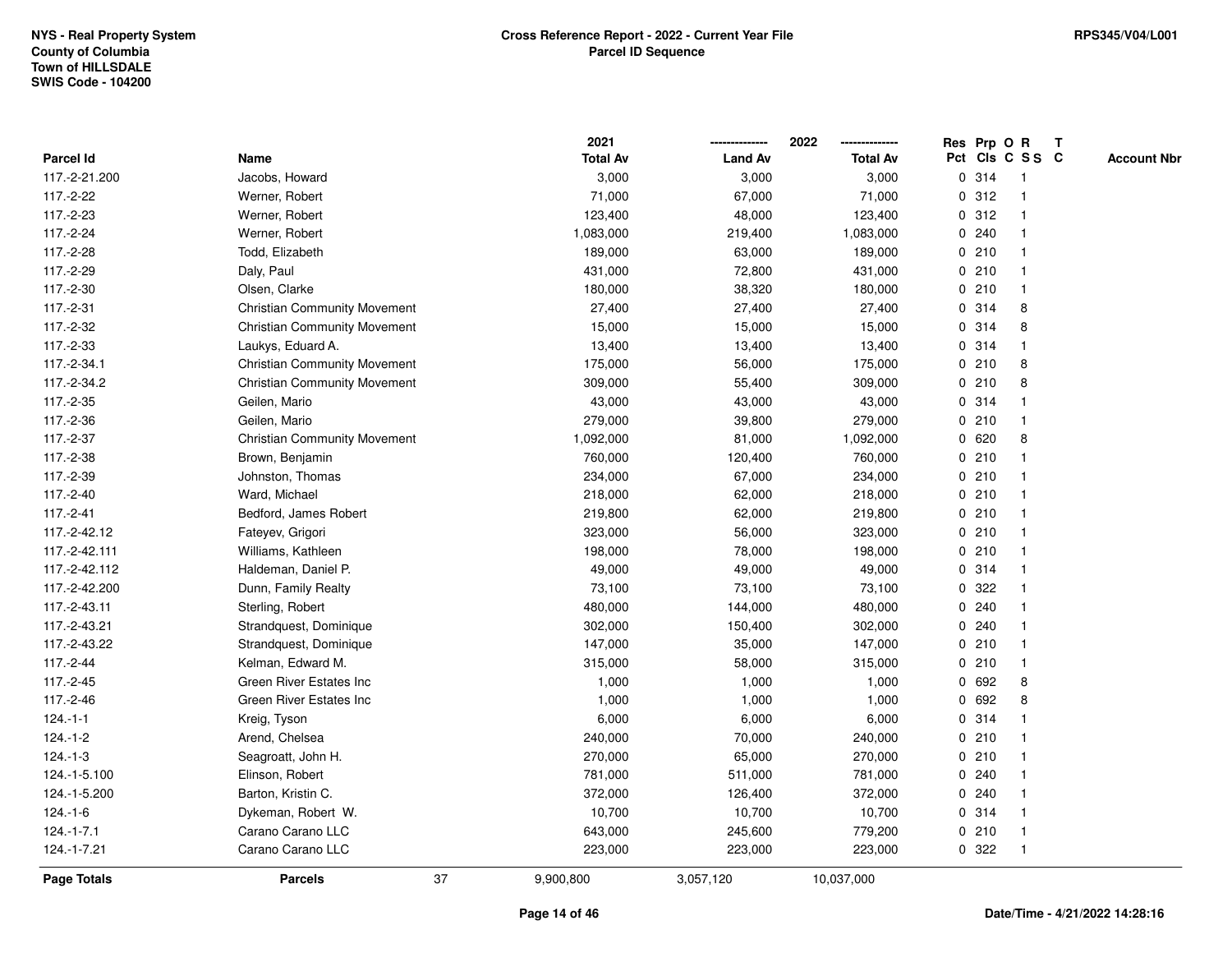|                  |                         |    | 2021            |                | 2022            |             | Res Prp O R |                 | Т |                    |
|------------------|-------------------------|----|-----------------|----------------|-----------------|-------------|-------------|-----------------|---|--------------------|
| Parcel Id        | Name                    |    | <b>Total Av</b> | <b>Land Av</b> | <b>Total Av</b> |             |             | Pct Cls C S S C |   | <b>Account Nbr</b> |
| 124.-1-7.22      | Carano Carano LLC       |    | 313,000         | 313,000        | 313,000         | 0           | 322         | -1              |   |                    |
| 124.-1-8.3       | Nordenstrom, Philip     |    | 631,000         | 87,000         | 631,000         | 0           | 210         | -1              |   |                    |
| $124.-1-9$       | FH Farms LLC            |    | 706,100         | 706,100        | 706,100         |             | 0 105       | $\mathbf 1$     |   |                    |
| $124.-1-10$      | 386 WHR LLC             |    | 320,000         | 285,500        | 320,000         |             | 0.312       |                 |   |                    |
| 124.-1-11.110    | Shuman, James           |    | 653,000         | 148,000        | 653,000         |             | 0.240       |                 |   |                    |
| 124.-1-11.120    | Trakinski, Esther S.    |    | 286,000         | 108,400        | 286,000         |             | 0.240       |                 |   |                    |
| 124.-1-11.210    | Sobel, Elliot           |    | 290,000         | 56,000         | 290,000         |             | 0210        |                 |   |                    |
| 124.-1-11.220    | Miller, Peter           |    | 278,000         | 68,800         | 278,000         |             | 0210        |                 |   |                    |
| $124.-1-12$      | Hansen, Edward H.       |    | 916,900         | 720,500        | 916,900         |             | 0 120       | -1              |   |                    |
| $124.-1-13$      | Giannattasio, Reynold   |    | 74,000          | 49,900         | 74,000          |             | 0.312       | $\mathbf 1$     |   |                    |
| $124 - 1 - 14.1$ | Beebe, Richard          |    | 257,000         | 139,200        | 257,000         |             | 0.240       |                 |   |                    |
| 124.-1-16.1      | Hudak, Darryl           |    | 418,000         | 43,000         | 418,000         |             | 0210        |                 |   |                    |
| 124.-1-16.2      | Hudak, Darryl           |    | 62,900          | 62,900         | 62,900          |             | 0.314       |                 |   |                    |
| 124.-1-17.111    | Cook, Kerryann          |    | 380,000         | 101,600        | 380,000         |             | 0210        |                 |   |                    |
| 124.-1-17.120    | 67 Taconic Creek Rd LLC |    | 271,000         | 138,600        | 475,000         | 0           | 240         |                 |   |                    |
| 124.-1-17.200    | Madris, Ira             |    | 802,000         | 166,000        | 802,000         | 0           | 240         | -1              |   |                    |
| $124.-1-18$      | Kissel, Rosalie         |    | 292,900         | 209,000        | 292,900         |             | 0.312       | -1              |   |                    |
| 124.-1-19        | Berkman, Andrew S.      |    | 884,000         | 132,000        | 884,000         |             | 0.240       |                 |   |                    |
| 124.-1-20        | Cochrane, Heidi         |    | 510,000         | 93,000         | 510,000         |             | 0210        |                 |   |                    |
| 124.-1-21        | Fenwick, James          |    | 226,000         | 61,400         | 226,000         |             | 0210        |                 |   |                    |
| 124.-1-22        | Mcwhirt, Allen          |    | 303,000         | 59,800         | 303,000         |             | 0210        |                 |   |                    |
| 124.-1-23        | Hunter, Robert J.       |    | 345,000         | 80,000         | 345,000         |             | 0210        |                 |   |                    |
| 124.-1-24        | Perigord Corporation    |    | 241,500         | 241,500        | 241,500         | 0           | 322         |                 |   |                    |
| 124.-1-25        | Prach Properties LLC    |    | 337,000         | 337,000        | 337,000         | 0           | 322         | -1              |   |                    |
| 124.-1-26        | Bean, Timothy           |    | 100,000         | 100,000        | 100,000         |             | 0.322       |                 |   |                    |
| 124.-1-27        | Boneau, Chris A.        |    | 380,000         | 68,000         | 380,000         |             | 0210        |                 |   |                    |
| 124.-1-28.2      | Mastroianni, Americo    |    | 37,000          | 37,000         | 37,000          |             | 0.314       |                 |   |                    |
| 124.-1-28.12     | Mastroianni, Americo    |    | 43,000          | 43,000         | 43,000          |             | 0.314       |                 |   |                    |
| 124.-1-28.111    | Mastroianni, Americo    |    | 670,000         | 402,200        | 670,000         | 0           | 240         |                 |   |                    |
| 124.-1-28.112    | Mastroianni, Americo    |    | 43,000          | 43,000         | 43,000          | $\mathbf 0$ | 314         | -1              |   |                    |
| 124.-1-29.2      | Salzman, Joan           |    | 43,600          | 43,600         | 43,600          | 0           | 314         | -1              |   |                    |
| 124.-1-29.11     | Perrotta, Maria         |    | 68,200          | 68,200         | 68,200          |             | 0.314       | -1              |   |                    |
| 124.-1-29.12     | Weber, Charles R.       |    | 584,000         | 69,400         | 584,000         |             | 0210        |                 |   |                    |
| 124.-1-30        | Knox, Jennifer          |    | 266,000         | 42,000         | 266,000         |             | 0210        |                 |   |                    |
| 124.-1-32.100    | FH Farms LLC            |    | 729,400         | 729,400        | 729,400         |             | 0.322       |                 |   |                    |
| 124.-1-32.200    | Chambers, James C.      |    | 1,129,000       | 389,000        | 1,129,000       |             | 0.240       | -1              |   |                    |
| 124.-1-33        | FH Farms LLC            |    | 799,000         | 405,000        | 799,000         |             | $0$ 120     | $\mathbf{1}$    |   |                    |
| Page Totals      | <b>Parcels</b>          | 37 | 14,690,500      | 6,848,000      | 14,894,500      |             |             |                 |   |                    |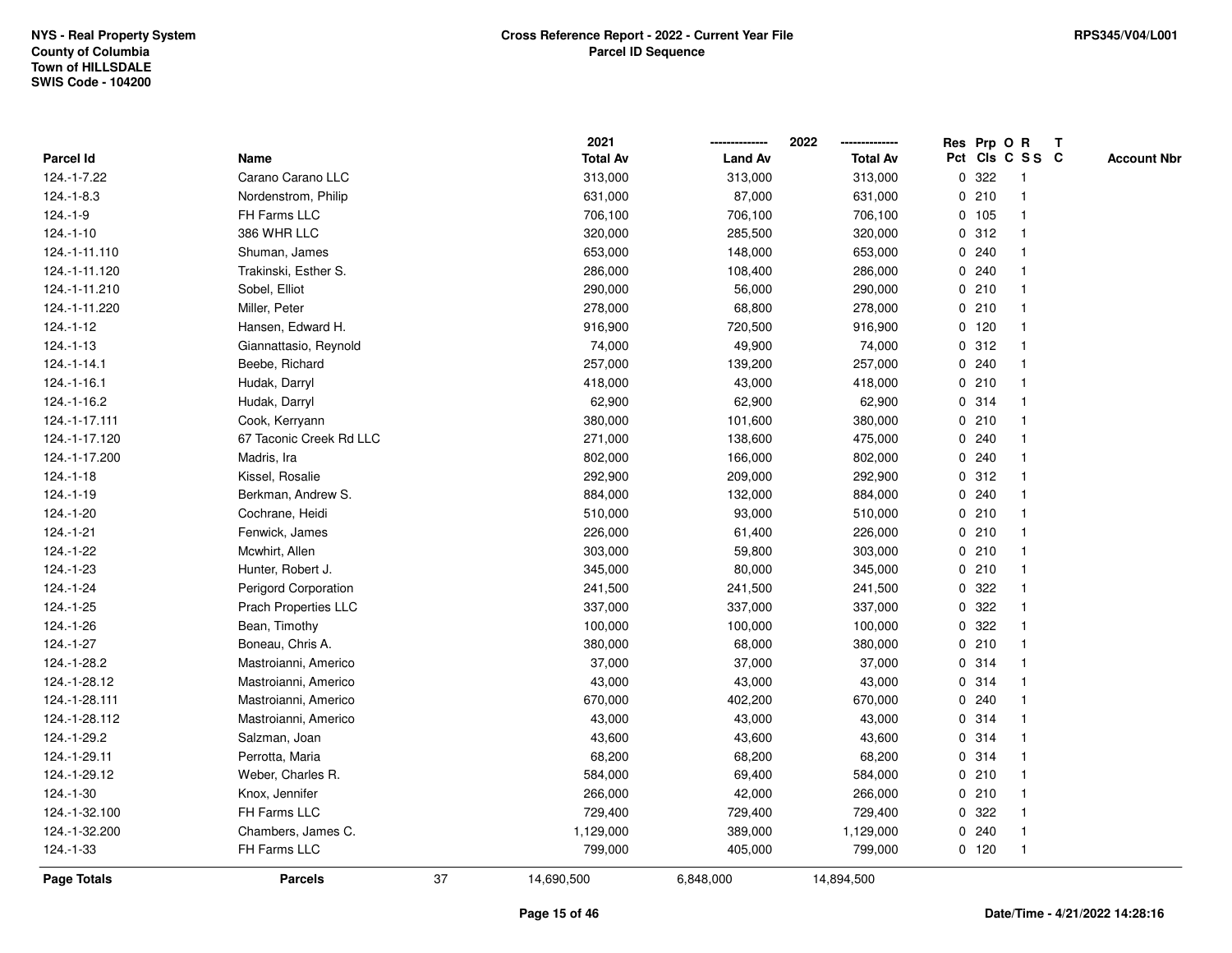|                    |                            |    | 2021            |                | 2022            |   | Res Prp O R |                 | Т |                    |
|--------------------|----------------------------|----|-----------------|----------------|-----------------|---|-------------|-----------------|---|--------------------|
| Parcel Id          | Name                       |    | <b>Total Av</b> | <b>Land Av</b> | <b>Total Av</b> |   |             | Pct Cls C S S C |   | <b>Account Nbr</b> |
| 124.-1-34          | Radysh, Ihor               |    | 94,200          | 94,200         | 94,200          | 0 | 322         | -1              |   |                    |
| 124.-1-35          | Ilse, William R.           |    | 39,600          | 39,600         | 39,600          |   | 0.314       | $\mathbf 1$     |   |                    |
| 124.-1-36.100      | <b>Shelly Schorr Trust</b> |    | 411,000         | 90,600         | 411,000         |   | 0210        | $\mathbf 1$     |   |                    |
| 124.-1-36.200      | Singleton, Jeffrey         |    | 345,000         | 66,600         | 345,000         |   | 0210        |                 |   |                    |
| 124.-1-37.2        | Wiese, Nancy A.            |    | 442,000         | 76,900         | 442,000         |   | 0210        |                 |   |                    |
| 124.-1-37.12       | Elkan, Lajos               |    | 382,000         | 68,600         | 382,000         |   | 0210        |                 |   |                    |
| 124.-1-37.110      | Kramer, Thomas             |    | 466,000         | 57,000         | 466,000         |   | 0210        |                 |   |                    |
| 124.-1-38          | Knecht RT, Fredrick J.     |    | 1,257,000       | 288,900        | 1,257,000       |   | 0.240       |                 |   |                    |
| 124.-1-39          | Grossman, Eric             |    | 515,000         | 70,000         | 515,000         |   | 0210        | -1              |   |                    |
| 124.-1-40          | Angel Falls Holdings Inc   |    | 376,000         | 74,500         | 376,000         |   | 0210        | $\mathbf 1$     |   |                    |
| $124 - 1 - 41$     | Smyth, Stuart              |    | 9,300           | 9,300          | 9,300           |   | 0.314       |                 |   |                    |
| $125.-1-1.3$       | 681 Wolf Hill Company LLC  |    | 1,682,000       | 491,000        | 1,872,000       |   | 0.240       |                 |   |                    |
| $125.-1-1.4$       | Dellea, Marc               |    | 158,800         | 98,000         | 158,800         |   | 0210        |                 |   |                    |
| $125.-1-2$         | Glickson, James J.         |    | 216,000         | 56,000         | 216,000         |   | 0210        | -1              |   |                    |
| $125.-1-3$         | Regina, Joseph             |    | 287,000         | 74,000         | 287,000         |   | 0210        | $\overline{1}$  |   |                    |
| $125.-1-4$         | Christiana, Geraldine      |    | 858,000         | 485,200        | 858,000         |   | 20 113      | $\mathbf{1}$    |   |                    |
| $125.-1-5$         | Jarzombek, Lee             |    | 134,000         | 36,200         | 134,000         |   | 0210        | $\mathbf{1}$    |   |                    |
| $125.-1-6$         | Matteo, Garret             |    | 1,497,000       | 945,000        | 1,497,000       |   | $0$ 113     | -1              |   |                    |
| 125.-1-7.110       | Little Fawn LLC            |    | 990,000         | 751,500        | 990,000         |   | $0$ 120     |                 |   |                    |
| 125.-1-7.120       | Hoffman, Terri D.          |    | 346,000         | 56,000         | 346,000         |   | 0210        |                 |   |                    |
| 125.-1-7.200       | Clayton, Lisa V.           |    | 206,000         | 56,000         | 206,000         |   | 0210        |                 |   |                    |
| $125.-1-8$         | Regina, Michael            |    | 502,000         | 182,500        | 502,000         |   | 0.240       |                 |   |                    |
| $125.-1-9$         | Kanter, Larry              |    | 560,000         | 74,000         | 560,000         |   | 0210        | -1              |   |                    |
| 125.-1-10.100      | Shaw, Frederick            |    | 518,200         | 127,400        | 518,200         |   | 0.240       |                 |   |                    |
| 125.-1-10.200      | Miller, Andrew             |    | 699,500         | 306,000        | 699,500         |   | 0.240       | -1              |   |                    |
| 125.-1-11.100      | Rubinstein, Manya K.       |    | 1,377,000       | 370,000        | 1,377,000       |   | 0.240       |                 |   |                    |
| 125.-1-11.200      | Levine, Robert M.          |    | 493,000         | 239,000        | 493,000         |   | 0.240       |                 |   |                    |
| 125.-1-12.3        | Kersten, Christian G.      |    | 450,675         | 101,075        | 450,675         |   | 0210        | -1              |   |                    |
| 125.-1-12.100      | Sakellarios, George        |    | 78,400          | 78,400         | 78,400          | 0 | 322         |                 |   |                    |
| 125.-1-12.221      | Matta, Nancy               |    | 320,000         | 72,000         | 320,000         |   | 0210        | -1              |   |                    |
| 125.-1-13          | Hills & Fields LLC         |    | 111,000         | 40,000         | 111,000         |   | 0210        | -1              |   |                    |
| $125.-1-14$        | Recchia Revocable Trust    |    | 230,000         | 206,000        | 230,000         |   | 0.240       | -1              |   |                    |
| 125.-1-15.21       | Mathews, Tara              |    | 421,000         | 97,500         | 421,000         |   | 0210        |                 |   |                    |
| 125.-1-15.22       | Barbato, Mark              |    | 417,000         | 78,000         | 417,000         |   | 0210        |                 |   |                    |
| 125.-1-15.111      | Chester, Aileen            |    | 83,200          | 83,200         | 83,200          |   | 0.322       | -1              |   |                    |
| 125.-1-15.112      | Benker, Johanna A.         |    | 378,000         | 57,800         | 378,000         |   | 0210        | $\mathbf 1$     |   |                    |
| 125.-1-15.120      | Achilles, Alexis           |    | 281,000         | 56,000         | 281,000         |   | 0210        | $\mathbf{1}$    |   |                    |
| <b>Page Totals</b> | <b>Parcels</b>             | 37 | 17,631,875      | 6,153,975      | 17,821,875      |   |             |                 |   |                    |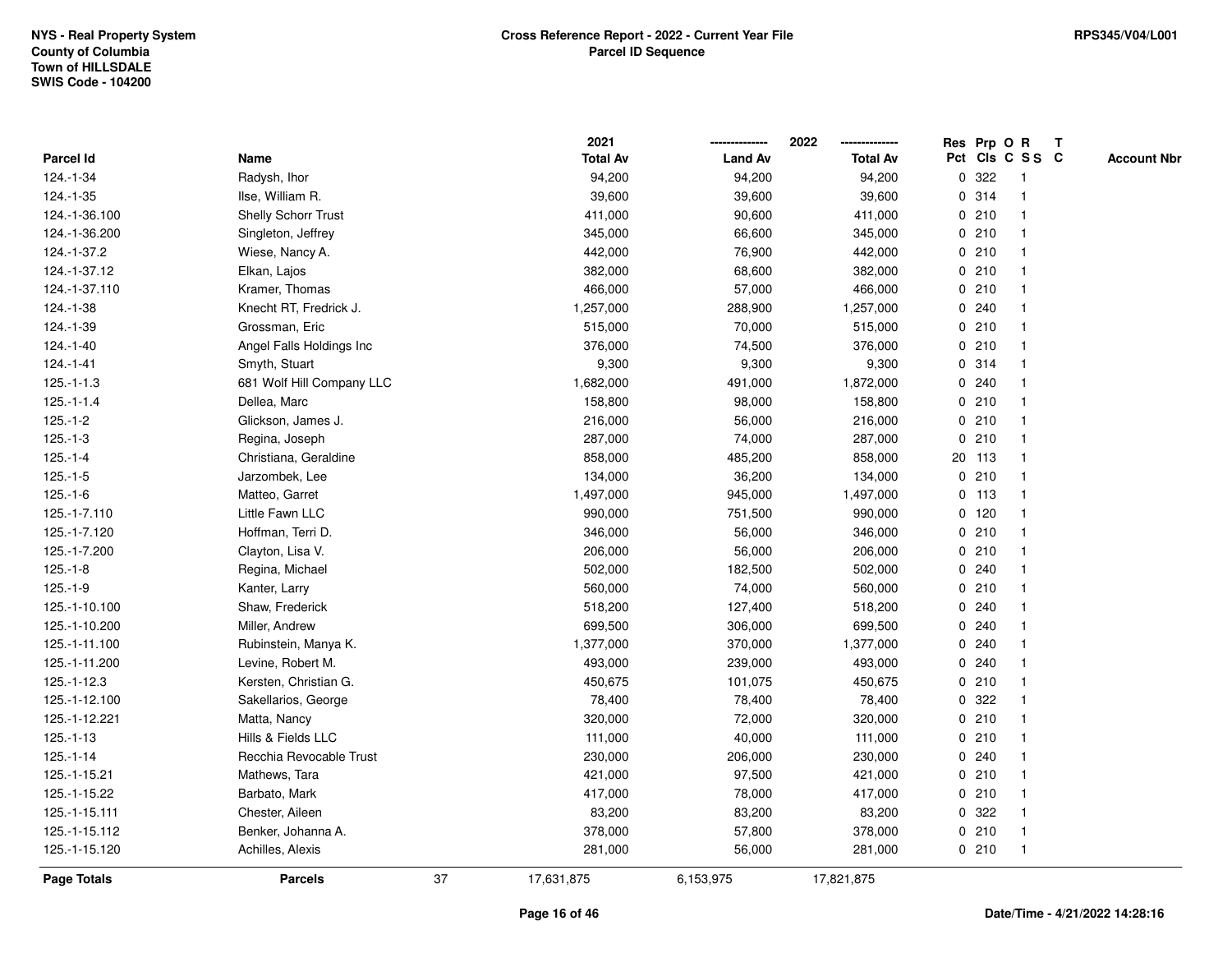|                 |                                         | 2021            |                | 2022            |   |         | Res Prp O R     | Т |                    |
|-----------------|-----------------------------------------|-----------------|----------------|-----------------|---|---------|-----------------|---|--------------------|
| Parcel Id       | Name                                    | <b>Total Av</b> | <b>Land Av</b> | <b>Total Av</b> |   |         | Pct Cls C S S C |   | <b>Account Nbr</b> |
| 125.-1-16.100   | Matteo Irrevocable Trust                | 148,000         | 148,000        | 148,000         | 0 | 322     | $\mathbf{1}$    |   |                    |
| 125.-1-16.200   | Bullock, Nelle                          | 370,000         | 271,200        | 370,000         | 0 | 240     | $\mathbf 1$     |   |                    |
| 125.-1-17.111   | EB5 LLC                                 | 141,900         | 141,900        | 141,900         |   | 0.322   | $\mathbf 1$     |   |                    |
| 125.-1-17.112   | Bixby, Ronald H.                        | 46,100          | 46,100         | 46,100          |   | 0.314   | -1              |   |                    |
| 125.-1-17.120   | Gardner, Charles K. III.                | 646,000         | 68,000         | 646,000         |   | 0210    |                 |   |                    |
| 125.-1-17.200   | Bixby, Ronald H.                        | 37,000          | 37,000         | 37,000          |   | 0.314   |                 |   |                    |
| $125.-1-18$     | Freeman, Jon T.                         | 366,000         | 90,200         | 366,000         |   | 0210    | $\mathbf 1$     |   |                    |
| $125.-1-19$     | Kress, Hanna                            | 406,000         | 106,000        | 406,000         |   | 0.240   | $\mathbf{1}$    |   |                    |
| 125.-1-20       | Schwartz, Martin I.                     | 290,000         | 72,500         | 290,000         |   | 0210    | 1               |   |                    |
| $125.-1-21$     | Gardner, Judith Ann                     | 43,100          | 43,100         | 43,100          |   | 0.314   | $\mathbf 1$     |   |                    |
| 125.-1-22       | Karp, Michael                           | 299,000         | 68,100         | 299,000         |   | 0210    | $\mathbf 1$     |   |                    |
| 125.-1-23       | Danieley, Jason D.                      | 348,000         | 68,000         | 348,000         |   | 0210    |                 |   |                    |
| 125.-1-24       | Diesenhaus Living Trust, Deanne Shapiro | 293,000         | 74,000         | 293,000         |   | 0210    |                 |   |                    |
| $125.-1-25$     | Rankin, Nancy                           | 49,000          | 49,000         | 49,000          |   | 0 314   | $\mathbf 1$     |   |                    |
| 125.-1-27.3     | Feenstra, Richard A.                    | 704,447         | 109,247        | 704,447         |   | 0210    | $\mathbf 1$     |   |                    |
| 125.-1-29       | Meyer, Madeline                         | 416,000         | 69,100         | 416,000         |   | 0210    | $\mathbf{1}$    |   |                    |
| $125.-1-30$     | Mclaren, Ronald A.                      | 51,600          | 51,600         | 51,600          |   | 0.314   | $\mathbf{1}$    |   |                    |
| $125 - 1 - 31$  | Mclaren, Ronald A.                      | 416,000         | 90,200         | 416,000         |   | 0210    | -1              |   |                    |
| 125.-1-32       | Mclaren, Ronald A.                      | 42,700          | 42,700         | 42,700          |   | 0.314   |                 |   |                    |
| $125.-1-33$     | Mclaren, Ronald A.                      | 27,800          | 27,800         | 27,800          |   | 0.314   |                 |   |                    |
| 125.-1-34.3     | Kumro, Richard                          | 1,196,878       | 192,700        | 1,273,678       |   | 0.240   | $\mathbf{1}$    |   |                    |
| $125.-1-35$     | Colangelo, Frank L.                     | 480,000         | 179,800        | 480,000         |   | 0 283   |                 |   |                    |
| $125.-1-36$     | Solomon, Julie B.                       | 1,207,000       | 358,300        | 1,207,000       |   | 0.240   | $\mathbf{1}$    |   |                    |
| $125.-1-37$     | Chester, Aileen                         | 556,000         | 182,900        | 556,000         |   | 0210    | $\mathbf 1$     |   |                    |
| $125.-1-38$     | McKenna, Donald J.                      | 39,200          | 39,200         | 39,200          |   | 0.314   | $\mathbf 1$     |   |                    |
| 125.-1-39       | Curatello, Rose                         | 205,000         | 80,000         | 205,000         |   | 0210    |                 |   |                    |
| $125.-1-40$     | 395 Hunt LLC                            | 49,000          | 49,000         | 49,000          |   | 0.314   |                 |   |                    |
| $126.-1-1$      | Matteo Irrevocable Trust                | 45,000          | 45,000         | 45,000          |   | 0, 105  | $\mathbf 1$     |   |                    |
| $126.-1-2$      | Matteo Irrevocable Trust                | 663,000         | 663,000        | 663,000         |   | 0, 105  | $\mathbf{1}$    |   |                    |
| $126.-1-3$      | Schiller, Joel                          | 18,800          | 18,800         | 18,800          |   | 0.314   | 1               |   |                    |
| $126 - 1 - 4$   | Stewart Hillsdale Trust, Carline        | 686,000         | 405,900        | 686,000         |   | 0.240   | $\mathbf 1$     |   |                    |
| $126 - 1 - 5.1$ | Matteo, Gina M.                         | 483,000         | 61,700         | 483,000         |   | 0210    | $\mathbf 1$     |   |                    |
| $126.-1-5.2$    | Matteo Irrevocable Trust                | 575,700         | 575,700        | 575,700         |   | $0$ 120 | $\mathbf 1$     |   |                    |
| $126.-1-6$      | Matteo Irrevocable Trust                | 192,000         | 192,000        | 192,000         |   | 0, 105  |                 |   |                    |
| $126.-1-7$      | Bixby, Ronald H.                        | 675,000         | 146,600        | 675,000         |   | 50 240  | $\mathbf 1$     |   |                    |
| $126.-1-9$      | Brady, Betty Eileen                     | 149,000         | 50,000         | 149,000         |   | 0210    | 1               |   |                    |
| $126.-1-10$     | Barker Revocable Trust, Carol           | 301,000         | 40,000         | 301,000         |   | 0210    | $\mathbf{1}$    |   |                    |
| Page Totals     | 37<br><b>Parcels</b>                    | 12,663,225      | 4,954,347      | 12,740,025      |   |         |                 |   |                    |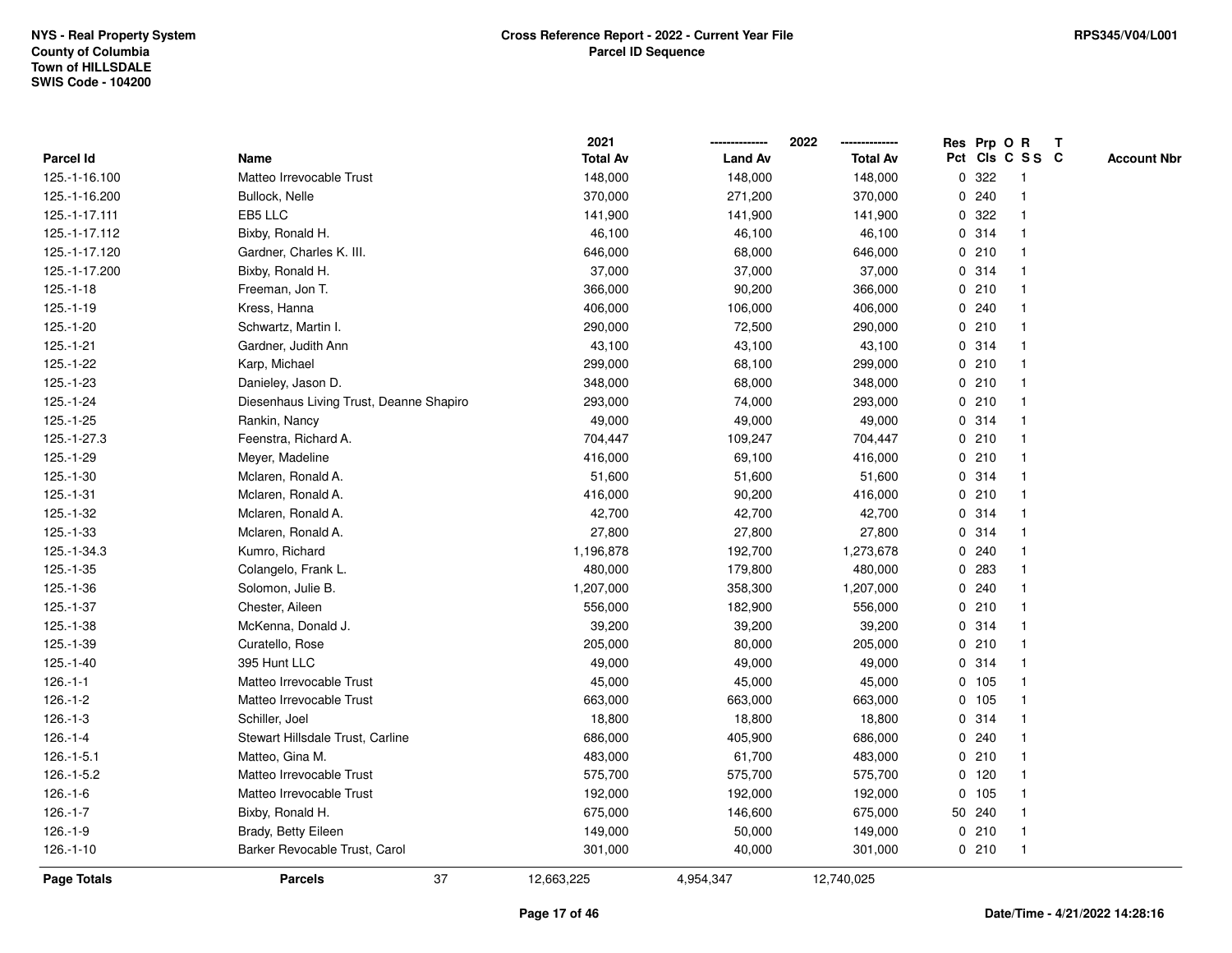|                    |                              |    | 2021            |                | 2022            |             |        | Res Prp O R     | T |                    |
|--------------------|------------------------------|----|-----------------|----------------|-----------------|-------------|--------|-----------------|---|--------------------|
| Parcel Id          | Name                         |    | <b>Total Av</b> | <b>Land Av</b> | <b>Total Av</b> |             |        | Pct Cls C S S C |   | <b>Account Nbr</b> |
| $126.-1-11$        | Matteo, Garret P.            |    | 18,800          | 18,800         | 18,800          |             | 0 314  | -1              |   |                    |
| $126.-1-12$        | ITH LLC, Alma Plantation IRT |    | 64,600          | 64,600         | 64,600          | 0           | 314    | $\overline{1}$  |   |                    |
| $126.-1-14$        | Ith LLC                      |    | 192,000         | 63,100         | 192,000         |             | 0210   | -1              |   |                    |
| $126.-1-15$        | Lewis RT, Nancy L.           |    | 237,000         | 44,000         | 237,000         |             | 0210   |                 |   |                    |
| $126.-1-16$        | Fink, Phylis                 |    | 228,000         | 55,400         | 228,000         |             | 0210   |                 |   |                    |
| $126.-1-17$        | McCormick, Dale              |    | 240,000         | 43,000         | 240,000         |             | 0210   |                 |   |                    |
| $126.-1-18$        | McCormick, Dale E.           |    | 122,000         | 35,000         | 122,000         |             | 0210   |                 |   |                    |
| $126.-1-19$        | Spano, Cynthia               |    | 132,000         | 40,000         | 132,000         |             | 0210   | $\mathbf{1}$    |   |                    |
| $126.-1-20$        | Thornton, Thomas             |    | 179,000         | 40,700         | 179,000         |             | 0210   | -1              |   |                    |
| 126.-1-21.2        | Saunders, Francis J. Jr.     |    | 106,000         | 22,500         | 106,000         |             | 0.220  | -1              |   |                    |
| 126.-1-22          | Griffin, Elizabeth M.        |    | 177,000         | 38,600         | 177,000         |             | 0210   |                 |   |                    |
| 126.-1-23          | Wilkos, Stanislaw            |    | 239,000         | 68,000         | 239,000         |             | 0210   |                 |   |                    |
| 126.-1-24          | Coates, Melanie J.           |    | 90,000          | 49,000         | 90,000          |             | 0210   |                 |   |                    |
| 126.-1-25          | Robb, Ian W.                 |    | 139,000         | 36,200         | 139,000         |             | 0210   | -1              |   |                    |
| 126.-1-26          | Auth, Adrienne I.            |    | 57,000          | 28,000         | 78,700          | $\mathbf 0$ | 210    |                 |   |                    |
| 126.-1-27          | Gardner Family IRRT          |    | 220,800         | 81,000         | 220,800         |             | 50 281 | $\overline{1}$  |   |                    |
| 126.-1-28          | Grenon, Kathy A.             |    | 144,000         | 48,000         | 144,000         |             | 0210   | $\overline{1}$  |   |                    |
| 126.-1-29          | Allen, Madhur                |    | 297,000         | 33,000         | 297,000         |             | 0210   |                 |   |                    |
| 126.-1-30          | Allen, Madhur                |    | 460,000         | 65,200         | 460,000         |             | 0210   |                 |   |                    |
| 126.-1-31          | Rowe Family Trust            |    | 286,000         | 70,300         | 286,000         |             | 0210   |                 |   |                    |
| 126.-1-32          | Matteo, Garret P.            |    | 281,000         | 80,000         | 281,000         |             | 0210   |                 |   |                    |
| 126.-1-33          | Genova, Richard              |    | 273,000         | 83,000         | 273,000         |             | 0210   |                 |   |                    |
| 126.-1-34          | Matteo, Garrett P.           |    | 218,000         | 93,500         | 218,000         |             | 0.240  | -1              |   |                    |
| 126.-1-35          | Dehart, Mary Lou             |    | 101,000         | 19,000         | 101,000         | $\mathbf 0$ | 210    | $\overline{1}$  |   |                    |
| 126.-1-36          | Woods, Linda N.              |    | 134,000         | 24,900         | 134,000         |             | 0210   | -1              |   |                    |
| 126.-1-37          | Parsons, Ronald G.           |    | 532,000         | 305,000        | 532,000         |             | 60 120 |                 |   |                    |
| 126.-1-38          | Foote, Mary Ann              |    | 121,000         | 32,000         | 121,000         |             | 0210   |                 |   |                    |
| 126.-1-39          | Van Alstyne, Thomas J.       |    | 112,000         | 34,800         | 112,000         |             | 0210   |                 |   |                    |
| 126.-1-40          | Walsh, Sheila Maloney        |    | 8,300           | 8,300          | 8,300           |             | 0.314  |                 |   |                    |
| $126.-1-41$        | McCarthy, Logan              |    | 270,000         | 74,000         | 270,000         | 0           | 210    |                 |   |                    |
| 126.-1-42          | Rubio, Edward V.             |    | 350,000         | 98,000         | 363,300         | 0           | 240    | -1              |   |                    |
| 126.-1-43          | Brown, Jessica               |    | 267,000         | 47,000         | 267,000         |             | 0210   | -1              |   |                    |
| 126.-1-44          | Garrard, Rebecca             |    | 325,000         | 46,000         | 325,000         |             | 0210   |                 |   |                    |
| 126.-1-45          | Lassiter, Leslie Ann         |    | 153,500         | 153,500        | 153,500         |             | 0 322  |                 |   |                    |
| 126.-1-46          | <b>Upper Shire LLC</b>       |    | 75,000          | 75,000         | 75,000          |             | 0 322  |                 |   |                    |
| 126.-1-47.110      | Pascale, Barbara O.          |    | 168,000         | 53,600         | 168,000         |             | 0210   | -1              |   |                    |
| 126.-1-47.120      | Pascale, Barbara O.          |    | 1,700           | 1,700          | 1,700           |             | 0 314  | $\overline{1}$  |   |                    |
| <b>Page Totals</b> | <b>Parcels</b>               | 37 | 7,019,700       | 2,173,700      | 7,054,700       |             |        |                 |   |                    |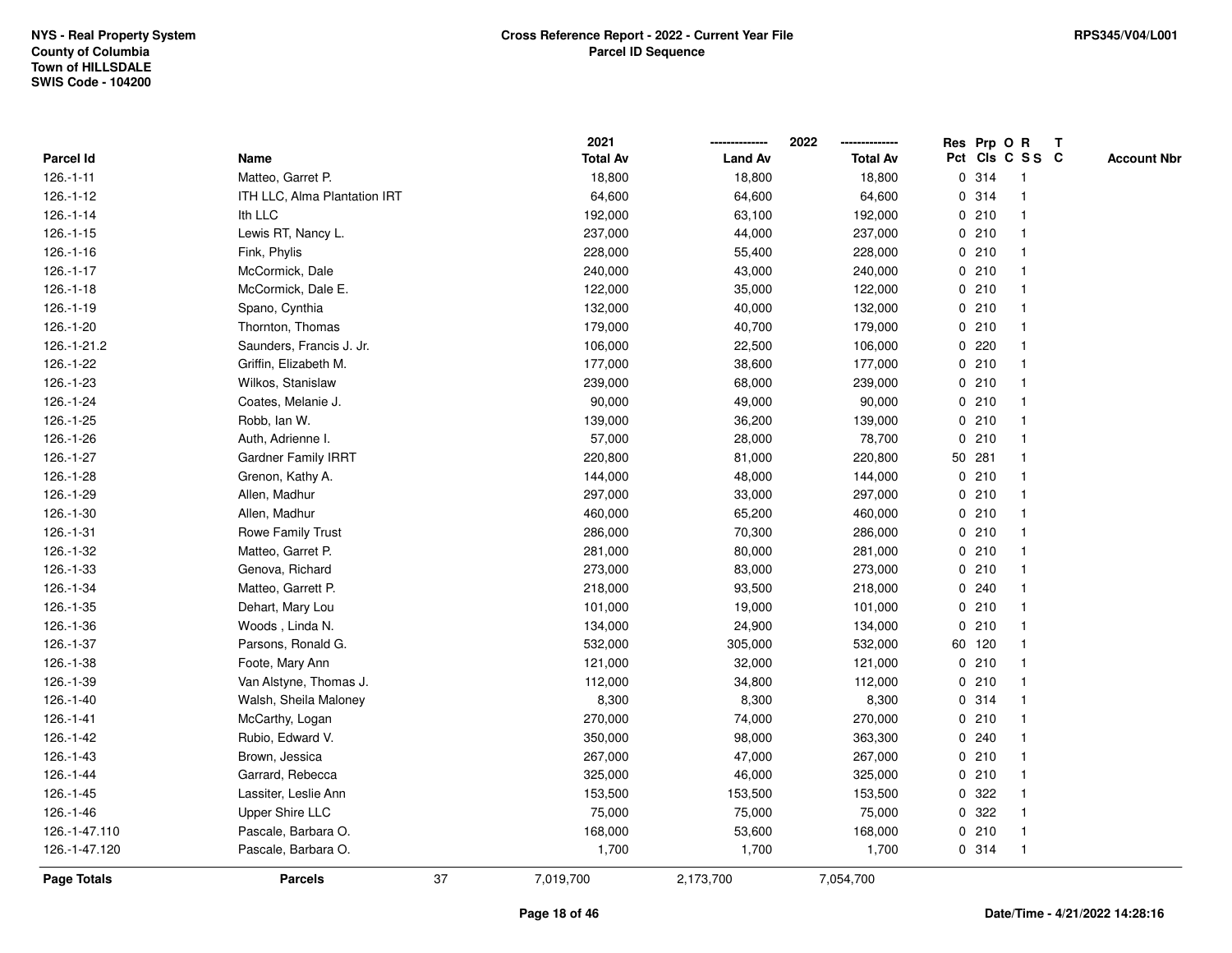|               |                                        | 2021            |                | 2022            |             |         | Res Prp O R     | $\mathbf{T}$ |                    |
|---------------|----------------------------------------|-----------------|----------------|-----------------|-------------|---------|-----------------|--------------|--------------------|
| Parcel Id     | Name                                   | <b>Total Av</b> | <b>Land Av</b> | <b>Total Av</b> |             |         | Pct Cls C S S C |              | <b>Account Nbr</b> |
| 126.-1-47.200 | Chaudhry, Mohammed S.                  | 321,000         | 38,000         | 321,000         |             | 0210    |                 |              |                    |
| 126.-1-48     | Shafran, Ben                           | 310,000         | 33,800         | 310,000         |             | 0210    |                 |              |                    |
| 126.-1-49     | Bloomstein, Nicholas                   | 227,000         | 34,400         | 227,000         |             | 0210    |                 |              |                    |
| 126.-1-50.100 | De Ruzzio, Michael                     | 254,000         | 69,900         | 254,000         | $\mathbf 0$ | 210     | -1              |              |                    |
| 126.-1-50.200 | Storti, Gary                           | 260,000         | 75,400         | 260,000         | 0           | 220     |                 |              |                    |
| 126.-1-51     | Villa, Robin                           | 114,000         | 71,800         | 114,000         |             | 0.260   |                 |              |                    |
| 126.-1-52.100 | Vrana, Thomas M.                       | 148,000         | 74,700         | 148,000         |             | 0210    |                 |              |                    |
| 126.-1-52.200 | Kurtz, Mark                            | 213,000         | 74,600         | 213,000         |             | 0210    |                 |              |                    |
| 126.-1-53.11  | Henderson, Shawn                       | 605,000         | 87,000         | 605,000         |             | 0.240   |                 |              |                    |
| 126.-1-53.12  | Henderson, Shawn M.                    | 114,000         | 56,000         | 114,000         | 0           | 312     |                 |              |                    |
| 126.-1-53.200 | Moody, John W.                         | 445,000         | 112,000        | 445,000         |             | 0.240   | -1              |              |                    |
| 126.-1-54     | Buck, Jane                             | 361,000         | 97,400         | 361,000         |             | 0210    |                 |              |                    |
| 126.-1-55     | Cottini, Michael J.                    | 208,000         | 34,000         | 208,000         |             | 0210    |                 |              |                    |
| 126.-1-56     | Crawford et al, Shanti                 | 439,800         | 72,500         | 439,800         |             | 0.281   |                 |              |                    |
| 126.-1-57     | McAteer, Matthew J.                    | 348,000         | 79,600         | 449,500         |             | 0210    |                 |              |                    |
| 126.-1-58     | Palmer, Barclay                        | 326,000         | 136,400        | 326,000         |             | 0.240   |                 |              |                    |
| 126.-1-59     | Radice, Christian T.                   | 161,000         | 34,600         | 161,000         | $\mathbf 0$ | 210     |                 |              |                    |
| 126.-1-60     | Herrington Revocable Trust, Marilyn A. | 454,000         | 50,000         | 454,000         |             | 0210    | -1              |              |                    |
| $126.-1-61$   | DeJonge, Gerritt                       | 308,000         | 88,400         | 308,000         |             | 0210    | -1              |              |                    |
| 126.-1-62.100 | Emy, John Kei                          | 613,000         | 70,400         | 613,000         |             | 0210    |                 |              |                    |
| 126.-1-62.200 | Duernberger, Paul                      | 462,000         | 56,000         | 462,000         |             | 0210    |                 |              |                    |
| $126.-2-1$    | Mansfield, Lauren                      | 601,000         | 71,000         | 601,000         |             | 0210    |                 |              |                    |
| 126.-2-2      | Skaarup, Stephanie L.                  | 650,000         | 135,000        | 660,000         |             | 0.240   |                 |              |                    |
| 126.-2-3      | Longobardo Trust, The Nora             | 412,000         | 87,800         | 412,000         | $\mathbf 0$ | 210     | $\mathbf{1}$    |              |                    |
| 126.-2-4      | Longobardo Trust, The Nora             | 125,000         | 31,000         | 125,000         |             | 0.312   |                 |              |                    |
| $126.-2-5$    | Lassiter, Leslie Ann                   | 842,100         | 98,600         | 842,100         |             | 0210    | -1              |              |                    |
| 126.-2-6      | Manchester, Alan S.                    | 308,000         | 52,000         | 308,000         |             | 0210    |                 |              |                    |
| 126.-2-9      | Chatani, Neil K.                       | 615,000         | 98,000         | 615,000         |             | 0210    |                 |              |                    |
| 126.-2-10     | JARP Properties & Homes LLC            | 326,000         | 141,000        | 326,000         |             | 0210    |                 |              |                    |
| 126.-2-11     | Granat, Harvey                         | 58,000          | 58,000         | 58,000          | 0           | 314     |                 |              |                    |
| 126.-2-12     | Granat, Harvey                         | 327,000         | 81,000         | 327,000         |             | 0210    | -1              |              |                    |
| 126.-2-13.4   | Skaarup, Stephanie                     | 140,000         | 140,000        | 140,000         |             | 0 322   |                 |              |                    |
| 126.-2-13.5   | Skaarup and Sons LLC                   | 952,000         | 525,300        | 952,000         |             | $0$ 117 |                 |              |                    |
| 126.-2-13.6   | Corrigan Family Farm LLC               | 850,000         | 518,900        | 850,000         |             | 0.312   |                 |              |                    |
| 126.-2-13.7   | Corrigan Family Farm LLC               | 1,068,200       | 1,068,200      | 1,068,200       |             | 0.322   |                 |              |                    |
| 126.-2-13.8   | Corrigan Family Trust                  | 1,814,700       | 770,100        | 1,814,700       |             | 0.241   | -1              |              |                    |
| 126.-2-15.111 | Pine Knockins Farm Inc                 | 1,508,000       | 1,084,600      | 1,508,000       |             | 0.241   | -1              |              |                    |
| Page Totals   | 37<br><b>Parcels</b>                   | 17,288,800      | 6,407,400      | 17,400,300      |             |         |                 |              |                    |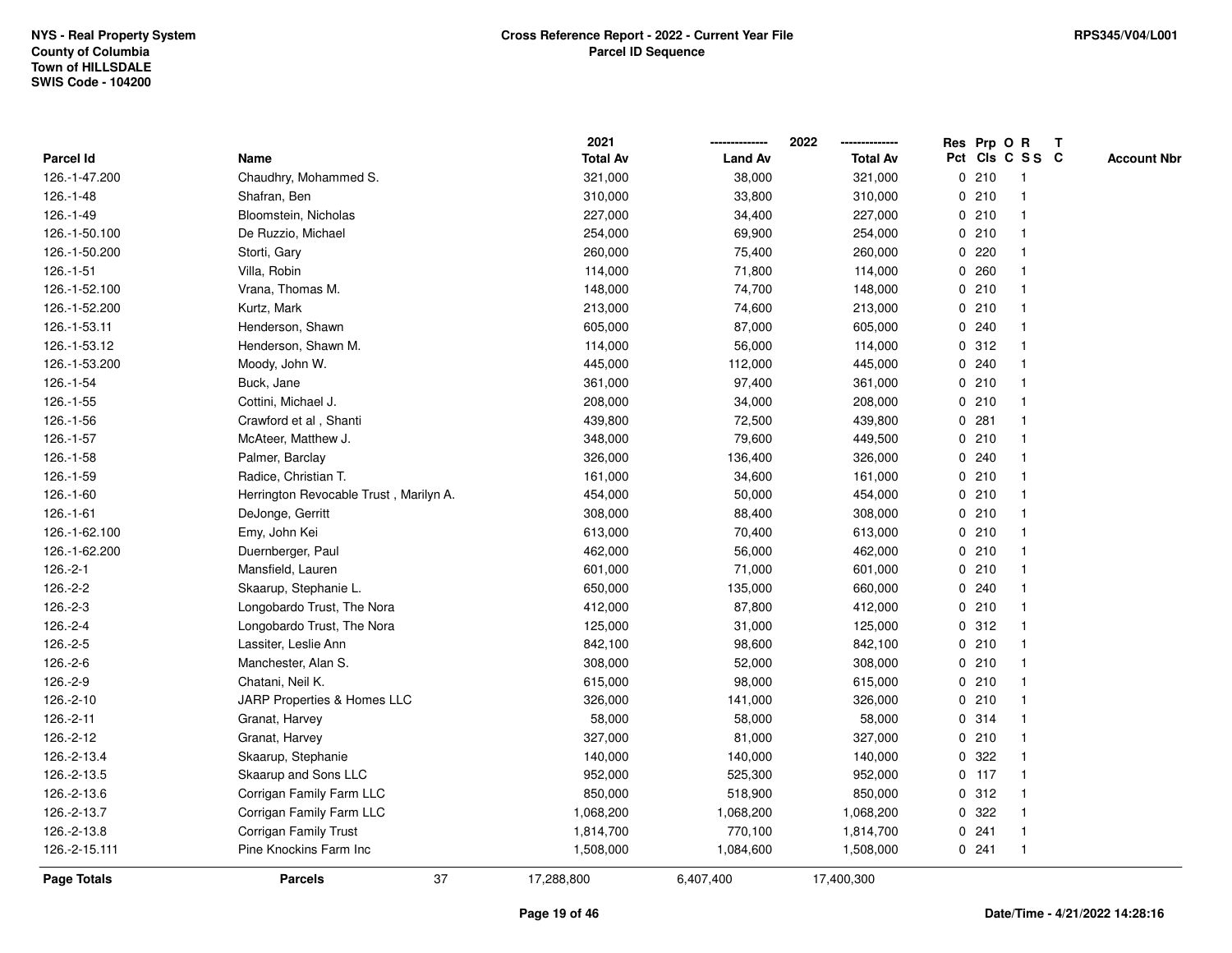|               |                                 |    | 2021            |                | 2022            |             |       | Res Prp O R             | $\mathbf{T}$ |                    |
|---------------|---------------------------------|----|-----------------|----------------|-----------------|-------------|-------|-------------------------|--------------|--------------------|
| Parcel Id     | Name                            |    | <b>Total Av</b> | <b>Land Av</b> | <b>Total Av</b> |             |       | Pct Cls C S S C         |              | <b>Account Nbr</b> |
| 126.-2-15.112 | Columbia County                 |    | 41,400          | 37,000         | 41,400          |             | 0851  | 8                       |              |                    |
| 126.-2-15.120 | Fangorn Farms LLC               |    | 66,700          | 138,900        | 144,600         |             | 0.312 |                         |              |                    |
| 126.-2-15.200 | Rasche, David                   |    | 646,000         | 123,000        | 646,000         |             | 0.240 |                         |              |                    |
| 126.-2-16     | Von Hof, Mark                   |    | 276,000         | 43,000         | 276,000         | $\mathbf 0$ | 210   | $\mathbf{1}$            |              |                    |
| 126.-2-17     | <b>Gottlieb Family IR Trust</b> |    | 238,000         | 40,000         | 238,000         |             | 0210  | $\mathbf 1$             |              |                    |
| 126.-2-18     | Hoang, Linh                     |    | 374,000         | 112,900        | 374,000         |             | 0210  |                         |              |                    |
| 126.-2-20.3   | Colquhoun, John                 |    | 61,900          | 61,900         | 61,900          |             | 0.314 |                         |              |                    |
| 126.-2-20.111 | Swearingen, Timothy R.          |    | 123,600         | 123,600        | 123,600         |             | 0.314 |                         |              |                    |
| 126.-2-20.120 | Colquhoun, John                 |    | 677,000         | 166,000        | 677,000         |             | 0210  | -1                      |              |                    |
| 126.-2-20.200 | Smith, James C.                 |    | 260,000         | 63,700         | 260,000         |             | 0210  |                         |              |                    |
| 126.-2-21     | Zarroli, James C.               |    | 447,000         | 68,000         | 447,000         |             | 0210  | $\mathbf{1}$            |              |                    |
| 126.-2-22     | Dellea, Phillip                 |    | 128,400         | 69,800         | 128,400         |             | 0.312 | $\mathbf{1}$            |              |                    |
| 126.-2-23.111 | Fangorn Farms LLC               |    | 425,200         | 786,000        | 786,000         |             | 0 105 |                         |              |                    |
| 126.-2-23.112 | Owens, John J.                  |    | 31,000          | 31,000         | 31,000          |             | 0.314 |                         |              |                    |
| 126.-2-23.200 | Dellea, Phillip A.              |    | 170,000         | 56,000         | 170,000         |             | 0210  |                         |              |                    |
| 126.-2-24     | Thahong, Charoonkit             |    | 335,500         | 55,500         | 335,500         |             | 0210  | -1                      |              |                    |
| 126.-2-25     | Owens IRT, Vincent & Gail       |    | 297,000         | 53,300         | 297,000         | $\mathbf 0$ | 210   | $\overline{\mathbf{1}}$ |              |                    |
| 126.-2-26     | Gadway, Carla                   |    | 190,000         | 56,900         | 190,000         |             | 0210  | -1                      |              |                    |
| 126.-2-28     | Green, Leon S.                  |    | 735,000         | 147,000        | 735,000         |             | 0.240 | -1                      |              |                    |
| 126.-2-29     | Eisenberg, Gilbert J.           |    | 356,000         | 73,300         | 356,000         |             | 0210  |                         |              |                    |
| 126.-2-30     | LaPointe, Charles               |    | 58,800          | 58,800         | 58,800          |             | 0.314 |                         |              |                    |
| 126.-2-31     | LaPointe, Charles               |    | 657,000         | 129,800        | 657,000         |             | 0210  |                         |              |                    |
| 126.-2-32     | Dickman, Eric                   |    | 580,000         | 63,800         | 580,000         |             | 0210  |                         |              |                    |
| 126.-2-33     | Houston, Marianna               |    | 57,300          | 57,300         | 57,300          |             | 0.314 | $\mathbf{1}$            |              |                    |
| 126.-2-34     | Lewke, Jay                      |    | 68,500          | 68,500         | 68,500          |             | 0.314 | -1                      |              |                    |
| 126.-2-35     | Houston, Marianna               |    | 587,100         | 116,000        | 619,000         |             | 0210  | $\mathbf 1$             |              |                    |
| 126.-2-36     | Gery, Elizabeth                 |    | 68,400          | 51,300         | 68,400          |             | 0.312 |                         |              |                    |
| 126.-2-37     | Hotaling, Michael D.            |    | 161,000         | 26,100         | 161,000         |             | 0210  |                         |              |                    |
| 126.-2-38     | Allison, Michael R.             |    | 633,000         | 207,800        | 633,000         |             | 0.240 |                         |              |                    |
| 126.-2-39.1   | Gery, Elizabeth                 |    | 577,000         | 152,500        | 664,800         |             | 0.240 |                         |              |                    |
| 126.-2-39.2   | Kessler, Robert                 |    | 332,000         | 75,000         | 332,000         |             | 0210  | -1                      |              |                    |
| 126.-2-40     | Lewke, Jay                      |    | 467,000         | 112,500        | 467,000         |             | 0210  | $\mathbf 1$             |              |                    |
| 126.-2-41     | Levy RT, Mark A.                |    | 881,000         | 183,100        | 881,000         |             | 0.240 |                         |              |                    |
| 126.-2-42     | Jordan, Stephen K.              |    | 871,000         | 174,000        | 871,000         |             | 0210  |                         |              |                    |
| 126.-2-43     | Shaw, Logan                     |    | 414,000         | 139,000        | 414,000         |             | 0.240 |                         |              |                    |
| 126.-2-44     | Rolston, Adam H.                |    | 579,000         | 72,000         | 579,000         |             | 0210  | $\mathbf{1}$            |              |                    |
| 126.-2-45     | Herrington, Richard B.          |    | 807,000         | 126,800        | 807,000         |             | 0.240 | -1                      |              |                    |
| Page Totals   | <b>Parcels</b>                  | 37 | 13,678,800      | 4,121,100      | 14,237,200      |             |       |                         |              |                    |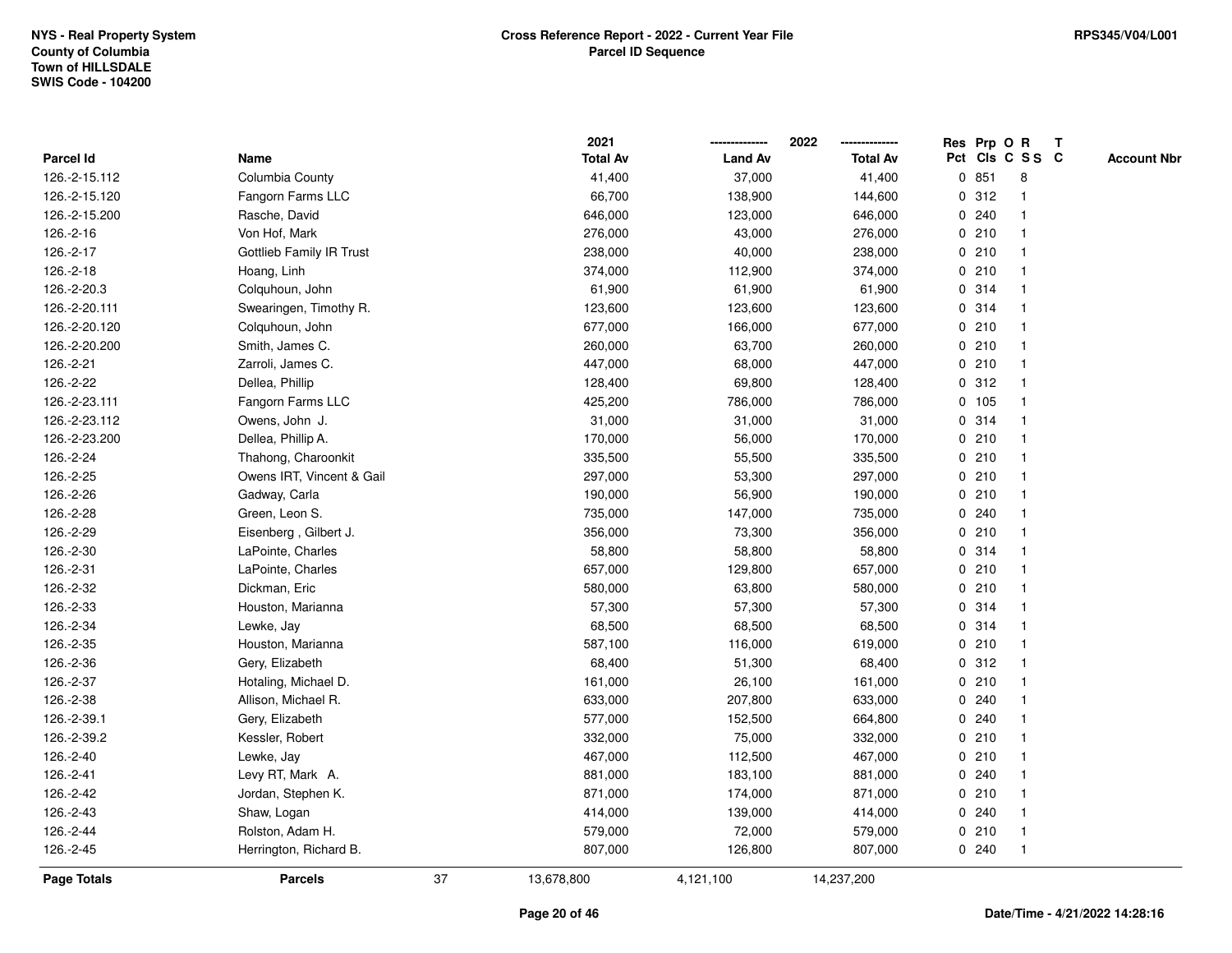|                |                         |    | 2021            |                | 2022            |   | Res Prp O R |                 | T |                    |
|----------------|-------------------------|----|-----------------|----------------|-----------------|---|-------------|-----------------|---|--------------------|
| Parcel Id      | Name                    |    | <b>Total Av</b> | <b>Land Av</b> | <b>Total Av</b> |   |             | Pct Cls C S S C |   | <b>Account Nbr</b> |
| $127 - 1 - 1$  | Dellea, Neil            |    | 1,507,000       | 675,200        | 1,507,000       | 0 | 281         | $\overline{1}$  |   |                    |
| $127 - 1 - 2$  | Voos, Mary              |    | 114,200         | 114,200        | 114,200         | 0 | 322         | $\overline{1}$  |   |                    |
| $127 - 1 - 3$  | Laukys, Eduard A.       |    | 59,800          | 59,800         | 59,800          |   | 0.314       | 1               |   |                    |
| $127 - 1 - 4$  | Teo, Marcus             |    | 395,000         | 81,800         | 395,000         |   | 0210        |                 |   |                    |
| $127 - 1 - 5$  | Cunha, B. & Dana, R.    |    | 937,000         | 425,000        | 937,000         |   | 0.240       |                 |   |                    |
| $127.-1-6$     | Peer-Nous, Kent         |    | 75,000          | 75,000         | 75,000          |   | 0.322       |                 |   |                    |
| $127.-1-8.2$   | Pacheco, Mercedes       |    | 473,000         | 237,000        | 473,000         |   | 0.240       |                 |   |                    |
| 127.-1-8.12    | Lee, Christopher        |    | 619,000         | 174,400        | 652,000         | 0 | 240         |                 |   |                    |
| 127.-1-8.111   | Cooper, Jennifer F.     |    | 327,000         | 327,000        | 327,000         | 0 | 322         |                 |   |                    |
| 127.-1-8.112   | Sarley, Patton Garrett  |    | 975,200         | 329,000        | 975,200         |   | 0.240       | -1              |   |                    |
| 127.-1-9.100   | Bernstein, Jill         |    | 1,252,000       | 148,000        | 1,252,000       |   | 0210        |                 |   |                    |
| 127.-1-9.200   | Benjamin RT, Burton I.  |    | 578,000         | 137,000        | 578,000         |   | 0210        |                 |   |                    |
| 127.-1-10.21   | Stine, Mary             |    | 382,000         | 106,000        | 382,000         |   | 0210        |                 |   |                    |
| 127.-1-10.22   | May, Shannon G.         |    | 90,000          | 90,000         | 90,000          |   | 0 322       |                 |   |                    |
| 127.-1-10.100  | Mohr, Michael           |    | 227,100         | 226,600        | 344,700         |   | 0210        | -1              |   |                    |
| $127 - 1 - 11$ | Kimelman, Steven        |    | 518,000         | 182,200        | 518,000         | 0 | 240         |                 |   |                    |
| $127 - 1 - 12$ | Belnap, Barri A.        |    | 760,000         | 350,000        | 760,000         |   | 0.240       |                 |   |                    |
| $127.-1-13$    | Salice, Victor          |    | 10,000          | 10,000         | 10,000          |   | 0.314       |                 |   |                    |
| $127.-1-14$    | Town Of Hillsdale       |    | 24,100          | 24,100         | 24,100          |   | 0.910       | 8               |   |                    |
| 127.-1-15.2    | Yates, Peter A.         |    | 867,000         | 113,600        | 867,000         |   | 0210        |                 |   |                    |
| 127.-1-15.3    | Chi, Chris              |    | 1,074,000       | 193,000        | 1,074,000       |   | 0.240       |                 |   |                    |
| $127.-1-16$    | Thyberg, Edward Jr.     |    | 17,200          | 17,200         | 17,200          |   | 0.322       |                 |   |                    |
| $127 - 1 - 17$ | Grosshandler, Seth      |    | 1,625,000       | 415,000        | 1,625,000       | 0 | 280         |                 |   |                    |
| $127.-1-18$    | Klass, Jennifer         |    | 1,002,000       | 365,000        | 1,002,000       |   | 0.240       |                 |   |                    |
| $127.-1-19$    | Govardhan Hill LLC      |    | 398,700         | 398,700        | 398,700         |   | 0.322       |                 |   |                    |
| $127.-1-20$    | Chapman, Dean L. Jr.    |    | 678,000         | 185,400        | 678,000         |   | 0.240       |                 |   |                    |
| $134 - 1 - 1$  | Johnson, Samuel I.      |    | 837,200         | 316,200        | 837,200         |   | $0$ 113     |                 |   |                    |
| $134.-1-2$     | Haldane, Robert         |    | 225,000         | 68,200         | 225,000         |   | 0210        |                 |   |                    |
| $134.-1-4.2$   | FH Farms LLC            |    | 150,500         | 150,500        | 150,500         |   | 0.322       |                 |   |                    |
| 134.-1-4.12    | FH Farms LLC            |    | 135,800         | 135,800        | 135,800         | 0 | 322         | -1              |   |                    |
| 134.-1-4.111   | FH Farms LLC            |    | 305,700         | 305,700        | 305,700         | 0 | 322         |                 |   |                    |
| 134.-1-4.112   | FH Farms LLC            |    | 126,000         | 125,600        | 126,000         |   | 0.260       |                 |   |                    |
| $134.-1-5$     | Hadley-Thomas, Jennifer |    | 282,000         | 48,000         | 282,000         |   | 0210        |                 |   |                    |
| 134.-1-6.110   | FH Farms LLC            |    | 317,000         | 56,400         | 317,000         |   | 0210        |                 |   |                    |
| 134.-1-6.120   | FH Farms LLC            |    | 36,000          | 36,000         | 36,000          |   | 0.314       | -1              |   |                    |
| 134.-1-6.200   | FH Farms LLC            |    | 52,800          | 52,800         | 52,800          |   | 0.314       | -1              |   |                    |
| $134.-1-7$     | Gebert, Benjamin        |    | 344,000         | 61,000         | 344,000         |   | 0210        | $\overline{1}$  |   |                    |
| Page Totals    | <b>Parcels</b>          | 37 | 17,797,300      | 6,816,400      | 17,947,900      |   |             |                 |   |                    |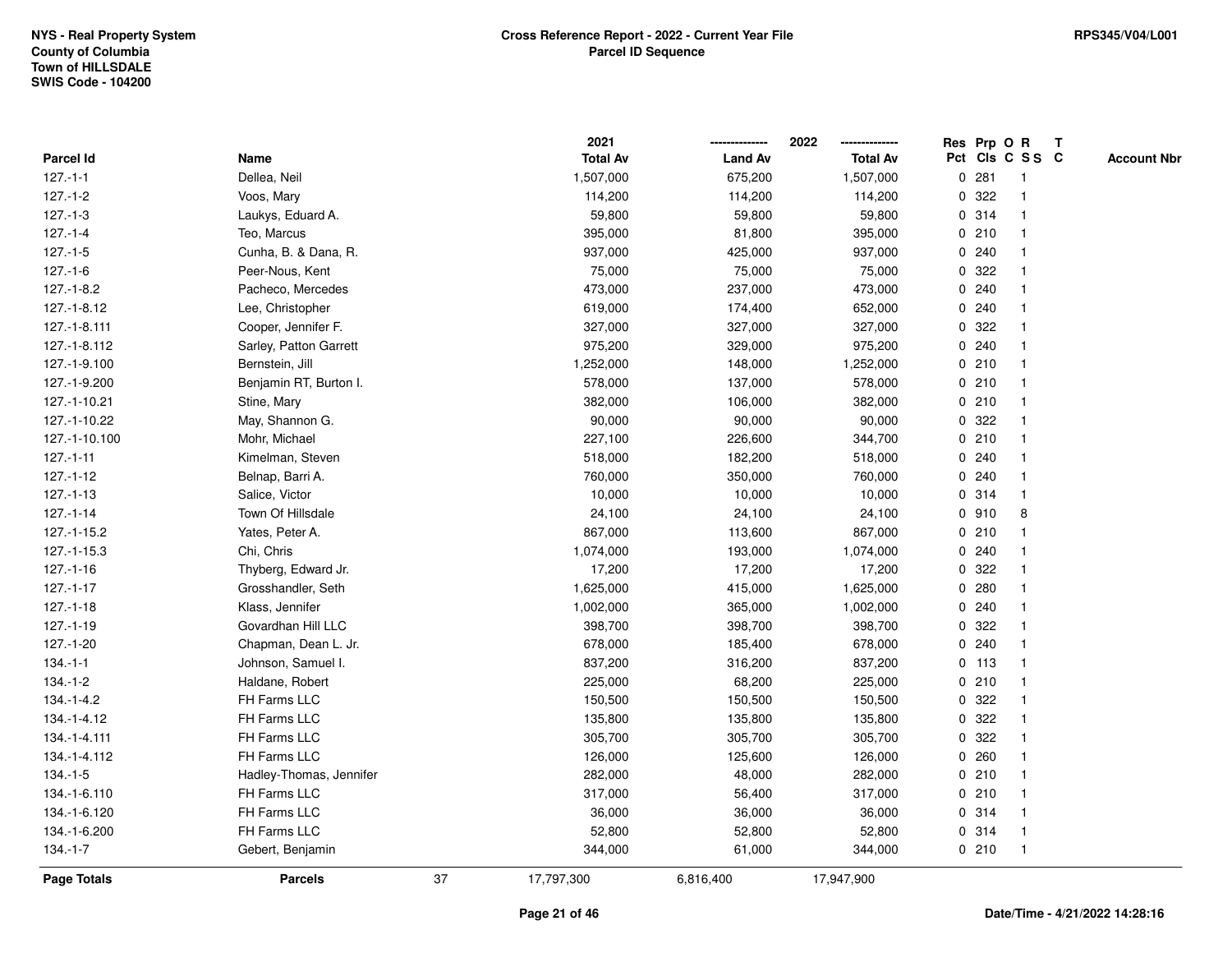|                  |                           |    | 2021            |                | 2022<br>        |              | Res Prp O R |                 | T |                    |
|------------------|---------------------------|----|-----------------|----------------|-----------------|--------------|-------------|-----------------|---|--------------------|
| <b>Parcel Id</b> | Name                      |    | <b>Total Av</b> | <b>Land Av</b> | <b>Total Av</b> |              |             | Pct Cls C S S C |   | <b>Account Nbr</b> |
| 134.-1-8.110     | FH Farms LLC              |    | 126,200         | 126,200        | 126,200         | $\mathbf 0$  | 322         | $\mathbf{1}$    |   |                    |
| 134.-1-8.120     | Ranson, Gerald            |    | 353,000         | 68,000         | 353,000         |              | 0210        |                 |   |                    |
| 134.-1-8.200     | FH Farms LLC              |    | 114,800         | 114,800        | 114,800         | 0            | 322         |                 |   |                    |
| $134.-1-9$       | Gibson, Irene L.          |    | 963,300         | 630,900        | 963,300         | $\mathbf 0$  | 280         | $\mathbf{1}$    |   |                    |
| $134.-1-10$      | FH Farms LLC              |    | 597,400         | 597,400        | 597,400         | 0            | 322         | $\overline{1}$  |   |                    |
| $134 - 1 - 11$   | Barnes, John              |    | 380,000         | 70,000         | 380,000         |              | 33 281      | $\mathbf{1}$    |   |                    |
| 134.-1-12        | Damiani, Joan             |    | 144,200         | 117,600        | 144,200         |              | 0.312       | $\mathbf 1$     |   |                    |
| $134.-1-13$      | Young, Kenneth            |    | 201,000         | 39,000         | 232,000         |              | 0210        |                 |   |                    |
| 134.-1-15.11     | FH Farms LLC              |    | 552,400         | 543,600        | 552,400         |              | $0$ 120     |                 |   |                    |
| 134.-1-15.12     | Jones, Cheryl E.          |    | 182,800         | 182,800        | 182,800         | 0            | 322         | $\mathbf{1}$    |   |                    |
| 134.-1-15.22     | Furay, Jonathan S.        |    | 53,500          | 53,500         | 53,500          | 0            | 322         | $\mathbf{1}$    |   |                    |
| 134.-1-15.211    | Furay, Jonathan S.        |    | 1,153,400       | 95,600         | 1,166,800       | 0            | 210         | $\overline{1}$  |   |                    |
| 134.-1-15.212    | Furay, Jonathan S.        |    | 47,700          | 47,700         | 47,700          |              | 0 322       | $\overline{1}$  |   |                    |
| 134.-1-16        | Jones, Cheryl E.          |    | 445,000         | 57,000         | 445,000         |              | 0210        | 1               |   |                    |
| $134.-1-17$      | Moran, Aliodija           |    | 173,200         | 160,000        | 173,200         |              | 0.312       |                 |   |                    |
| 134.-1-18.1      | McDonald, Mark            |    | 897,000         | 289,000        | 897,000         | 0            | 240         |                 |   |                    |
| 134.-1-18.2      | Johnson, Samuel           |    | 58,400          | 58,400         | 58,400          | 0            | 322         | $\mathbf{1}$    |   |                    |
| 134.-1-19        | <b>Zaroff Trust</b>       |    | 297,700         | 297,700        | 297,700         | 0            | 322         | -1              |   |                    |
| 134.-1-20        | Kahn, Lawrence            |    | 15,000          | 15,000         | 15,000          | 0            | 322         | $\overline{1}$  |   |                    |
| $134.-1-21$      | Dannis, Max               |    | 43,700          | 43,700         | 43,700          |              | 0.322       |                 |   |                    |
| 134.-1-22.100    | Vallas, Andrew            |    | 84,000          | 84,000         | 84,000          |              | 0 322       |                 |   |                    |
| 134.-1-22.211    | Solovay, Paul             |    | 251,900         | 251,900        | 251,900         | $\mathbf{0}$ | 322         |                 |   |                    |
| 134.-1-22.212    | Davidsen, Amy H.          |    | 386,000         | 68,000         | 386,000         |              | 0210        | -1              |   |                    |
| 134.-1-22.220    | Ziemer, Joseph            |    | 423,000         | 98,000         | 423,000         | 0            | 240         | -1              |   |                    |
| 134.-1-23        | Campbell, Carl E.         |    | 518,000         | 127,400        | 518,000         | $\mathbf 0$  | 240         | -1              |   |                    |
| 134.-1-24.1      | Bombardieri, Nella        |    | 184,000         | 74,000         | 184,000         |              | 50 220      | $\overline{1}$  |   |                    |
| 134.-1-24.200    | Uldrick, Thomas S.        |    | 24,000          | 24,000         | 24,000          |              | 0.322       |                 |   |                    |
| 134.-1-25        | Paige, Jeffrey S.         |    | 116,000         | 65,000         | 116,000         |              | 0210        |                 |   |                    |
| 134.-1-26        | Landy, Carol Bello        |    | 162,000         | 31,800         | 162,000         |              | 0210        | $\mathbf{1}$    |   |                    |
| 134.-1-27        | Gardella, Randy Sr.       |    | 154,000         | 45,000         | 154,000         | 0            | 210         | $\overline{1}$  |   |                    |
| 134.-1-28        | Latinsky, Daniel          |    | 735,000         | 80,300         | 735,000         | 0            | 210         | $\overline{1}$  |   |                    |
| 134.-1-29        | Kressen, Nathaniel        |    | 96,200          | 96,200         | 96,200          | 0            | 322         | $\overline{1}$  |   |                    |
| 134.-1-30        | Sperry, Donald T.         |    | 209,000         | 56,000         | 209,000         |              | 0210        | $\mathbf 1$     |   |                    |
| 134.-1-31        | Rodman Management LLC     |    | 380,000         | 99,000         | 380,000         |              | 0.240       |                 |   |                    |
| 134.-1-32.100    | Rivenburg, JoAnn          |    | 317,500         | 102,000        | 317,500         |              | 0.240       | 1               |   |                    |
| 134.-1-32.200    | Cole, Rachel H.           |    | 192,000         | 57,200         | 192,000         |              | 0210        | $\overline{1}$  |   |                    |
| 134.-1-34        | Von Reitzenstein, Clemens |    | 247,000         | 65,400         | 247,000         |              | 0210        | $\mathbf{1}$    |   |                    |
| Page Totals      | <b>Parcels</b>            | 37 | 11,279,300      | 5,033,100      | 11,323,700      |              |             |                 |   |                    |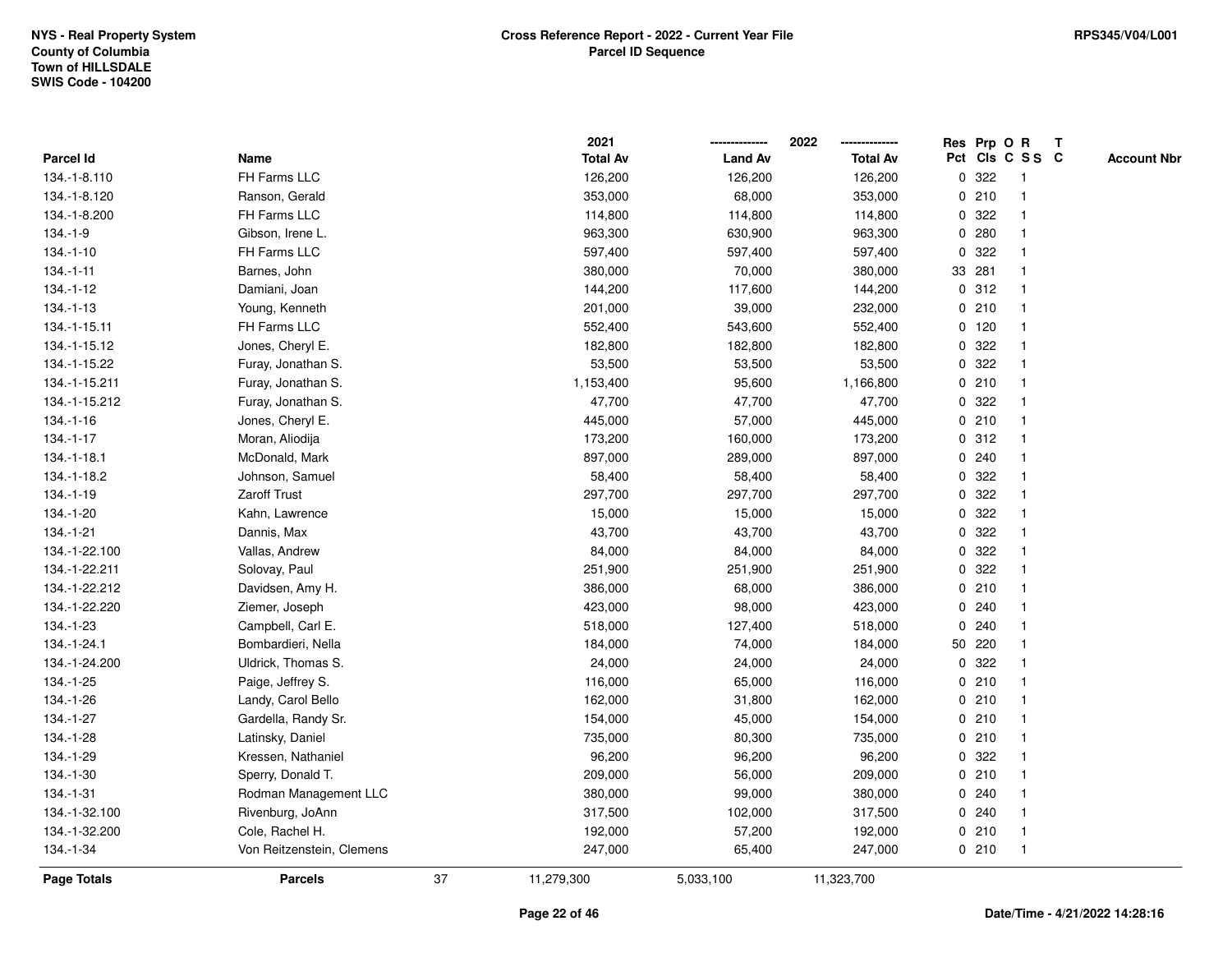|                    |                            |    | 2021            |                | 2022            |             |       | Res Prp O R             | $\mathsf{T}$ |                    |
|--------------------|----------------------------|----|-----------------|----------------|-----------------|-------------|-------|-------------------------|--------------|--------------------|
| Parcel Id          | Name                       |    | <b>Total Av</b> | <b>Land Av</b> | <b>Total Av</b> |             |       | Pct Cls C S S C         |              | <b>Account Nbr</b> |
| 134.-1-35          | Hasse, Christine A.        |    | 185,000         | 50,000         | 185,000         |             | 0210  |                         |              |                    |
| 134.-1-36          | Vallas, Andrew             |    | 22,500          | 22,500         | 22,500          |             | 0.314 |                         |              |                    |
| 134.-1-37          | Vallas, Andrew             |    | 369,000         | 84,000         | 369,000         |             | 0210  |                         |              |                    |
| 134.-1-38          | Silvan, Martin             |    | 146,000         | 55,000         | 146,000         | $\mathbf 0$ | 210   | -1                      |              |                    |
| 134.-1-39          | Vallas, Andrew             |    | 31,000          | 31,000         | 31,000          |             | 0.314 | -1                      |              |                    |
| 134.-1-40          | Scutt, Earl Jr.            |    | 72,000          | 42,000         | 72,000          |             | 0270  |                         |              |                    |
| 134.-1-41          | Tiso, Barbara              |    | 154,000         | 40,000         | 159,000         |             | 0210  |                         |              |                    |
| 134.-1-42          | Tuttolomondo, Lisa         |    | 15,000          | 15,000         | 15,000          |             | 0.314 |                         |              |                    |
| 134.-1-43          | Adriance Hasse, Christine  |    | 16,300          | 16,300         | 16,300          |             | 0.314 |                         |              |                    |
| 134.-1-44          | Damiani, Joan              |    | 504,400         | 46,900         | 504,400         | 0           | 283   |                         |              |                    |
| 134.-1-48          | FH Farms LLC               |    | 148,000         | 148,000        | 148,000         | 0           | 322   | -1                      |              |                    |
| 134.-1-49          | Harvey Family Trust, Brett |    | 364,000         | 82,800         | 364,000         |             | 0210  | $\mathbf 1$             |              |                    |
| 134.-1-50          | Goodson, Donald            |    | 520,000         | 82,700         | 520,000         |             | 0210  |                         |              |                    |
| 134.-1-51          | Demby, Hillary Malafronte  |    | 497,000         | 82,500         | 497,000         |             | 0210  |                         |              |                    |
| 134.-1-52          | Malafronte, Donald         |    | 64,800          | 64,800         | 64,800          |             | 0.314 |                         |              |                    |
| 134.-1-53          | Goodson, Donald            |    | 71,900          | 71,900         | 71,900          |             | 0.314 |                         |              |                    |
| 134.-1-54          | Melamed, Deborah           |    | 564,000         | 115,000        | 564,000         | $\mathbf 0$ | 210   |                         |              |                    |
| 134.-1-55          | Solovay, Paul              |    | 470,000         | 98,000         | 470,000         | 0           | 240   |                         |              |                    |
| 134.-1-56          | <b>Creed Family Trust</b>  |    | 258,000         | 56,000         | 258,000         |             | 0210  | -1                      |              |                    |
| 134.-1-57          | Davidsen, Amy H.           |    | 29,700          | 29,700         | 29,700          |             | 0 322 |                         |              |                    |
| 134.-1-58          | Michalek, David C.         |    | 519,000         | 147,000        | 519,000         |             | 0.240 |                         |              |                    |
| 134.-1-59          | Fuhr, Morton               |    | 394,000         | 68,600         | 394,000         |             | 0210  |                         |              |                    |
| 134.-1-60          | Kastner, Jonathan          |    | 400,000         | 95,000         | 400,000         |             | 0.240 |                         |              |                    |
| 134.-1-61.2        | Yerks, Betty               |    | 440,000         | 106,400        | 440,000         | $\mathbf 0$ | 240   | $\overline{\mathbf{1}}$ |              |                    |
| 134.-1-61.11       | Schrank, Benjamin          |    | 70,300          | 70,300         | 70,300          | 0           | 322   |                         |              |                    |
| 134.-1-61.12       | Yerks, Christine A.        |    | 75,100          | 75,100         | 75,100          |             | 0.322 |                         |              |                    |
| 134.-1-62          | Cohen, Peter               |    | 931,000         | 172,000        | 931,000         |             | 0.240 |                         |              |                    |
| 134.-1-63          | Solovay, Paul              |    | 74,800          | 74,800         | 74,800          | 0           | 322   |                         |              |                    |
| 134.-1-64          | FH Farms LLC               |    | 321,000         | 209,000        | 321,000         | $\mathbf 0$ | 240   |                         |              |                    |
| $135.-1-1$         | Gayle, Marla               |    | 196,000         | 86,000         | 196,000         | 0           | 240   |                         |              |                    |
| $135.-1-2$         | Curran, William J. Jr.     |    | 80,900          | 80,900         | 80,900          | 0           | 322   |                         |              |                    |
| 135.-1-3.110       | Ackerman, Patricia E.      |    | 571,000         | 386,000        | 571,000         |             | 0.240 |                         |              |                    |
| 135.-1-3.120       | Lucki, Benjamin A.         |    | 450,000         | 155,000        | 450,000         |             | 0.240 |                         |              |                    |
| 135.-1-3.200       | Dedapper, Jay              |    | 580,000         | 212,800        | 580,000         |             | 0.240 |                         |              |                    |
| 135.-1-5.100       | Cox, Brian                 |    | 210,000         | 56,000         | 210,000         |             | 0210  |                         |              |                    |
| 135.-1-5.200       | Cox, Brian D.              |    | 351,000         | 66,900         | 351,000         |             | 0210  | $\mathbf 1$             |              |                    |
| $135.-1-6$         | Ackerman, Patricia         |    | 22,600          | 22,600         | 22,600          |             | 0 314 | -1                      |              |                    |
| <b>Page Totals</b> | <b>Parcels</b>             | 37 | 10,189,300      | 3,318,500      | 10,194,300      |             |       |                         |              |                    |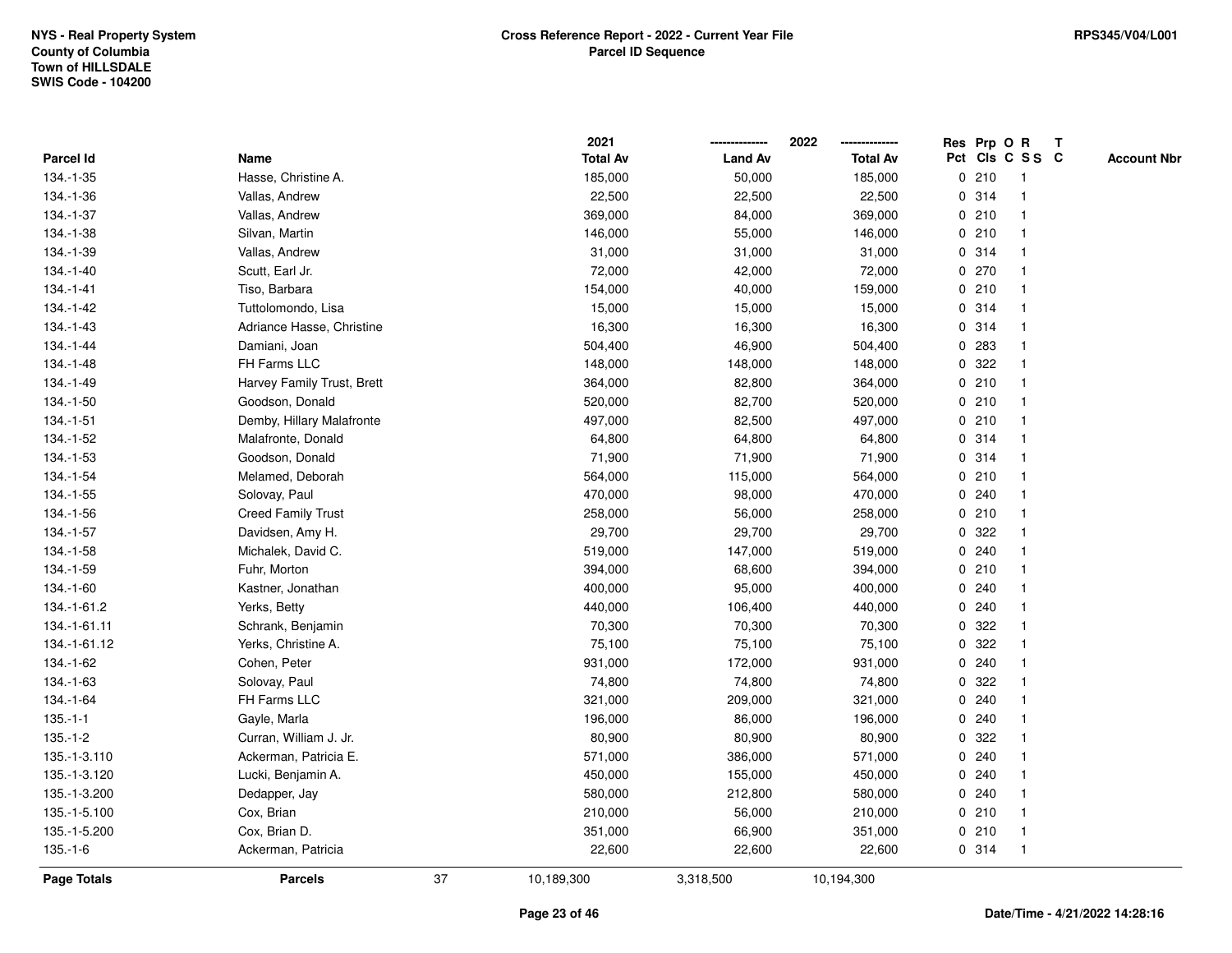|                  |                         |    | 2021            |                | 2022            |              |        | Res Prp O R     | $\mathbf{T}$       |
|------------------|-------------------------|----|-----------------|----------------|-----------------|--------------|--------|-----------------|--------------------|
| <b>Parcel Id</b> | Name                    |    | <b>Total Av</b> | <b>Land Av</b> | <b>Total Av</b> |              |        | Pct Cls C S S C | <b>Account Nbr</b> |
| $135.-1-7$       | Corney, Joseph R.       |    | 402,000         | 45,000         | 402,000         |              | 0210   |                 |                    |
| $135.-1-8$       | Corney, Joseph R.       |    | 15,400          | 15,400         | 15,400          |              | 0 314  |                 |                    |
| $135.-1-9$       | Manso, LisaMarie        |    | 189,000         | 45,000         | 189,000         |              | 0210   |                 |                    |
| $135.-1-10$      | Di Vito, Renato J. Jr.  |    | 26,200          | 26,200         | 26,200          | 0            | 314    |                 |                    |
| $135.-1-11$      | DiVito, Renato          |    | 26,200          | 26,200         | 26,200          |              | 0 314  |                 |                    |
| $135.-1-12$      | Santoro, Anthony Jr.    |    | 215,000         | 54,200         | 215,000         |              | 0210   |                 |                    |
| $135.-1-13$      | Sharpe, Tina            |    | 299,000         | 80,600         | 299,000         |              | 0210   |                 |                    |
| $135.-1-14$      | Zacarolli, Rocco        |    | 109,000         | 56,000         | 103,000         |              | 0.312  |                 |                    |
| $135.-1-15$      | FH Farms LLC            |    | 317,000         | 60,000         | 317,000         |              | 0210   |                 |                    |
| $135.-1-16$      | Rodgers, Maureen        |    | 22,500          | 21,100         | 22,500          | 0            | 312    |                 |                    |
| $135.-1-17$      | Hansen, Ronald          |    | 205,000         | 51,200         | 205,000         | 0            | 210    |                 |                    |
| $135.-1-18$      | Rodgers, Maureen        |    | 294,000         | 86,400         | 294,000         |              | 50 283 | $\mathbf 1$     |                    |
| $135.-1-19$      | FH Farms LLC            |    | 240,000         | 50,000         | 240,000         |              | 0210   |                 |                    |
| 135.-1-20        | Galasso, Nicholas S.    |    | 214,000         | 65,000         | 214,000         |              | 0210   |                 |                    |
| 135.-1-21        | Roth, Patricia          |    | 154,000         | 74,000         | 154,000         | 0            | 260    |                 |                    |
| 135.-1-22.1      | FH Farms LLC            |    | 179,400         | 179,400        | 179,400         |              | 0 322  |                 |                    |
| 135.-1-22.2      | Horwitt, Joshua B.      |    | 595,000         | 299,000        | 595,000         | 0            | 240    |                 |                    |
| 135.-1-23        | Rockledge Ranch LLC     |    | 510,000         | 182,900        | 510,000         | 0            | 240    |                 |                    |
| 135.-1-24        | Powers, Kevin           |    | 72,000          | 68,000         | 72,000          |              | 0210   |                 |                    |
| $135.-1-25$      | Calarco, Paul           |    | 49,000          | 49,000         | 49,000          |              | 0 314  |                 |                    |
| 135.-1-26.110    | FH Farms LLC            |    | 588,000         | 588,000        | 588,000         |              | 0 322  |                 |                    |
| 135.-1-26.120    | lantorno, Joseph & Rita |    | 350,000         | 56,000         | 350,000         |              | 0210   |                 |                    |
| 135.-1-26.200    | Polsky, Andrew          |    | 2,800           | 2,800          | 2,800           |              | 0.314  |                 |                    |
| 135.-1-27        | Zacarolli, Frank Jr.    |    | 315,000         | 54,800         | 315,000         | $\mathbf{0}$ | 210    |                 |                    |
| 135.-1-28        | Zacarolli, Francis P.   |    | 311,000         | 50,000         | 318,600         |              | 0210   |                 |                    |
| 135.-1-29        | Bruder, Gerard          |    | 254,000         | 40,000         | 254,000         |              | 0210   |                 |                    |
| 135.-1-30        | Garcia, Enrique         |    | 446,000         | 59,000         | 446,000         |              | 0210   |                 |                    |
| 135.-1-31.111    | Kay, Arlene Ann-Marie   |    | 413,000         | 129,000        | 413,000         |              | 0.240  |                 |                    |
| 135.-1-31.112    | Woods, John D.          |    | 329,000         | 70,000         | 329,000         |              | 0210   |                 |                    |
| 135.-1-31.120    | Bosko, Stephen John     |    | 302,000         | 56,000         | 302,000         |              | 0210   |                 |                    |
| 135.-1-31.200    | Rosthal, Elke           |    | 245,000         | 55,400         | 245,000         | 0            | 210    |                 |                    |
| 135.-1-32        | Brown, Merry D.         |    | 328,000         | 48,000         | 328,000         |              | 0210   |                 |                    |
| 135.-1-33.110    | Zacarolli, Guy          |    | 583,000         | 353,500        | 583,000         |              | 20 210 |                 |                    |
| 135.-1-34        | Zagaroli, Pietro        |    | 12,500          | 12,500         | 12,500          |              | 0.314  |                 |                    |
| 135.-1-35        | Reisman, Norman         |    | 363,000         | 36,000         | 363,000         |              | 0210   |                 |                    |
| 135.-1-36        | Lobrutto, Vincent A.    |    | 174,000         | 30,600         | 174,000         |              | 0210   | -1              |                    |
| 135.-1-37        | Itri, Carmine           |    | 250,000         | 53,000         | 250,000         |              | 0210   | -1              |                    |
| Page Totals      | <b>Parcels</b>          | 37 | 9,400,000       | 3,229,200      | 9,401,600       |              |        |                 |                    |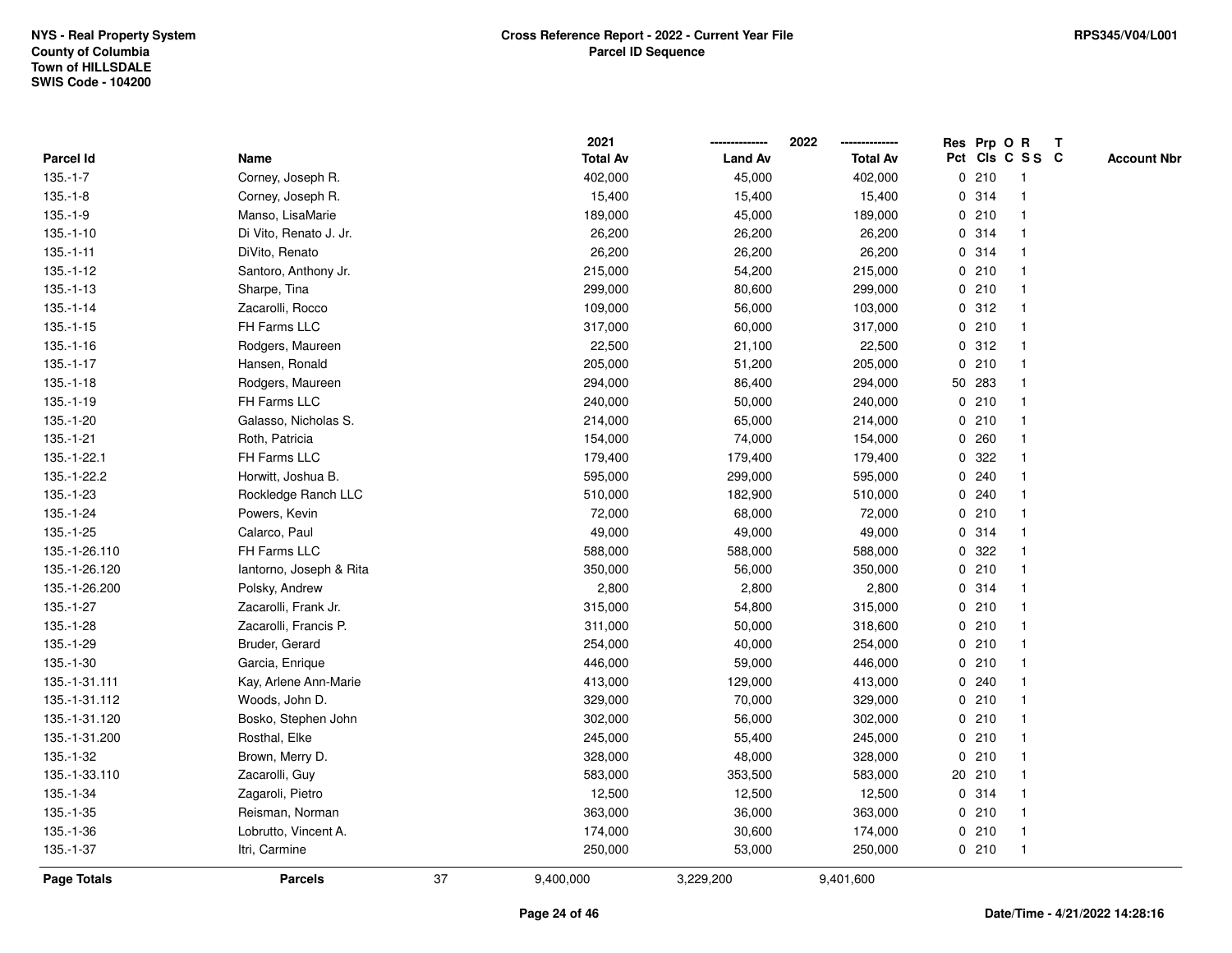|                  |                                |    | 2021            |                | 2022            |              |       | Res Prp O R     | $\mathbf{T}$ |                    |
|------------------|--------------------------------|----|-----------------|----------------|-----------------|--------------|-------|-----------------|--------------|--------------------|
| <b>Parcel Id</b> | Name                           |    | <b>Total Av</b> | <b>Land Av</b> | <b>Total Av</b> |              |       | Pct Cls C S S C |              | <b>Account Nbr</b> |
| 135.-1-38        | Edelman, Brian C.              |    | 142,000         | 44,500         | 142,000         |              | 0270  |                 |              |                    |
| 135.-1-40        | Baird, Clinton                 |    | 108,000         | 37,200         | 108,000         |              | 0210  |                 |              |                    |
| $135.-1-41$      | Cavanagh, Charles W.           |    | 86,000          | 38,800         | 86,000          |              | 0.260 |                 |              |                    |
| 135.-1-42        | Hoss, Cornelius J.             |    | 176,000         | 38,000         | 176,000         | 0            | 210   | $\mathbf 1$     |              |                    |
| 135.-1-43        | Wich, Michael P.               |    | 168,000         | 46,800         | 168,000         |              | 0210  |                 |              |                    |
| 135.-1-44        | Doty, Amy                      |    | 248,000         | 48,400         | 248,000         |              | 0210  |                 |              |                    |
| 135.-1-46        | Apruzzese, Gary                |    | 341,000         | 54,200         | 341,000         |              | 0210  |                 |              |                    |
| $135.-1-47$      | Adamo, Thomas F.               |    | 6,000           | 6,000          | 6,000           |              | 0 314 |                 |              |                    |
| 135.-1-48        | Adamo, Pamela J.               |    | 151,000         | 35,000         | 151,000         |              | 0210  |                 |              |                    |
| 135.-1-49        | Pirrello, Sara                 |    | 12,000          | 12,000         | 12,000          | 0            | 314   |                 |              |                    |
| $135.-1-50$      | Apruzzese, Gary                |    | 12,500          | 12,500         | 12,500          |              | 0.314 | -1              |              |                    |
| $135.-1-51$      | Von Jaeger, Lynda O.           |    | 182,000         | 40,000         | 182,000         |              | 0210  |                 |              |                    |
| 135.-1-52        | Altamuro, Rosemary             |    | 12,500          | 12,500         | 12,500          |              | 0 314 |                 |              |                    |
| $135.-1-53$      | Camacho, Danielle              |    | 166,000         | 50,000         | 166,000         |              | 0210  |                 |              |                    |
| 135.-1-54        | Oles, Thomas                   |    | 182,000         | 51,000         | 182,000         |              | 0210  |                 |              |                    |
| $135.-1-55$      | Lagronegro, Leonard            |    | 260,000         | 256,400        | 260,000         |              | 0.312 |                 |              |                    |
| 135.-1-56        | FH Farms LLC                   |    | 1,685,000       | 616,500        | 1,685,000       | 0            | 240   |                 |              |                    |
| 135.-1-57        | Polsky, Andrew                 |    | 32,000          | 32,000         | 32,000          |              | 0.314 | -1              |              |                    |
| 135.-1-58        | Polsky, Andrew                 |    | 26,600          | 26,600         | 26,600          |              | 0.314 |                 |              |                    |
| 135.-1-59        | Polsky, Andrew                 |    | 31,500          | 31,500         | 31,500          |              | 0 314 |                 |              |                    |
| 135.-1-60        | FH Farms LLC                   |    | 1,323,000       | 808,800        | 1,323,000       |              | 0.240 |                 |              |                    |
| $135.-1-61$      | Kessler, Anita                 |    | 104,000         | 104,000        | 104,000         |              | 0 322 |                 |              |                    |
| $135.-2-2$       | Schwartz 2011 IRT, Lawrence    |    | 6,000           | 6,000          | 6,000           |              | 0.314 |                 |              |                    |
| $135.-2-3.1$     | Schwartz 2011 IRT, Lawrence    |    | 573,000         | 124,000        | 573,000         | $\mathbf{0}$ | 240   |                 |              |                    |
| 135.-2-3.200     | Goldman 2015 Irrevocable Trust |    | 343,000         | 104,100        | 343,000         | 0            | 240   |                 |              |                    |
| $135.-2-4$       | Strauss, Marvin                |    | 85,000          | 85,000         | 85,000          |              | 0.322 |                 |              |                    |
| 135.-2-5.111     | EB5 LLC                        |    | 424,800         | 424,800        | 424,800         |              | 0.322 |                 |              |                    |
| 135.-2-5.112     | Stewart, Charles               |    | 657,000         | 74,000         | 657,000         |              | 0210  |                 |              |                    |
| 135.-2-5.120     | Ary, Joseph W.                 |    | 259,000         | 74,000         | 259,000         |              | 0210  |                 |              |                    |
| 135.-2-5.200     | Wagman, James                  |    | 601,300         | 99,000         | 601,300         |              | 0210  |                 |              |                    |
| 135.-2-6         | Montenegro, Angel              |    | 93,500          | 55,000         | 93,500          |              | 0.314 | -1              |              |                    |
| $135.-2-7$       | Calarco, Paul E.               |    | 374,000         | 131,400        | 374,000         |              | 0.240 |                 |              |                    |
| $135.-2-8$       | Aluisio, Emerico               |    | 199,000         | 56,000         | 199,000         |              | 0210  |                 |              |                    |
| 135.-2-9         | Nieto, Manuel                  |    | 49,000          | 49,000         | 49,000          |              | 0 314 |                 |              |                    |
| 135.-2-10        | Williams, Nathan               |    | 53,000          | 26,700         | 53,000          |              | 0210  |                 |              |                    |
| $135.-2-11$      | Demerac, Steve                 |    | 224,000         | 75,000         | 224,000         |              | 0210  | $\mathbf 1$     |              |                    |
| 135.-2-12        | Demerac, Steven                |    | 104,000         | 28,800         | 104,000         |              | 0210  | $\mathbf 1$     |              |                    |
| Page Totals      | <b>Parcels</b>                 | 37 | 9,500,700       | 3,815,500      | 9,500,700       |              |       |                 |              |                    |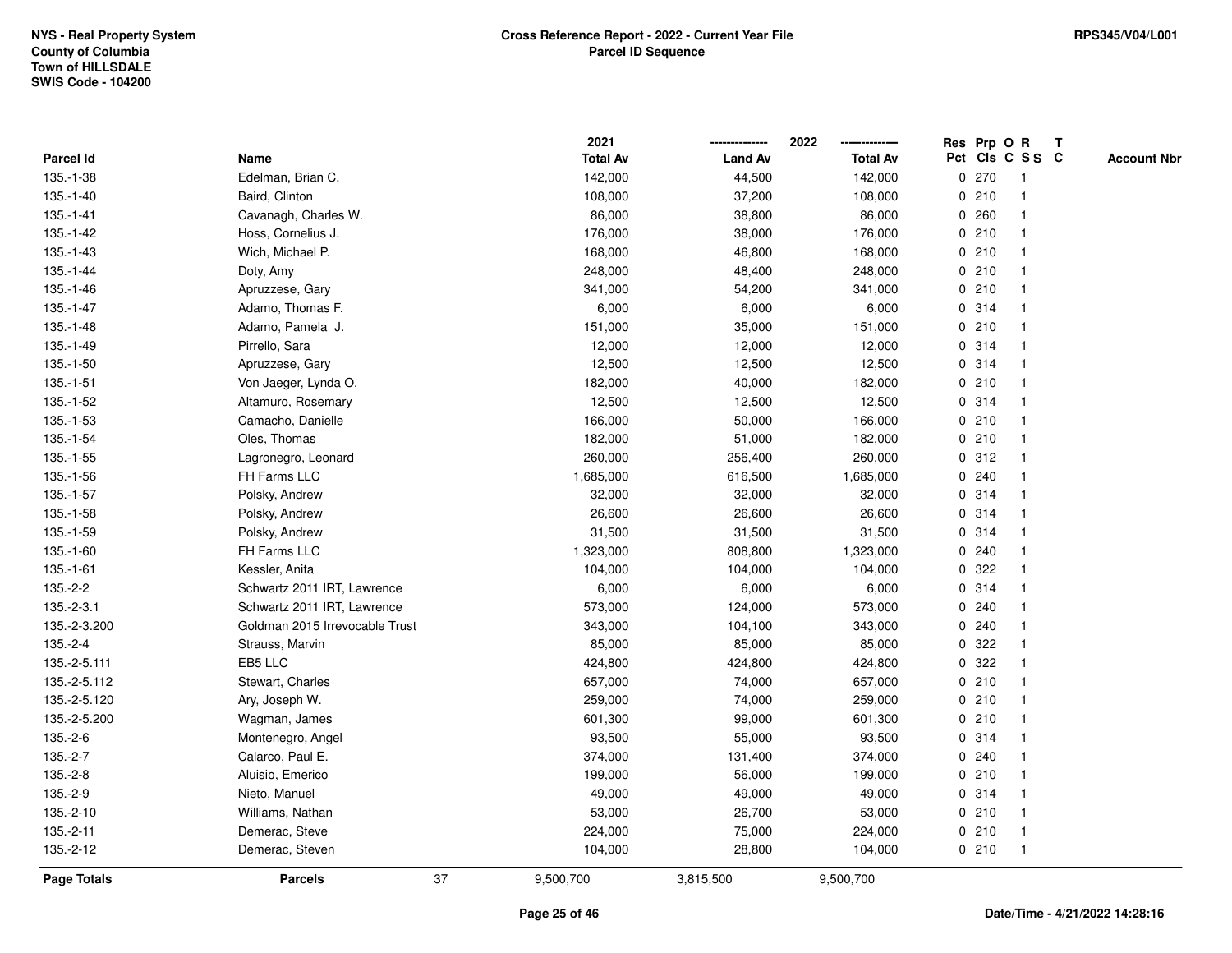|               |                                |    | 2021            |                | 2022            |             |         | Res Prp O R     | $\mathbf{T}$ |                    |
|---------------|--------------------------------|----|-----------------|----------------|-----------------|-------------|---------|-----------------|--------------|--------------------|
| Parcel Id     | Name                           |    | <b>Total Av</b> | <b>Land Av</b> | <b>Total Av</b> |             |         | Pct Cls C S S C |              | <b>Account Nbr</b> |
| 135.-2-13     | Demerac, Steven                |    | 2,000           | 2,000          | 2,000           | 0           | 314     | $\mathbf{1}$    |              |                    |
| 135.-2-14     | Demerac, Steven J.             |    | 45,000          | 25,500         | 45,000          | 0           | 312     |                 |              |                    |
| 135.-2-15     | Demarac, Steve J.              |    | 25,000          | 25,000         | 25,000          |             | 0.314   |                 |              |                    |
| 135.-2-16     | Rooney, James                  |    | 25,200          | 25,200         | 25,200          |             | 0 314   |                 |              |                    |
| 135.-2-17     | Budd, Jeffrey                  |    | 107,000         | 32,300         | 107,000         |             | 0210    |                 |              |                    |
| 135.-2-18     | Budd, Eric                     |    | 116,800         | 38,700         | 116,800         |             | 0210    |                 |              |                    |
| 135.-2-19     | Raptis-Kosmidis, Maria         |    | 63,500          | 63,500         | 63,500          |             | 0.322   |                 |              |                    |
| 135.-2-20     | Raptis-Kosmidis, Maria         |    | 18,000          | 18,000         | 18,000          | 0           | 314     |                 |              |                    |
| 135.-2-21     | Raptis-Kosmidis, Maria         |    | 10,500          | 10,500         | 10,500          |             | 0 314   |                 |              |                    |
| 135.-2-22     | Raptis-Kosmidis, Maria         |    | 25,000          | 25,000         | 25,000          |             | 0 314   |                 |              |                    |
| 135.-2-23     | Raptis-Kosmidis, Maria         |    | 4,600           | 4,600          | 4,600           |             | 0.314   |                 |              |                    |
| 135.-2-24     | Raptis-Kosmidis, Maria         |    | 239,000         | 50,000         | 239,000         |             | 0210    |                 |              |                    |
| 135.-2-25     | Raptis-Kosmidis, Maria         |    | 31,600          | 31,600         | 31,600          |             | 0 314   |                 |              |                    |
| 135.-2-26     | Raptis-Kosmidis, Maria         |    | 17,900          | 17,900         | 17,900          |             | 0.314   |                 |              |                    |
| 135.-2-27     | Matteo, Garret                 |    | 420,900         | 383,000        | 420,900         | 0           | 312     |                 |              |                    |
| 135.-2-28     | Matteo Irrevocable Trust       |    | 72,200          | 72,200         | 72,200          |             | 0.314   | -1              |              |                    |
| 135.-2-29     | Mounayer, Tawfik               |    | 340,000         | 62,000         | 340,000         |             | 0210    |                 |              |                    |
| 135.-2-30     | Winfrey, Laurie Platt          |    | 995,000         | 351,500        | 995,000         |             | 0.240   |                 |              |                    |
| 135.-2-31     | Casey, Raymond V.              |    | 260,000         | 110,000        | 260,000         |             | 0.240   |                 |              |                    |
| 135.-2-32     | Swords, Donald J.              |    | 149,000         | 51,000         | 149,000         |             | 0210    |                 |              |                    |
| 135.-2-33     | Yust, John Thomas              |    | 42,200          | 42,200         | 42,200          |             | 0.314   |                 |              |                    |
| 135.-2-34     | Antoinette, Robert             |    | 25,000          | 25,000         | 25,000          | 0           | 314     |                 |              |                    |
| 135.-2-35     | Wood, Karen                    |    | 40,600          | 40,600         | 40,600          |             | 0.314   | -1              |              |                    |
| 135.-2-36.3   | Wood, Robert & Karen           |    | 235,000         | 152,300        | 235,000         | $\mathbf 0$ | 240     |                 |              |                    |
| 135.-2-36.4   | Hathaway, William B.           |    | 256,000         | 54,200         | 256,000         |             | 0210    |                 |              |                    |
| 135.-2-37     | Wood, Karen                    |    | 356,000         | 204,100        | 356,000         |             | 0.240   |                 |              |                    |
| 135.-2-38     | Thaddeus, Eva                  |    | 234,000         | 52,000         | 234,000         |             | 0210    |                 |              |                    |
| 135.-2-40     | Navasky, Victor                |    | 485,000         | 48,000         | 485,000         |             | 0210    |                 |              |                    |
| 135.-2-41     | Cavander, Dmitri               |    | 485,000         | 50,600         | 485,000         |             | 0210    |                 |              |                    |
| 135.-2-42     | Dretzin, David                 |    | 367,000         | 46,000         | 367,000         | 0           | 210     |                 |              |                    |
| 135.-2-43.3   | Madrigano 2010 Trust, Jonathan |    | 460,500         | 147,500        | 530,800         | 0           | 210     |                 |              |                    |
| 135.-2-43.111 | Jobari Real Estate Holding INC |    | 601,000         | 572,400        | 601,000         |             | 0.312   |                 |              |                    |
| 135.-2-43.112 | Renee RE Holding Corp          |    | 499,000         | 106,600        | 499,000         |             | 0210    |                 |              |                    |
| 135.-2-43.200 | <b>Bridlewood Dressage LLC</b> |    | 920,000         | 301,900        | 920,000         |             | $0$ 117 |                 |              |                    |
| 135.-2-44.2   | Gellert, William A.            |    | 764,900         | 104,000        | 764,900         |             | 0.240   |                 |              |                    |
| 135.-2-45     | Gellert, Philip D.             |    | 388,000         | 126,000        | 388,000         | 0           | 240     |                 |              |                    |
| 135.-2-46     | Bates, Gordon W.               |    | 258,000         | 74,000         | 258,000         |             | 0210    | $\mathbf{1}$    |              |                    |
| Page Totals   | <b>Parcels</b>                 | 37 | 9,385,400       | 3,546,900      | 9,455,700       |             |         |                 |              |                    |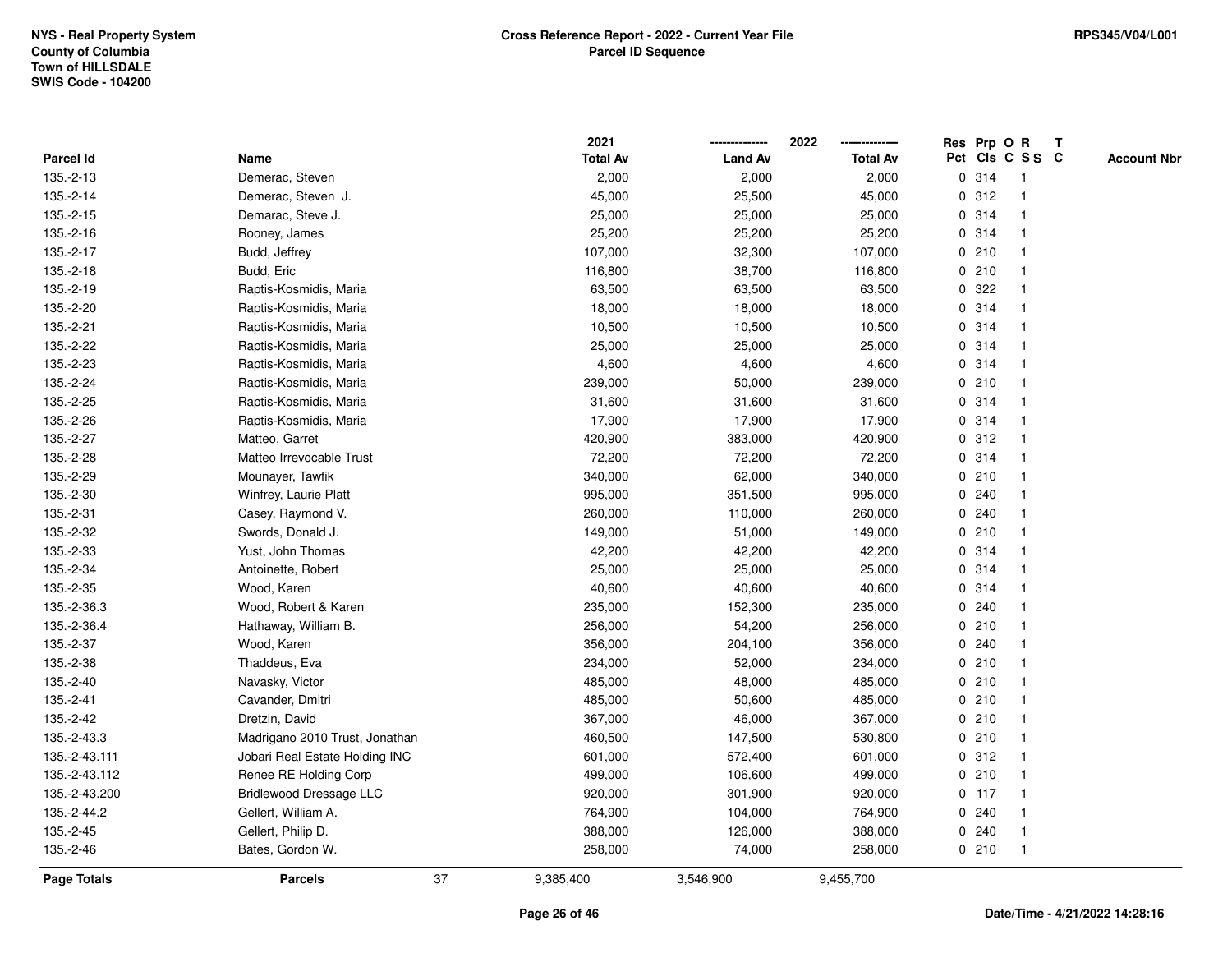|               |                                |    | 2021            |                | 2022            |             |         | Res Prp O R     | T |                    |
|---------------|--------------------------------|----|-----------------|----------------|-----------------|-------------|---------|-----------------|---|--------------------|
| Parcel Id     | Name                           |    | <b>Total Av</b> | <b>Land Av</b> | <b>Total Av</b> |             |         | Pct Cls C S S C |   | <b>Account Nbr</b> |
| 135.-2-47     | Kaestner, Lisa A.              |    | 501,000         | 86,000         | 501,000         |             | 0210    | -1              |   |                    |
| 135.-2-48.200 | Tindale, Cynthia               |    | 170,000         | 80,000         | 170,000         | 0           | 220     |                 |   |                    |
| 135.-2-50     | Cordasco, Frank A.             |    | 1,157,000       | 263,400        | 1,157,000       |             | 0.240   | $\mathbf 1$     |   |                    |
| 135.-2-51     | Mc Alister, Deborah            |    | 130,900         | 130,900        | 130,900         |             | 0 314   |                 |   |                    |
| 135.-2-52     | Sporkys LLC                    |    | 166,900         | 166,900        | 166,900         |             | 0 322   |                 |   |                    |
| 135.-2-53     | Cordasco, Frank A.             |    | 137,100         | 107,100        | 137,100         |             | 0.312   |                 |   |                    |
| 135.-2-54     | Totman, Christine C.           |    | 185,000         | 185,000        | 185,000         |             | 0 322   |                 |   |                    |
| 135.-2-55     | Sporkys LLC                    |    | 1,929,000       | 316,000        | 1,929,000       | 0           | 240     | 1               |   |                    |
| 135.-2-56     | Wilson, John D.                |    | 300,000         | 300,000        | 300,000         | 0           | 322     |                 |   |                    |
| 135.-2-57     | Ruebenson, Kirk A.             |    | 234,000         | 68,000         | 234,000         |             | 0210    | $\mathbf 1$     |   |                    |
| 135.-2-58     | Acevedo, Julio C.              |    | 297,000         | 68,000         | 297,000         |             | 0210    |                 |   |                    |
| 135.-2-62     | Navasky, Bruno                 |    | 569,000         | 51,600         | 569,000         |             | 0210    |                 |   |                    |
| $136.-1-1$    | Matteo, Garret P.              |    | 1,113,300       | 797,600        | 1,113,300       |             | $0$ 120 |                 |   |                    |
| $136.-1-2$    | Matteo, Christie L.            |    | 287,000         | 38,400         | 287,000         |             | 0210    |                 |   |                    |
| $136.-1-3$    | Underwood, William L. Jr.      |    | 1,635,000       | 984,500        | 1,635,000       | 0           | 112     | $\overline{1}$  |   |                    |
| $136.-1-4$    | Bruneau, John                  |    | 366,000         | 78,800         | 366,000         | 0           | 210     | -1              |   |                    |
| $136.-1-5$    | Whidden, Perry                 |    | 226,000         | 53,000         | 226,000         |             | 0210    | $\mathbf 1$     |   |                    |
| $136.-1-6$    | Cottini, Mary                  |    | 199,000         | 59,000         | 199,000         |             | 0210    |                 |   |                    |
| $136.-1-7.1$  | Terveen, David A.              |    | 787,000         | 276,800        | 787,000         |             | 0.240   |                 |   |                    |
| 136.-1-7.2    | Cottini, Peter M.              |    | 227,000         | 98,000         | 227,000         |             | 0.240   |                 |   |                    |
| $136.-1-8$    | Rappaport, Kim L.              |    | 421,000         | 71,000         | 421,000         |             | 0210    |                 |   |                    |
| $136.-1-9$    | Dembo, Robert J.               |    | 303,000         | 63,400         | 303,000         | $\mathbf 0$ | 210     |                 |   |                    |
| $136.-1-10$   | Cheng, Eileen                  |    | 156,000         | 48,400         | 156,000         |             | 0210    | $\overline{1}$  |   |                    |
| 136.-1-11.11  | Patterson, Angela              |    | 822,000         | 62,800         | 822,000         |             | 0210    | -1              |   |                    |
| 136.-1-11.12  | Driscoll, Patrick              |    | 66,300          | 66,300         | 66,300          |             | 0.314   |                 |   |                    |
| 136.-1-11.21  | Masters, John                  |    | 64,500          | 64,500         | 64,500          |             | 0.314   |                 |   |                    |
| 136.-1-11.22  | Masters, John                  |    | 51,200          | 51,200         | 51,200          |             | 0.314   |                 |   |                    |
| 136.-1-12.1   | Theodoulou, Maria              |    | 354,000         | 85,300         | 354,000         |             | 0.240   |                 |   |                    |
| 136.-1-12.2   | Simon Living Trust, Marilyn R. |    | 73,300          | 73,300         | 73,300          | 0           | 322     |                 |   |                    |
| $136.-1-13$   | Matteo, Garrett                |    | 275,000         | 221,000        | 275,000         | $\mathbf 0$ | 240     | $\overline{1}$  |   |                    |
| $136.-1-14$   | Matteo Irrevocable Trust       |    | 17,500          | 17,500         | 17,500          |             | 0 314   | $\mathbf{1}$    |   |                    |
| $136.-1-15$   | Bradway, Robert                |    | 44,000          | 42,000         | 44,000          |             | 0270    |                 |   |                    |
| $136.-1-16$   | Cawley, Mark P.                |    | 376,000         | 51,200         | 376,000         |             | 0210    |                 |   |                    |
| $136.-1-17$   | 159 Hunt LLC                   |    | 147,800         | 50,700         | 147,800         |             | 0210    |                 |   |                    |
| $136.-1-18$   | Matteo Irrevocable Trust       |    | 137,700         | 137,700        | 137,700         |             | 0 105   |                 |   |                    |
| 136.-1-19.1   | Browdy, Joseph Eugene          |    | 510,000         | 69,000         | 510,000         |             | 0210    | $\overline{1}$  |   |                    |
| 136.-1-19.200 | Browdy, Joseph Eugene          |    | 390,000         | 93,900         | 390,000         |             | 0210    | $\overline{1}$  |   |                    |
| Page Totals   | <b>Parcels</b>                 | 37 | 14,826,500      | 5,478,200      | 14,826,500      |             |         |                 |   |                    |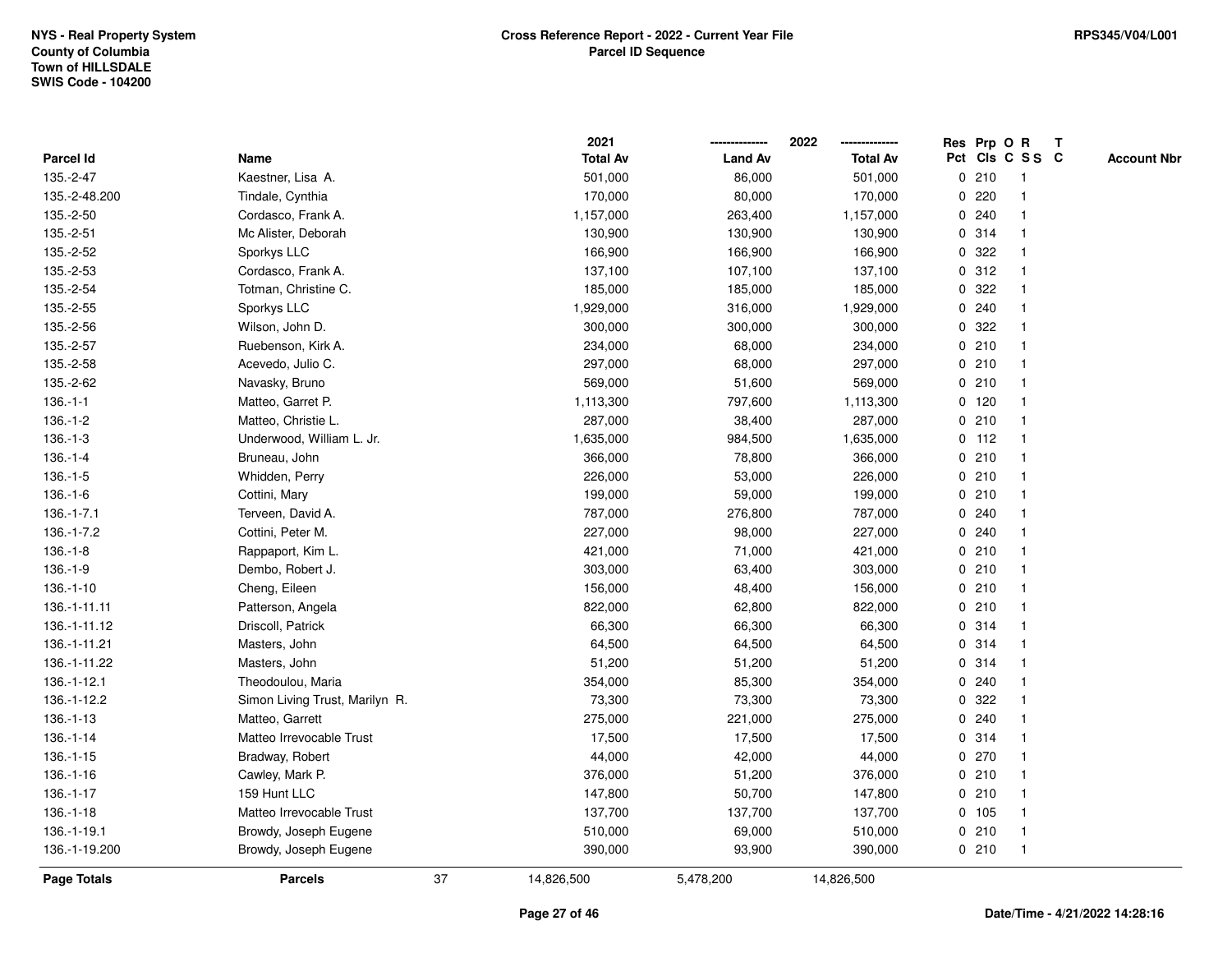|                   |                               |    | 2021            |                | 2022            | Res Prp O R |                 | T |                    |
|-------------------|-------------------------------|----|-----------------|----------------|-----------------|-------------|-----------------|---|--------------------|
| Parcel Id         | Name                          |    | <b>Total Av</b> | <b>Land Av</b> | <b>Total Av</b> |             | Pct Cls C S S C |   | <b>Account Nbr</b> |
| 136.-1-20         | Browdy, Joseph E.             |    | 43,000          | 43,000         | 43,000          | 0.314       | $\mathbf{1}$    |   |                    |
| 136.-1-21.100     | Matteo Irrevocable Trust      |    | 96,100          | 96,100         | 96,100          | 0 105       |                 |   |                    |
| 136.-1-21.200     | Pollock Revocable LT, Mary R. |    | 286,000         | 47,600         | 286,000         | 0210        |                 |   |                    |
| 136.-1-22         | Broggi, John D.               |    | 37,000          | 31,600         | 37,000          | 0270        |                 |   |                    |
| 136.-1-23.100     | Mans, Brian                   |    | 85,400          | 85,400         | 85,400          | 0.322       |                 |   |                    |
| 136.-1-23.200     | Brookman RT 2004, Geoffrey    |    | 456,000         | 180,500        | 456,000         | 0.240       |                 |   |                    |
| 136.-1-24         | Penney, John                  |    | 558,000         | 161,500        | 558,000         | 0.240       |                 |   |                    |
| 136.-1-26.21      | Kuhn, Mary                    |    | 662,000         | 237,000        | 662,000         | 0.240       |                 |   |                    |
| 136.-1-26.22      | Farrell, John E.              |    | 475,000         | 116,000        | 475,000         | 0.240       |                 |   |                    |
| 136.-1-26.100     | Lindig-Darling, Roberta       |    | 161,000         | 56,000         | 161,000         | 0210        |                 |   |                    |
| 136.-1-27         | Lohan, William                |    | 147,000         | 33,200         | 147,000         | 0210        |                 |   |                    |
| 136.-1-28         | Smith, Adam                   |    | 138,000         | 37,000         | 138,000         | 0210        |                 |   |                    |
| 136.-1-29         | McClurg, Thomas               |    | 164,000         | 34,000         | 164,000         | 0210        |                 |   |                    |
| 136.-1-30         | Bragdon, Ella L.              |    | 172,000         | 40,000         | 172,000         | 0210        |                 |   |                    |
| 136.-1-31         | Dalton, Catherine             |    | 145,000         | 34,200         | 145,000         | 0210        |                 |   |                    |
| 136.-1-32         | Stevens, Wayne A.             |    | 269,000         | 78,300         | 269,000         | 0210        | $\mathbf{1}$    |   |                    |
| 136.-1-33         | Sidman, Merrill               |    | 285,000         | 45,000         | 285,000         | 0210        |                 |   |                    |
| 136.-1-34         | Filco Enterprises LLC         |    | 390,000         | 40,000         | 390,000         | 0210        |                 |   |                    |
| 136.-1-35.1       | Bradway, Robert L.            |    | 450,000         | 110,000        | 450,000         | 0.240       |                 |   |                    |
| 136.-1-35.2       | Matteo Irrevocable Trust      |    | 139,000         | 139,000        | 139,000         | 0, 105      |                 |   |                    |
| 136.-1-36         | Ellers, Derek F.              |    | 189,000         | 56,000         | 189,000         | 0210        |                 |   |                    |
| 136.-1-37.3       | Reinken, Ronald               |    |                 | 90,600         | 90,600          | 0.314       |                 |   |                    |
| 136.-1-37.4       | Vijoba Realty Co LLC          |    |                 | 156,300        | 156,300         | 0.322       |                 |   |                    |
| 136.-1-37.5       | Curtisii LLC                  |    |                 | 43,000         | 43,000          | 0 322       |                 |   |                    |
| $*$ 136.-1-37.111 | Vijoba Realty Co LLC          |    | 181,500         | 181,500        | 181,500         | 0.322       |                 |   |                    |
| 136.-1-37.112     | Reinken, Ronald               |    | 73,000          | 73,000         | 73,000          | 0.314       |                 |   |                    |
| 136.-1-37.120     | Smythe, Janis                 |    | 325,000         | 81,600         | 325,000         | 0210        |                 |   |                    |
| 136.-1-37.200     | Henneman, Marian H.           |    | 256,000         | 56,000         | 256,000         | 0210        |                 |   |                    |
| 136.-1-38         | Pierro, Donald Sr.            |    | 154,000         | 42,000         | 154,000         | 0210        |                 |   |                    |
| 136.-1-39         | Hansen, Marjorie E.           |    | 32,900          | 32,900         | 32,900          | 0 314       |                 |   |                    |
| 136.-1-40         | Bramson, Sharon               |    | 288,000         | 50,000         | 288,000         | 0210        |                 |   |                    |
| $136.-1-41$       | Howard, Megan                 |    | 370,000         | 53,000         | 370,000         | 0.283       |                 |   |                    |
| 136.-1-42         | EB5 LLC                       |    | 653,000         | 94,900         | 653,000         | 0411        |                 |   |                    |
| 136.-1-43         | Clark, Eric                   |    | 460,000         | 97,000         | 460,000         | 0.240       |                 |   |                    |
| $136.-2-1$        | Barbato, Corrina J.           |    | 63,000          | 56,000         | 63,000          | $0$ 270     |                 |   |                    |
| 136.-2-2          | Barbato, Corrine J.           |    | 249,000         | 63,100         | 249,000         | 0210        | $\overline{1}$  |   |                    |
| 136.-2-3          | Adornetto, Joseph             |    | 129,000         | 42,500         | 129,000         | 0210        | $\mathbf{1}$    |   |                    |
| Page Totals       | <b>Parcels</b>                | 35 | 8,327,400       | 2,660,300      | 8,617,300       |             |                 |   |                    |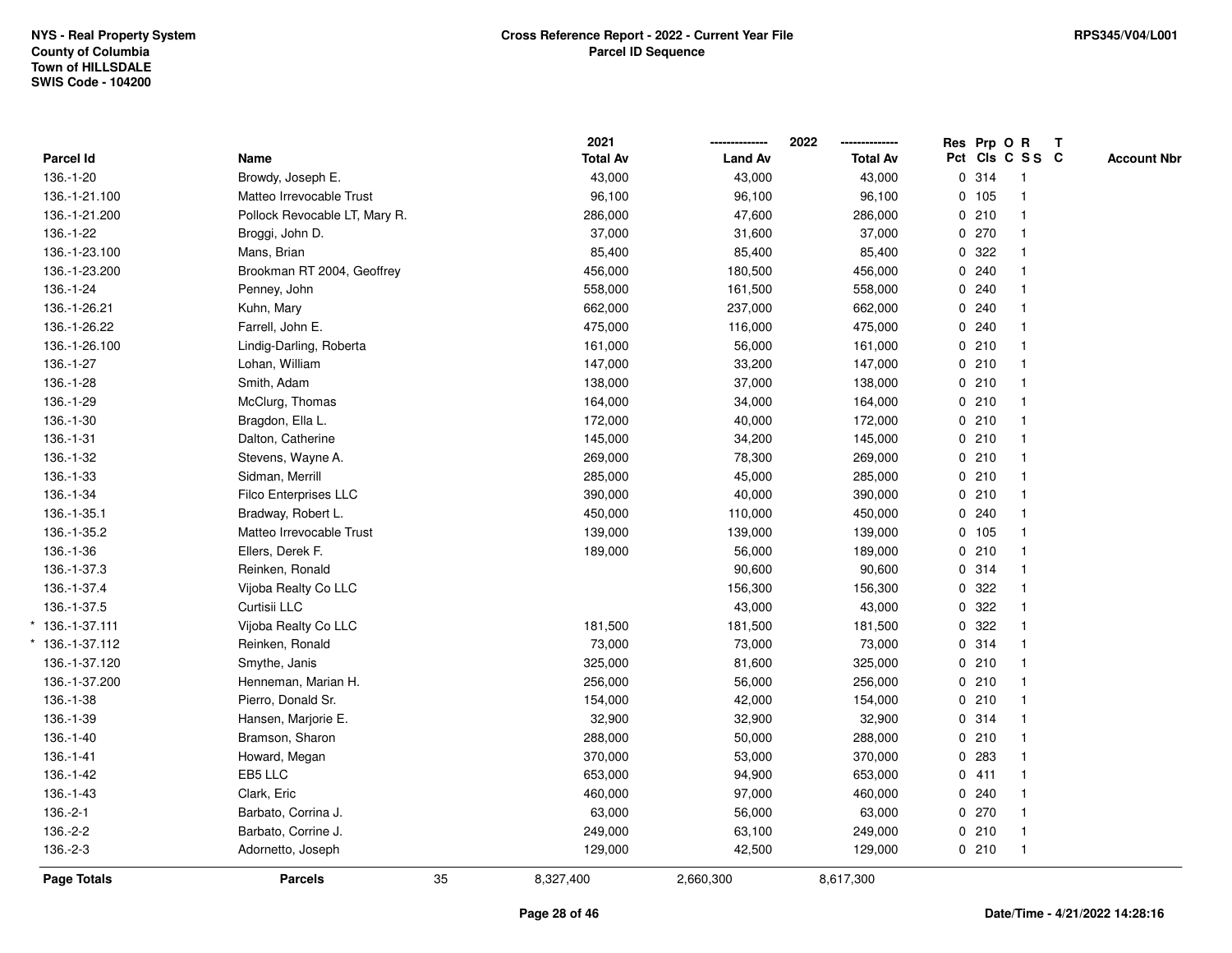|               |                            |    | 2021            |                | 2022            |             |       | Res Prp O R     | $\mathbf{T}$ |                    |
|---------------|----------------------------|----|-----------------|----------------|-----------------|-------------|-------|-----------------|--------------|--------------------|
| Parcel Id     | Name                       |    | <b>Total Av</b> | <b>Land Av</b> | <b>Total Av</b> |             |       | Pct Cls C S S C |              | <b>Account Nbr</b> |
| 136.-2-4      | Harvey, Jeffery T.         |    | 155,000         | 42,000         | 155,000         |             | 0210  |                 |              |                    |
| 136.-2-5      | Cipkowski, Peter           |    | 248,000         | 50,000         | 248,000         |             | 0210  |                 |              |                    |
| 136.-2-6.111  | Barbato, Carmen Jr.        |    | 37,000          | 37,000         | 37,000          | $\mathbf 0$ | 322   | -1              |              |                    |
| 136.-2-6.112  | Town Of Hillsdale landfill |    | 95,200          | 95,200         | 95,200          | $\mathbf 0$ | 852   | 8               |              |                    |
| 136.-2-7      | Sabatini-Ettari, Carolyn   |    | 12,500          | 12,500         | 12,500          |             | 0 314 | $\mathbf 1$     |              |                    |
| 136.-2-8      | Grippo, George A.          |    | 191,000         | 56,000         | 191,000         |             | 0210  |                 |              |                    |
| 136.-2-9      | Wallace, James J.          |    | 68,200          | 68,200         | 68,200          |             | 0.314 |                 |              |                    |
| 136.-2-10     | Wallace, James J.          |    | 213,000         | 31,400         | 213,000         |             | 0210  |                 |              |                    |
| 136.-2-11     | Briggs, Richard            |    | 253,000         | 56,000         | 253,000         |             | 0210  |                 |              |                    |
| 136.-2-12.1   | Mellan, Louis W. Sr.       |    | 148,000         | 49,700         | 148,000         |             | 0210  |                 |              |                    |
| 136.-2-12.2   | Ray, Maryann               |    | 206,000         | 50,200         | 206,000         |             | 0210  | $\mathbf 1$     |              |                    |
| 136.-2-13     | Daly, Edmond J.            |    | 169,000         | 50,000         | 169,000         |             | 0210  | $\mathbf{1}$    |              |                    |
| 136.-2-15     | Close, Kevin T.            |    | 201,000         | 45,000         | 201,000         |             | 0210  |                 |              |                    |
| 136.-2-16.11  | Mitchell Street LLC        |    | 133,300         | 133,300        | 133,300         |             | 0.322 |                 |              |                    |
| 136.-2-16.120 | Bogdonoff, Morton          |    | 80,500          | 80,500         | 80,500          |             | 0.314 |                 |              |                    |
| 136.-2-16.200 | Park, Grace                |    | 503,000         | 187,400        | 503,000         |             | 0210  |                 |              |                    |
| 136.-2-17     | Skuggevig, Walter          |    | 275,000         | 58,000         | 275,000         | $\mathbf 0$ | 210   |                 |              |                    |
| 136.-2-18     | Orbach, Adrienne J.        |    | 242,000         | 55,000         | 242,000         |             | 0210  | -1              |              |                    |
| 136.-2-20     | Morris, Paul               |    | 794,000         | 151,500        | 794,000         |             | 0210  | $\mathbf{1}$    |              |                    |
| 136.-2-21     | Park, Grace                |    | 129,600         | 129,600        | 129,600         |             | 0.322 |                 |              |                    |
| 136.-2-22     | Cerny, Robert Henry        |    | 201,000         | 60,400         | 201,000         |             | 0210  |                 |              |                    |
| 136.-2-23     | Reidy, Christine F.        |    | 260,000         | 38,000         | 260,000         |             | 0210  |                 |              |                    |
| 136.-2-24     | Stalker, George            |    | 200,000         | 42,000         | 200,000         |             | 0210  |                 |              |                    |
| 136.-2-25.2   | Doyle, Karen               |    | 31,000          | 31,000         | 31,000          |             | 0.314 | $\overline{1}$  |              |                    |
| 136.-2-25.12  | Vargas, Eduardo            |    | 287,000         | 145,300        | 287,000         | 0           | 240   |                 |              |                    |
| 136.-2-25.112 | Doyle, Karen               |    | 550,000         | 83,400         | 550,000         |             | 0210  | $\mathbf 1$     |              |                    |
| 136.-2-26     | Chambers, Thomas J.        |    | 105,000         | 84,600         | 105,000         |             | 0270  |                 |              |                    |
| 136.-2-28.3   | Ake, Jorn R.               |    | 1,030,000       | 332,000        | 1,030,000       |             | 0210  |                 |              |                    |
| 136.-2-28.11  | Tombaugh Family Trust      |    | 403,000         | 95,300         | 403,000         |             | 0210  |                 |              |                    |
| 136.-2-29.111 | Barbato, Carmen Sr.        |    | 181,000         | 181,000        | 181,000         | 0           | 322   |                 |              |                    |
| 136.-2-29.112 | Macleod, John              |    | 497,000         | 91,400         | 497,000         |             | 0210  | $\overline{1}$  |              |                    |
| 136.-2-29.120 | Cohen, David               |    | 761,000         | 126,600        | 761,000         |             | 0.240 | $\mathbf 1$     |              |                    |
| 136.-2-29.211 | Tyrrell, Thomas C.         |    | 581,000         | 51,000         | 581,000         |             | 0210  |                 |              |                    |
| 136.-2-29.212 | Tyrrell, Thomas C.         |    | 269,000         | 56,000         | 269,000         |             | 0210  |                 |              |                    |
| 136.-2-29.220 | Rosenzweig, Richard A.     |    | 213,000         | 50,000         | 213,000         |             | 0210  |                 |              |                    |
| 136.-2-31.3   | Danelowitz, Howard         |    | 499,200         | 127,400        | 499,200         |             | 0210  | $\mathbf{1}$    |              |                    |
| 136.-2-32     | Gutterman, Barry           |    | 249,000         | 48,000         | 249,000         |             | 0210  | -1              |              |                    |
| Page Totals   | <b>Parcels</b>             | 37 | 10,471,500      | 3,081,900      | 10,471,500      |             |       |                 |              |                    |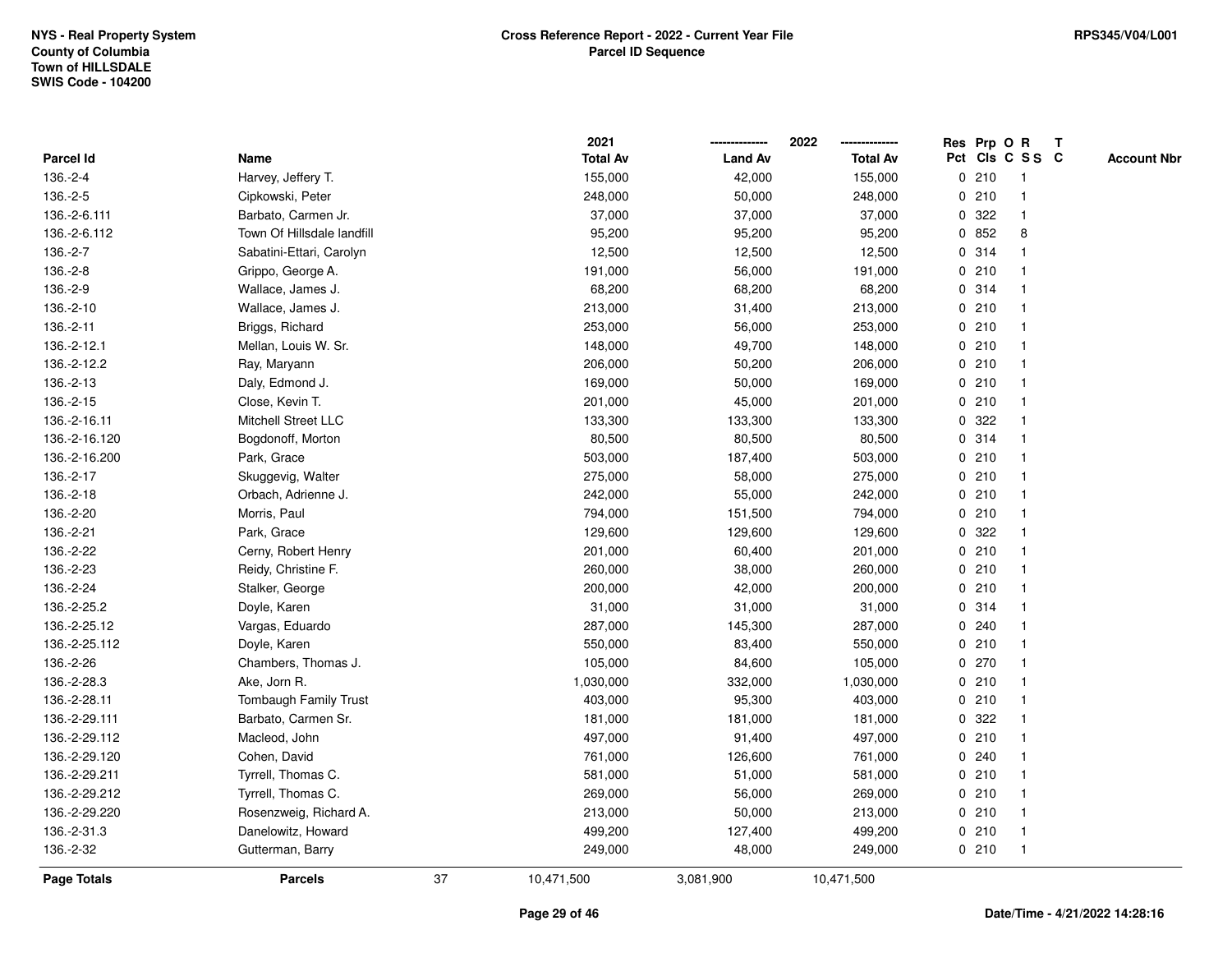|               |                           |    | 2021            |                | 2022            |              |       | Res Prp O R     | $\mathbf{T}$ |                    |
|---------------|---------------------------|----|-----------------|----------------|-----------------|--------------|-------|-----------------|--------------|--------------------|
| Parcel Id     | Name                      |    | <b>Total Av</b> | <b>Land Av</b> | <b>Total Av</b> |              |       | Pct Cls C S S C |              | <b>Account Nbr</b> |
| 136.-2-33.3   | Brandi, Julia K.          |    | 253,600         | 253,600        | 253,600         | 0            | 322   |                 |              |                    |
| 136.-2-33.110 | Finley, Steven R.         |    | 988,000         | 218,000        | 988,000         | 0            | 240   |                 |              |                    |
| 136.-2-33.200 | Danelowitz, Howard        |    | 164,700         | 164,700        | 164,700         | 0            | 322   | 1               |              |                    |
| 136.-2-34     | Stafiniak, Joseph P       |    | 714,000         | 95,300         | 714,000         |              | 0210  | $\mathbf{1}$    |              |                    |
| 136.-2-35     | Collins, Jon Thomas       |    | 312,000         | 24,000         | 312,000         |              | 0210  | $\mathbf{1}$    |              |                    |
| 136.-2-36     | Stafiniak, Joseph P.      |    | 246,000         | 41,500         | 246,000         |              | 0210  | $\mathbf 1$     |              |                    |
| 136.-2-37     | Brandi, Julia K.          |    | 431,000         | 43,000         | 431,000         |              | 0210  |                 |              |                    |
| 136.-2-38     | Zeisel, Elliot M.         |    | 553,000         | 67,000         | 553,000         |              | 0210  |                 |              |                    |
| 136.-2-39.2   | Mulligan, Zachary M.      |    | 667,000         | 123,000        | 667,000         |              | 0.240 | $\mathbf{1}$    |              |                    |
| 136.-2-39.12  | Mitchell Street House LLC |    | 179,000         | 179,000        | 179,000         |              | 0.322 | $\mathbf{1}$    |              |                    |
| 136.-2-39.111 | Michaelcheck, William     |    | 408,300         | 408,300        | 408,300         | 0            | 322   | $\mathbf{1}$    |              |                    |
| 136.-2-39.112 | Michaelcheck, William     |    | 374,100         | 374,100        | 374,100         | $\mathbf{0}$ | 322   | $\mathbf{1}$    |              |                    |
| 136.-2-40     | Mulligan, Zachary M.      |    | 29,800          | 29,800         | 29,800          |              | 0.314 | 1               |              |                    |
| 136.-2-41.2   | Golder, Margaret L.       |    | 606,800         | 145,300        | 606,800         |              | 0210  |                 |              |                    |
| 136.-2-41.11  | Bykov, Ilya               |    | 869,000         | 271,000        | 869,000         |              | 0210  |                 |              |                    |
| 136.-2-41.12  | Guiles-Lashway, Mary Anne |    | 545,000         | 171,000        | 545,000         |              | 0210  | $\mathbf 1$     |              |                    |
| 136.-2-42     | Banks, Anne B.            |    | 91,000          | 91,000         | 91,000          | 0            | 314   | $\mathbf{1}$    |              |                    |
| 136.-2-43     | Banks, Anne B.            |    | 266,000         | 123,800        | 266,000         |              | 0210  | 1               |              |                    |
| 136.-2-44     | Rohrlich, Jay B.          |    | 604,000         | 99,200         | 604,000         |              | 0210  | $\mathbf{1}$    |              |                    |
| 136.-2-45     | Schram, Kristopher        |    | 202,000         | 77,000         | 202,000         |              | 0210  |                 |              |                    |
| 136.-2-46     | Alessio, Dean             |    | 266,000         | 66,800         | 266,000         |              | 0210  |                 |              |                    |
| 136.-2-48     | Schimansky, David         |    | 575,000         | 73,500         | 575,000         |              | 0210  |                 |              |                    |
| 136.-2-49     | Reynolds, Dolores         |    | 298,000         | 69,200         | 298,000         |              | 0210  | $\mathbf{1}$    |              |                    |
| 136.-2-50     | Decker, Scott             |    | 179,000         | 155,800        | 179,000         |              | 0.260 | $\mathbf{1}$    |              |                    |
| 136.-2-51     | Vernoff, Edward J.        |    | 231,000         | 62,200         | 231,000         |              | 0210  | 1               |              |                    |
| 136.-2-52     | Taylor, Peter             |    | 199,000         | 60,000         | 199,000         |              | 0210  | $\mathbf 1$     |              |                    |
| 136.-2-53     | Ciarlo, Franco            |    | 49,300          | 49,300         | 49,300          |              | 0.314 |                 |              |                    |
| 136.-2-54     | Ciarlo, Franco            |    | 404,000         | 104,300        | 404,000         |              | 0210  |                 |              |                    |
| 136.-2-55     | Grossman, Pamela          |    | 412,000         | 108,800        | 412,000         |              | 0210  | $\mathbf{1}$    |              |                    |
| 136.-2-56     | Cioffi, Doris A.          |    | 42,300          | 42,300         | 42,300          | 0            | 314   | $\mathbf 1$     |              |                    |
| 136.-2-57     | Ruffini, William          |    | 330,000         | 66,800         | 330,000         |              | 0210  | $\mathbf{1}$    |              |                    |
| 136.-2-58     | Meacham, Sandi Burrows    |    | 65,500          | 65,500         | 65,500          |              | 0.314 | 1               |              |                    |
| 136.-2-59     | Levinthal, Jacqueline     |    | 559,000         | 76,500         | 559,000         |              | 0210  | $\mathbf 1$     |              |                    |
| 136.-2-60     | Meacham, Thomas H.        |    | 509,000         | 86,300         | 509,000         |              | 0210  |                 |              |                    |
| 136.-2-61     | Winston, James K. Jr.     |    | 326,000         | 86,000         | 326,000         |              | 0210  | $\mathbf 1$     |              |                    |
| 136.-2-62     | Deutsch, Lloyd A.         |    | 223,000         | 69,000         | 223,000         |              | 0210  | $\mathbf{1}$    |              |                    |
| 136.-2-66     | Bernstein, Ronald L.      |    | 734,000         | 140,700        | 734,000         |              | 0.240 | $\mathbf{1}$    |              |                    |
| Page Totals   | <b>Parcels</b>            | 37 | 13,906,400      | 4,382,600      | 13,906,400      |              |       |                 |              |                    |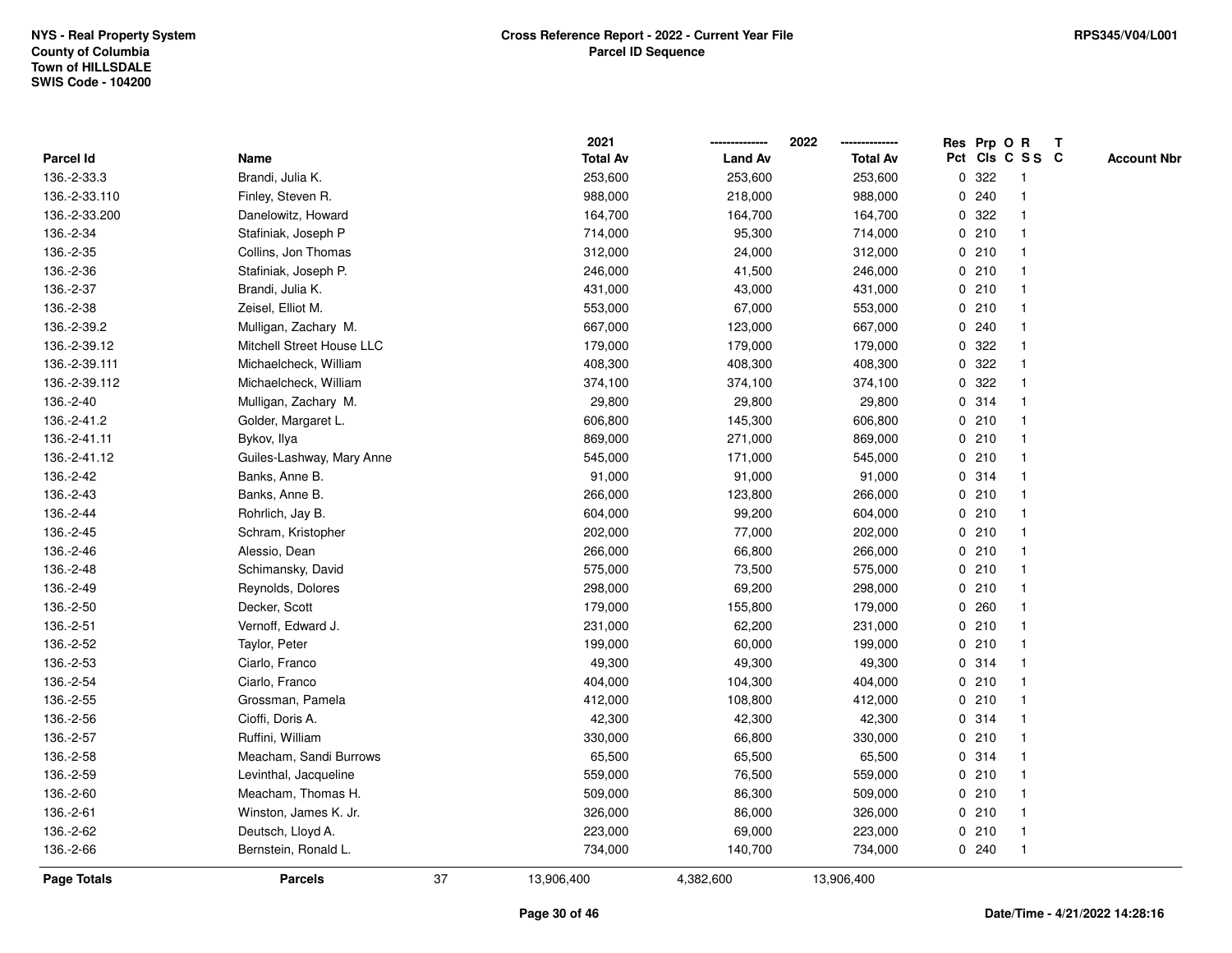|                 |                                        | 2021            |                | 2022            |              |        | Res Prp O R     | T |                    |
|-----------------|----------------------------------------|-----------------|----------------|-----------------|--------------|--------|-----------------|---|--------------------|
| Parcel Id       | Name                                   | <b>Total Av</b> | <b>Land Av</b> | <b>Total Av</b> |              |        | Pct Cls C S S C |   | <b>Account Nbr</b> |
| 136.-2-67       | Pearlman, Stephen T.                   | 47,500          | 47,500         | 47,500          |              | 0.314  | $\mathbf{1}$    |   |                    |
| 136.-2-69       | Brandi, Julia K.                       | 78,700          | 62,300         | 78,700          | 0            | 312    | -1              |   |                    |
| 136.-2-71       | Lury, Jane                             | 512,000         | 87,400         | 512,000         |              | 0210   | 1               |   |                    |
| 136.-2-72.100   | Costantino, Marc E.                    | 125,900         | 56,000         | 125,900         |              | 0.312  |                 |   |                    |
| 136.-2-72.200   | Costantino, Marc E.                    | 348,000         | 67,500         | 348,000         |              | 0210   |                 |   |                    |
| 136.-2-73       | Tyrrell, Thomas C.                     | 112,200         | 112,200        | 112,200         |              | 0.322  |                 |   |                    |
| 136.-2-75       | Winchel, Ronald M.                     | 436,000         | 68,600         | 436,000         |              | 0210   |                 |   |                    |
| 136.-2-76.111   | Williams, Jimmy J.                     | 268,000         | 53,000         | 268,000         |              | 0210   | $\mathbf{1}$    |   |                    |
| 136.-2-76.112   | Zagreda, George                        | 50,000          | 50,000         | 50,000          | 0            | 322    |                 |   |                    |
| 136.-2-76.120   | Pucar, Paul                            | 259,000         | 130,400        | 259,000         |              | 0.240  | 1               |   |                    |
| 136.-2-76.200   | Bellamy, Christopher L.                | 264,000         | 81,300         | 264,000         |              | 0210   |                 |   |                    |
| 136.-2-77       | Facchini, Claudio                      | 62,400          | 62,400         | 62,400          |              | 0.314  |                 |   |                    |
| 136.-2-78       | Grubin, Joan B.                        | 599,000         | 269,200        | 666,200         |              | 0.240  |                 |   |                    |
| 136.-2-79.1     | Bogdonoff, Morton                      | 50,500          | 50,500         | 50,500          |              | 0.314  |                 |   |                    |
| 136.-2-79.2     | Bogdonoff, Mary Welt                   | 819,000         | 136,500        | 819,000         | 0            | 240    |                 |   |                    |
| 136.-2-84.2     | Silver, Ethan L.                       | 642,000         | 118,500        | 642,000         | $\mathbf{0}$ | 240    |                 |   |                    |
| 136.-2-84.12    | Schumacher III Living Trust, Thomas C. | 4,588,200       | 624,400        | 4,588,200       |              | 0.240  | $\mathbf{1}$    |   |                    |
| 136.-2-84.111   | Bresgi, Ivan                           | 181,700         | 181,700        | 181,700         |              | 0.322  |                 |   |                    |
| 136.-2-84.112   | Schumacher III Living Trust, Thomas C. | 79,000          | 79,000         | 79,000          |              | 0.322  |                 |   |                    |
| 136.-2-88       | Schifano, Anthony                      | 331,000         | 68,000         | 331,000         |              | 0210   |                 |   |                    |
| 136.-2-89       | Louloudis, Peter                       | 60,100          | 60,100         | 60,100          |              | 0 314  |                 |   |                    |
| 136.-2-90       | Schumacher III Living Trust, Thomas C. | 289,800         | 209,400        | 289,800         | 0            | 312    |                 |   |                    |
| 136.-2-91       | Silver, Ethan L.                       | 106,500         | 106,500        | 106,500         | $\mathbf{0}$ | 322    |                 |   |                    |
| 136.-2-92       | Michaelcheck, William                  | 326,700         | 326,700        | 326,700         | $\mathbf{0}$ | 322    |                 |   |                    |
| 136.-2-93.1     | Bykov, Ilya                            | 1,469,800       | 185,200        | 1,469,800       |              | 0210   | -1              |   |                    |
| 136.-2-93.2     | Bykov, Ilya                            | 160,800         | 160,800        | 160,800         |              | 0.314  |                 |   |                    |
| 136.-2-94       | West, Charles                          | 374,000         | 59,000         | 374,000         |              | 0210   |                 |   |                    |
| 136.-2-95       | Barbato, Carmen Jr.                    | 37,000          | 37,000         | 37,000          | $\mathbf 0$  | 322    |                 |   |                    |
| $137 - 1 - 1.2$ | Thyberg, Edward M. Jr.                 | 774,000         | 330,600        | 774,000         |              | 20 240 |                 |   |                    |
| $137.-1-1.12$   | Ferrentino, Joyce Lynn                 | 264,000         | 75,400         | 264,000         | $\mathbf 0$  | 210    |                 |   |                    |
| 137.-1-1.111    | Thyberg, Vera                          | 747,000         | 339,200        | 747,000         |              | 39 240 | -1              |   |                    |
| 137.-1-1.112    | Schumacher III, Thomas C.              | 338,100         | 338,100        | 338,100         |              | 0.322  | -1              |   |                    |
| $137 - 1 - 3$   | Columbia Land Conservancy              | 70,000          | 70,000         | 70,000          |              | 0.322  | 8               |   |                    |
| $137 - 1 - 4$   | Columbia Land Conservancy              | 265,000         | 265,000        | 265,000         |              | 0.322  | 8               |   |                    |
| $137 - 1 - 5$   | Girard Trust, Elizabeth                | 541,000         | 222,400        | 541,000         |              | 0.240  |                 |   |                    |
| 137.-1-6        | Rankin, Katharine                      | 552,000         | 316,000        | 552,000         | $\mathbf{0}$ | 240    |                 |   |                    |
| $137 - 1 - 7$   | Deitz, John P.                         | 180,000         | 68,600         | 180,000         |              | 0210   | $\overline{1}$  |   |                    |
| Page Totals     | 37<br><b>Parcels</b>                   | 16,409,900      | 5,576,400      | 16,477,100      |              |        |                 |   |                    |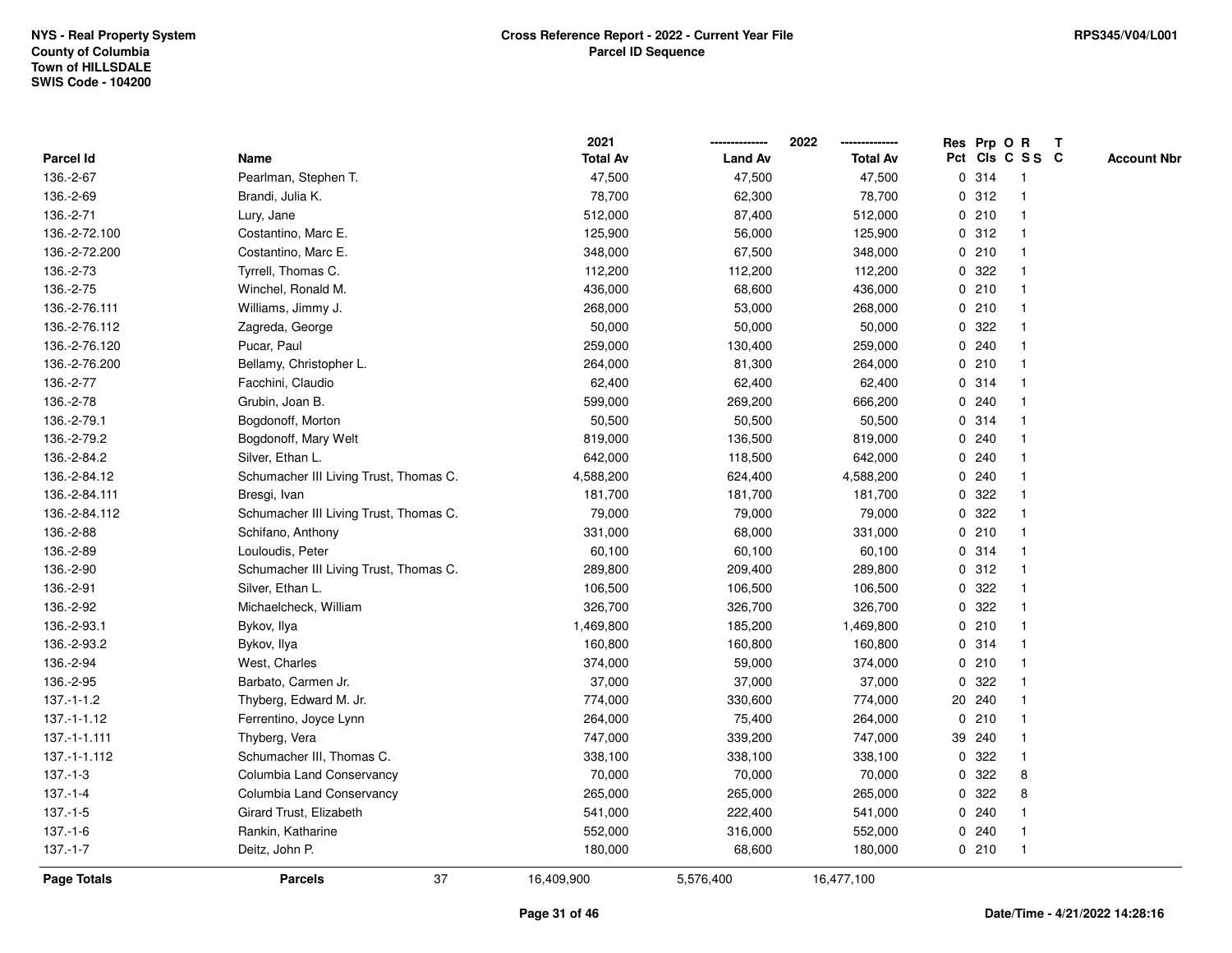|                    |                                  |    | 2021            |                | 2022            |             |         | Res Prp O R     | $\mathbf{T}$ |                    |
|--------------------|----------------------------------|----|-----------------|----------------|-----------------|-------------|---------|-----------------|--------------|--------------------|
| Parcel Id          | Name                             |    | <b>Total Av</b> | <b>Land Av</b> | <b>Total Av</b> |             |         | Pct Cls C S S C |              | <b>Account Nbr</b> |
| $137 - 1 - 8.2$    | Premisler, Nancy R.              |    | 175,000         | 43,000         | 175,000         |             | 0210    | -1              |              |                    |
| 137.-1-8.12        | Schindler, Jonathan D.           |    | 31,800          | 31,800         | 31,800          |             | 0.314   |                 |              |                    |
| 137.-1-8.111       | Freedberg, Andrew                |    | 326,400         | 326,400        | 326,400         | $\mathbf 0$ | 322     | -1              |              |                    |
| 137.-1-8.112       | Climo, Karen                     |    | 192,500         | 192,500        | 192,500         | $\mathbf 0$ | 322     | $\mathbf{1}$    |              |                    |
| $137.-1-9$         | Levy, Mark A.                    |    | 134,600         | 134,600        | 134,600         | 0           | 322     | $\mathbf{1}$    |              |                    |
| $137 - 1 - 10$     | Thyberg, Edward Jr.              |    | 4,500           | 4,500          | 4,500           |             | 0.314   | $\mathbf 1$     |              |                    |
| $137 - 1 - 11$     | Climo, Karen                     |    | 10,400          | 10,400         | 10,400          |             | 0.322   |                 |              |                    |
| 137.-1-12          | Jamieson, Frederick              |    | 189,400         | 189,400        | 189,400         |             | 0 322   |                 |              |                    |
| $137.-1-13$        | Bosco, Virginia                  |    | 399,600         | 57,000         | 399,600         |             | 0210    | $\mathbf{1}$    |              |                    |
| $144.-1-1$         | Skolnick, Neil                   |    | 518,000         | 111,800        | 518,000         |             | 0210    | $\overline{1}$  |              |                    |
| $144.-1-2$         | Appel, Andrew                    |    | 571,000         | 107,300        | 571,000         |             | 0210    | $\mathbf{1}$    |              |                    |
| $144.-1-3$         | Mayer, Chester                   |    | 76,800          | 76,800         | 76,800          |             | 0.314   | $\mathbf{1}$    |              |                    |
| $144 - 1 - 4$      | <b>Hereford Hills Property</b>   |    | 138,000         | 138,000        | 138,000         |             | 0 322   | -1              |              |                    |
| $144.-1-5$         | Preve Revocable Trust, Antonella |    | 45,000          | 45,000         | 45,000          |             | 0.314   |                 |              |                    |
| $144.-1-6$         | Rich, Martin                     |    | 366,000         | 102,100        | 366,000         |             | 0210    |                 |              |                    |
| $144.-1-7$         | Rich, Martin                     |    | 65,800          | 65,800         | 65,800          |             | 0.314   | -1              |              |                    |
| $144.-1-8$         | Appel, Andrew                    |    | 73,800          | 73,800         | 73,800          | $\mathbf 0$ | 314     | $\overline{1}$  |              |                    |
| $144.-1-9$         | Connolly, John E.                |    | 76,800          | 76,800         | 76,800          |             | 0.314   | -1              |              |                    |
| $144.-1-10$        | Schmidt, Anastasia D.            |    | 674,000         | 109,700        | 674,000         |             | 0210    | $\mathbf{1}$    |              |                    |
| $144.-1-11$        | Preve Revocable Trust, Antonella |    | 517,000         | 223,000        | 517,000         |             | 0.240   |                 |              |                    |
| $144 - 1 - 12$     | McLaughlin, Duane                |    | 552,000         | 89,000         | 552,000         |             | 0210    |                 |              |                    |
| $144.-1-13$        | <b>Hereford Hills Property</b>   |    | 131,600         | 131,600        | 131,600         |             | 0 322   |                 |              |                    |
| $144.-1-14$        | Mailman, Mary Ann                |    | 546,000         | 107,000        | 546,000         |             | 0210    | $\mathbf 1$     |              |                    |
| $144.-1-15$        | Willerman, Susan K.              |    | 137,000         | 35,600         | 137,000         |             | 0210    | $\mathbf{1}$    |              |                    |
| 144.-1-16.111      | Valenti, Karan M.                |    | 34,600          | 49,000         | 82,900          |             | 0.312   | $\mathbf 1$     |              |                    |
| 144.-1-16.121      | Corbett, Jeremy                  |    | 6,000           | 6,000          | 6,000           |             | 0.314   | -1              |              |                    |
| 144.-1-16.122      | Corbett, Jeremy                  |    | 2,200           | 2,200          | 2,200           |             | 0.314   |                 |              |                    |
| 144.-1-16.200      | Matthiesen, Gregory J.           |    | 26,800          | 26,800         | 26,800          |             | 0.314   |                 |              |                    |
| $144 - 1 - 17$     | Feinman, Stephen                 |    | 178,000         | 66,800         | 178,000         |             | 0210    | $\overline{1}$  |              |                    |
| $144.-1-18$        | Shetsky, Bruce R.                |    | 165,000         | 41,000         | 165,000         |             | 0210    | -1              |              |                    |
| 144.-1-19          | Hutcheon, Sean                   |    | 169,000         | 49,000         | 175,000         |             | 0210    | $\mathbf{1}$    |              |                    |
| 144.-1-20          | Varriale, Vincent C.             |    | 132,000         | 52,000         | 132,000         |             | 0210    | $\mathbf 1$     |              |                    |
| 144.-1-21          | Semp, Ronald A.                  |    | 251,000         | 50,000         | 251,000         |             | 0210    | $\mathbf 1$     |              |                    |
| 144.-1-22          | Talarico, Lincolna & Lucinda     |    | 206,000         | 65,600         | 206,000         |             | 0210    |                 |              |                    |
| 144.-1-23          | Callino, Anthony A. Jr.          |    | 192,000         | 43,000         | 192,000         |             | 0210    | -1              |              |                    |
| 144.-1-24          | Martin RT, Isolde K.             |    | 44,000          | 31,600         | 44,000          |             | $0$ 270 | $\mathbf{1}$    |              |                    |
| 144.-1-25          | Finley, James                    |    | 25,600          | 25,600         | 25,600          |             | 0.314   | $\mathbf{1}$    |              |                    |
| <b>Page Totals</b> | <b>Parcels</b>                   | 37 | 7,385,200       | 2,991,500      | 7,439,500       |             |         |                 |              |                    |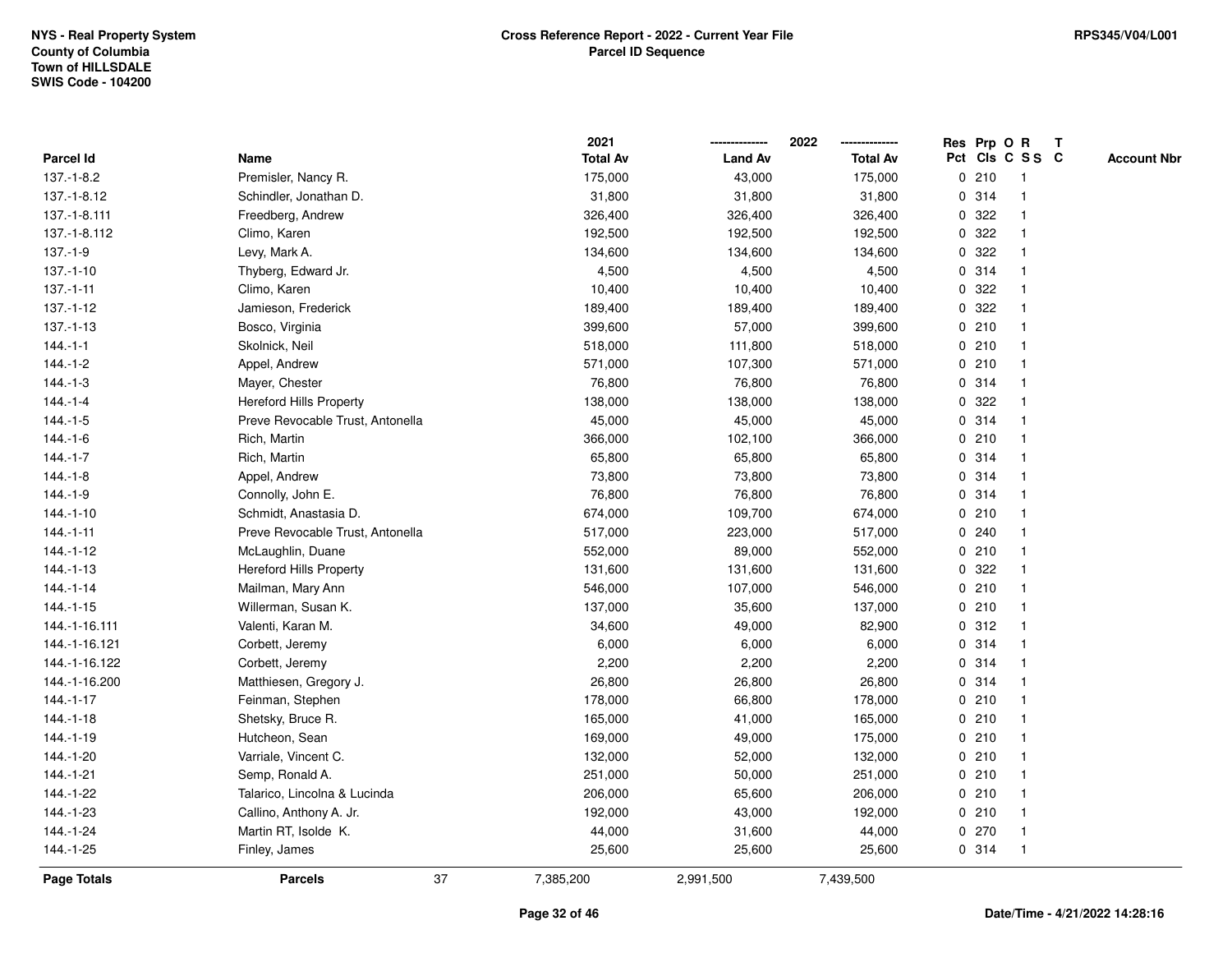|               |                                 |    | 2021            |                | 2022<br>-------------- |   | Res Prp O R |                 | T |                    |
|---------------|---------------------------------|----|-----------------|----------------|------------------------|---|-------------|-----------------|---|--------------------|
| Parcel Id     | Name                            |    | <b>Total Av</b> | <b>Land Av</b> | <b>Total Av</b>        |   |             | Pct Cls C S S C |   | <b>Account Nbr</b> |
| 144.-1-26     | Coakley, Lori                   |    | 73,600          | 73,600         | 73,600                 | 0 | 322         | $\overline{1}$  |   |                    |
| 144.-1-27     | Talarico, Lucinda M.            |    | 144,000         | 48,000         | 144,000                |   | 0210        | $\overline{1}$  |   |                    |
| 144.-1-28.110 | Wagner, Matthew                 |    | 259,000         | 67,200         | 259,000                |   | 0210        | $\mathbf{1}$    |   |                    |
| 144.-1-28.120 | Burfeind, Paul M.               |    | 236,000         | 57,400         | 236,000                |   | 0210        | -1              |   |                    |
| 144.-1-28.200 | Lamendola, Frances B.           |    | 197,000         | 56,000         | 197,000                |   | 0210        |                 |   |                    |
| 144.-1-29     | Roblin, Patricia                |    | 34,600          | 34,600         | 34,600                 |   | 0.314       |                 |   |                    |
| 144.-1-31     | State of NY Parks               |    | 4,000           | 4,000          | 4,000                  |   | 0 930       | 8               |   |                    |
| 144.-1-32     | Dysard, David                   |    | 29,500          | 29,500         | 29,500                 | 0 | 314         | -1              |   |                    |
| 144.-1-33     | Wiencke, Le Roy W. Jr.          |    | 20,000          | 20,000         | 20,000                 |   | 0.314       | -1              |   |                    |
| 144.-1-34     | Dysard, David                   |    | 106,000         | 32,800         | 106,000                |   | 0210        | $\mathbf 1$     |   |                    |
| 144.-1-35     | Tom Hill LLC                    |    | 5,900           | 5,900          | 5,900                  |   | 0.314       | 1               |   |                    |
| 144.-1-36     | Vijaylily Corp                  |    | 9,400           | 4,100          | 9,400                  |   | 0.312       |                 |   |                    |
| 144.-1-37     | Lam, Connie                     |    | 202,000         | 46,900         | 202,000                |   | 0210        |                 |   |                    |
| 144.-1-38.1   | Farnham, Ellen                  |    | 200,800         | 54,000         | 200,800                |   | 0210        |                 |   |                    |
| 144.-1-38.2   | Schnepf, Theresa                |    | 289,000         | 56,000         | 348,000                |   | 0210        | -1              |   |                    |
| 144.-1-39     | Letourneau Revocable Trust      |    | 138,000         | 25,200         | 138,000                |   | 0210        | $\overline{1}$  |   |                    |
| $144.-1-40$   | Aylward, William                |    | 55,000          | 25,500         | 55,000                 |   | 0270        | $\mathbf{1}$    |   |                    |
| $144.-1-41$   | Aylward, William                |    | 42,000          | 25,500         | 42,000                 |   | 0270        |                 |   |                    |
| 144.-1-42     | Graney, William                 |    | 2,000           | 2,000          | 2,000                  |   | 0.314       |                 |   |                    |
| 144.-1-43     | Graney, William                 |    | 181,000         | 25,800         | 181,000                |   | 0210        |                 |   |                    |
| 144.-1-45     | Hall, Alexander                 |    | 176,000         | 48,000         | 176,000                |   | 0210        | -1              |   |                    |
| 144.-1-46     | <b>Brothers Landscaping LLC</b> |    | 44,800          | 32,200         | 44,800                 |   | 0.312       | -1              |   |                    |
| 144.-1-47     | Graney, William                 |    | 10,100          | 10,100         | 10,100                 |   | 0.314       | $\overline{1}$  |   |                    |
| 144.-1-48     | <b>Brothers Landscaping LLC</b> |    | 200,000         | 53,300         | 200,000                |   | 0 484       | 1               |   |                    |
| 144.-1-49     | <b>Brothers Landscaping LLC</b> |    | 39,000          | 39,000         | 39,000                 |   | 0.322       |                 |   |                    |
| 144.-1-50     | Roblin, Patricia M.             |    | 104,500         | 104,500        | 104,500                |   | 0.322       |                 |   |                    |
| 144.-1-52     | Mastroianni, Remo               |    | 242,000         | 49,000         | 242,000                |   | 0210        |                 |   |                    |
| 144.-1-53     | Miller, Arron                   |    | 34,800          | 34,800         | 34,800                 |   | 0.314       |                 |   |                    |
| 144.-1-54.2   | Sverdlove, Harry                |    | 66,500          | 66,500         | 66,500                 |   | 0.314       | 1               |   |                    |
| 144.-1-54.12  | Sverdlove, Harry                |    | 72,700          | 72,700         | 72,700                 | 0 | 322         | -1              |   |                    |
| 144.-1-54.111 | Sverdlove, Harry                |    | 90,400          | 90,400         | 90,400                 |   | 0.322       | 1               |   |                    |
| 144.-1-54.112 | Sverdlove, Harry                |    | 71,900          | 71,900         | 71,900                 |   | 0.314       | 1               |   |                    |
| 144.-1-55.100 | Regan, John O'neil              |    | 596,000         | 142,000        | 596,000                |   | 0.240       |                 |   |                    |
| 144.-1-55.200 | Winand Trust, Anna E.           |    | 12,600          | 12,600         | 12,600                 |   | 0.314       |                 |   |                    |
| 144.-1-56     | Winand Trust, Anna E.           |    | 191,000         | 51,700         | 191,000                |   | 0210        | $\mathbf{1}$    |   |                    |
| 144.-1-57     | McCormack, Richard Jr.          |    | 1,492,000       | 659,000        | 1,492,000              | 0 | 281         | $\overline{1}$  |   |                    |
| 144.-1-58     | Rasweiler Angus Farm LLC        |    | 35,000          | 35,000         | 35,000                 |   | 0 105       | $\overline{1}$  |   |                    |
| Page Totals   | <b>Parcels</b>                  | 37 | 5,708,100       | 2,266,700      | 5,767,100              |   |             |                 |   |                    |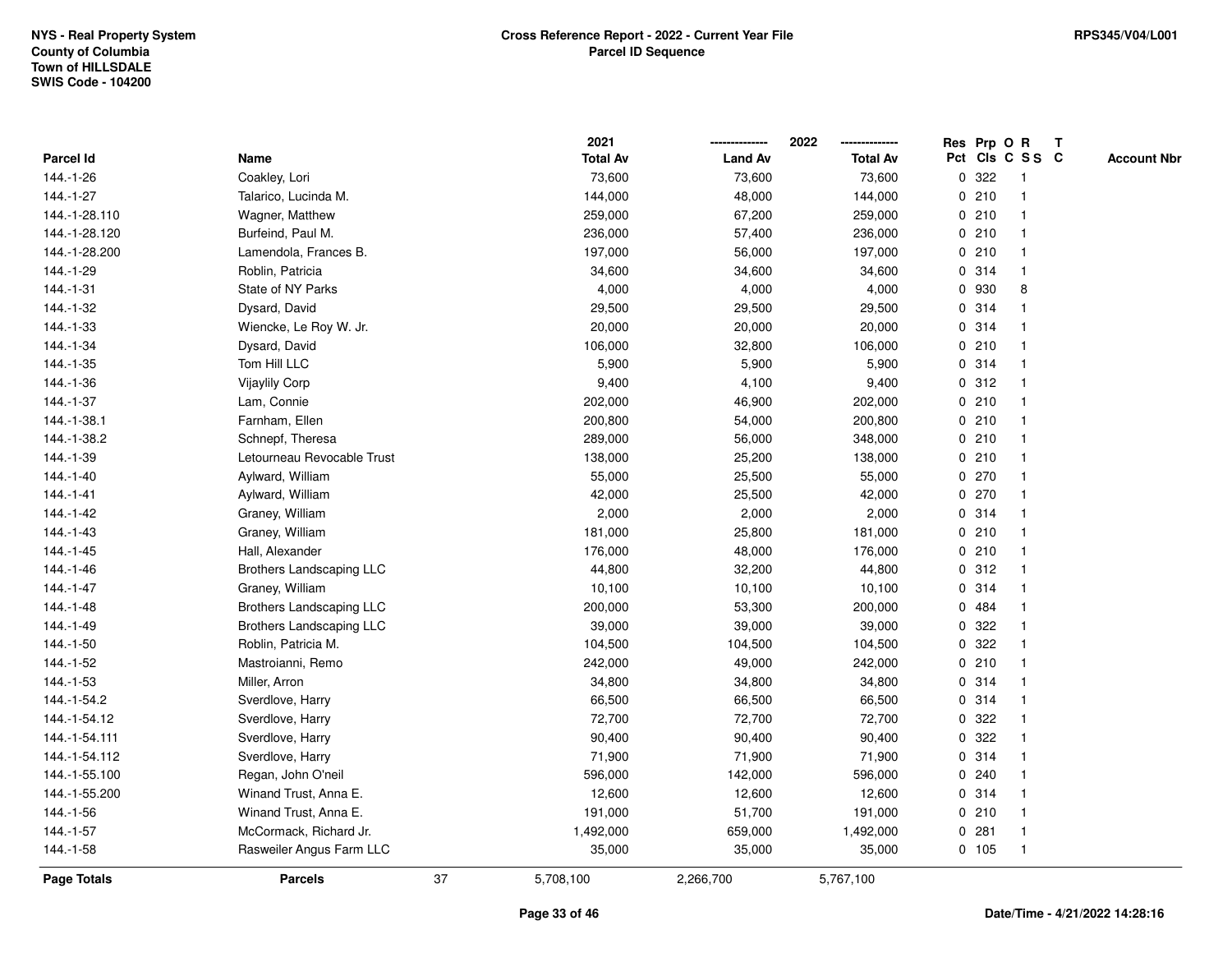|                   |                               |    | 2021            |                | 2022            |             |        | Res Prp O R     | T |                    |
|-------------------|-------------------------------|----|-----------------|----------------|-----------------|-------------|--------|-----------------|---|--------------------|
| <b>Parcel Id</b>  | Name                          |    | <b>Total Av</b> | <b>Land Av</b> | <b>Total Av</b> |             |        | Pct Cls C S S C |   | <b>Account Nbr</b> |
| 144.-1-59         | Bottjer Trust, Diedrich       |    | 215,500         | 215,500        | 215,500         | 0           | 322    | $\mathbf{1}$    |   |                    |
| 144.-1-60.100     | Gellert, George               |    | 4,098,400       | 509,200        | 4,098,400       | 0           | 281    |                 |   |                    |
| 144.-1-60.200     | Kasper, Joseph J.             |    | 1,065,000       | 304,200        | 1,065,000       |             | 0.240  | -1              |   |                    |
| 144.-1-61         | Bottjer Trust, Diedrich       |    | 51,500          | 51,500         | 51,500          |             | 0 322  |                 |   |                    |
| 144.-1-62         | Melnyk, Lisa                  |    | 138,000         | 86,000         | 138,000         |             | 0210   |                 |   |                    |
| 144.-1-63         | FH Farms LLC                  |    | 213,600         | 213,600        | 213,600         |             | 0 105  |                 |   |                    |
| 144.-1-64.110     | Swanson, Jason                |    | 129,400         | 129,400        | 129,400         |             | 0.322  |                 |   |                    |
| 144.-1-64.120     | Lowry, Simon                  |    | 432,000         | 81,000         | 545,800         |             | 0210   |                 |   |                    |
| 144.-1-64.200     | Lowry, Simon                  |    | 19,200          | 19,200         | 19,200          |             | 0.314  | $\overline{1}$  |   |                    |
| 144.-1-65         | <b>Baptist Cemetery</b>       |    | 14,400          | 14,400         | 14,400          |             | 0 695  | 8               |   |                    |
| 144.-1-66         | Smith, Steven W.              |    | 403,000         | 29,000         | 403,000         |             | 0210   |                 |   |                    |
| 144.-1-67.1       | Stookesberry, Timothy J.      |    | 532,000         | 56,800         | 532,000         |             | 0210   |                 |   |                    |
| 144.-1-67.2       | Pallen, Carol S.              |    | 1,145,000       | 138,600        | 1,145,000       |             | 0210   |                 |   |                    |
| 144.-1-68         | Winterkorn, Gretchen H.       |    | 2,400           | 2,400          | 2,400           |             | 0.314  |                 |   |                    |
| 144.-1-69.2       | Shutts, Charlotte             |    | 233,000         | 68,000         | 233,000         |             | 0210   |                 |   |                    |
| 144.-1-69.12      | Pickens, Carol C.             |    | 320,000         | 68,500         | 320,000         |             | 0210   | $\mathbf{1}$    |   |                    |
| 144.-1-69.111     | FH Farms LLC                  |    | 355,300         | 355,300        | 355,300         |             | 0 105  |                 |   |                    |
| 144.-1-69.112     | <b>Flat Five Trust</b>        |    | 908,000         | 192,500        | 908,000         |             | 0210   |                 |   |                    |
| 144.-1-70         | FH Farms LLC                  |    | 1,295,000       | 233,300        | 1,295,000       |             | 0.241  |                 |   |                    |
| $144. - 1 - 71.1$ | FH Farms LLC                  |    | 312,100         | 312,100        | 312,100         |             | 0, 105 |                 |   |                    |
| 144.-1-71.2       | Clapp, Charles E.             |    | 445,000         | 214,900        | 445,000         |             | 0.240  |                 |   |                    |
| 144.-1-72.111     | Doolan, Kathleen              |    | 561,000         | 191,000        | 561,000         |             | 0.240  |                 |   |                    |
| 144.-1-72.112     | Kupperstein Brenner Family IT |    | 567,000         | 108,200        | 567,000         | 0           | 283    |                 |   |                    |
| 144.-1-72.120     | Gerson, Charles               |    | 267,000         | 80,000         | 267,000         | $\mathbf 0$ | 210    |                 |   |                    |
| 144.-1-72.200     | Tripp, T. Dewitt              |    | 203,000         | 68,000         | 203,000         |             | 0210   |                 |   |                    |
| 144.-1-73         | Weisfeld, Richard             |    | 222,000         | 46,000         | 222,000         |             | 0210   |                 |   |                    |
| 144.-1-74         | Sims Elster, Jill             |    | 166,000         | 68,000         | 166,000         |             | 0210   |                 |   |                    |
| 144.-1-77         | Muller, Frederick C. III.     |    | 229,000         | 56,600         | 229,000         |             | 0210   |                 |   |                    |
| 144.-1-78.2       | <b>Flat Five Trust</b>        |    | 100,600         | 100,600        | 100,600         | $\mathbf 0$ | 322    |                 |   |                    |
| 144.-1-78.3       | <b>Flat Five Trust</b>        |    | 206,700         | 138,300        | 206,700         | 0           | 312    |                 |   |                    |
| 144.-1-78.4       | Casa Craryville LLC           |    | 132,700         | 132,700        | 132,700         |             | 0.312  |                 |   |                    |
| 144.-1-79         | Estate of Thomas Halpin       |    | 100             | 100            | 100             |             | 0 314  | $\mathbf 1$     |   |                    |
| 144.-1-80         | Sverdlove, Harry              |    | 75,900          | 75,900         | 75,900          |             | 0.322  |                 |   |                    |
| 144.-1-81         | Sverdlove, Harry              |    | 60,600          | 60,600         | 60,600          |             | 0 314  |                 |   |                    |
| 144.-1-82         | FH Farms LLC                  |    | 183,600         | 183,600        | 183,600         |             | 0 314  |                 |   |                    |
| 144.-1-83         | Shaffer, Derek L.             |    | 838,000         | 108,000        | 1,237,200       |             | 0210   | $\mathbf{1}$    |   |                    |
| $145.-1-1$        | Diamond, Monty                |    | 216,000         | 35,000         | 216,000         |             | 0210   | $\overline{1}$  |   |                    |
| Page Totals       | <b>Parcels</b>                | 37 | 16,357,000      | 4,748,000      | 16,870,000      |             |        |                 |   |                    |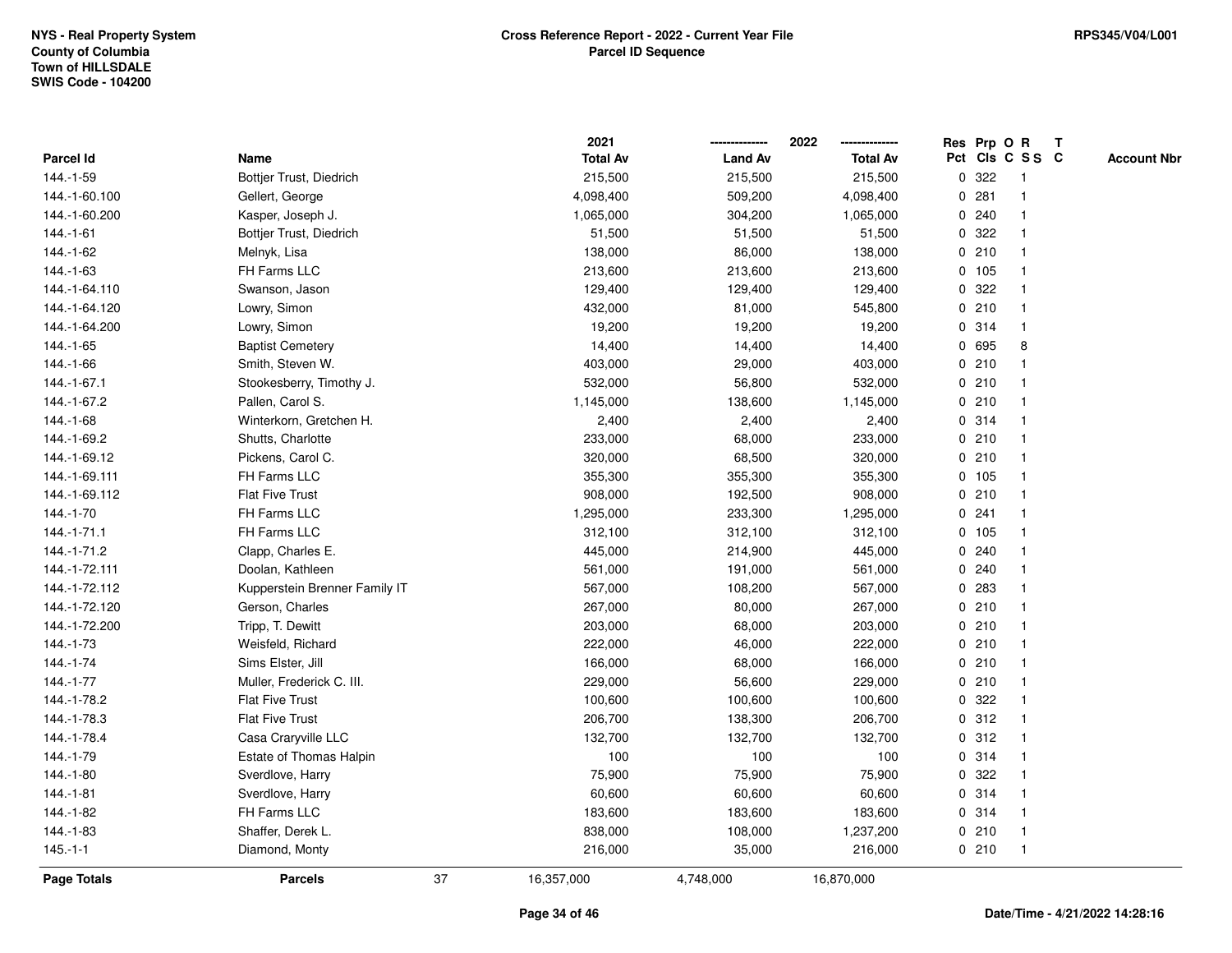|                  |                                 |    | 2021            |                | 2022            | Res Prp O |         | $\mathsf R$     | $\mathbf{T}$ |                    |
|------------------|---------------------------------|----|-----------------|----------------|-----------------|-----------|---------|-----------------|--------------|--------------------|
| <b>Parcel Id</b> | Name                            |    | <b>Total Av</b> | <b>Land Av</b> | <b>Total Av</b> |           |         | Pct Cls C S S C |              | <b>Account Nbr</b> |
| $145.-1-2$       | Nowak, Peter J.                 |    | 229,000         | 68,000         | 229,000         |           | 0210    |                 |              |                    |
| 145.-1-3.100     | Sovereign Black Earth LLC       |    | 393,400         | 193,000        | 393,400         | 0         | 240     |                 |              |                    |
| 145.-1-3.200     | Underwood, William L. Jr.       |    | 830,000         | 487,100        | 830,000         |           | $0$ 112 |                 |              |                    |
| $145 - 1 - 4.3$  | Melville, Cameron               |    | 143,200         | 96,100         | 326,100         | 0         | 210     | -1              |              |                    |
| $145.-1-4.4$     | Longwell, Robert                |    | 1,000           | 1,000          | 1,000           |           | 0210    |                 |              |                    |
| 145.-1-4.112     | Gulati, Rajiv                   |    | 390,000         | 95,600         | 390,000         |           | 0210    |                 |              |                    |
| 145.-1-4.120     | Melville, Cameron               |    | 630,000         | 98,400         | 630,000         |           | 0.240   |                 |              |                    |
| 145.-1-4.200     | Underwood, William L. Jr.       |    | 182,800         | 182,800        | 182,800         |           | 0 105   |                 |              |                    |
| $145 - 1 - 5$    | Hillsdale Neighbors Inc         |    | 569,000         | 377,800        | 584,000         |           | 0.240   |                 |              |                    |
| $145.-1-6$       | Reibel, Judith                  |    | 285,000         | 51,800         | 285,000         |           | 0210    |                 |              |                    |
| $145.-1-7$       | Rosenberg, Michael              |    | 284,000         | 50,000         | 284,000         |           | 0210    |                 |              |                    |
| $145.-1-8$       | Lidell, Wendy                   |    | 291,000         | 50,000         | 291,000         |           | 0210    |                 |              |                    |
| $145.-1-9$       | Krim, Susan B.                  |    | 228,000         | 50,000         | 228,000         |           | 0210    |                 |              |                    |
| $145.-1-10$      | Hillsdale Neighbors Inc         |    | 26,200          | 26,200         | 26,200          |           | 0.314   |                 |              |                    |
| $145.-1-11$      | Souza, Alfred                   |    | 243,000         | 50,500         | 243,000         |           | 0210    |                 |              |                    |
| $145.-1-12$      | Hillsdale Neighbors Inc         |    | 21,300          | 21,300         | 21,300          |           | 0.314   |                 |              |                    |
| $145.-1-13$      | Hillsdale Neighbors Inc         |    | 26,200          | 26,200         | 26,200          | 0         | 314     |                 |              |                    |
| $145 - 1 - 14$   | Scrub Hill Family Farm Trust    |    | 905,000         | 425,000        | 905,000         | 0         | 240     |                 |              |                    |
| 145.-1-15.100    | Tory Hill Homeowners Asso       |    | 1,400           | 1,400          | 1,400           |           | 0 692   |                 |              |                    |
| 145.-1-15.200    | Adler, Judy                     |    | 517,000         | 81,000         | 517,000         |           | 0210    |                 |              |                    |
| $145.-1-17$      | Johnson, Eric A.                |    | 564,000         | 182,600        | 564,000         |           | 0.240   |                 |              |                    |
| $145.-1-18$      | Deal, George S.                 |    | 112,000         | 41,600         | 112,000         |           | 0210    |                 |              |                    |
| 145.-1-19        | Stalker, Christopher P.         |    | 168,000         | 158,000        | 168,000         |           | 0 270   |                 |              |                    |
| $145.-1-20$      | McNeil, Alysha L.               |    | 130,000         | 43,000         | 130,000         | 0         | 210     |                 |              |                    |
| $145.-1-21$      | Almstead, Derek                 |    | 180,000         | 40,000         | 180,000         |           | 0210    |                 |              |                    |
| 145.-1-23        | Cheddie, Geeta                  |    | 280,000         | 68,600         | 280,000         |           | 0210    |                 |              |                    |
| $145.-1-24$      | Decker, Tara                    |    | 166,000         | 40,000         | 166,000         |           | 0210    |                 |              |                    |
| 145.-1-25        | Castrodad, Elizabeth A.         |    | 157,000         | 37,600         | 157,000         |           | 0210    |                 |              |                    |
| 145.-1-26        | Keefner, Helen                  |    | 68,000          | 56,000         | 68,000          |           | 0 270   |                 |              |                    |
| 145.-1-27        | Moore-Bridger, Robert           |    | 120,000         | 54,200         | 120,000         |           | 0210    |                 |              |                    |
| 145.-1-28        | Josephson, Carla                |    | 165,000         | 51,000         | 294,000         |           | 0210    |                 |              |                    |
| 145.-1-29        | <b>Bindle and Precipice Ent</b> |    | 201,000         | 89,000         | 201,000         |           | 0210    |                 |              |                    |
| 145.-1-30        | Haldane, Ciaran                 |    | 236,000         | 50,000         | 236,000         |           | 0210    |                 |              |                    |
| $145.-1-31$      | Lagronegro, Leonard             |    | 290,000         | 41,000         | 290,000         |           | 0210    |                 |              |                    |
| 145.-1-32        | FH Farms LLC                    |    | 165,000         | 45,000         | 165,000         |           | 0210    |                 |              |                    |
| 145.-1-33        | Tessier, Alfred                 |    | 216,000         | 64,400         | 216,000         |           | 0210    | $\mathbf 1$     |              |                    |
| 145.-1-34        | O'Brien, Christiana             |    | 121,000         | 40,000         | 121,000         |           | 0210    | $\mathbf 1$     |              |                    |
| Page Totals      | <b>Parcels</b>                  | 37 | 9,535,500       | 3,535,200      | 9,862,400       |           |         |                 |              |                    |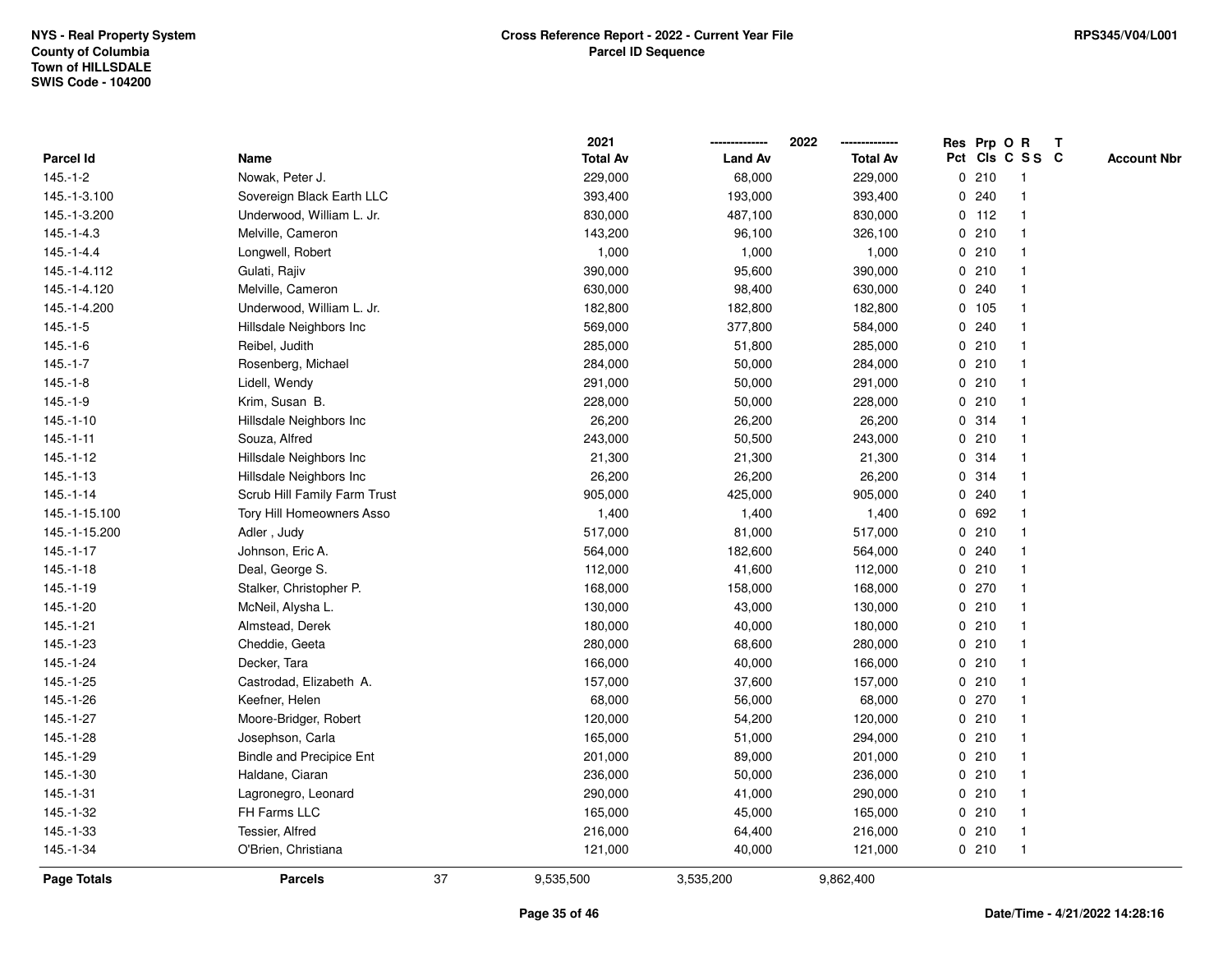|                    |                               |    | 2021            |                | 2022            |   | Res Prp O R |                         | T |                    |
|--------------------|-------------------------------|----|-----------------|----------------|-----------------|---|-------------|-------------------------|---|--------------------|
| Parcel Id          | Name                          |    | <b>Total Av</b> | <b>Land Av</b> | <b>Total Av</b> |   |             | Pct Cls C S S C         |   | <b>Account Nbr</b> |
| 145.-1-35.100      | LHF LLC                       |    | 1,680,000       | 854,500        | 1,680,000       |   | 26 120      | $\overline{1}$          |   |                    |
| 145.-1-35.200      | FH Farms LLC                  |    | 204,300         | 171,000        | 204,300         |   | 0.312       | $\overline{\mathbf{1}}$ |   |                    |
| 145.-1-36          | Zullo Estate, Mollie          |    | 115,000         | 50,000         | 115,000         |   | 0210        | -1                      |   |                    |
| 145.-1-37          | Delamater, Robert D.          |    | 264,000         | 40,000         | 264,000         |   | 0210        | -1                      |   |                    |
| 145.-1-38          | Smith, Edward C.              |    | 187,000         | 66,200         | 187,000         |   | 97 210      |                         |   |                    |
| 145.-1-39          | Thompson, Karen               |    | 212,000         | 44,000         | 275,300         |   | 0210        |                         |   |                    |
| $145 - 1 - 41$     | DeRuzzio, Matthew             |    | 335,000         | 50,000         | 345,000         |   | 0210        |                         |   |                    |
| $145.-1-42$        | <b>CJMC Realty Corp</b>       |    | 135,000         | 56,000         | 135,000         |   | 0.283       | $\overline{\mathbf{1}}$ |   |                    |
| 145.-1-43          | Sonlife Properties LLC        |    | 270,000         | 58,800         | 270,000         |   | 0411        | -1                      |   |                    |
| 145.-1-45.100      | Zazzera, Edward               |    | 300             | 300            | 300             |   | 0.314       | $\mathbf{1}$            |   |                    |
| 145.-1-45.200      | Klein, Jean                   |    | 118,000         | 37,900         | 118,000         |   | 0.260       |                         |   |                    |
| 145.-1-46          | Fado Family Trust, Letitia T. |    | 6,000           | 6,000          | 6,000           |   | 0.314       |                         |   |                    |
| 145.-1-48          | State of NY Parks             |    | 14,100          | 14,100         | 14,100          |   | 0 930       | 8                       |   |                    |
| 145.-1-49          | Rich, Marjorie                |    | 218,000         | 40,000         | 218,000         |   | 0.220       |                         |   |                    |
| 145.-1-50          | Brusie, Karen                 |    | 209,000         | 40,000         | 209,000         |   | 0210        |                         |   |                    |
| 145.-1-51.2        | National Audubon Society      |    | 580,600         | 580,600        | 580,600         |   | 0 980       | 8                       |   |                    |
| 145.-1-51.12       | Czaja, Julia                  |    | 49,000          | 49,000         | 49,000          |   | 0.314       |                         |   |                    |
| 145.-1-51.111      | Vijoba Realty Co LLC          |    | 243,400         | 243,400        | 243,400         |   | 0 322       |                         |   |                    |
| 145.-1-51.112      | Avenia, John A.               |    | 396,000         | 74,000         | 396,000         |   | $0$ 215     |                         |   |                    |
| 145.-1-52          | Dean, Howard                  |    | 42,300          | 42,300         | 42,300          |   | 0 971       |                         |   |                    |
| 145.-1-53          | Magyar-Miller, Cynthia        |    | 334,000         | 133,800        | 348,200         |   | 0.240       |                         |   |                    |
| 145.-1-54          | Dean, Howard                  |    | 19,300          | 19,300         | 19,300          |   | 0.314       |                         |   |                    |
| 145.-1-55          | Galasso, Nicolas M.           |    | 155,000         | 51,200         | 155,000         |   | 0210        | $\overline{\mathbf{1}}$ |   |                    |
| 145.-1-56          | Underwood, William L. Jr.     |    | 189,000         | 189,000        | 189,000         |   | 0 105       |                         |   |                    |
| 145.-1-57          | Lessing, Scott                |    | 1,454,000       | 193,000        | 1,454,000       |   | 0210        |                         |   |                    |
| $145.-1-58$        | Kaplan, Zachary               |    | 1,283,000       | 162,000        | 1,283,000       |   | 0.240       |                         |   |                    |
| 145.-1-59          | Eberhart, David F.            |    | 339,600         | 339,600        | 339,600         |   | 0.322       |                         |   |                    |
| 145.-1-60          | Eberhart, Wendy F.            |    | 167,000         | 167,000        | 167,000         |   | 0.314       |                         |   |                    |
| $145.-1-61$        | Budd, Stephen                 |    | 152,700         | 187,700        | 432,100         |   | 0210        | -1                      |   |                    |
| 145.-1-62          | Buonanno Revocable Trust      |    | 1,737,000       | 361,000        | 1,737,000       |   | 0.240       | -1                      |   |                    |
| 145.-1-63          | Adamson, Dennis P.            |    | 221,400         | 221,400        | 221,400         | 0 | 322         | -1                      |   |                    |
| 145.-1-64          | Adamson, Dennis               |    | 985,000         | 298,000        | 985,000         |   | 0.240       |                         |   |                    |
| 145.-1-66          | Popov, Atanas                 |    | 932,000         | 530,300        | 932,000         |   | 0.240       |                         |   |                    |
| 145.-1-68          | Goldberg, Wendy               |    | 119,900         | 119,900        | 119,900         |   | 0.314       |                         |   |                    |
| 145.-1-69          | Goldberg, Wendy               |    | 965,000         | 168,000        | 965,000         |   | 0210        | -1                      |   |                    |
| 145.-1-70          | Priester, William D.          |    | 828,800         | 227,100        | 828,800         |   | 0.240       | $\overline{\mathbf{1}}$ |   |                    |
| $145.-1-71$        | Boney, Sion III.              |    | 185,000         | 166,000        | 185,000         |   | 0.312       | $\overline{1}$          |   |                    |
| <b>Page Totals</b> | <b>Parcels</b>                | 37 | 15,346,700      | 6,052,400      | 15,713,600      |   |             |                         |   |                    |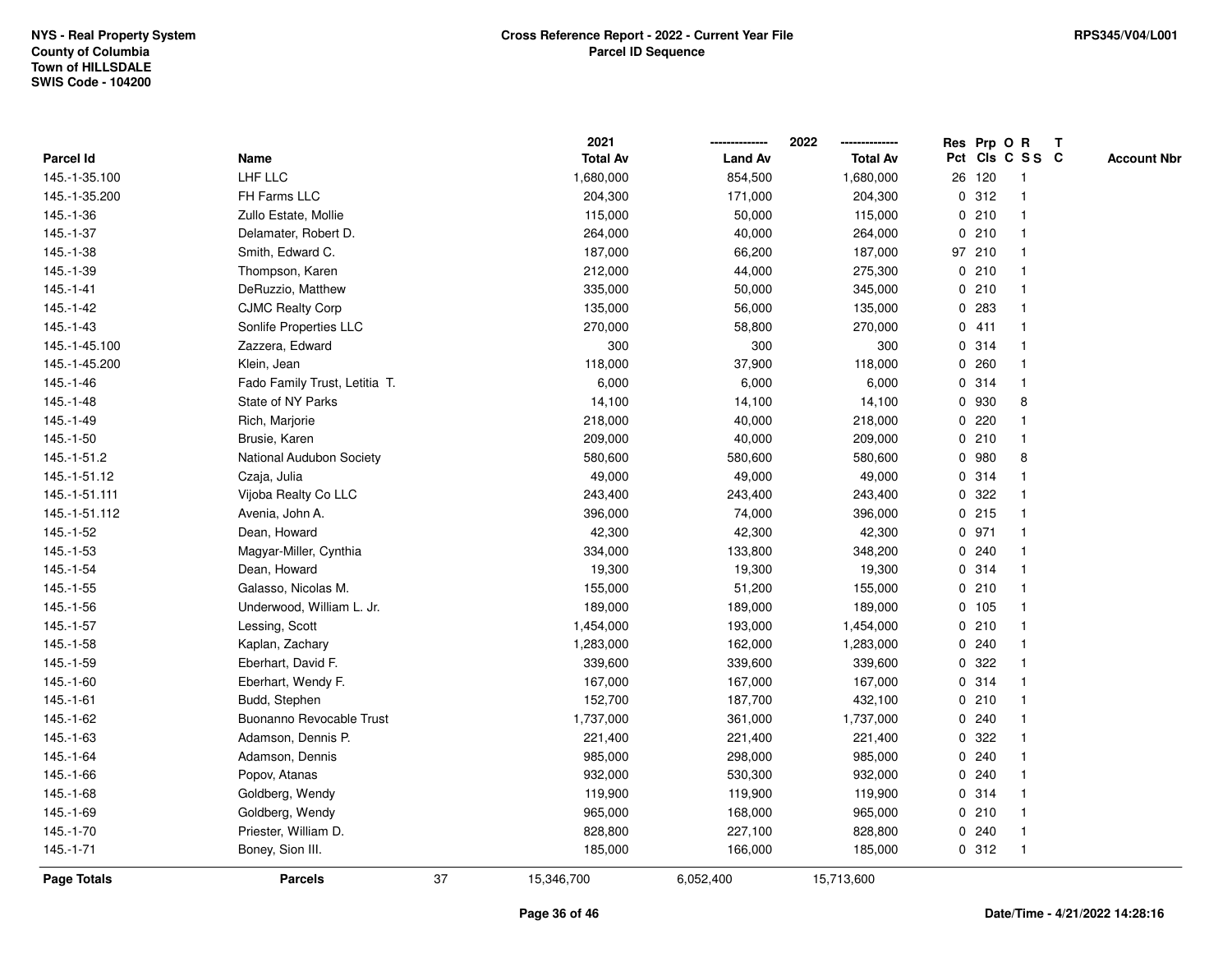|                    |                                |    | 2021            |                | 2022            |             |        | Res Prp O R     | T |                    |
|--------------------|--------------------------------|----|-----------------|----------------|-----------------|-------------|--------|-----------------|---|--------------------|
| Parcel Id          | Name                           |    | <b>Total Av</b> | <b>Land Av</b> | <b>Total Av</b> |             |        | Pct Cls C S S C |   | <b>Account Nbr</b> |
| 145.-1-72          | Adler, Judy                    |    | 117,000         | 117,000        | 117,000         | 0           | 322    | -1              |   |                    |
| 145.-1-73          | Boney, Sion A. III.            |    | 1,249,000       | 275,600        | 1,249,000       | 0           | 240    | $\overline{1}$  |   |                    |
| 145.-1-74          | Jones, Christopher             |    | 376,400         | 243,800        | 376,400         |             | 0.312  | $\mathbf{1}$    |   |                    |
| 145.-1-76          | Cordasco, Frank A.             |    | 231,900         | 231,900        | 231,900         |             | 0 322  |                 |   |                    |
| $145.-1-77$        | Jones, Christopher             |    | 1,400,000       | 292,000        | 1,400,000       |             | 0.281  |                 |   |                    |
| 145.-1-78          | Cordasco, Frank A.             |    | 171,100         | 171,100        | 171,100         |             | 0 314  |                 |   |                    |
| 145.-1-80          | Brennan, Robert T.             |    | 230,000         | 104,000        | 230,000         |             | 0.283  |                 |   |                    |
| $145.-1-81$        | Esposito, Joan                 |    | 488,000         | 71,500         | 488,000         | 0           | 210    | $\mathbf{1}$    |   |                    |
| 145.2-1-1          | Waldo LT, Irma                 |    | 356,000         | 68,000         | 356,000         |             | 0210   | -1              |   |                    |
| 145.2-1-2          | Abeles, Michele                |    | 462,000         | 49,000         | 462,000         |             | 0210   | -1              |   |                    |
| 145.2-1-3          | Berthiaume, Joseph             |    | 191,000         | 51,200         | 191,000         |             | 50 220 |                 |   |                    |
| 145.2-1-4.100      | Mccormick, Jeffrey J.          |    | 167,000         | 50,000         | 167,000         |             | 0210   |                 |   |                    |
| 145.2-1-4.200      | Brand, Dimitri                 |    | 62,600          | 52,600         | 69,000          |             | 0.312  |                 |   |                    |
| 145.2-1-5          | Boelke, Walter F.              |    | 406,000         | 74,000         | 406,000         |             | 50 220 |                 |   |                    |
| 145.2-1-6          | Cemetery                       |    | 1,800           | 1,800          | 1,800           | $\mathbf 0$ | 695    | 8               |   |                    |
| 145.2-1-7          | Delgrande LT, Patricia         |    | 508,600         | 56,400         | 508,600         | 0           | 283    | $\overline{1}$  |   |                    |
| 145.2-1-8.100      | Atkins, Christopher            |    | 405,000         | 111,400        | 405,000         |             | 0210   | $\mathbf{1}$    |   |                    |
| 145.2-1-8.210      | Cooper, Scott                  |    | 341,000         | 74,800         | 341,000         |             | 0210   |                 |   |                    |
| 145.2-1-9.100      | Abeles, Michele                |    | 14,000          | 14,000         | 14,000          |             | 0.311  |                 |   |                    |
| 145.2-1-9.200      | Abeles, Michele                |    | 23,000          | 23,000         | 23,000          |             | 0.311  |                 |   |                    |
| 145.2-1-10         | Fusco, Isabell E.              |    | 344,000         | 81,000         | 344,000         |             | 0210   |                 |   |                    |
| 145.2-1-11         | Abeles, Michele                |    | 12,500          | 12,500         | 12,500          |             | 0.311  |                 |   |                    |
| 145.4-1-1.1        | Flanagan, Brian                |    | 201,000         | 60,500         | 201,000         |             | 0210   | -1              |   |                    |
| 145.4-1-1.2        | Avenia, Michael                |    | 202,000         | 56,000         | 202,000         |             | 0210   | $\overline{1}$  |   |                    |
| 145.4-1-2          | Arnholter, Suzanne             |    | 245,000         | 50,000         | 245,000         |             | 0210   | -1              |   |                    |
| 145.4-1-3          | Bradley, Robert F.             |    | 191,000         | 43,000         | 191,000         |             | 0210   |                 |   |                    |
| 145.4-1-4          | Weigle, David B.               |    | 180,900         | 33,000         | 180,900         |             | 0210   |                 |   |                    |
| 145.4-1-5          | Baker, Edward                  |    | 200,000         | 22,800         | 200,000         |             | 0210   |                 |   |                    |
| 145.4-1-6          | Ferrusi, Ernest J.             |    | 150,000         | 21,800         | 150,000         |             | 0210   |                 |   |                    |
| $145.4 - 1 - 7$    | Koessel, Wolfram               |    | 222,000         | 35,600         | 222,000         | 0           | 210    | -1              |   |                    |
| 145.4-1-8          | Koslow, Esther                 |    | 329,000         | 53,000         | 329,000         |             | 0210   | -1              |   |                    |
| 145.4-1-9          | Calle, Jose                    |    | 294,000         | 50,000         | 294,000         |             | 0210   | -1              |   |                    |
| 145.4-1-10         | Hopkins, Sally M.              |    | 296,000         | 35,000         | 296,000         |             | 0210   |                 |   |                    |
| 145.4-1-11         | Forman, David                  |    | 274,000         | 32,000         | 274,000         |             | 0210   |                 |   |                    |
| 145.4-1-12         | Portnoff, Feodor               |    | 140,000         | 18,700         | 140,000         |             | 0 230  | -1              |   |                    |
| 145.4-1-13         | Town of Hillsdale-new townhall |    | 245,000         | 30,000         | 245,000         | 0           | 652    | 8               |   |                    |
| 145.4-1-14         | Town of Hillsdale pking lot    |    | 11,500          | 11,500         | 11,500          |             | 0.311  | 8               |   |                    |
| <b>Page Totals</b> | <b>Parcels</b>                 | 37 | 10,739,300      | 2,779,500      | 10,745,700      |             |        |                 |   |                    |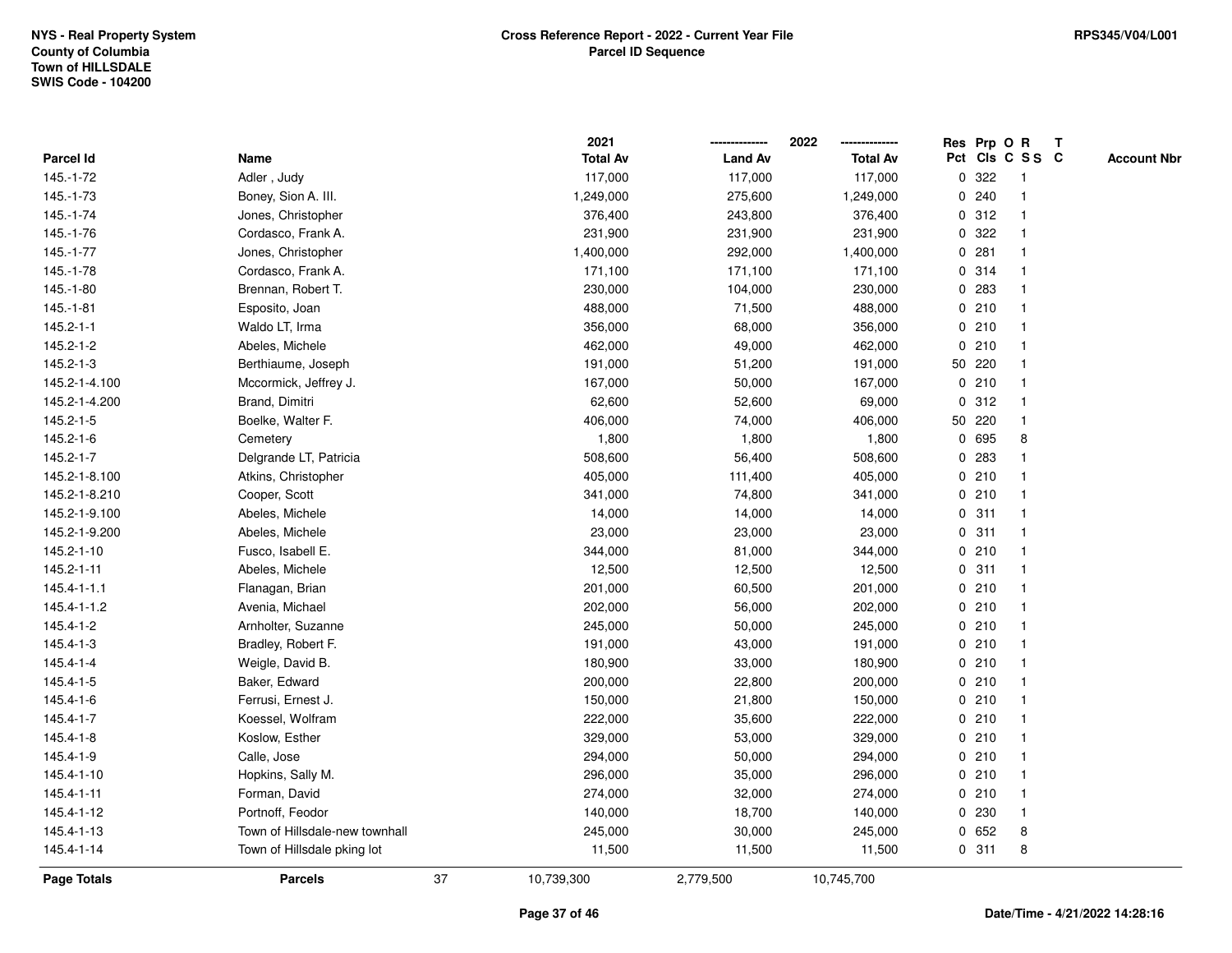|              |                                        | 2021            |                | 2022<br>-------------- |   |         | Res Prp O R             | T |                    |
|--------------|----------------------------------------|-----------------|----------------|------------------------|---|---------|-------------------------|---|--------------------|
| Parcel Id    | Name                                   | <b>Total Av</b> | <b>Land Av</b> | <b>Total Av</b>        |   |         | Pct Cls C S S C         |   | <b>Account Nbr</b> |
| 145.4-1-15   | Fox, Kelly R.                          | 700,000         | 50,000         | 700,000                |   | 0414    | -1                      |   |                    |
| 145.4-1-16   | Afrofuturist Ecology LLC, Institute of | 550,000         | 13,800         | 550,000                |   | 0480    | 8                       |   |                    |
| 145.4-1-17   | Avenel Real Estate Holding LLC         | 412,000         | 15,900         | 412,000                |   | 0 484   | 1                       |   |                    |
| 145.4-1-18   | Avenel Real Estate Two LLC             | 290,000         | 18,300         | 290,000                |   | 0 457   | 1                       |   |                    |
| 145.4-1-20   | Sydlosky, Florence                     | 120,000         | 14,000         | 120,000                |   | 0 283   |                         |   |                    |
| 145.4-1-21   | Ehrlich, Paul                          | 108,000         | 8,500          | 108,000                |   | 0210    |                         |   |                    |
| 145.4-1-22   | Avenel Real Estate Three LLC           | 289,000         | 58,000         | 289,000                |   | 0210    |                         |   |                    |
| 145.4-1-23   | Ferreyra, Miguel                       | 200,000         | 14,800         | 200,000                |   | 0210    | $\overline{\mathbf{1}}$ |   |                    |
| 145.4-1-24   | Bellwether on Main LLC                 | 71,300          | 71,300         | 71,300                 |   | 0 330   | -1                      |   |                    |
| 145.4-1-25   | Three Black Rabbits LLC                | 284,500         | 57,300         | 284,500                |   | 0210    | $\mathbf{1}$            |   |                    |
| 145.4-1-26   | Nobletown Corners LTD                  | 710,000         | 50,500         | 710,000                |   | 0 484   |                         |   |                    |
| 145.4-1-27   | Powers, Timothy                        | 405,000         | 53,000         | 405,000                |   | 0210    |                         |   |                    |
| 145.4-1-28   | GRJH, Inc.                             | 390,000         | 18,000         | 390,000                |   | 0 432   |                         |   |                    |
| 145.4-1-29   | Town Of Hillsdale-old townhall         | 160,000         | 35,000         | 160,000                |   | 0652    | 8                       |   |                    |
| 145.4-1-30   | Town Of Hillsdale Park                 | 40,500          | 4,600          | 40,500                 | 0 | 591     | 8                       |   |                    |
| 145.4-1-31   | Hanselman, Joseph H. Jr.               | 119,000         | 25,000         | 119,000                | 0 | 210     | $\mathbf{1}$            |   |                    |
| 145.4-1-32   | Sullivan, William                      | 250,000         | 22,500         | 250,000                |   | 0 457   | 1                       |   |                    |
| 145.4-1-33   | Norton, Craig G.                       | 178,000         | 16,600         | 178,000                |   | 0220    | 1                       |   |                    |
| 145.4-1-34   | 2654 Route 23 LLC                      | 342,000         | 15,100         | 342,000                |   | 0.281   |                         |   |                    |
| 145.4-1-36   | Gardner, Charles K. III.               | 132,000         | 6,000          | 132,000                |   | 0 464   |                         |   |                    |
| 145.4-1-37   | Hillsdale Partners Inc                 | 540,000         | 29,300         | 540,000                |   | 0480    |                         |   |                    |
| 145.4-1-38   | <b>Pitch Pine Properties</b>           | 85,000          | 13,800         | 85,000                 |   | 0 484   |                         |   |                    |
| 145.4-1-39   | Yodi LLC                               | 585,000         | 21,300         | 585,000                |   | 0480    | $\overline{\mathbf{1}}$ |   |                    |
| 145.4-1-40   | Town Of Hillsdale monument             | 7,500           | 2,000          | 7,500                  | 0 | 963     | 8                       |   |                    |
| 145.4-1-41   | Dantycarm LLC                          | 375,000         | 15,500         | 375,000                |   | 0421    | -1                      |   |                    |
| 145.4-1-42   | Barbato, Mary                          | 70,000          | 9,600          | 70,000                 |   | 0 464   |                         |   |                    |
| 145.4-1-43   | Main Farm LLC                          | 103,000         | 8,300          | 103,000                |   | 0210    |                         |   |                    |
| 145.4-1-44.3 | Avenel Real Estate Four LLC            | 170,000         | 12,000         | 170,000                |   | 0210    |                         |   |                    |
| 145.4-1-45.3 | Bradford, Elizabeth                    | 133,000         | 9,000          | 133,000                |   | 0210    | $\overline{1}$          |   |                    |
| 145.4-1-46   | Williams, Mary Jo                      | 184,000         | 9,200          | 184,000                |   | 0210    | -1                      |   |                    |
| 145.4-1-47   | Ryan, John                             | 171,000         | 16,600         | 171,000                |   | 0220    | $\mathbf{1}$            |   |                    |
| 145.4-1-48   | Gallager, David A.                     | 250,000         | 27,300         | 250,000                |   | 0210    | -1                      |   |                    |
| 145.4-1-49   | Tregor, Lauren A.                      | 260,000         | 23,500         | 260,000                |   | 0210    | -1                      |   |                    |
| 145.4-1-50   | Carrassquillo, Meghan J.               | 206,000         | 35,000         | 206,000                |   | $0$ 215 |                         |   |                    |
| 145.4-1-51   | Tiger, Steven                          | 235,000         | 30,000         | 235,000                |   | 0210    | $\mathbf{1}$            |   |                    |
| 145.4-2-1    | Schmidt, Robert E.                     | 183,000         | 39,500         | 183,000                |   | 0210    | $\overline{\mathbf{1}}$ |   |                    |
| 145.4-2-2    | Taconic Telephone Co                   | 80,800          | 25,000         | 80,800                 |   | 0 831   | 6                       |   |                    |
| Page Totals  | 37<br><b>Parcels</b>                   | 9,389,600       | 895,100        | 9,389,600              |   |         |                         |   |                    |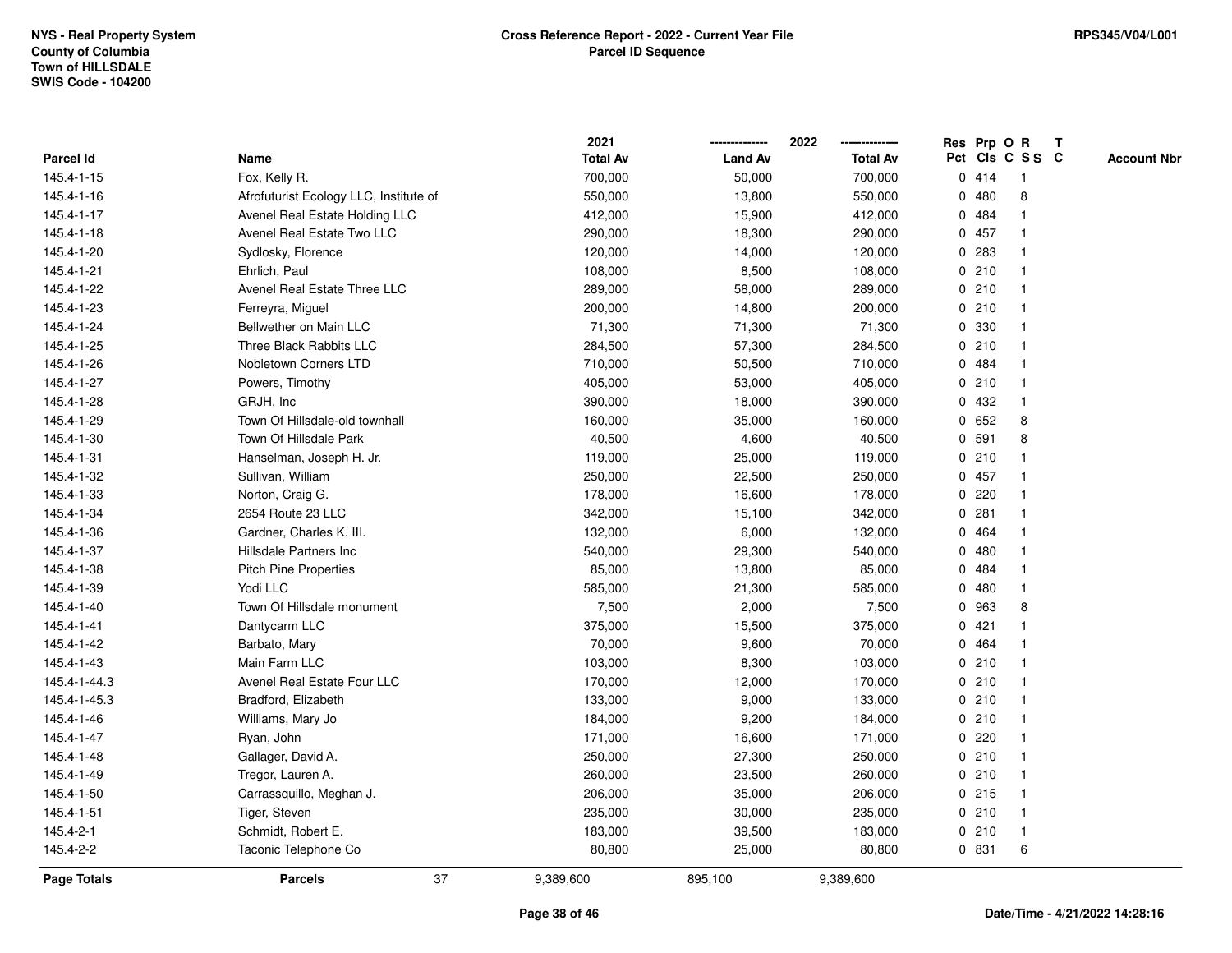|              |                               |    | 2021            | --------------- | 2022<br>-------------- |   |         | Res Prp O R             | Т               |                    |
|--------------|-------------------------------|----|-----------------|-----------------|------------------------|---|---------|-------------------------|-----------------|--------------------|
| Parcel Id    | Name                          |    | <b>Total Av</b> | <b>Land Av</b>  | <b>Total Av</b>        |   |         |                         | Pct Cls C S S C | <b>Account Nbr</b> |
| 145.4-2-3    | Copake Lake Properties LLC    |    | 77,500          | 23,000          | 77,500                 |   | 0 464   | -1                      |                 |                    |
| 145.4-2-4    | <b>AHMR Inc</b>               |    | 950,000         | 57,200          | 950,000                |   | 0 444   | -1                      |                 |                    |
| 145.4-2-5    | AHMR Inc                      |    | 12,900          | 12,900          | 12,900                 |   | 0 330   | -1                      |                 |                    |
| 145.4-2-6    | AHMR Inc                      |    | 150,000         | 24,000          | 150,000                |   | 0 483   |                         |                 |                    |
| 145.4-2-7    | Hall, Helen                   |    | 129,000         | 10,600          | 129,000                |   | 0210    |                         |                 |                    |
| 145.4-2-11   | Weldon, Charles T.            |    | 975,700         | 24,000          | 975,700                |   | 0 454   |                         |                 |                    |
| 145.4-2-12   | Weldon, Charles T.            |    | 195,000         | 23,500          | 195,000                |   | 0485    | 1                       |                 |                    |
| 145.4-2-13   | Newman, Karin                 |    | 315,000         | 15,900          | 315,000                |   | 0482    |                         |                 |                    |
| 145.4-2-14   | Newman, Karin M.              |    | 208,000         | 13,800          | 208,000                | 0 | 220     | $\mathbf{1}$            |                 |                    |
| 145.4-2-15   | King, Mary E.                 |    | 179,000         | 13,400          | 179,000                |   | 0210    | $\mathbf{1}$            |                 |                    |
| 145.4-2-16   | Brusie, Timothy               |    | 167,000         | 13,800          | 167,000                |   | $0$ 220 |                         |                 |                    |
| 145.4-2-17   | Stalker, Beverly              |    | 145,000         | 11,000          | 145,000                |   | 0210    |                         |                 |                    |
| 145.4-2-18.3 | Hillsdale Mercantile LLC      |    | 977,300         | 23,300          | 990,200                |   | 0480    |                         |                 |                    |
| 145.4-2-18.4 | Hindes, Kevin                 |    | 17,800          | 2,600           | 17,800                 |   | 0210    |                         |                 |                    |
| 145.4-2-21   | Hillsdale Ice LLC             |    | 855,000         | 48,000          | 855,000                |   | 0411    | $\overline{1}$          |                 |                    |
| 145.4-2-22   | Hillsdale Ice LLC             |    | 2,600           | 2,600           | 2,600                  |   | 0.314   | $\overline{\mathbf{1}}$ |                 |                    |
| 145.4-2-23   | Hillsdale Ice LLC             |    | 500             | 500             | 500                    |   | 0.311   | $\mathbf{1}$            |                 |                    |
| 145.4-2-24   | Hillsdale Ice LLC             |    | 2,200           | 2,200           | 2,200                  |   | 0.314   | $\mathbf{1}$            |                 |                    |
| 145.4-2-25   | Bennett, Dusty                |    | 389,200         | 25,000          | 389,200                |   | 0210    |                         |                 |                    |
| 145.4-2-26   | Hindes, Kevin T.              |    | 151,000         | 20,400          | 151,000                |   | 0210    |                         |                 |                    |
| 145.4-2-27   | King, David C.                |    | 310,000         | 50,500          | 310,000                |   | 50 281  |                         |                 |                    |
| 145.4-2-28   | Carey, Matthew A.             |    | 130,000         | 5,100           | 130,000                |   | 0 483   | $\overline{1}$          |                 |                    |
| 145.4-2-29   | Alander View LLC              |    | 93,000          | 11,000          | 93,000                 |   | 0 484   | $\overline{\mathbf{1}}$ |                 |                    |
| 145.4-2-30   | Bloomstein, Alexander W.      |    | 100,000         | 7,700           | 100,000                |   | 0464    | $\mathbf{1}$            |                 |                    |
| 145.4-2-31   | La Piana, Joseph              |    | 385,000         | 22,800          | 385,000                |   | 0681    | -1                      |                 |                    |
| 145.4-2-32   | Perl, Richard                 |    | 297,000         | 12,900          | 297,000                |   | 0.281   |                         |                 |                    |
| 145.4-2-34   | Gaskell, Tamara J.            |    | 228,000         | 13,400          | 228,000                |   | 0210    |                         |                 |                    |
| 145.4-2-35   | Nomikos, James                |    | 201,000         | 19,000          | 201,000                |   | 0210    |                         |                 |                    |
| 145.4-2-36   | Bodzin, Daniel                |    | 366,000         | 53,000          | 366,000                |   | 0210    | $\overline{1}$          |                 |                    |
| 145.4-2-37   | 59 Anthony St. Apartments LLC |    | 200             | 200             | 200                    |   | 0.314   | $\overline{\mathbf{1}}$ |                 |                    |
| 145.4-2-38   | Cleale, Lewis                 |    | 195,000         | 17,300          | 195,000                |   | 0210    | $\mathbf{1}$            |                 |                    |
| 145.4-2-39   | Lang, David R.                |    | 144,000         | 24,000          | 144,000                |   | 0210    | 1                       |                 |                    |
| 145.4-2-40   | O'Connell, Daniel P.          |    | 273,000         | 26,800          | 273,000                |   | 0210    |                         |                 |                    |
| 145.4-2-41   | Kane, Julie M.                |    | 272,000         | 16,000          | 272,000                |   | 0210    |                         |                 |                    |
| 145.4-2-42   | Warnke, Anthony               |    | 270,000         | 34,000          | 473,000                |   | 0210    | -1                      |                 |                    |
| 145.4-2-44   | State of NY Parks             |    | 2,700           | 2,700           | 2,700                  |   | 0 930   | 8                       |                 |                    |
| 145.4-2-45   | State of NY Parks             |    | 9,600           | 9,600           | 9,600                  |   | 0 930   | 8                       |                 |                    |
| Page Totals  | <b>Parcels</b>                | 37 | 9,176,200       | 693,700         | 9,392,100              |   |         |                         |                 |                    |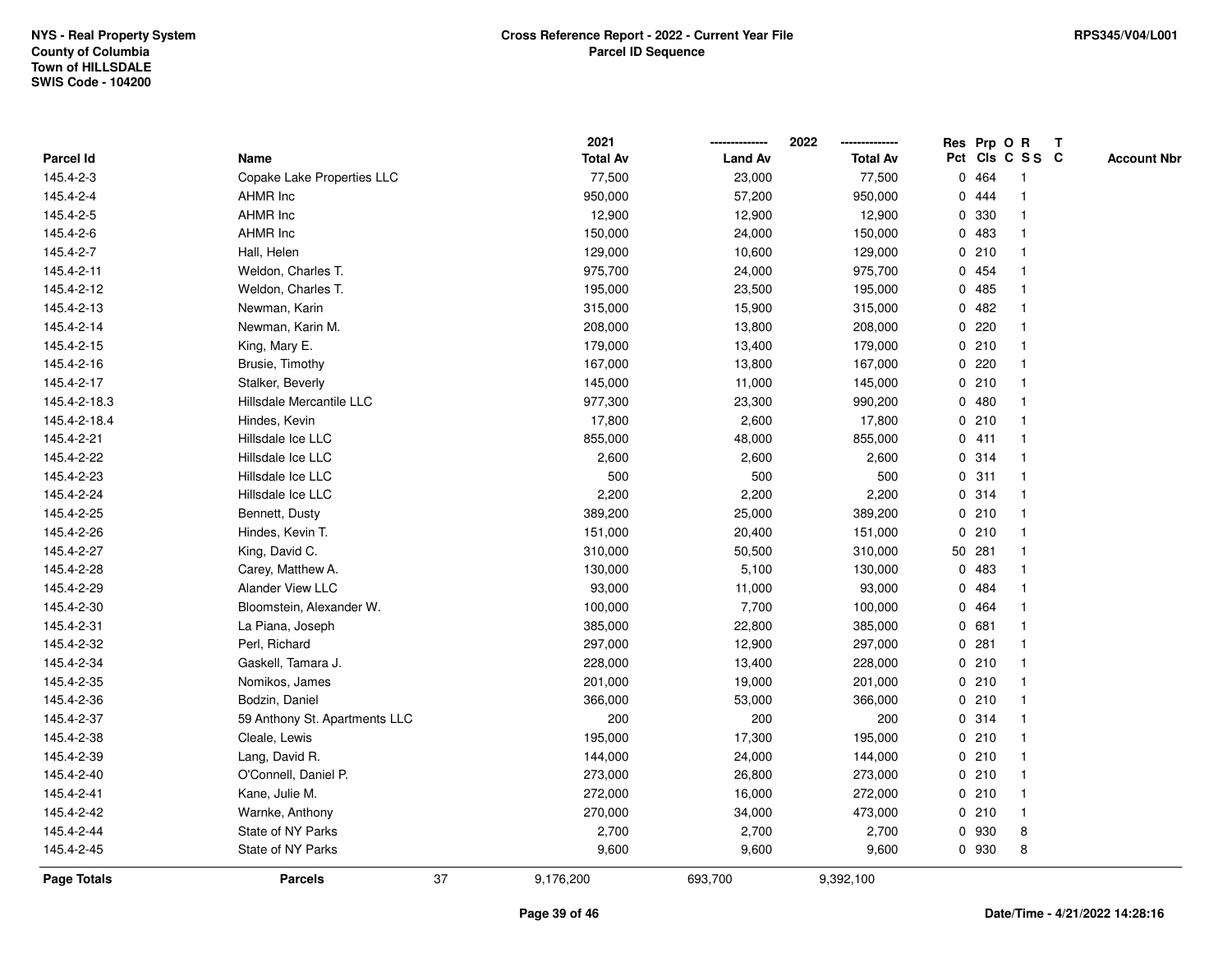|                    |                             |    | 2021            |                | 2022            |              |         | Res Prp O R     | Т |                    |
|--------------------|-----------------------------|----|-----------------|----------------|-----------------|--------------|---------|-----------------|---|--------------------|
| Parcel Id          | Name                        |    | <b>Total Av</b> | <b>Land Av</b> | <b>Total Av</b> |              |         | Pct Cls C S S C |   | <b>Account Nbr</b> |
| $146.-1-1$         | David, James F.             |    | 265,000         | 72,500         | 265,000         |              | 0210    | $\mathbf{1}$    |   |                    |
| $146.-1-2$         | Alford, Nelson R. Jr.       |    | 326,000         | 56,000         | 326,000         | 0            | 210     | $\mathbf 1$     |   |                    |
| $146.-1-3$         | Laing, Sally Jo             |    | 156,000         | 38,000         | 156,000         |              | 0210    | $\mathbf{1}$    |   |                    |
| $146.-1-4$         | Laing, Sally Jo             |    | 522,000         | 221,000        | 522,000         |              | 58 240  |                 |   |                    |
| $146.-1-6$         | Hansen, Marjorie E.         |    | 428,000         | 236,000        | 428,000         |              | 0.240   |                 |   |                    |
| $146.-1-7$         | Novack, John                |    | 235,000         | 51,800         | 235,000         |              | 0210    |                 |   |                    |
| $146.-1-8$         | Hansen, Elise M.            |    | 12,500          | 12,500         | 12,500          |              | 0.314   |                 |   |                    |
| $146.-1-9$         | Littman, Mickey J.          |    | 244,000         | 50,000         | 244,000         |              | 0210    | $\mathbf{1}$    |   |                    |
| 146.-1-10          | Don, Mary D.                |    | 203,800         | 40,300         | 203,800         |              | 0210    | -1              |   |                    |
| $146.-1-11$        | Don, Mary D.                |    | 202,000         | 41,000         | 202,000         |              | 0210    | $\mathbf 1$     |   |                    |
| 146.-1-12          | Arre, James Jr.             |    | 348,000         | 64,000         | 348,000         |              | 0210    |                 |   |                    |
| $146.-1-13$        | Karen, Robert               |    | 447,000         | 56,000         | 447,000         |              | 0210    |                 |   |                    |
| $146.-1-14$        | McCauley, Janetta           |    | 125,000         | 21,300         | 125,000         |              | 0210    |                 |   |                    |
| $146.-1-15$        | Breen, Robert L.            |    | 81,000          | 28,200         | 81,000          |              | 0210    |                 |   |                    |
| $146.-1-16$        | Macleod, John               |    | 455,000         | 57,600         | 455,000         | $\mathbf 0$  | 281     |                 |   |                    |
| $146.-1-17$        | Dunn, Jeanine               |    | 160,000         | 22,500         | 160,000         |              | 0210    | $\overline{1}$  |   |                    |
| $146.-1-18$        | Hinkley, Sharon M.          |    | 129,000         | 30,000         | 129,000         |              | 0210    | $\mathbf{1}$    |   |                    |
| 146.-1-19.2        | Pottash, Bruce G.           |    | 385,000         | 62,000         | 385,000         |              | 0210    |                 |   |                    |
| 146.-1-19.111      | Anglum, William             |    | 282,000         | 50,000         | 282,000         |              | 0210    |                 |   |                    |
| 146.-1-19.112      | Manjah LLC                  |    | 420,000         | 126,400        | 420,000         |              | 0210    |                 |   |                    |
| 146.-1-19.120      | Sena, August M.             |    | 311,000         | 116,000        | 311,000         |              | 0.240   |                 |   |                    |
| 146.-1-20          | Chicaiza, Antonio           |    | 232,000         | 62,300         | 232,000         |              | 0210    |                 |   |                    |
| 146.-1-21          | Dillon, John                |    | 418,000         | 54,000         | 418,000         |              | 0210    | -1              |   |                    |
| 146.-1-22          | Finnhorn Properties Ltd     |    | 611,000         | 200,200        | 611,000         | $\mathbf{0}$ | 240     | 1               |   |                    |
| 146.-1-23          | Weiss RT, Stanley           |    | 262,000         | 41,000         | 262,000         |              | 0210    | 1               |   |                    |
| 146.-1-24          | Bellucci, Phyllis           |    | 109,000         | 35,600         | 109,000         |              | 0210    |                 |   |                    |
| 146.-1-25          | Bellucci, Phyllis           |    | 21,300          | 21,300         | 21,300          |              | 0.314   |                 |   |                    |
| 146.-1-26          | Wellner, Daniel             |    | 137,000         | 51,800         | 137,000         |              | 0210    |                 |   |                    |
| 146.-1-27.3        | Harvest for Hope LLC        |    | 1,180,000       | 724,700        | 1,180,000       |              | $0$ 113 |                 |   |                    |
| 146.-1-28.100      | <b>Stosiek Family Trust</b> |    | 314,000         | 107,500        | 314,000         | 0            | 120     |                 |   |                    |
| 146.-1-28.200      | <b>Stosiek Family Trust</b> |    | 338,000         | 59,400         | 338,000         | 0            | 283     | -1              |   |                    |
| 146.-1-29          | Cardel Realty Inc           |    | 485,000         | 73,600         | 485,000         |              | 0415    | -1              |   |                    |
| 146.-1-30          | Blake, Tessa E.             |    | 449,000         | 63,000         | 449,000         |              | 0210    |                 |   |                    |
| 146.-1-31          | Blake, Tessa E.             |    | 18,500          | 17,300         | 18,500          |              | 0 484   |                 |   |                    |
| 146.-1-32          | Dwy, Craig                  |    | 177,000         | 41,000         | 177,000         |              | 0210    |                 |   |                    |
| 146.-1-33          | Nelson, James H.            |    | 418,000         | 171,500        | 418,000         | 0            | 240     | -1              |   |                    |
| 146.-1-35.110      | Iracane, Michael            |    | 201,000         | 64,600         | 201,000         |              | 0210    | $\overline{1}$  |   |                    |
| <b>Page Totals</b> | <b>Parcels</b>              | 37 | 11,108,100      | 3,241,900      | 11,108,100      |              |         |                 |   |                    |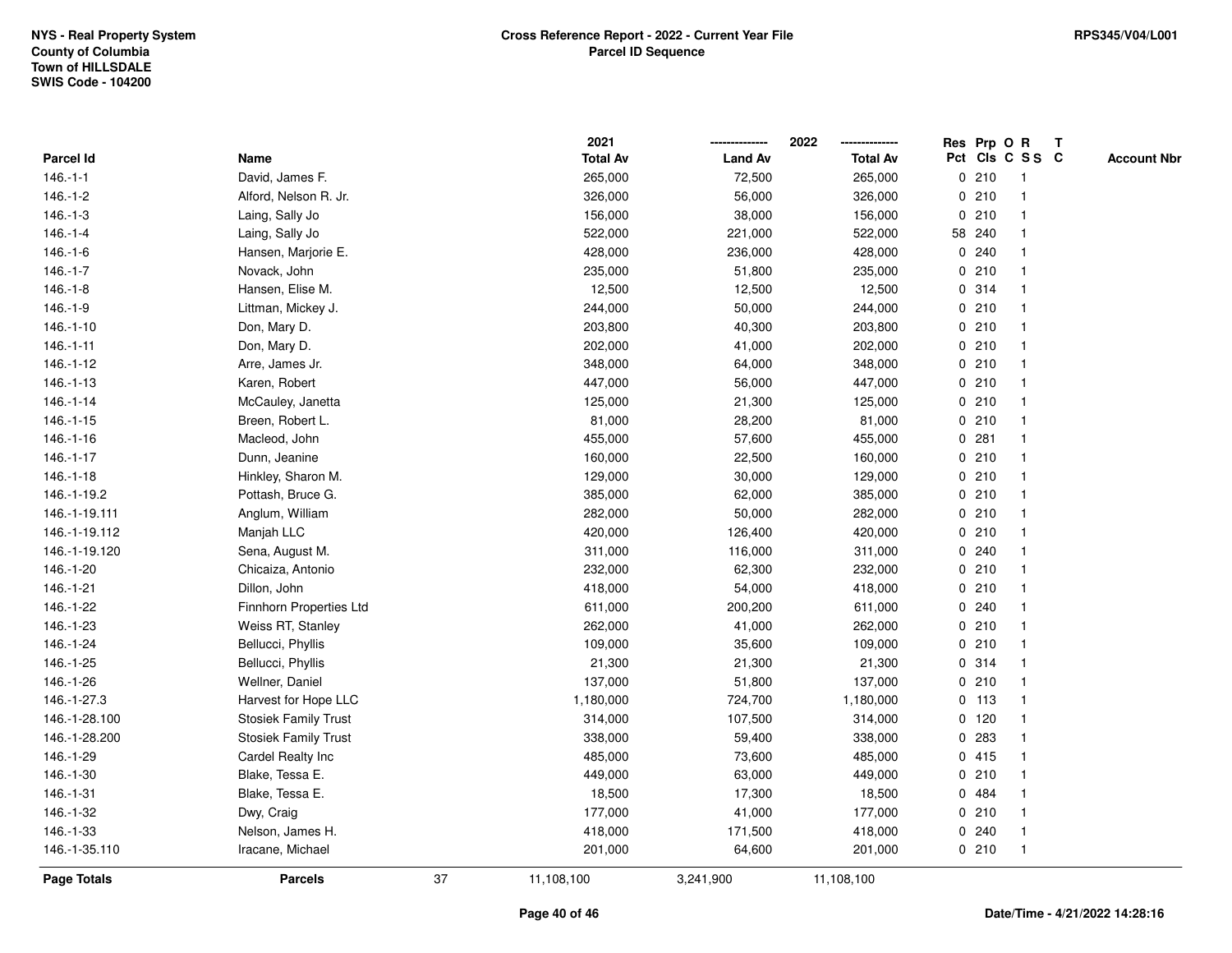|                   |                            |    | 2021            |                | 2022            | Res Prp O R |                 | T |                    |
|-------------------|----------------------------|----|-----------------|----------------|-----------------|-------------|-----------------|---|--------------------|
| Parcel Id         | Name                       |    | <b>Total Av</b> | <b>Land Av</b> | <b>Total Av</b> |             | Pct Cls C S S C |   | <b>Account Nbr</b> |
| 146.-1-35.120     | Rona, Gabor                |    | 681,000         | 72,000         | 681,000         | 0210        | $\mathbf{1}$    |   |                    |
| 146.-1-35.200     | Segschneider, Gustave Jr.  |    | 256,000         | 64,200         | 256,000         | 0210        |                 |   |                    |
| 146.-1-36.2       | D'Addario, Robert          |    | 39,700          | 39,700         | 39,700          | 0.314       |                 |   |                    |
| 146.-1-36.11      | D'Addario, Robert          |    | 93,000          | 70,900         | 2,547,800       | 0210        |                 |   |                    |
| 146.-1-36.12      | D'Addario, Robert          |    | 43,000          | 43,000         | 43,000          | 0.314       |                 |   |                    |
| 146.-1-37         | Baird, Beata M.            |    | 337,000         | 68,400         | 337,000         | 0210        |                 |   |                    |
| 146.-1-38         | Londoner, David J.         |    | 357,000         | 55,400         | 357,000         | 0210        |                 |   |                    |
| 146.-1-39         | Kirsis, Karlis             |    | 330,000         | 52,000         | 330,000         | 0210        |                 |   |                    |
| $146.-1-40$       | Greer, Richard A.          |    | 242,000         | 45,000         | 242,000         | 0210        |                 |   |                    |
| 146.-1-41         | Nemens, Susan              |    | 180,000         | 96,600         | 180,000         | 0210        |                 |   |                    |
| 146.-1-42.100     | Curti, Sabina B.           |    | 285,000         | 56,000         | 285,000         | 0210        |                 |   |                    |
| 146.-1-42.200     | Ervine, Joyce              |    | 182,000         | 90,200         | 182,000         | 0210        |                 |   |                    |
| 146.-1-43         | Harvey, John C. Jr.        |    | 221,000         | 30,000         | 221,000         | 0210        |                 |   |                    |
| 146.-1-44         | Harvey, John C.            |    | 3,800           | 3,800          | 3,800           | 0 330       |                 |   |                    |
| 146.-1-45         | Harvey, John C.            |    | 188,000         | 46,500         | 188,000         | 0210        |                 |   |                    |
| 146.-1-47         | Van Alphen & Sons Autobody |    | 15,000          | 15,000         | 15,000          | 0.314       |                 |   |                    |
| 146.-1-48         | Busch, Stephen             |    | 209,000         | 37,000         | 209,000         | 0210        |                 |   |                    |
| 146.-1-49         | Dunphy, Adeline            |    | 235,000         | 36,500         | 235,000         | 60 283      |                 |   |                    |
| 146.-1-50.111     | Mazerolle, Violet          |    | 185,000         | 69,100         | 185,000         | 0210        |                 |   |                    |
| 146.-1-50.112     | Klebanow, Jack             |    | 656,000         | 609,500        | 656,000         | 0, 120      |                 |   |                    |
| 146.-1-50.120     | Van Alphen & Sons Autobody |    | 244,000         | 50,000         | 244,000         | 0 433       |                 |   |                    |
| 146.-1-50.200     | Gardner III, Charles K.    |    | 365,100         | 56,500         | 365,100         | 0 484       |                 |   |                    |
| 146.-1-51         | Edelman, Margaret A.       |    | 192,000         | 26,000         | 192,000         | 0210        | $\mathbf 1$     |   |                    |
| 146.-1-52         | Edelman, Lois E.           |    | 211,000         | 65,000         | 211,000         | 0210        |                 |   |                    |
| $*146.-1-53.1$    | Vijoba Realty Co LLC       |    | 311,000         | 311,000        | 311,000         | 0 105       |                 |   |                    |
| $146. - 1 - 53.2$ | Carden, Pamela             |    | 546,200         | 103,200        | 546,200         | 0.281       |                 |   |                    |
| 146.-1-53.3       | Vijoba Realty Co LLC       |    |                 | 263,000        | 263,000         | 0 105       |                 |   |                    |
| 146.-1-53.4       | Carden, James              |    |                 | 149,000        | 1,505,100       | 0.281       |                 |   |                    |
| 146.-1-54.100     | Four Brothers Pizza Inc    |    | 95,500          | 95,500         | 95,500          | 0.322       |                 |   |                    |
| 146.-1-54.200     | Four Brothers Pizza Inc    |    | 539,135         | 72,200         | 539,135         | 0421        |                 |   |                    |
| 146.-1-55         | Cane, Gary M.              |    | 236,000         | 44,000         | 236,000         | 0 472       |                 |   |                    |
| 146.-1-56         | Knox, Glennford            |    | 236,000         | 50,000         | 236,000         | 0210        |                 |   |                    |
| 146.-1-57         | Eberhart, Wendy F.         |    | 250,600         | 65,000         | 250,600         | 0210        |                 |   |                    |
| 146.-1-58         | Eberhart, Wendy F.         |    | 1,002,000       | 285,000        | 1,002,000       | 0.240       |                 |   |                    |
| 146.-1-59         | Eberhart, Wendy F.         |    | 54,600          | 54,600         | 54,600          | 0.314       |                 |   |                    |
| 146.-1-60         | Eberhart, David F.         |    | 121,000         | 121,000        | 121,000         | 0.322       |                 |   |                    |
| 146.-1-61         | Eberhart, Wendy F.         |    | 207,300         | 207,300        | 207,300         | 0.322       | $\mathbf{1}$    |   |                    |
| Page Totals       | <b>Parcels</b>             | 35 | 8,492,735       | 3,204,900      | 12,715,635      |             |                 |   |                    |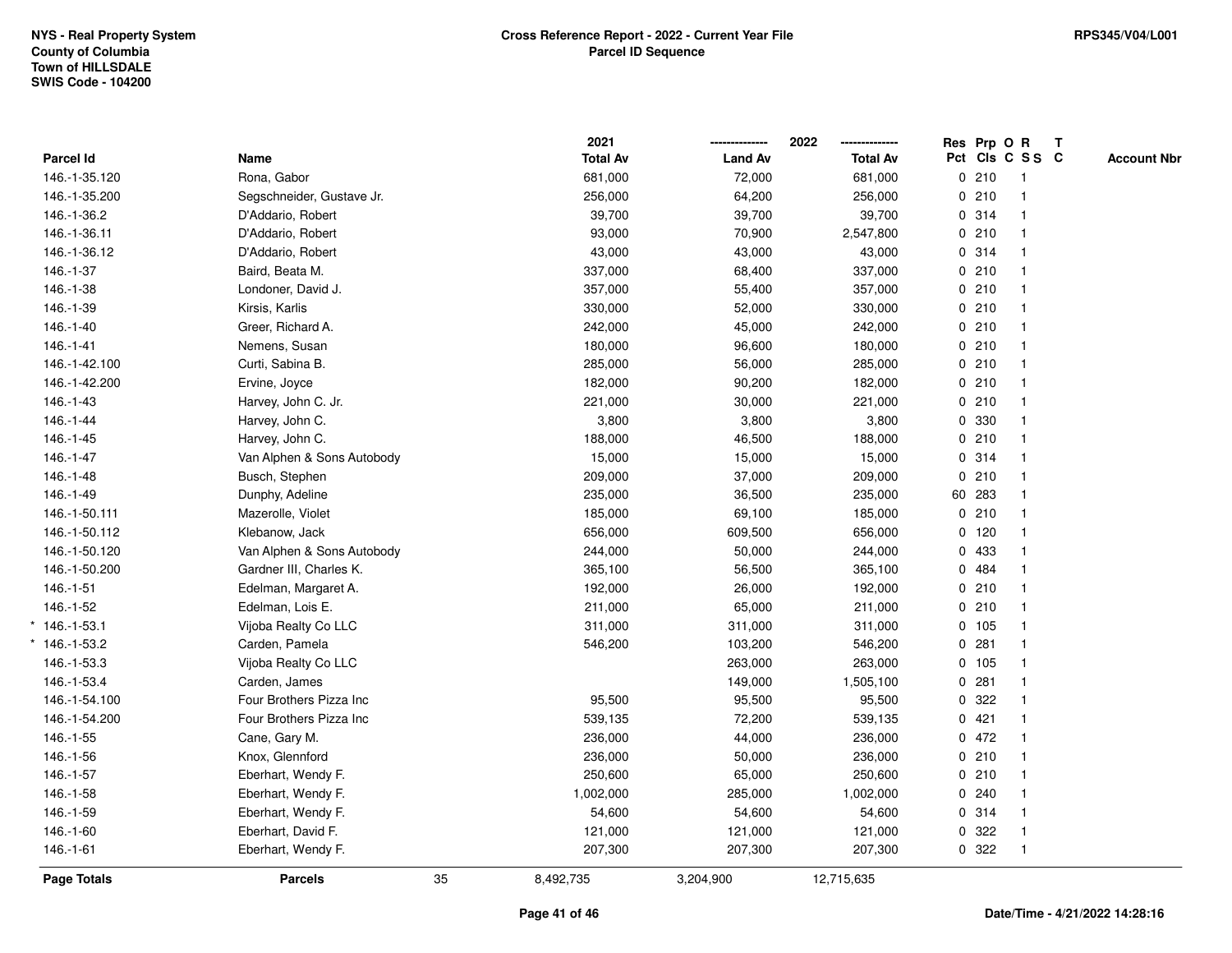|               |                                          |    | 2021            |                | 2022            | Res Prp O R |                         | T |                    |
|---------------|------------------------------------------|----|-----------------|----------------|-----------------|-------------|-------------------------|---|--------------------|
| Parcel Id     | Name                                     |    | <b>Total Av</b> | <b>Land Av</b> | <b>Total Av</b> |             | Pct Cls C S S C         |   | <b>Account Nbr</b> |
| 146.-1-62     | Eberhart, Wendy F.                       |    | 191,300         | 191,300        | 191,300         | 0.322       | $\overline{1}$          |   |                    |
| 146.-1-63     | Rose, Nancy C.                           |    | 909,000         | 134,300        | 909,000         | 0210        | $\mathbf{1}$            |   |                    |
| 146.-1-65     | Brockway Sites Inc                       |    | 245,000         | 77,200         | 245,000         | 0 449       | $\mathbf{1}$            |   |                    |
| 146.-1-66     | Town of Hillsdale                        |    | 500             | 500            | 500             | 0 692       | 8                       |   |                    |
| 146.-2-2      | Upham, Frank                             |    | 55,000          | 55,000         | 55,000          | 0.314       |                         |   |                    |
| 146.-2-3      | Upham, Frank                             |    | 475,000         | 117,200        | 475,000         | 0.240       |                         |   |                    |
| 146.-2-4      | Ox Bow Club Inc                          |    | 238,800         | 184,000        | 238,800         | 0.260       |                         |   |                    |
| 146.-2-5      | Oxbow Company LLC                        |    | 239,000         | 124,800        | 239,000         | 0.240       |                         |   |                    |
| $*146.-2-7$   | Farrere, Philip A.                       |    | 399,000         | 227,100        | 399,000         | 20 240      |                         |   |                    |
| 146.-2-7.3    | Farrere, Philip A.                       |    |                 | 204,400        | 387,800         | 20 240      | $\mathbf{1}$            |   |                    |
| 146.-2-7.4    | Farrere, Michael J.                      |    |                 | 68,600         | 68,600          | 0.314       |                         |   |                    |
| 146.-2-8      | Farrere, Philip                          |    | 11,500          | 11,500         | 11,500          | 0.322       |                         |   |                    |
| 146.-2-9      | Farrere, Philip                          |    | 7,500           | 7,500          | 7,500           | 0.314       |                         |   |                    |
| 146.-2-11     | Cather, Todd                             |    | 180,000         | 180,000        | 180,000         | 0.322       |                         |   |                    |
| 146.-2-12     | Schafler, Marc                           |    | 581,000         | 420,200        | 581,000         | 0.240       |                         |   |                    |
| 146.-2-13     | Roche Irrevocable Trust, Francis & Susan |    | 385,000         | 112,000        | 385,000         | 0.240       | $\mathbf{1}$            |   |                    |
| 146.-2-14.100 | Keefner, James Jr.                       |    | 296,000         | 54,800         | 296,000         | 0.283       | $\mathbf{1}$            |   |                    |
| 146.-2-14.200 | Cepeda, Jeanette                         |    | 179,000         | 54,600         | 179,000         | 0210        |                         |   |                    |
| 146.-2-16     | Van Blerkom, Lawrence                    |    | 908,000         | 92,000         | 908,000         | 0210        |                         |   |                    |
| 146.-2-17     | Friends of East Gate Inc.                |    | 22,500          | 22,500         | 22,500          | 0210        | 8                       |   |                    |
| 146.-2-18     | Schafler, Marc                           |    | 37,000          | 37,000         | 37,000          | 0.314       |                         |   |                    |
| 146.-2-19.3   | Snyder, Susan E.                         |    | 106,000         | 73,100         | 106,000         | $0$ 271     | $\overline{\mathbf{1}}$ |   |                    |
| 146.-2-19.4   | Schafler, Marc                           |    | 150,000         | 50,000         | 150,000         | 0411        | $\overline{1}$          |   |                    |
| 146.-2-20     | Sullivan, William                        |    | 167,000         | 50,000         | 167,000         | 0210        | $\mathbf{1}$            |   |                    |
| 146.-2-21     | Glidden, Daniel K.                       |    | 176,000         | 50,000         | 176,000         | 0210        |                         |   |                    |
| 146.-2-22     | 3177 Route 23 LLC                        |    | 348,000         | 86,000         | 348,000         | 0210        |                         |   |                    |
| 146.-2-23     | Hillsdale Edge LLC                       |    | 600,000         | 66,400         | 600,000         | 0411        |                         |   |                    |
| 146.-2-24.21  | Turner, Paul                             |    | 125,000         | 125,000        | 125,000         | 0.322       |                         |   |                    |
| 146.-2-24.100 | Turner, Paul                             |    | 169,000         | 169,000        | 169,000         | 0.322       | $\overline{\mathbf{1}}$ |   |                    |
| 146.-2-25.112 | Tomlinson, Adam                          |    | 61,400          | 61,400         | 61,400          | 0.314       | $\overline{1}$          |   |                    |
| 146.-2-25.120 | Catamount Ski Resort LLC                 |    | 400,000         | 300,000        | 400,000         | 0.331       | $\mathbf{1}$            |   |                    |
| 146.-2-25.200 | Catamount Ski Resort LLC                 |    | 344,000         | 178,800        | 344,000         | 0210        |                         |   |                    |
| 146.-2-26     | Bacigalupi, Robert                       |    | 56,800          | 56,800         | 56,800          | 0.314       |                         |   |                    |
| 146.-2-27     | Bacigalupi, Robert F.                    |    | 29,800          | 29,800         | 29,800          | 0.314       |                         |   |                    |
| 146.-2-28     | McMorris, Kristy K.                      |    | 203,000         | 55,400         | 203,000         | 0210        |                         |   |                    |
| 146.-2-29     | Herrington, Edmond                       |    | 308,800         | 308,800        | 308,800         | 0 322       | -1                      |   |                    |
| 146.-2-30.1   | Van Alphen, John M. III.                 |    | 424,000         | 170,300        | 424,000         | 0.240       | $\overline{1}$          |   |                    |
| Page Totals   | <b>Parcels</b>                           | 36 | 8,629,900       | 3,980,200      | 9,086,300       |             |                         |   |                    |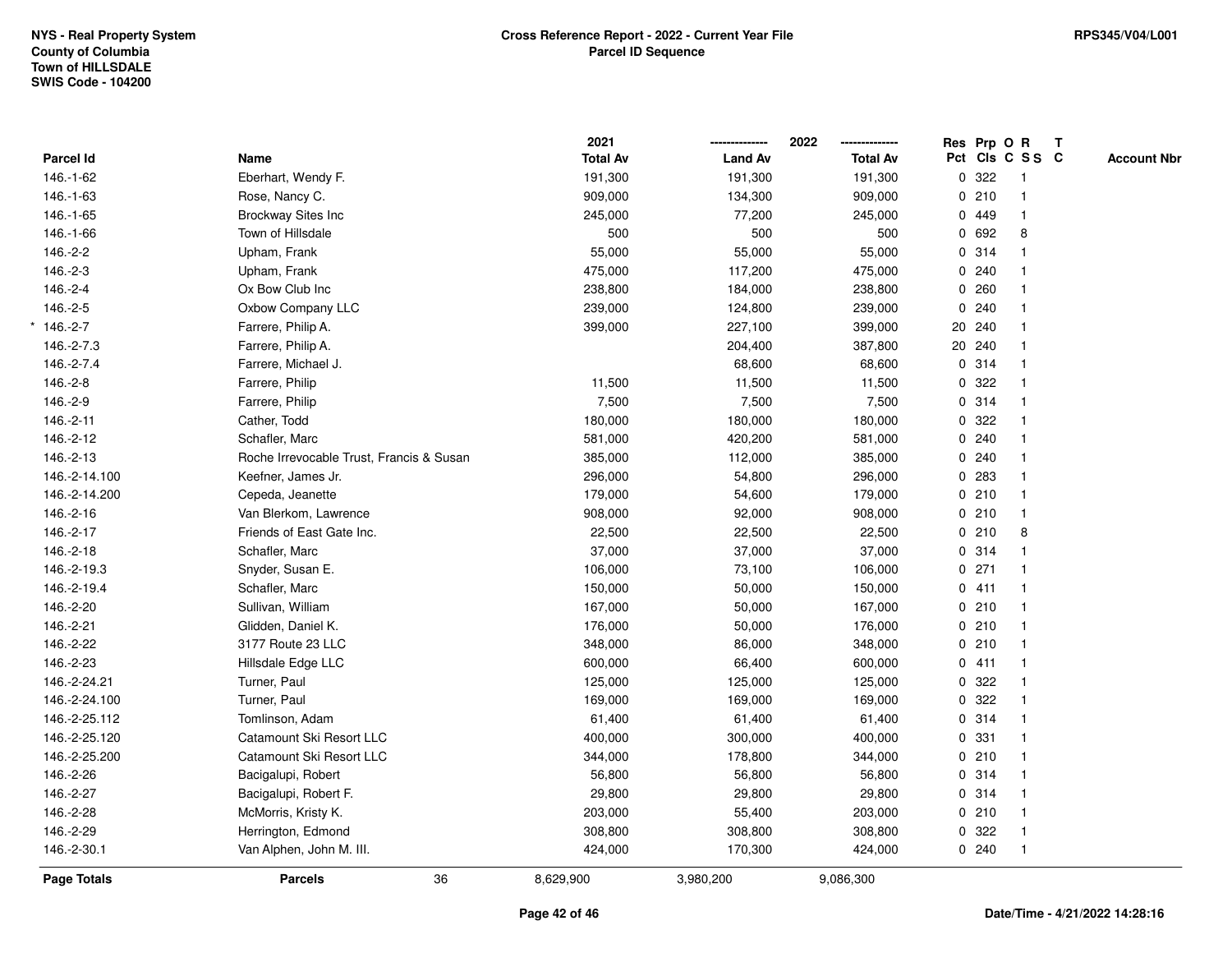**ResOPrpRT**

| Parcel Id          | Name                                    | <b>Total Av</b> | <b>Land Av</b> | <b>Total Av</b> |             |       | Pct Cls C S S C | <b>Account Nbr</b> |
|--------------------|-----------------------------------------|-----------------|----------------|-----------------|-------------|-------|-----------------|--------------------|
| 146.-2-30.2        | Van Alphen, Kenneth J.                  | 259,000         | 56,000         | 259,000         |             | 0210  | $\mathbf{1}$    |                    |
| 146.-2-31          | Reap, Thomas                            | 251,100         | 142,300        | 303,800         |             | 0.312 |                 |                    |
| 146.-2-32          | Del-Valle-Brouwer, Francina E.          | 237,000         | 30,000         | 237,000         |             | 0210  |                 |                    |
| 146.-2-33          | Lally, Michael                          | 182,000         | 23,100         | 271,500         |             | 0210  |                 |                    |
| 146.-2-34.100      | Del-Valle-Brouwer, Francin              | 46,500          | 46,500         | 46,500          |             | 0.314 |                 |                    |
| 146.-2-34.200      | Mewha, Richard J.                       | 307,000         | 43,000         | 307,000         |             | 0210  |                 |                    |
| 146.-2-35          | Sharron, Janice N.                      | 202,000         | 36,600         | 202,000         |             | 0210  |                 |                    |
| 146.-2-36          | Reinerston TKR Investment, Tara Katrina | 150,000         | 38,700         | 150,000         |             | 0210  | $\mathbf{1}$    |                    |
| 146.-2-38.1        | Osterman, Brenda W.                     | 213,000         | 52,400         | 213,000         |             | 0210  | -1              |                    |
| 146.-2-38.2        | Muytjens, Franciscus J M.               | 243,000         | 56,000         | 243,000         |             | 0210  | -1              |                    |
| 146.-2-39.110      | Lerner, Dana M.                         | 444,000         | 64,400         | 444,000         |             | 0210  |                 |                    |
| 146.-2-39.120      | Friedman LT, Alan                       | 536,000         | 84,000         | 536,000         |             | 0210  |                 |                    |
| 146.-2-39.200      | Vives Trust, Lisa                       | 396,000         | 69,200         | 396,000         |             | 0210  |                 |                    |
| 146.-2-40.1        | Herrington, Edmond B.                   | 328,000         | 328,000        | 328,000         |             | 0.322 |                 |                    |
| 146.-2-40.2        | Barrantes, Barbara                      | 519,000         | 99,400         | 519,000         |             | 0210  |                 |                    |
| 146.-2-41          | Pearlman, Barbara                       | 401,000         | 68,000         | 401,000         |             | 0210  |                 |                    |
| 146.-2-43          | Pearlman, Barbara                       | 49,800          | 49,800         | 49,800          |             | 0.314 |                 |                    |
| 146.-2-44          | Slesinger, Susan                        | 538,500         | 105,000        | 538,500         |             | 0.240 |                 |                    |
| 146.-2-45          | Chmurzynski, Lynne M.                   | 752,000         | 101,800        | 752,000         |             | 0.240 |                 |                    |
| 146.-2-46          | Chmurzynski, Lynne M.                   | 42,800          | 42,800         | 42,800          |             | 0.314 | -1              |                    |
| 146.-2-47          | Reed, Mark                              | 347,000         | 80,300         | 347,000         |             | 0210  |                 |                    |
| 146.-2-48          | Catoggio, Philip                        | 475,000         | 86,600         | 475,000         |             | 0210  |                 |                    |
| 146.-2-50          | Bresler, Martin I.                      | 605,000         | 92,300         | 605,000         |             | 0210  |                 |                    |
| 146.-2-51          | Slesinger, Susan                        | 41,800          | 41,800         | 41,800          |             | 0.314 |                 |                    |
| 146.-2-52          | Barrett, Colin F.                       | 396,000         | 56,600         | 396,000         |             | 0.240 |                 |                    |
| 146.-2-53.100      | Stahl, Kenneth L.                       | 1,005,000       | 142,000        | 1,005,000       |             | 0.240 |                 |                    |
| 146.-2-53.200      | Ginther, Raymond                        | 1,418,000       | 136,500        | 1,418,000       | $\mathbf 0$ | 240   |                 |                    |
| 146.-2-70          | Mansukhani, Levy Maya                   | 454,000         | 122,700        | 454,000         | 0           | 240   | -1              |                    |
| 146.-2-71          | Large, Gregory K.                       | 93,300          | 93,300         | 93,300          |             | 0.314 | -1              |                    |
| 146.-2-72          | Cather, Todd                            | 151,900         | 144,200        | 151,900         |             | 0.312 |                 |                    |
| 146.-2-73          | Cather, Todd                            | 1,175,700       | 107,000        | 1,175,700       |             | 0210  |                 |                    |
| 146.-2-74          | Cather, Todd                            | 145,000         | 145,000        | 145,000         |             | 0.322 |                 |                    |
| $146.1 - 1 - 1$    | Hunt, David A.                          | 133,000         | 53,500         | 133,000         |             | 0210  |                 |                    |
| $146.1 - 1 - 3$    | Waite, Daryl J.                         | 117,000         | 22,500         | 117,000         |             | 0210  | -1              |                    |
| $146.1 - 1 - 4$    | Anulis, Edward Jr.                      | 129,000         | 60,600         | 129,000         |             | 0210  | -1              |                    |
| $146.1 - 1 - 5$    | McGowan, Richard J.                     | 175,000         | 53,000         | 175,000         |             | 0210  | -1              |                    |
| $146.1 - 1 - 6$    | Juliano, Francis A.                     | 245,000         | 45,000         | 245,000         |             | 0210  | $\mathbf{1}$    |                    |
| <b>Page Totals</b> | 37<br><b>Parcels</b>                    | 13,204,400      | 3,019,900      | 13,346,600      |             |       |                 |                    |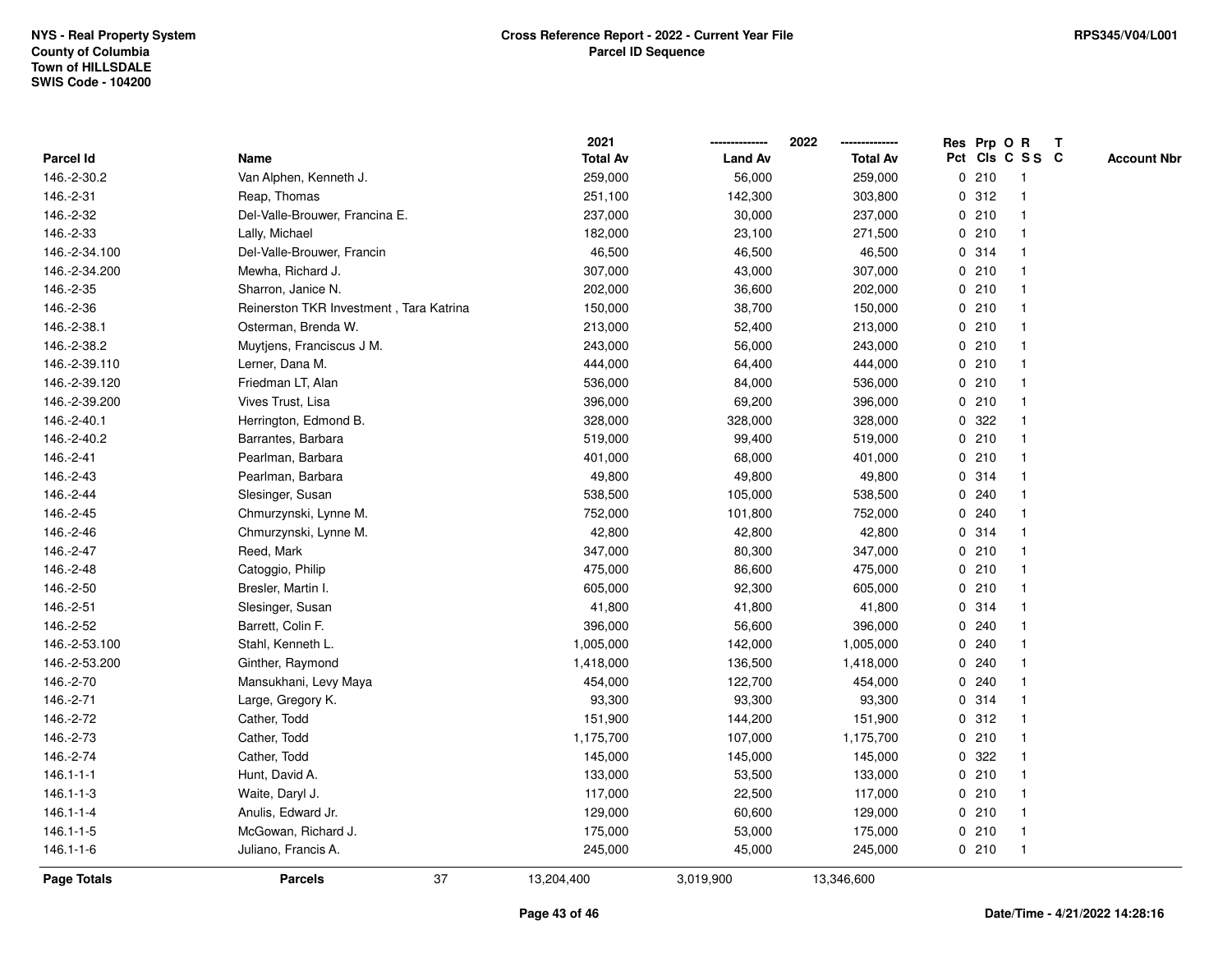|                  |                                |    | 2021            |                | 2022            | Res Prp O |        | $\mathbf R$     | $\mathbf{T}$ |                    |
|------------------|--------------------------------|----|-----------------|----------------|-----------------|-----------|--------|-----------------|--------------|--------------------|
| <b>Parcel Id</b> | Name                           |    | <b>Total Av</b> | <b>Land Av</b> | <b>Total Av</b> |           |        | Pct Cls C S S C |              | <b>Account Nbr</b> |
| $146.1 - 1 - 7$  | Pfeiffer, Minnie               |    | 150,000         | 48,000         | 150,000         |           | 0210   |                 |              |                    |
| $146.1 - 1 - 8$  | Levin, Kathryn                 |    | 216,000         | 50,000         | 216,000         |           | 0210   |                 |              |                    |
| 146.1-1-9        | Vorspan et al, Charles         |    | 43,000          | 43,000         | 43,000          |           | 0.314  |                 |              |                    |
| 146.1-1-10       | Vorspan et al, Charles         |    | 295,000         | 54,000         | 295,000         | 0         | 210    |                 |              |                    |
| 146.1-1-11       | Ryden, Richard W.              |    | 148,000         | 62,000         | 148,000         |           | 0210   |                 |              |                    |
| 146.1-1-12       | Deal, George S.                |    | 262,000         | 62,000         | 262,000         |           | 0210   |                 |              |                    |
| 146.1-1-13       | Mc Ghee, Celia C.              |    | 126,000         | 30,000         | 126,000         |           | 0210   |                 |              |                    |
| 146.1-1-14       | Stosiek, Christopher M.        |    | 206,000         | 40,000         | 206,000         |           | 0210   |                 |              |                    |
| 146.1-1-15       | Town Of Hillsdale garage       |    | 1,148,300       | 137,600        | 1,148,300       | 0         | 651    | 8               |              |                    |
| 146.1-1-16       | Town Of Hillsdale              |    | 109,000         | 12,500         | 109,000         | 0         | 651    | 8               |              |                    |
| 146.1-1-17       | Hillsdale Rural Cemetary       |    | 8,500           | 8,500          | 8,500           | 0         | 695    | 8               |              |                    |
| 146.1-1-18       | Matteo, Garret                 |    | 23,300          | 23,100         | 23,300          |           | 0.312  |                 |              |                    |
| 146.1-1-19       | Hillsdale Rural Cemetary       |    | 14,500          | 14,500         | 14,500          | 0         | 695    | 8               |              |                    |
| 146.1-1-20       | Streeter, Sandra               |    | 229,000         | 64,400         | 229,000         |           | 0210   |                 |              |                    |
| 146.1-1-21       | Morales, Ronald A.             |    | 157,000         | 49,000         | 157,000         |           | 0210   |                 |              |                    |
| 146.1-1-22       | <b>AHMR Inc</b>                |    | 179,000         | 70,400         | 179,000         |           | 0.312  |                 |              |                    |
| 146.1-1-24       | <b>AHMR Inc</b>                |    | 188,000         | 35,000         | 188,000         | 0         | 210    |                 |              |                    |
| 146.1-1-25       | Evelynlee LLC                  |    | 37,700          | 37,700         | 498,400         |           | 0 447  |                 |              |                    |
| 146.1-1-26       | Herrington Inc., Ed            |    | 1,060,000       | 165,300        | 1,060,000       |           | 0.444  |                 |              |                    |
| 146.1-1-27       | Lillis LLC                     |    | 165,000         | 14,000         | 165,000         |           | 0 283  |                 |              |                    |
| 146.1-1-28       | Burns, Kevin M.                |    | 195,000         | 46,600         | 195,000         |           | 0210   |                 |              |                    |
| 146.1-1-29       | Pieske, Heather                |    | 138,000         | 13,100         | 138,000         |           | 0210   |                 |              |                    |
| 146.1-1-30       | O'Connell, Joanna L.           |    | 173,000         | 26,500         | 173,000         |           | 0210   |                 |              |                    |
| 146.1-1-31       | Barbato, Elaine                |    | 187,000         | 23,000         | 187,000         | 0         | 210    |                 |              |                    |
| 146.1-1-32       | Bateman, Charles               |    | 143,000         | 26,500         | 143,000         |           | 0210   |                 |              |                    |
| 146.1-1-33       | Oberlander, William G.         |    | 302,900         | 50,000         | 392,000         |           | 0210   |                 |              |                    |
| 146.1-1-34       | Herrington, Edmond B.          |    | 301,000         | 103,000        | 301,000         |           | 0.240  |                 |              |                    |
| 146.1-1-35       | Berman, Lisa R.                |    | 296,000         | 35,000         | 296,000         |           | 0210   |                 |              |                    |
| 146.1-1-36       | Hillsdale Stage LLC            |    | 256,000         | 35,000         | 256,000         |           | 0210   |                 |              |                    |
| 146.1-1-37       | Brothers B & G LLC             |    | 227,000         | 33,300         | 227,000         | 0         | 220    |                 |              |                    |
| 146.1-1-38       | Winner, Ellen J.               |    | 257,000         | 36,500         | 257,000         | 0         | 210    |                 |              |                    |
| 146.1-1-39       | Linnan, John P.                |    | 232,000         | 32,000         | 232,000         |           | 0210   |                 |              |                    |
| 146.1-1-40       | Stertz, Michael                |    | 300,000         | 35,000         | 300,000         |           | 0210   |                 |              |                    |
| 146.1-1-41       | Hillsdale 1st Methodist Church |    | 239,400         | 15,000         | 239,400         |           | 0620   | 8               |              |                    |
| 146.1-1-42       | Shadic, Donald C.              |    | 194,000         | 16,000         | 194,000         |           | 0210   |                 |              |                    |
| 146.1-1-43       | <b>Big Sandwich LLC</b>        |    | 330,000         | 75,600         | 330,000         | 0         | 415    |                 |              |                    |
| 146.1-1-44       | White, Christopher             |    | 356,000         | 42,500         | 356,000         |           | 50 220 |                 |              |                    |
| Page Totals      | <b>Parcels</b>                 | 37 | 8,892,600       | 1,665,600      | 9,442,400       |           |        |                 |              |                    |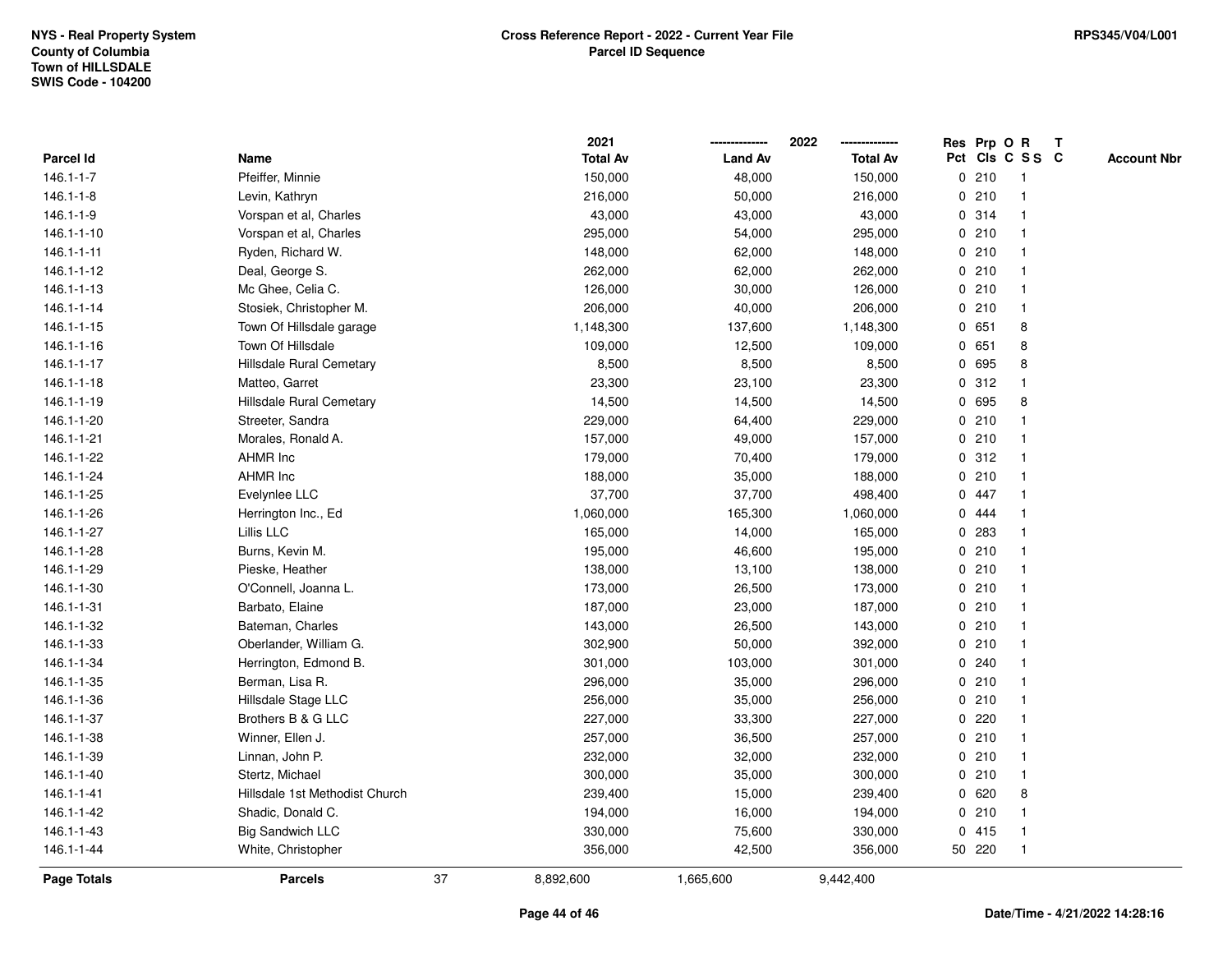|                    |                                |    | 2021            |                | 2022            |             |       | Res Prp O R     | T |                    |
|--------------------|--------------------------------|----|-----------------|----------------|-----------------|-------------|-------|-----------------|---|--------------------|
| <b>Parcel Id</b>   | Name                           |    | <b>Total Av</b> | <b>Land Av</b> | <b>Total Av</b> |             |       | Pct Cls C S S C |   | <b>Account Nbr</b> |
| 146.1-1-45         | Van Wagner, Ruth               |    | 173,000         | 42,500         | 173,000         |             | 0210  | $\mathbf{1}$    |   |                    |
| 146.1-1-46         | Shultis, John                  |    | 136,000         | 23,000         | 136,000         | 0           | 210   | -1              |   |                    |
| 146.1-1-47         | Windhorst, Robert A.           |    | 152,000         | 40,400         | 152,000         |             | 0210  | -1              |   |                    |
| 146.1-1-49         | Shelton, Sherry C.             |    | 158,000         | 24,300         | 158,000         |             | 0210  |                 |   |                    |
| 146.1-1-50         | Schram, Peter B.               |    | 130,000         | 13,400         | 130,000         |             | 0210  |                 |   |                    |
| 146.1-1-51         | Vivas, Dorothy                 |    | 121,000         | 18,300         | 121,000         |             | 0210  |                 |   |                    |
| 146.1-1-52         | Hermans, Charles N.            |    | 129,000         | 17,300         | 129,000         |             | 0210  |                 |   |                    |
| 146.1-1-53         | Hillsdale Fire Co No 1         |    | 644,800         | 45,000         | 644,800         | 0           | 662   | 8               |   |                    |
| 146.1-1-54         | Knickerbocker, James W.        |    | 172,000         | 34,000         | 172,000         | 0           | 210   |                 |   |                    |
| 146.1-1-55         | Foley, Paul D.                 |    | 142,000         | 29,700         | 142,000         |             | 0210  | -1              |   |                    |
| 146.1-1-56         | Amash, Paul                    |    | 166,000         | 26,000         | 166,000         |             | 0210  |                 |   |                    |
| 146.1-1-57         | Smith, Oliver M.               |    | 303,000         | 31,500         | 303,000         |             | 0210  |                 |   |                    |
| 146.1-1-58         | Bautista, Alessandra C.        |    | 260,000         | 21,400         | 260,000         |             | 0210  |                 |   |                    |
| 146.1-1-59         | Krasowsky, William J.          |    | 165,000         | 20,000         | 165,000         |             | 0210  |                 |   |                    |
| 146.1-1-60         | Nappi, Thomas M.               |    | 252,000         | 35,900         | 252,000         | $\mathbf 0$ | 210   |                 |   |                    |
| 146.1-1-61         | Wallstein, Joan                |    | 153,000         | 14,400         | 153,000         |             | 0210  | $\mathbf{1}$    |   |                    |
| 146.1-1-62         | Town Of Hillsdale cemetery     |    | 600             | 600            | 600             |             | 0 695 | 8               |   |                    |
| 146.1-1-64         | Matteo, Garret                 |    | 241,000         | 50,000         | 241,000         |             | 0.220 |                 |   |                    |
| 146.1-1-67         | <b>AHMR Inc</b>                |    | 38,100          | 38,100         | 38,100          |             | 0.314 |                 |   |                    |
| $146.3 - 1 - 1$    | Janczewski, John               |    | 120,000         | 16,900         | 120,000         |             | 0.484 |                 |   |                    |
| 146.3-1-2          | Round Top Holdings LLC         |    | 150,000         | 21,100         | 150,000         |             | 0 433 |                 |   |                    |
| 146.3-1-3          | Eastman, Sherry L.             |    | 132,000         | 23,000         | 132,000         |             | 0210  |                 |   |                    |
| 146.3-1-4          | Birch Revocable Trust, David   |    | 143,000         | 16,200         | 143,000         |             | 0 465 | -1              |   |                    |
| 146.3-1-5          | Longobardo Trust, The Nora     |    | 350,000         | 30,300         | 350,000         |             | 0 484 |                 |   |                    |
| 146.3-1-6          | Fado Connors, Judeanne         |    | 239,000         | 50,000         | 239,000         |             | 0210  |                 |   |                    |
| 146.3-1-7          | Kanin, Bruce                   |    | 116,200         | 13,100         | 116,200         |             | 0210  |                 |   |                    |
| 146.3-1-8.100      | Van Alphen, Robert             |    | 183,500         | 38,800         | 183,500         |             | 0210  |                 |   |                    |
| 146.3-1-8.200      | Edelman, Larry T.              |    | 11,300          | 11,300         | 11,300          |             | 0.314 |                 |   |                    |
| 146.3-1-9          | Edelman, Larry T.              |    | 5,100           | 5,100          | 5,100           | $\mathbf 0$ | 314   |                 |   |                    |
| 146.3-1-10         | Hotaling, Richard              |    | 147,000         | 35,000         | 147,000         | 0           | 210   |                 |   |                    |
| 146.3-1-11.1       | Edelman, Larry                 |    | 30,400          | 30,400         | 30,400          | 0           | 322   |                 |   |                    |
| 146.3-1-11.2       | Stewarts Ice Cream Co.         |    | 627,400         | 35,000         | 627,400         |             | 0 486 |                 |   |                    |
| 146.3-1-12         | Stalker, Christopher           |    | 491,000         | 68,000         | 491,000         |             | 0 283 |                 |   |                    |
| 146.3-1-13         | ORM III LLC                    |    | 449,100         | 35,000         | 449,100         |             | 0422  |                 |   |                    |
| 146.3-1-14         | Hillsdale 1st Methodist Church |    | 38,000          | 38,000         | 38,000          |             | 0.314 | 8               |   |                    |
| 146.3-1-16.110     | Edelman, Larry T.              |    | 277,000         | 46,000         | 277,000         |             | 0210  | -1              |   |                    |
| 146.3-1-16.120     | Edelman, Larry T.              |    | 58,700          | 25,000         | 58,700          |             | 0 331 | $\overline{1}$  |   |                    |
| <b>Page Totals</b> | <b>Parcels</b>                 | 37 | 7,105,200       | 1,064,000      | 7,105,200       |             |       |                 |   |                    |